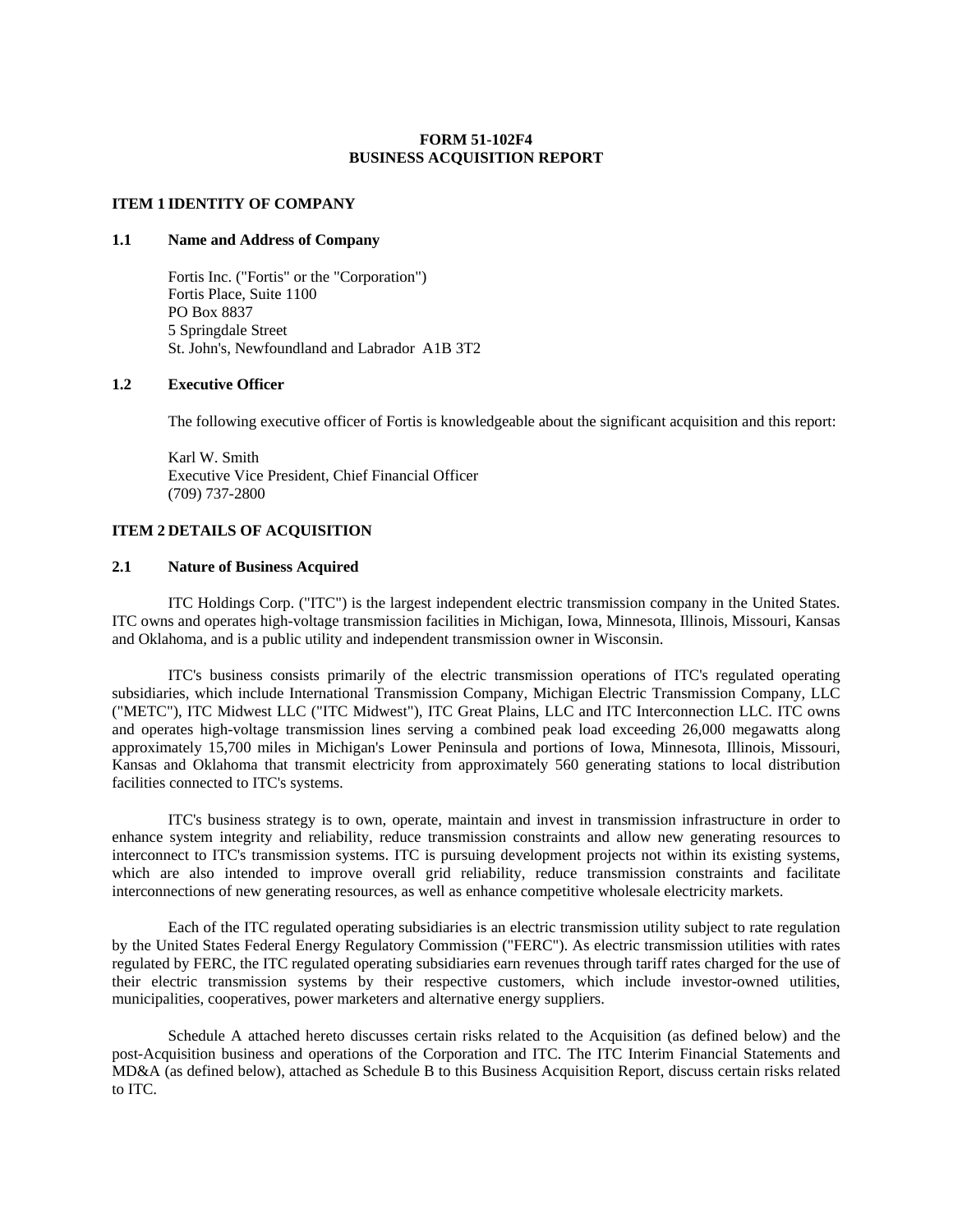A detailed description of the business of ITC is set out in (a) the ITC Interim Financial Statements and MD&A (as defined below), attached hereto as Schedule B, and (b) Schedules D and E of the Fortis Management Information Circular (as defined below), incorporated by reference in this Business Acquisition Report.

#### **2.2 Date of Acquisition**

The date of the Acquisition for accounting purposes was October 14, 2016.

#### **2.3 Consideration**

On October 14, 2016, Fortis and GIC Pte Ltd ("GIC") acquired all of the issued and outstanding common stock of ITC for an aggregate purchase price of approximately US\$11.8 billion on closing (the "Acquisition"), including approximately US\$4.8 billion of ITC consolidated indebtedness at fair value. ITC is now an indirect subsidiary of Fortis, with Eiffel Investment Pte Ltd. (an affiliate of GIC, the "Minority Investor") owning a 19.9% interest in ITC (the "Minority Investment").

ITC shareholders received from Fortis US\$22.57 in cash and 0.7520 of a Fortis common share per share of ITC common stock as consideration for the Acquisition. At the closing of the Acquisition, Fortis issued an aggregate of 114,363,774 common shares and paid US\$3.4 billion (the "Cash Consideration") to the former shareholders of ITC, representing total consideration of approximately US\$7.0 billion.

Fortis obtained the Cash Consideration from the following sources:

- the net proceeds of the Corporation's previously announced US\$2.0 billion notes offering which closed on October 4, 2016;
- the drawdown in Canadian dollars of approximately US\$404 million on the Corporation's non-revolving term senior unsecured equity bridge facility with The Bank of Nova Scotia, repayable in full 364 days following its advance (the "Equity Bridge Facility"); and
- the US\$1.228 billion proceeds from the Minority Investment.

Fortis did not draw on the non-revolving term senior unsecured minority interest sale facility provided by The Bank of Nova Scotia (the "Minority Interest Facility") or the non-revolving term senior unsecured debt bridge facility provided by Goldman Sachs Bank USA (the "Debt Bridge Facility") to fund the Acquisition. Both the Minority Interest Facility and the Debt Bridge Facility were cancelled.

#### **2.4 Effect on Financial Position**

Fortis does not have any current plans for material changes in its business affairs or the affairs of ITC which may have a significant effect on the results of operations and financial position of Fortis.

#### **2.5 Prior Valuations**

Not applicable.

#### **2.6 Parties to Transaction**

The Acquisition was not a transaction with an informed person, associate or affiliate of Fortis (as such terms are defined in National Instrument 51-102 – *Continuous Disclosure Obligations*).

#### **2.7 Date of Report**

November 23, 2016.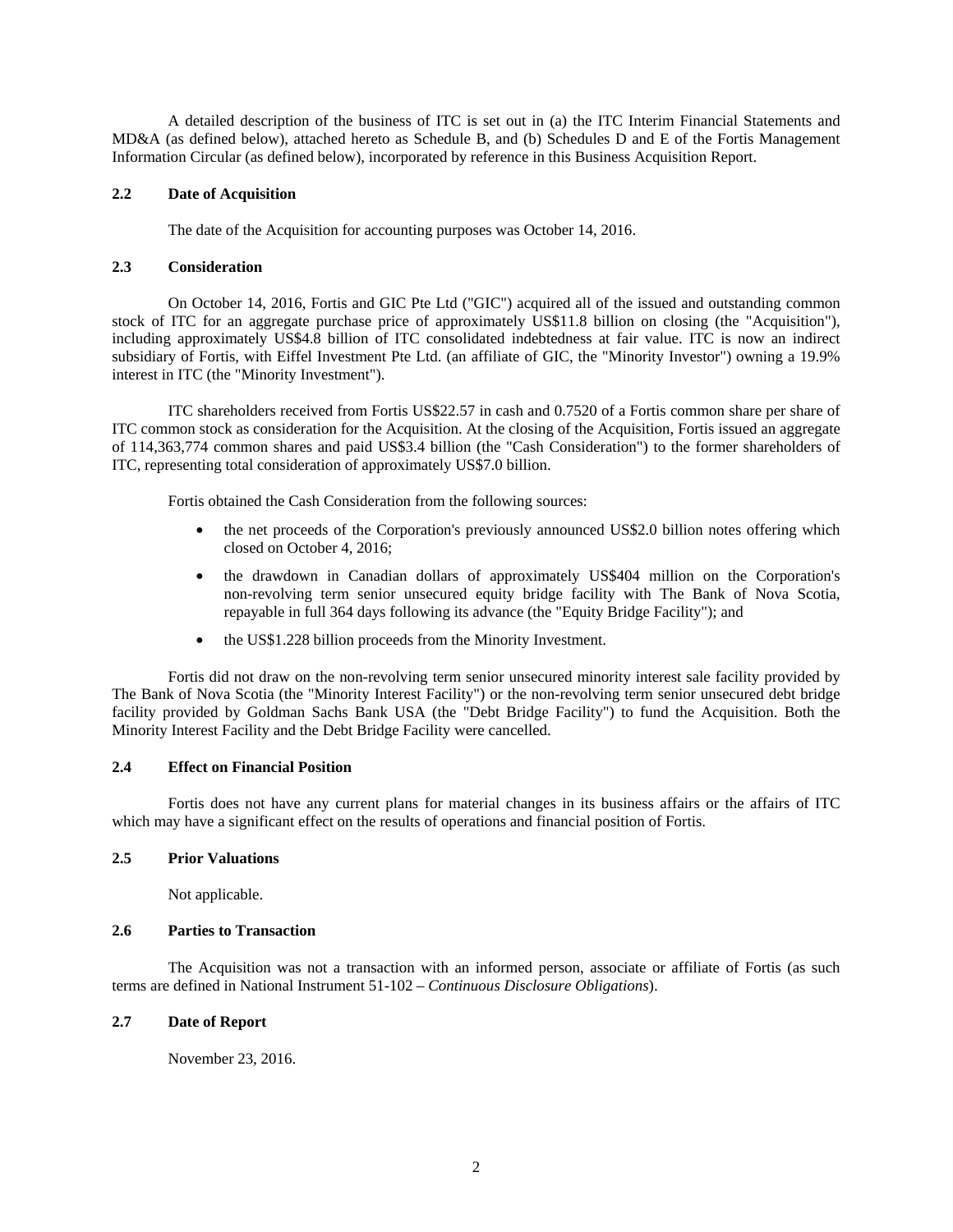#### **ITEM 3 FINANCIAL STATEMENTS**

\_\_\_\_\_\_\_\_\_\_\_\_

The unaudited condensed consolidated financial statements of ITC as at September 30, 2016 and for the three and nine months ended September 30, 2016 and 2015, and associated management's discussion and analysis (the "ITC Interim Financial Statements and MD&A"), are attached as Schedule B to this Business Acquisition Report.

The audited consolidated financial statements and financial statement schedule of ITC as at December 31, 2015 and December 31, 2014 and for the years ended December 31, 2015, 2014 and 2013 together with the notes thereto and the auditor's report thereon dated February 25, 2016 (the "ITC Annual Financial Statements"), prepared in accordance with United States generally accepted accounting principles, contained in Schedule E of the management information circular of Fortis (the "Fortis Management Information Circular") dated March 18, 2016 prepared in connection with the annual and special meeting of shareholders of Fortis held on May 5, 2016 and filed on the Corporation's SEDAR profile at www.sedar.com on April 1, 2016, are incorporated by reference herein and form part of this Business Acquisition Report.

The unaudited pro forma condensed consolidated financial information of Fortis as of September 30, 2016 and for the nine months ended September 30, 2016 and the year ended December 31, 2015 are attached as Schedule C to this Business Acquisition Report.

In this Business Acquisition Report, unless otherwise specified or the context otherwise requires, all dollar amounts are expressed in Canadian dollars. References to "dollars", "\$" or "C\$" are to lawful currency of Canada. References to "US Dollars" or "US\$" are to lawful currency of the United States of America, sometimes referred to herein as the "US"). On November 21, 2016, the noon buying rate as reported by the Bank of Canada was  $C$1.3437 = US$1.00.$ 

|                         | <b>Period End</b> | Average $^{(1)}$ | Low    | High   |
|-------------------------|-------------------|------------------|--------|--------|
|                         |                   | (C\$ per US\$)   |        |        |
| Year ended December 31, |                   |                  |        |        |
|                         | 1.3840            | 1.2788           | 1.1728 | 1.3990 |
|                         | 1.1601            | 1.1045           | 1.0614 | 1.1643 |
|                         | 1.0636            | 1.0299           | 0.9839 | 1.0697 |
| Quarter ended,          |                   |                  |        |        |
|                         |                   |                  | 1.2775 | 1.3248 |
|                         |                   |                  | 1.2544 | 1.3170 |
|                         |                   |                  | 1.2962 | 1.4589 |

 $<sup>(1)</sup>$  The average of the noon buying rates during the relevant period.</sup>

#### **SPECIAL NOTE REGARDING FORWARD-LOOKING STATEMENTS**

This Business Acquisition Report contains forward-looking information within the meaning of applicable securities laws, including the Private Securities Litigation Reform Act of 1995, which reflects management's expectations regarding (i) the future growth, results of operations, performance, business prospects and opportunities of the Corporation and ITC; (ii) the integration of ITC's electric transmission business with the existing operations of the Corporation; (iii) the impact of the Acquisition, the Minority Investment and the Equity Bridge Facility on the financial position of the Corporation; and (iv) the outlook for the Corporation's and ITC's respective businesses and the electric transmission industry based on information currently available. These expectations may not be appropriate for other purposes. All forward-looking information is given pursuant to the "safe harbour" provisions of applicable Canadian securities legislation and the rules of the Securities and Exchange Commission. The words "anticipates", "believes", "budgets", "could", "estimates", "expects", "forecasts", "intends", "may", "might", "plans", "projects", "schedule", "should", "will", "would" and similar expressions are often intended to identify forward-looking information, although not all forward-looking information contains these identifying words. Although the forward-looking information reflects management's current beliefs and is based on information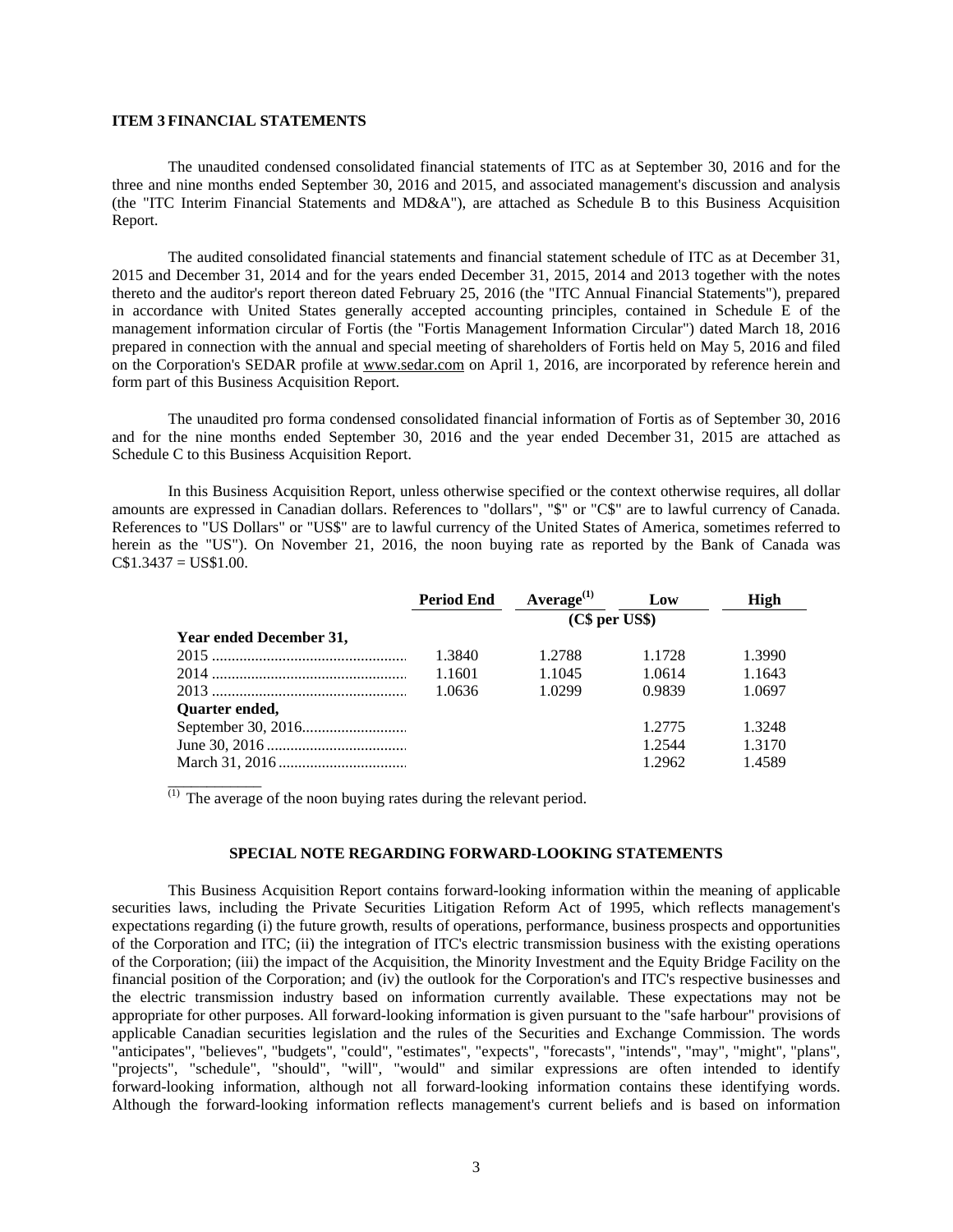currently available to management, there can be no assurance that actual results will be consistent with the forward-looking information. The forward-looking information is subject to significant risks, uncertainties, assumptions and other factors that could cause actual results to differ materially from historical results or results anticipated by the forward-looking information. A number of factors could cause actual results, performance or achievements to differ materially from the results discussed or implied in the forward-looking information. These factors should be considered carefully and undue reliance should not be placed on the forward-looking information. All forward-looking information is provided as of the date of this Business Acquisition Report and qualified in its entirety by the above cautionary statements. Except as required by law, the Corporation undertakes no obligation to revise or update any forward-looking information as a result of new information, future events or otherwise.

DATED this 23<sup>rd</sup> day of November, 2016.

by *(signed) Karl W. Smith* 

 Karl W. Smith Executive Vice President, Chief Financial **Officer**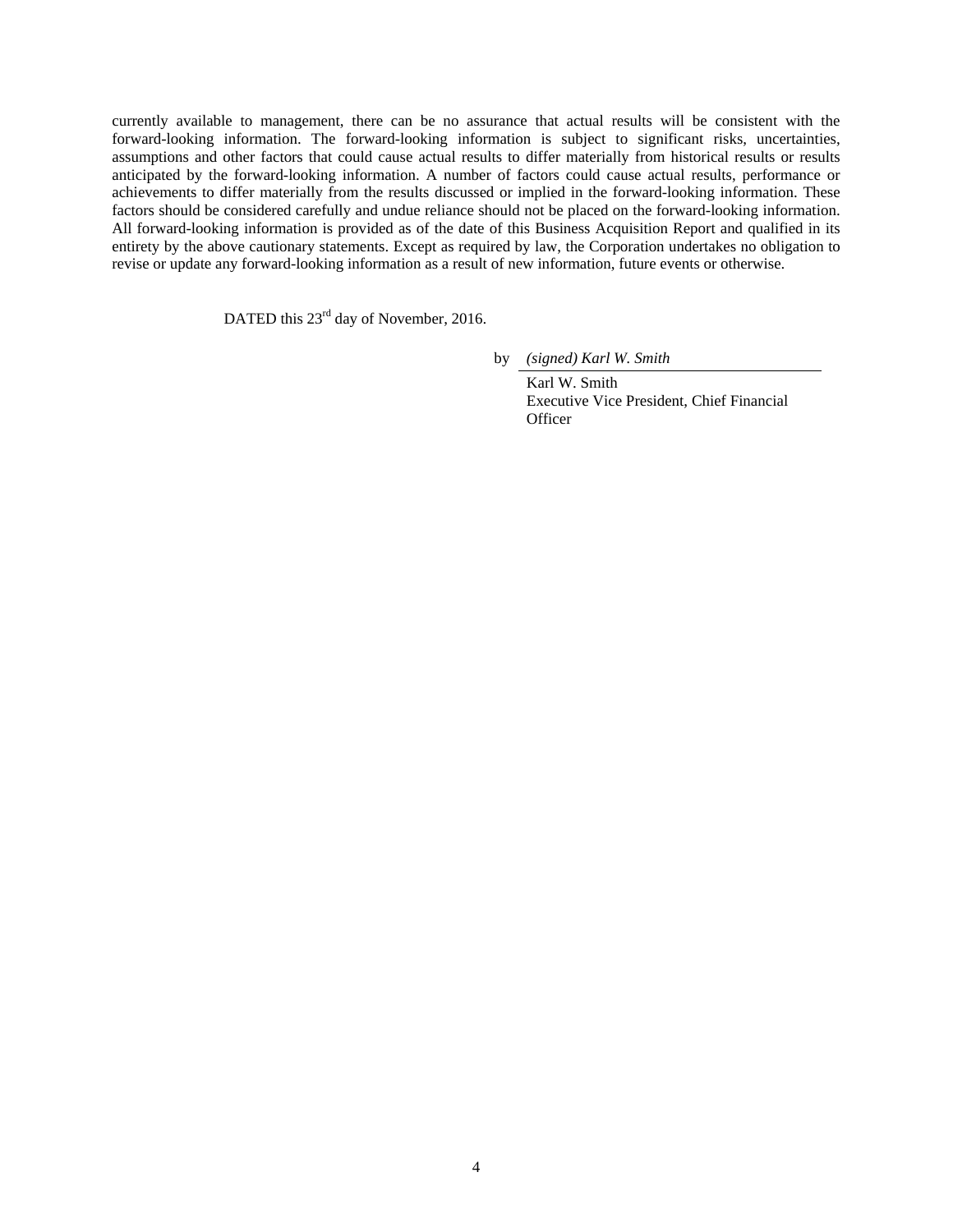#### **SCHEDULE A**

### **RISK FACTORS**

The risk factors described below relate to the Acquisition and the post-Acquisition business and operations of the Corporation and ITC. In addition to the risk factors described below, it is important to carefully consider the other information contained in this Business Acquisition Report and the risk factors which relate to ITC described in the ITC Interim Financial Statements and MD&A attached as Schedule B to this Business Acquisition Report.

#### **Risks Relating to the Acquisition and the Post-Acquisition Business and Operations of Fortis and ITC**

#### *Fortis may not realize all of the anticipated benefits of the Acquisition.*

Fortis believes that the Acquisition will provide benefits to the Corporation, including that the Acquisition will be accretive in the first full year following closing (excluding one-time Acquisition-related expenses). However, there is a risk that some or all of the expected benefits of the Acquisition may fail to materialize, or may not occur within the time periods anticipated by the Corporation. The realization of such benefits may be affected by a number of factors, including regulatory considerations and decisions which are beyond the control of the Corporation. The challenge of coordinating previously independent businesses makes it difficult to evaluate the business and future financial prospects following the Acquisition. The past financial performance of the Corporation and ITC may not be indicative of future financial performance.

Realization of the anticipated benefits of the Acquisition will depend, in part, on the combined company's ability to successfully integrate the respective businesses of the Corporation and ITC. The combined company will be required to devote significant management attention and resources to integrating its business practices and support functions. The diversion of management's attention and any delays or difficulties encountered in connection with the Acquisition and the coordination of the two companies' operations could have an adverse effect on the business, financial results, financial condition or cash flows of Fortis following the Acquisition. The coordination process may also result in additional and unforeseen expenses.

Failure to realize all of the anticipated benefits of the Acquisition may impact the financial performance of **Fortis** 

#### *Fortis and ITC have incurred, and will continue to incur, substantial transaction fees and costs in connection with the Acquisition.*

Fortis and ITC have incurred and expect to incur additional material non-recurring expenses in connection with the Acquisition, including costs relating to the financing of the Acquisition, costs relating to obtaining required shareholder and regulatory approvals and payments in connection with the cancellation of ITC's outstanding stock options, restricted stock and performance shares on closing. ITC has incurred significant legal, advisory and financial services fees in connection with its board of directors' review of strategic alternatives and the process of negotiating and evaluating the terms of the Acquisition. Additional unanticipated costs may be incurred in the course of coordinating the businesses of Fortis and ITC.

#### *ITC Midwest's and METC's elections to opt out of bonus depreciation have been challenged.*

On December 18, 2015, Interstate Power and Light Company ("Interstate Power") filed a FERC challenge to ITC Midwest's election to opt out of using bonus depreciation for the calculation of its federal income tax expense. On March 11, 2016, FERC issued an order requiring ITC Midwest to recalculate its transmission revenue requirements, effective January 1, 2015, reflecting the election of bonus depreciation for 2015. FERC denied Interstate Power's request that ITC Midwest be required to elect bonus depreciation in any past or future years. On April 11, 2016, ITC Midwest filed a request for rehearing of the FERC order. On June 8, 2016, FERC issued an order denying ITC Midwest's request for rehearing. In addition, on April 15, 2016, Consumers Energy Company ("Consumers Energy") filed a formal challenge, or in the alternative, a complaint under Section 206 of the Federal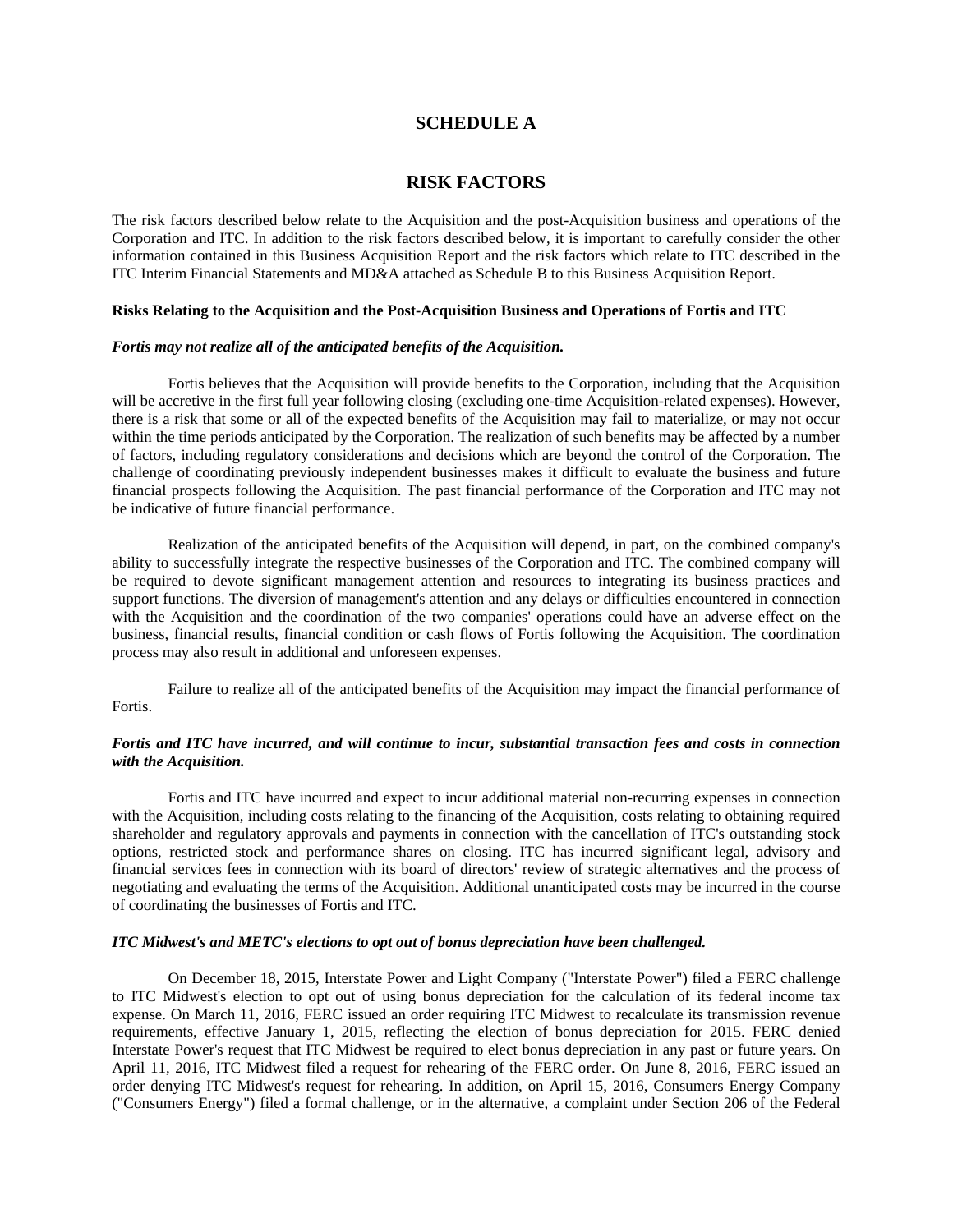Power Act (the "FPA") against METC, also relating to METC's historical practice of opting out of using bonus depreciation. On July 8, 2016, FERC issued an order denying Consumers Energy's formal challenge and dismissing the complaint without prejudice. On August 3, 2016, ITC Midwest filed a petition in the United States Court of Appeals for the District of Columbia Circuit seeking review of the March 11, 2016 FERC order and the June 8, 2016 FERC order denying ITC Midwest's request for rehearing. On September 8, 2016, ITC Midwest filed a motion to hold the petition in abeyance pending the issuance of a private letter ruling from the U.S. Internal Revenue Service (the "IRS"). The Court granted ITC Midwest's motion on November 7, 2016. The ITC Interim Financial Statements and MD&A incorporated by reference in this Business Acquisition Report reflect the election of bonus depreciation for the tax years 2015 and 2016 for all of ITC's FERC-regulated operating subsidiaries. The election of bonus depreciation by ITC's FERC-regulated operating subsidiaries will negatively affect ITC's future revenues and net income.

#### *Significant demands will be placed on Fortis as a result of the Acquisition.*

As a result of the Acquisition, significant demands have been and will continue to be placed on the managerial, operational and financial personnel and systems of Fortis and ITC. Fortis and ITC cannot provide assurance that their systems, procedures and controls will be adequate to support the expansion of operations following and resulting from the Acquisition. The future operating results of Fortis and the combined company will be affected by the ability of its officers and key employees to manage changing business conditions and to implement and improve its operational and financial controls and reporting systems.

#### *Fortis has limited experience in the independent transmission industry and may not be successful in retaining the services of executives and other employees that it needs to realize all of the anticipated benefits of the Acquisition.*

While Fortis indirectly owns and operates transmission assets other than those of ITC, those assets are limited and do not constitute a material portion of the consolidated rate base of Fortis. Fortis previously had no experience in the operation of an independent transmission utility under the FERC regulatory construct and regional transmission organizations ("RTOs") transmission grid management regime. Fortis will rely heavily on the experienced existing management and other key personnel of ITC to continue to manage and operate the transmission business of ITC (including ITC's regulated operating subsidiaries). However, Fortis will compete with other potential employers for employees and may not be successful in retaining the services of executives and other employees that it needs to realize all of the anticipated benefits of the Acquisition. A failure to retain key personnel as part of the management team of ITC in the period following the Acquisition could have a material adverse effect on the Corporation's business and operations.

#### *The unaudited pro forma condensed consolidated financial information is presented for illustrative purposes only and may not be indicative of the results of operations or financial condition of Fortis following the Acquisition.*

The unaudited pro forma condensed consolidated financial information included in this Business Acquisition Report has been prepared using the Corporation's and ITC's consolidated historical financial statements, is presented for illustrative purposes only, and should not be considered to be an indication of the Corporation's results of operations or financial condition following the Acquisition. In addition, the pro forma combined financial information included in this Business Acquisition Report is based in part on certain assumptions regarding the Acquisition. These assumptions may not prove to be accurate, and other factors may affect the Corporation's results of operations or financial condition following the Acquisition. Accordingly, the historical and pro forma financial information included in this Business Acquisition Report does not necessarily represent the Corporation's results of operations and financial condition had Fortis and ITC operated as a combined entity during the periods presented, or the Corporation's results of operations and financial condition following the Acquisition. The Corporation's potential for future business success and operating profitability must be considered in light of the risks, uncertainties, expenses and difficulties typically encountered by recently combined companies.

Among the uncertainties that could cause the Corporation's results of operations and financial condition to differ materially from the unaudited pro forma consolidated financial information included in this Business Acquisition Report is the possibility that the allowed return on common shareholders' equity ("ROE") of ITC's Midcontinent Independent System Operator, Inc. ("MISO") regulated operating subsidiaries will be reduced by FERC. As described in the ITC Interim Financial Statements and MD&A incorporated by reference in this Business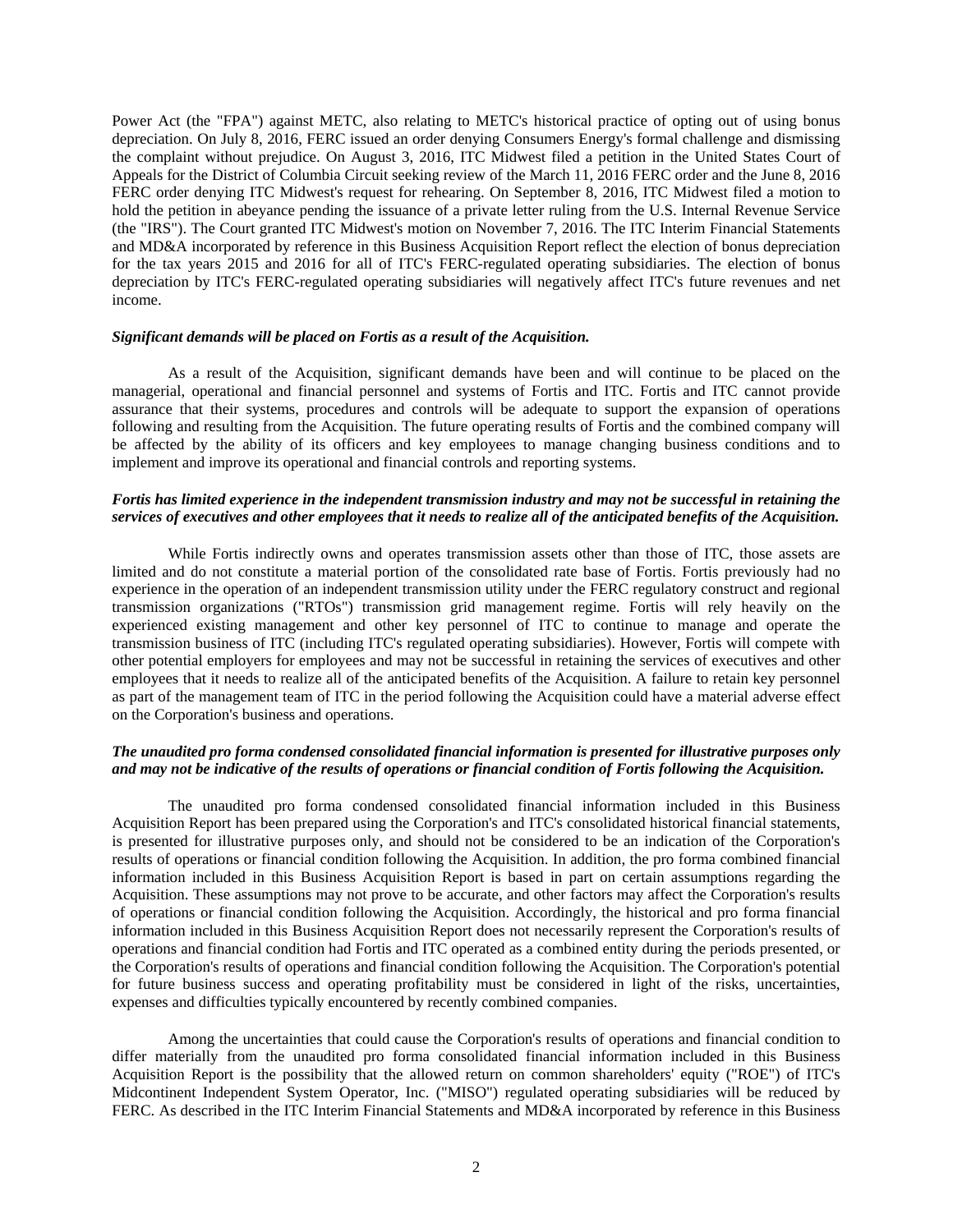Acquisition Report, there is a possibility the allowed ROE of ITC's MISO regulated operating subsidiaries will be reduced as a result of the base rate complaints to a greater extent than currently assumed by ITC. Initial decisions have been issued by the presiding administrative law judge in both base rate complaints. On September 28, 2016, FERC issued an order on the first base rate complaint, affirming the presiding administrative law judge's initial decision that set the base ROE applicable to ITC's MISO-regulated operating subsidiaries at 10.32% with a total or maximum ROE including incentives not to exceed 11.35% for the period between November 12, 2013 and February 11, 2015. On June 30, 2016, the presiding administrative law judge in the second base rate complaint issued an initial decision recommending a base ROE of 9.70% with a total or maximum ROE including incentives not to exceed 10.68%. This initial decision is a non-binding recommendation to FERC on the second base rate complaint and is subject to review by FERC, which may adopt, modify, or reject the initial decision. As a result of the September 28, 2016 FERC order, ITC has revised its combined estimated range of refunds for the base rate complaints to be US\$219.0 million to US\$255.7 million on a pre-tax basis for the period from November 12, 2013 through September 30, 2016. On October 21, 2016 MISO and the MISO transmission owners filed a motion with FERC seeking to extend the deadline to complete the refunds directed in FERC's September 28, 2016 order in the first base rate complaint from October 28, 2016 to July 28, 2017. On October 28, 2016 FERC granted this motion. In addition, parties to the base rate complaint proceedings may file requests for rehearing of a FERC order within 30 days of the date of the order and may file a petition for review of a FERC order with the applicable U.S. Court of Appeals. Several parties to the first base rate complaint, including the MISO transmission owners, have filed requests for rehearing of aspects of FERC's September 28, 2016 order. As such, the ultimate outcome of the base rate complaints cannot be predicted at this time. In addition, interested parties could bring further FERC challenges regarding the election out of bonus tax depreciation taken by ITC's regulated operating subsidiaries. On April 11, 2016, ITC Midwest filed a request for rehearing of FERC's March 11, 2016 order relating to Interstate Power's aforementioned challenge on bonus depreciation. On June 8, 2016, FERC issued an order denying ITC Midwest's request for rehearing. On August 3, 2016, ITC Midwest filed a petition in the United States Court of Appeals for the District of Columbia Circuit seeking review of the March 11, 2016 FERC order and the June 8, 2016 FERC order denying ITC Midwest's request for rehearing. On September 8, 2016, ITC Midwest filed a motion to hold the petition in abeyance pending the issuance of a private letter ruling from the IRS. The Court granted ITC Midwest's motion on November 7, 2016. If any such FERC challenges are initiated and are successful, the resulting lower rate base would negatively impact the revenues and net income of ITC.

#### *Fortis may not have discovered undisclosed liabilities of ITC.*

In the course of the due diligence review of ITC that Fortis conducted in connection with the Acquisition, Fortis may not have discovered, or may have been unable to quantify, undisclosed liabilities of ITC and its subsidiaries and Fortis will not be indemnified for any of these liabilities. If ITC has undisclosed liabilities, Fortis as a successor owner may be responsible for such undisclosed liabilities. Such undisclosed liabilities could have an adverse effect on the Corporation's business, results of operations, financial condition and cash flows.

#### *The ROEs of ITC's regulated operating subsidiaries may change as a result of the Acquisition.*

On the basis of the Acquisition, FERC or third parties could challenge the ROEs of ITC's regulated operating subsidiaries. Any reduction to the ROEs of ITC's regulated operating subsidiaries resulting from such challenge would have a negative impact on the Corporation's ability to realize all of the anticipated benefits of the Acquisition.

#### *Fortis and ITC may be targets of additional securities class action and derivative lawsuits which could result in substantial costs.*

Securities class action lawsuits and derivative lawsuits are often brought against companies that have entered into merger agreements. Even if the lawsuits are without merit, defending against these claims can result in substantial costs and divert management time and resources. Following announcement of the agreement to complete the Acquisition, four putative class actions were filed by purported shareholders of ITC on behalf of a purported class of ITC shareholders in Oakland County Circuit Court, State of Michigan. *Paolo Guerra v. Albert Ernst, et al.*, No. 2016-151709-CB was filed on February 26, 2016, *Harvey Siegelman v. Joseph L. Welch, et al.*, No. 2016- 151805-CB was filed on March 2, 2016, and *Alan Poland v. Fortis Inc., et al.*, No. 2016-151852-CB was filed on March 4, 2016. On March 8, 2016, the ITC board of directors received a demand letter from a fourth purported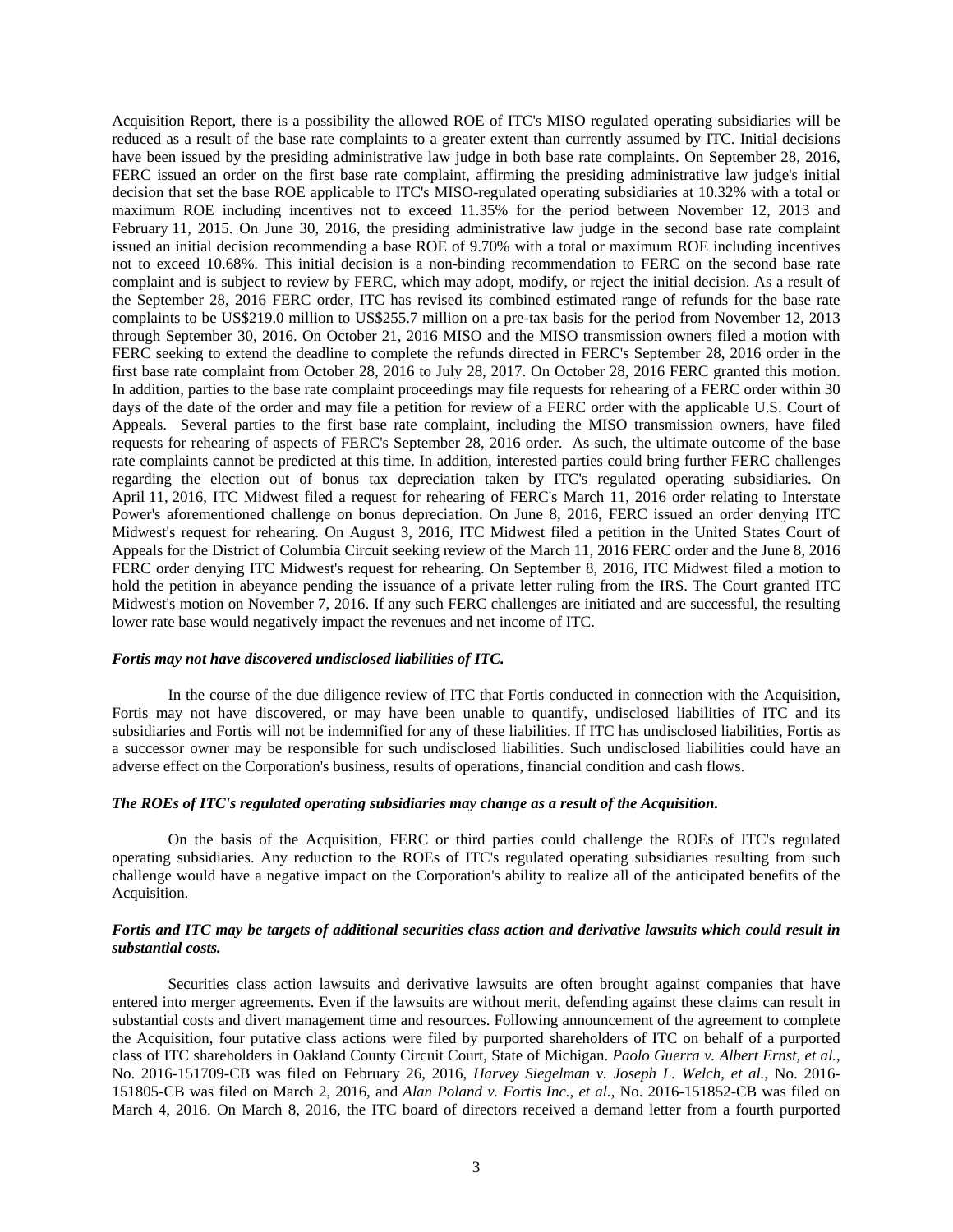shareholder demanding that the board remedy the same claimed breaches of fiduciary duty asserted in the complaints. On March 14, 2016, the Guerra state court action was dismissed by the plaintiff and refiled in the United States District Court, Eastern District of Michigan, as *Paolo Guerra v. Albert Ernst, et al.*, No. 2:16-cv-10914. On March 22, 2016, the Siegelman state court action was dismissed by the plaintiff. On March 23, 2016, the state court entered an order directing that related cases be consolidated with the Poland state court action under the caption *In re ITC Holdings Corporation Shareholder Litigation*. On March 25, 2016, Guerra amended his federal complaint. The amended complaint did not name FortisUS Inc. ("Fortis US"), Fortis and Element Acquisition Sub Inc. ("Merger Sub") as defendants and added claims alleging that the defendants violated Sections 14(a) and 20(a) of the Securities Exchange Act of 1934 because the proxy statement/ prospectus filed in connection with the Acquisition is allegedly materially misleading and allegedly omits material facts that are necessary to render it non-misleading. On March 29, 2016, an action captioned *Mehrotra v. Welch, et al.*, No. 2016-152233-CB was filed in the Oakland County Circuit Court of the State of Michigan naming the individual members of the ITC board of directors, FortisUS and Merger Sub as defendants and asserting the same general allegations and seeking the same types of relief as the other state court actions. On April 8, 2016, an action captioned *Harold Severance v. Joseph L. Welch, et al.*, No. 2:16-cv-11293 was filed in the United States District Court for the Eastern District of Michigan by the purported shareholder who had previously sent a demand letter to ITC's board of directors on March 8, 2016. The complaint, which purports to bring claims both directly on behalf of the class and derivatively on behalf of ITC, names the individual members of ITC's board of directors, Fortis, FortisUS and Merger Sub as defendants and ITC as nominal defendant, and asserts the same general allegations and seeks the same types of relief as in the Guerra federal court action. On April 8, 2016, Poland filed an amended complaint adding Merger Sub and FortisUS as defendants and naming ITC as nominal defendant. The amended complaint asserts the same general allegations and seeks the same types of relief as in the original complaint, but also purports to assert claims derivatively on behalf of ITC. On April 22, 2016, the Mehrotra state court action was dismissed by the plaintiff and refiled in the United States District Court, Eastern District of Michigan, as *Mehrotra v. Welch, et al.*, No. 2:16-cv-11449. The plaintiffs in the Guerra, Mehrotra, and Severance actions sought voluntary dismissal of their claims and alerted the federal court that, rather than proceed with litigation, they will seek a ''mootness fee'' for certain of the supplemental disclosures made by ITC. On July 7, 2016, the federal court entered its order dismissing the Guerra, Mehrotra, and Severance actions. The defendants intend to oppose any application for fees submitted by the plaintiffs. On June 8, 2016, the Oakland County Circuit Court, State of Michigan, granted a motion for summary disposition dismissing the aiding and abetting claims asserted against the Fortis defendants in the Poland case. On July 8, 2016, the plaintiffs in Poland filed a motion for class certification. On July 13, 2016, ITC and the individual members of ITC's board of directors filed their respective answers to the amended complaint in Poland. On July 19, 2016, the state court issued a scheduling order in the Poland action, which, among other things, directed the parties to complete discovery by March 10, 2017, and set a trial date for June 5, 2017. On July 25, 2016, the state court issued an order allowing a new plaintiff, Washtenaw County Employees' Retirement System, to intervene in the Poland case.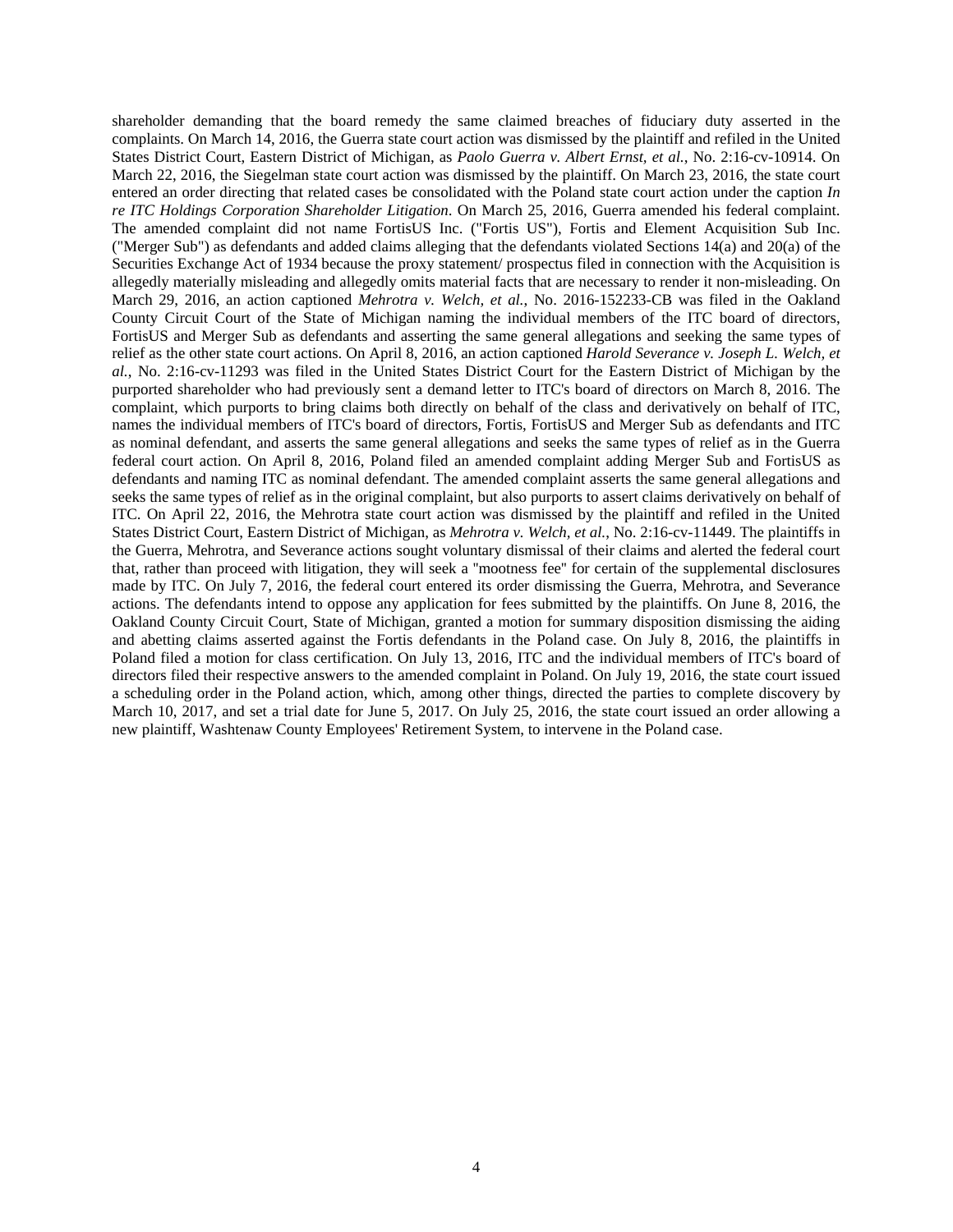### **SCHEDULE B**

### **ITC INTERIM FINANCIAL STATEMENTS AND MD&A**

See attached.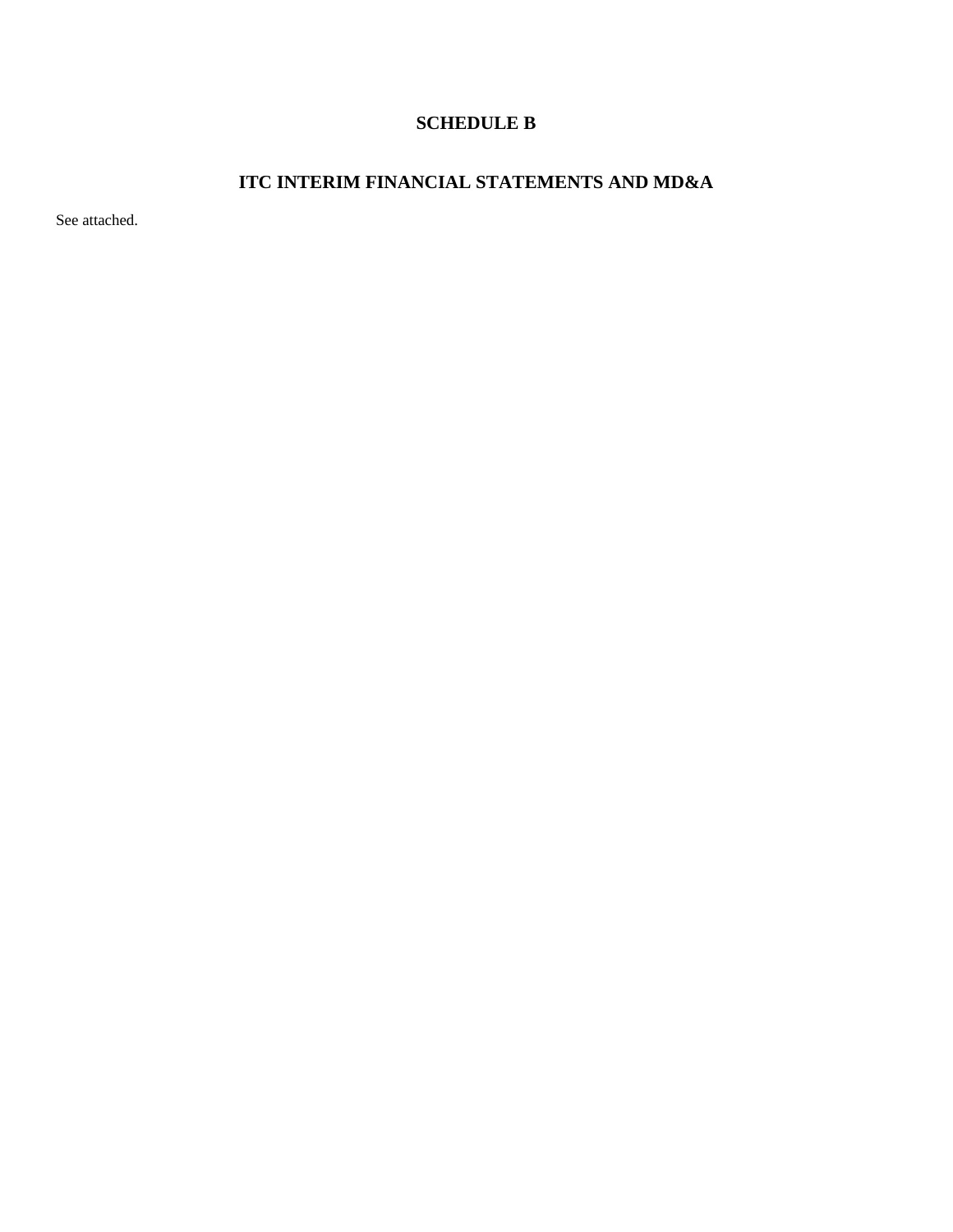### **UNITED STATES SECURITIES AND EXCHANGE COMMISSION WASHINGTON, D.C. 20549**

# **FORM 10-Q**

(Mark One)

### **QUARTERLY REPORT PURSUANT TO SECTION 13 OR 15(d) OF THE SECURITIES EXCHANGE ACT OF 1934**

For the Quarterly Period Ended September 30, 2016

**OR** 

 **TRANSITION REPORT PURSUANT TO SECTION 13 OR 15(d) OF THE SECURITIES EXCHANGE ACT OF 1934**

**Commission File Number: 001-32576** 

# **ITC HOLDINGS CORP.**

(Exact Name of Registrant as Specified in Its Charter)

**Michigan**  (State or Other Jurisdiction of Incorporation or Organization)

**32-0058047** 

(I.R.S. Employer Identification No.)

**27175 Energy Way** 

**Novi, MI 48377** 

(Address Of Principal Executive Offices, Including Zip Code)

**(248) 946-3000** 

(Registrant's Telephone Number, Including Area Code)

Indicate by check mark whether the Registrant (1) has filed all reports required to be filed by Section 13 or 15(d) of the Securities Exchange Act of 1934 during the preceding 12 months (or for such shorter period that the registrant was required to file such reports), and (2) has been subject to such filing requirements for the past 90 days. Yes  $\boxtimes$  No  $\Box$ 

Indicate by check mark whether the registrant has submitted electronically and posted on its corporate Web site, if any, every Interactive Data File required to be submitted and posted pursuant to Rule 405 of Regulation S-T during the preceding 12 months (or for such shorter period that the registrant was required to submit and post such files). Yes  $\boxtimes$  No  $\Box$ 

Indicate by check mark whether the registrant is a large accelerated filer, an accelerated filer, a non-accelerated filer, or a smaller reporting company. See the definitions of "large accelerated filer," "accelerated filer" and "smaller reporting company" in Rule 12b-2 of the Exchange Act. (Check one):

| Large accelerated filer $\boxtimes$ Accelerated filer $\Box$ |  | Non-accelerated filer $\Box$ | Smaller reporting company $\Box$ |  |  |  |  |
|--------------------------------------------------------------|--|------------------------------|----------------------------------|--|--|--|--|
| (Do not check if a smaller reporting)                        |  |                              |                                  |  |  |  |  |
|                                                              |  | company)                     |                                  |  |  |  |  |

Indicate by check mark whether the Registrant is a shell company (as defined in Rule 12b-2 of the Exchange Act). Yes  $\Box$  No  $\Box$ 

All shares of outstanding common stock of ITC Holdings Corp. are held by its parent company, ITC Investment Holdings Inc., which is an indirect subsidiary of Fortis Inc. and GIC Private Limited. There were 224,203,112 shares of common stock, no par value, outstanding as of November 3, 2016.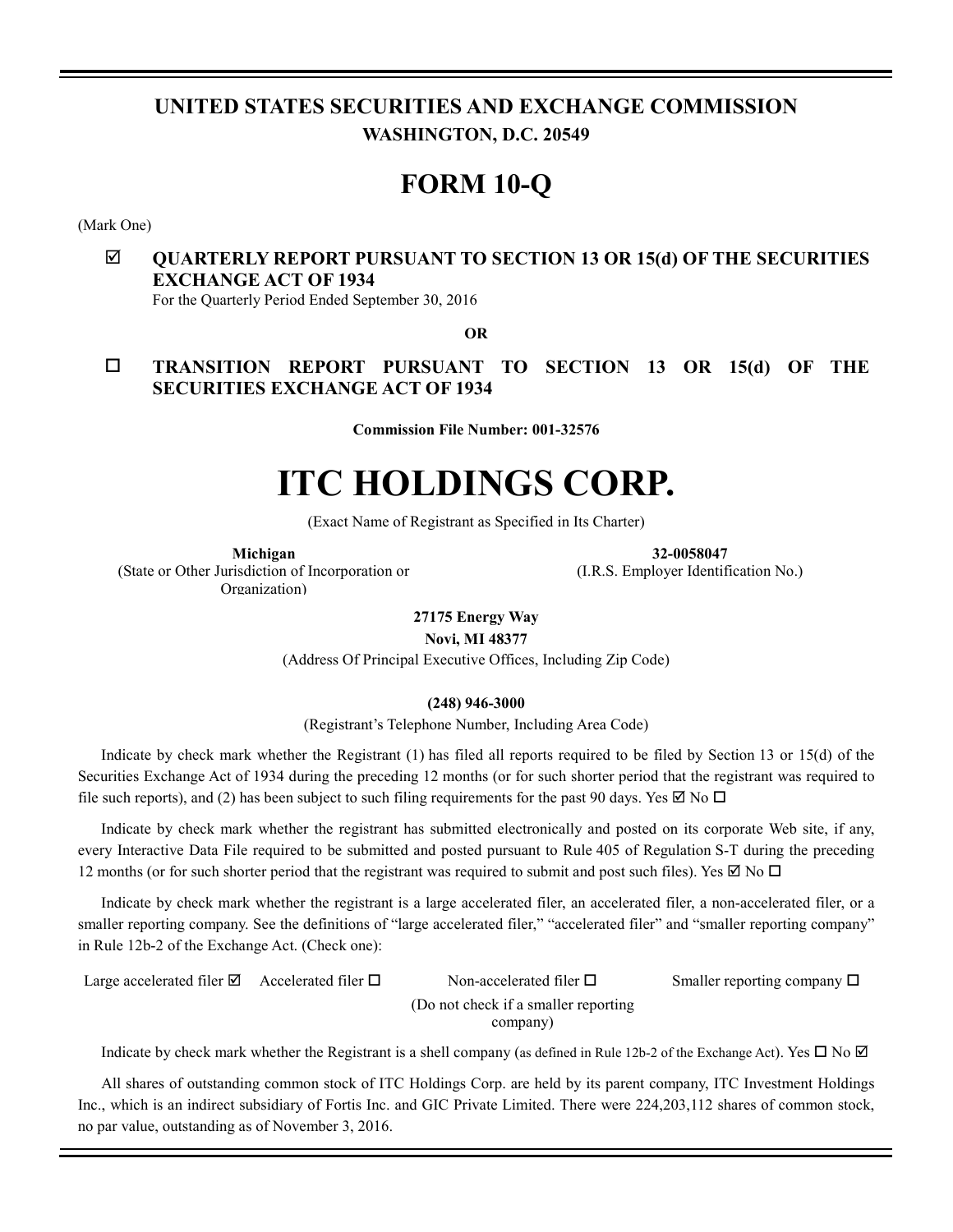Table of Contents

### **ITC Holdings Corp.**

### **Form 10-Q for the Quarterly Period Ended September 30, 2016**

### **INDEX**

|                                                                                                      | Page           |
|------------------------------------------------------------------------------------------------------|----------------|
| <b>Part I. Financial Information</b>                                                                 | $\overline{5}$ |
| <b>Item 1. Financial Statements</b>                                                                  | $\overline{5}$ |
| <b>Condensed Consolidated Statements of Financial Position (Unaudited)</b>                           | $\overline{5}$ |
| <b>Condensed Consolidated Statements of Operations (Unaudited)</b>                                   | $\overline{1}$ |
| <b>Condensed Consolidated Statements of Comprehensive Income (Unaudited)</b>                         | 8              |
| <b>Condensed Consolidated Statements of Cash Flows (Unaudited)</b>                                   | $\overline{9}$ |
| <b>Notes to Condensed Consolidated Financial Statements (Unaudited)</b>                              | 10             |
| <u>Item 2. Management's Discussion and Analysis of Financial Condition and Results of Operations</u> | 31             |
| Item 3. Quantitative and Qualitative Disclosures About Market Risk                                   | 46             |
| Item 4. Controls and Procedures                                                                      | 47             |
| <b>Part II. Other Information</b>                                                                    | 48             |
| Item 1. Legal Proceedings                                                                            | 48             |
| Item 1A. Risk Factors                                                                                | 48             |
| <u>Item 2. Unregistered Sale of Equity Securities and Use of Proceeds</u>                            | <u>51</u>      |
| Item 5A. Other Information                                                                           | 52             |
| Item 6. Exhibits                                                                                     | 53             |
| <b>Signatures</b>                                                                                    | 54             |
| Exhibit Index                                                                                        |                |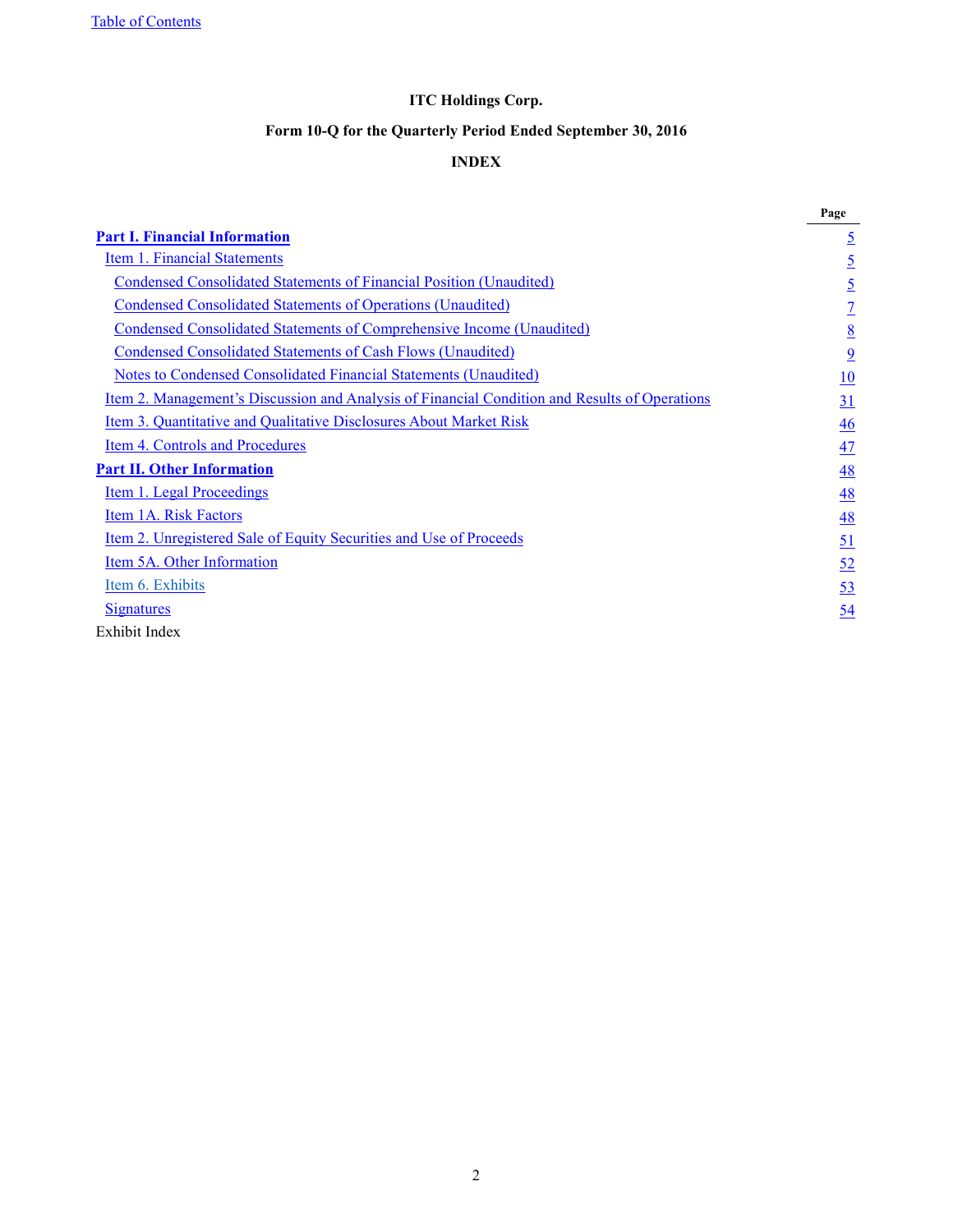#### **DEFINITIONS**

Unless otherwise noted or the context requires, all references in this report to:

#### *ITC Holdings Corp. and its subsidiaries*

- "ITC Great Plains" are references to ITC Great Plains, LLC, a wholly-owned subsidiary of ITC Grid Development, LLC;
- "ITC Grid Development" are references to ITC Grid Development, LLC, a wholly-owned subsidiary of ITC Holdings;
- "ITC Holdings" are references to ITC Holdings Corp. and not any of its subsidiaries;
- "ITC Interconnection" are references to ITC Interconnection LLC, a wholly-owned subsidiary of ITC Grid Development, LLC;
- "ITC Midwest" are references to ITC Midwest LLC, a wholly-owned subsidiary of ITC Holdings;
- "ITCTransmission" are references to International Transmission Company, a wholly-owned subsidiary of ITC Holdings;
- "METC" are references to Michigan Electric Transmission Company, LLC, a wholly-owned subsidiary of MTH;
- "MISO Regulated Operating Subsidiaries" are references to ITCTransmission, METC and ITC Midwest together;
- "MTH" are references to Michigan Transco Holdings, LLC, the sole member of METC and an indirect whollyowned subsidiary of ITC Holdings;
- "Regulated Operating Subsidiaries" are references to ITCTransmission, METC, ITC Midwest and ITC Great Plains together; and
- "We," "our" and "us" are references to ITC Holdings together with all of its subsidiaries.

#### *Other definitions*

- "Consumers Energy" are references to Consumers Energy Company, a wholly-owned subsidiary of CMS Energy Corporation;
- "DTE Electric" are references to DTE Electric Company, a wholly-owned subsidiary of DTE Energy Company;
- "FERC" are references to the Federal Energy Regulatory Commission;
- "Fortis" are references to Fortis Inc.;
- "FortisUS" are references to FortisUS Inc., an indirect subsidiary of Fortis;
- "FPA" are references to the Federal Power Act;
- "GIC" are references to GIC Private Limited;
- "IP&L" are references to Interstate Power and Light Company, an Alliant Energy Corporation subsidiary;
- "kV" are references to kilovolts (one kilovolt equaling 1,000 volts);
- "kW" are references to kilowatts (one kilowatt equaling 1,000 watts);
- "LIBOR" are references to the London Interbank Offered Rate;
- "Merger" are references to the merger with Fortis, whereby ITC Holdings merged with Merger Sub and subsequently became an indirect subsidiary of FortisUS;
- "Merger Agreement" are references to the agreement between Fortis, FortisUS, Merger Sub and ITC Holdings for the Merger;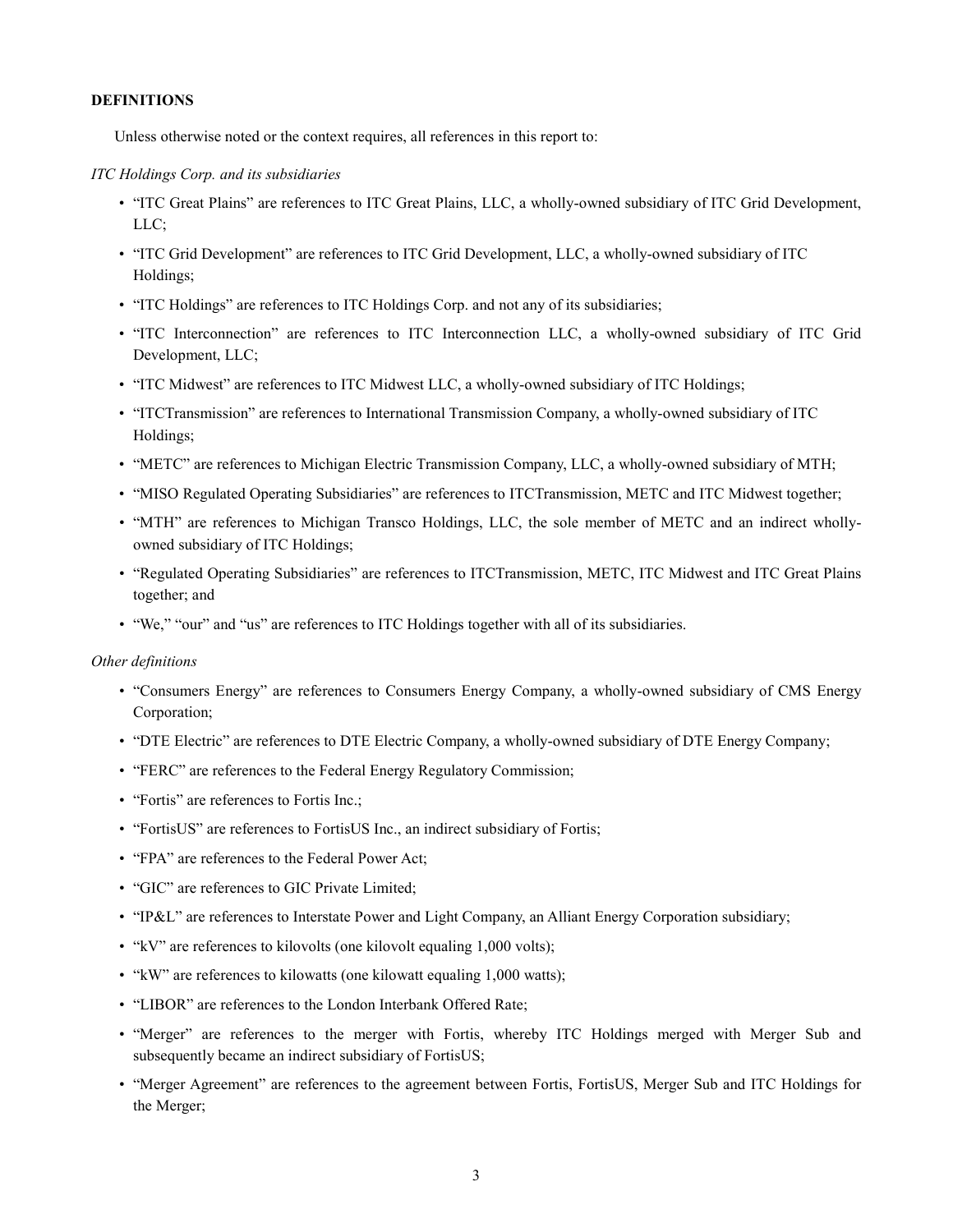- "Merger Sub" are references to Element Acquisition Sub, Inc., an indirect subsidiary of Fortis that merged into ITC Holdings in the Merger;
- "MISO" are references to the Midcontinent Independent System Operator, Inc., a FERC-approved RTO which oversees the operation of the bulk power transmission system for a substantial portion of the Midwestern United States and Manitoba, Canada, and of which ITCTransmission, METC and ITC Midwest are members;
- "NERC" are references to the North American Electric Reliability Corporation;
- "NYSE" are references to the New York Stock Exchange;
- "RTO" are references to Regional Transmission Organizations; and
- "SPP" are references to Southwest Power Pool, Inc., a FERC-approved RTO which oversees the operation of the bulk power transmission system for a substantial portion of the South Central United States, and of which ITC Great Plains is a member.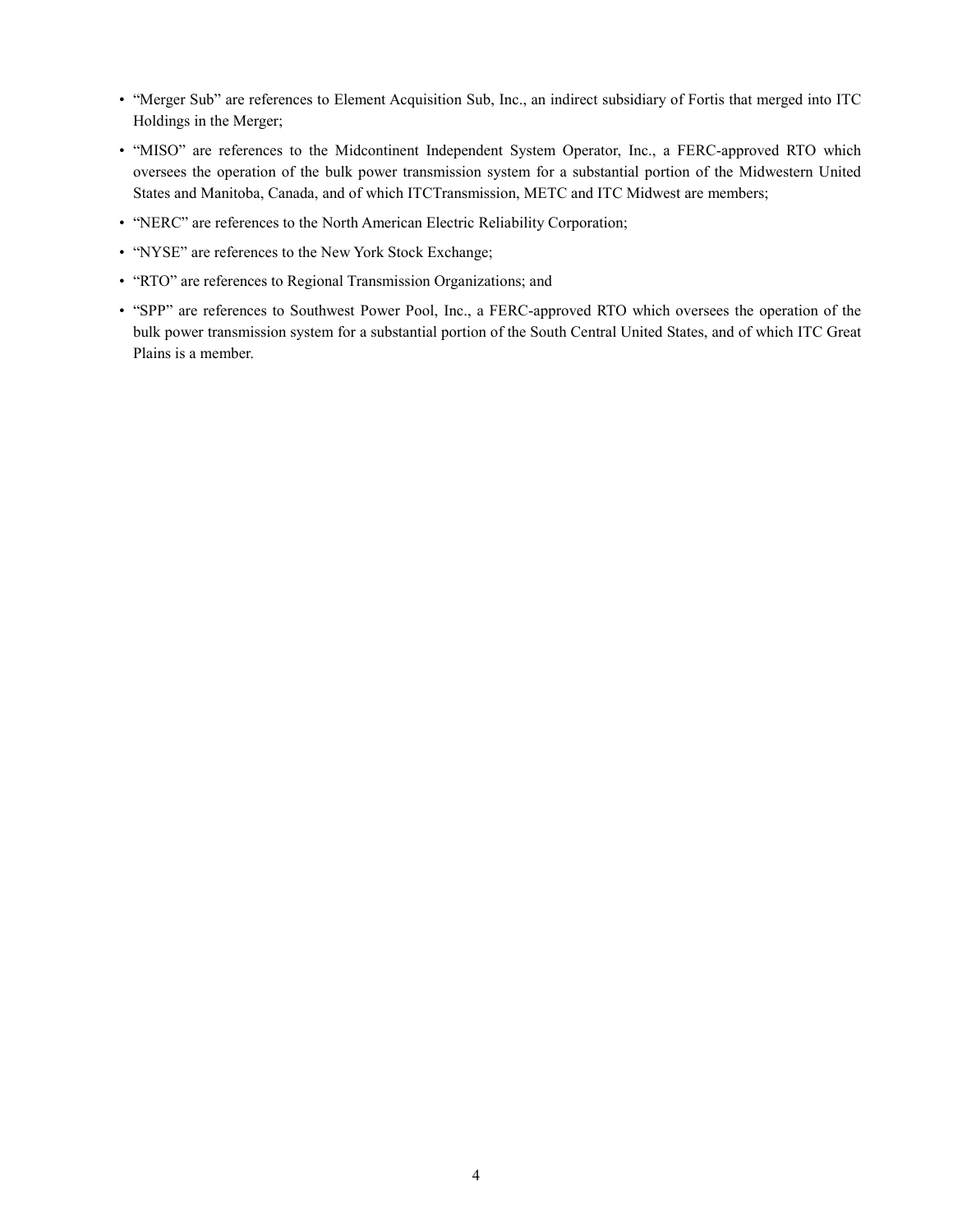### **PART I. FINANCIAL INFORMATION ITEM 1. FINANCIAL STATEMENTS ITC HOLDINGS CORP. AND SUBSIDIARIES CONDENSED CONSOLIDATED STATEMENTS OF FINANCIAL POSITION (UNAUDITED)**

|                                                                                                                                                                                           |    | September 30, | December 31,     |
|-------------------------------------------------------------------------------------------------------------------------------------------------------------------------------------------|----|---------------|------------------|
| (in thousands, except share data)                                                                                                                                                         |    | 2016          | 2015             |
| <b>ASSETS</b>                                                                                                                                                                             |    |               |                  |
| <b>Current assets</b>                                                                                                                                                                     |    |               |                  |
| Cash and cash equivalents                                                                                                                                                                 | \$ | 8,938 \$      | 13,859           |
| Accounts receivable                                                                                                                                                                       |    | 137,942       | 104,262          |
| Inventory                                                                                                                                                                                 |    | 28,564        | 25,777           |
| Regulatory assets                                                                                                                                                                         |    | 22,262        | 14,736           |
| Prepaid and other current assets                                                                                                                                                          |    | 13,403        | 10,608           |
| Total current assets                                                                                                                                                                      |    | 211,109       | 169,242          |
| Property, plant and equipment (net of accumulated depreciation and amortization of<br>\$1,562,532 and \$1,487,713, respectively)                                                          |    | 6,555,627     | 6,109,639        |
| Other assets                                                                                                                                                                              |    |               |                  |
| Goodwill                                                                                                                                                                                  |    | 950,163       | 950,163          |
| Intangible assets (net of accumulated amortization of \$30,736 and \$28,242, respectively)                                                                                                |    | 43,525        | 45,602           |
| <b>Regulatory</b> assets                                                                                                                                                                  |    | 238,213       | 233,376          |
| Deferred financing fees (net of accumulated amortization of \$1,853 and \$1,277, respectively)                                                                                            |    | 1,885         | 2,498            |
| Other                                                                                                                                                                                     |    | 51,165        | 44,802           |
| Total other assets                                                                                                                                                                        |    | 1,284,951     | 1,276,441        |
| <b>TOTAL ASSETS</b>                                                                                                                                                                       |    | 8.051.687 \$  | 7,555,322        |
| <b>LIABILITIES AND STOCKHOLDERS' EQUITY</b>                                                                                                                                               |    |               |                  |
| <b>Current liabilities</b>                                                                                                                                                                |    |               |                  |
| Accounts payable                                                                                                                                                                          | \$ | 139,045 \$    | 124,331          |
| Accrued compensation                                                                                                                                                                      |    | 26,788        | 24,123           |
| Accrued interest                                                                                                                                                                          |    | 45,656        | 52,577           |
| Accrued taxes                                                                                                                                                                             |    | 28,748        | 44,256           |
| Regulatory liabilities                                                                                                                                                                    |    | 137,014       | 44,964           |
| Refundable deposits from generators for transmission network upgrades                                                                                                                     |    | 6,295         | 2,534            |
| Debt maturing within one year                                                                                                                                                             |    | 185,825       | 395,105          |
| Other                                                                                                                                                                                     |    | 24,030        | 31,034           |
| Total current liabilities                                                                                                                                                                 |    | 593,401       | 718,924          |
| Accrued pension and postretirement liabilities                                                                                                                                            |    | 65,353        | 61,609           |
| <b>Deferred income taxes</b>                                                                                                                                                              |    | 964,588       | 735,426          |
| <b>Regulatory liabilities</b>                                                                                                                                                             |    | 251,187       | 254,788          |
| Refundable deposits from generators for transmission network upgrades                                                                                                                     |    | 32,975        | 18,077           |
| Other                                                                                                                                                                                     |    | 29,738        | 23,075           |
| Long-term debt                                                                                                                                                                            |    | 4,298,329     | 4,034,352        |
| <b>Commitments and contingent liabilities</b> (Notes 4 and 11)                                                                                                                            |    |               |                  |
|                                                                                                                                                                                           |    |               |                  |
| <b>STOCKHOLDERS' EQUITY</b>                                                                                                                                                               |    |               |                  |
| Common stock, without par value, 300,000,000 shares authorized, 153,432,671 and<br>152,699,077 shares issued and outstanding at September 30, 2016 and December 31, 2015,<br>respectively |    | 849,210       | 829,211          |
|                                                                                                                                                                                           |    |               |                  |
| Retained earnings                                                                                                                                                                         |    | 969,761       | 875,595<br>4,265 |
| Accumulated other comprehensive (loss) income                                                                                                                                             |    | (2,855)       |                  |
| Total stockholders' equity                                                                                                                                                                |    | 1,816,116     | 1,709,071        |
| <b>TOTAL LIABILITIES AND STOCKHOLDERS' EQUITY</b>                                                                                                                                         | S  | 8,051,687 \$  | 7,555,322        |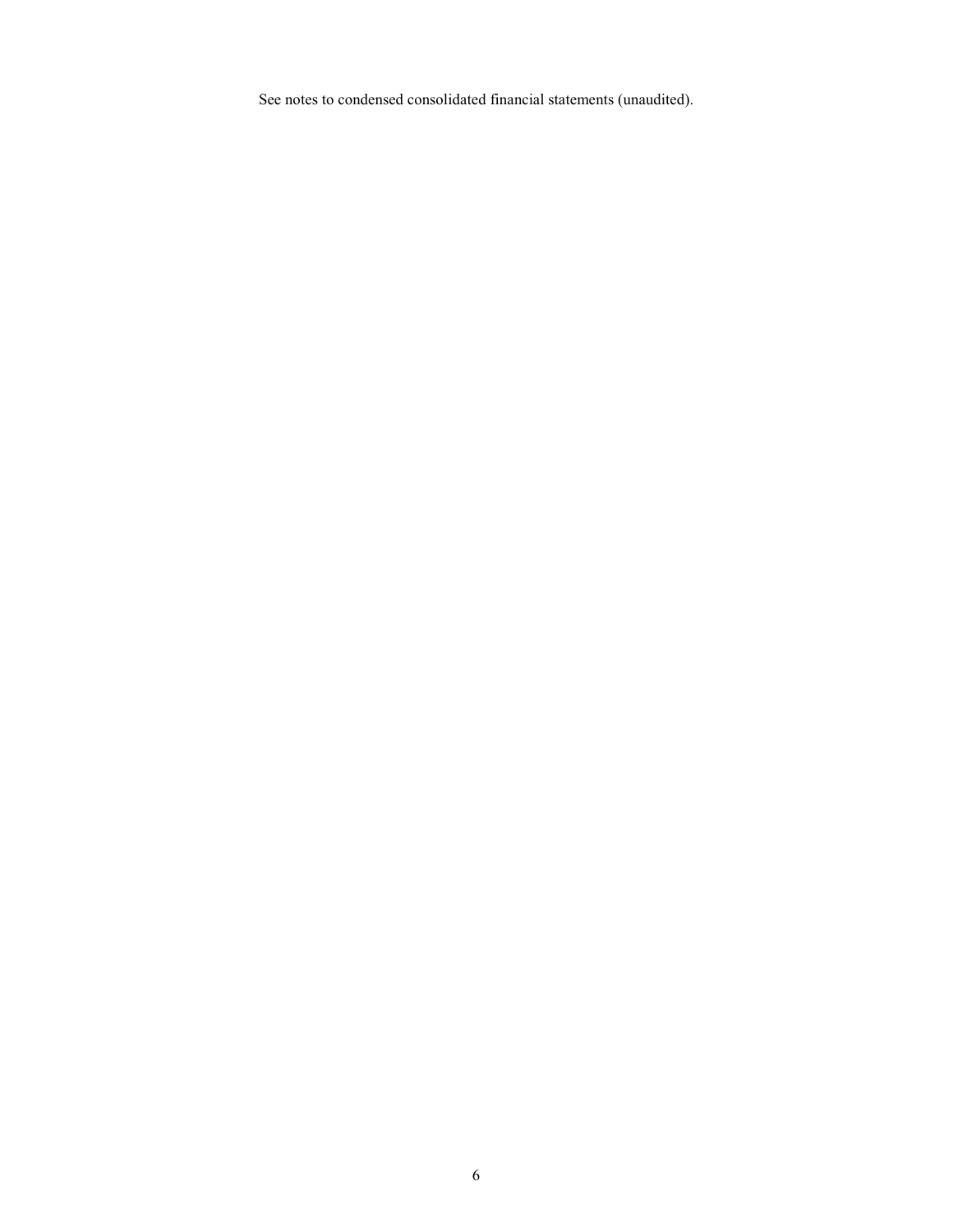## **ITC HOLDINGS CORP. AND SUBSIDIARIES**

### **CONDENSED CONSOLIDATED STATEMENTS OF OPERATIONS (UNAUDITED)**

|                                                     | <b>Three months ended</b><br>September 30. |          |               | Nine months ended<br>September 30. |               |           |                           |           |
|-----------------------------------------------------|--------------------------------------------|----------|---------------|------------------------------------|---------------|-----------|---------------------------|-----------|
| (in thousands, except per share data)               |                                            | 2016     |               | 2015                               |               | 2016      |                           | 2015      |
| <b>OPERATING REVENUES</b>                           | \$                                         | 253,451  | $\mathbb{S}$  | 273,189                            | $\sqrt{\ }$   | 831,628   | $\boldsymbol{\mathsf{S}}$ | 820,734   |
| <b>OPERATING EXPENSES</b>                           |                                            |          |               |                                    |               |           |                           |           |
| Operation and maintenance                           |                                            | 30,326   |               | 32,721                             |               | 82,533    |                           | 88,309    |
| General and administrative                          |                                            | 35,752   |               | 33,677                             |               | 130,922   |                           | 107,064   |
| Depreciation and amortization                       |                                            | 39,599   |               | 36,890                             |               | 117,840   |                           | 106,903   |
| Taxes other than income taxes                       |                                            | 22,645   |               | 20,463                             |               | 68,444    |                           | 61,629    |
| Other operating (income) and expenses — net         |                                            | (293)    |               | (206)                              |               | (839)     |                           | (675)     |
| Total operating expenses                            |                                            | 128,029  |               | 123,545                            |               | 398,900   |                           | 363,230   |
| <b>OPERATING INCOME</b>                             |                                            | 125,422  |               | 149,644                            |               | 432,728   |                           | 457,504   |
| <b>OTHER EXPENSES (INCOME)</b>                      |                                            |          |               |                                    |               |           |                           |           |
| Interest expense — net                              |                                            | 55,843   |               | 51,398                             |               | 158,064   |                           | 150,070   |
| Allowance for equity funds used during construction |                                            | (10,002) |               | (6,421)                            |               | (26, 442) |                           | (21, 434) |
| Other income                                        |                                            | (408)    |               | (384)                              |               | (1, 149)  |                           | (804)     |
| Other expense                                       |                                            | 1,254    |               | 1,372                              |               | 3,635     |                           | 2,969     |
| Total other expenses (income)                       |                                            | 46,687   |               | 45,965                             |               | 134,108   |                           | 130,801   |
| <b>INCOME BEFORE INCOME TAXES</b>                   |                                            | 78,735   |               | 103,679                            |               | 298,620   |                           | 326,703   |
| <b>INCOME TAX PROVISION</b>                         |                                            | 29,097   |               | 38,106                             |               | 114,019   |                           | 121,662   |
| <b>NET INCOME</b>                                   | \$                                         | 49,638   | $\mathbb{S}$  | 65,573                             | \$            | 184,601   | S                         | 205,041   |
| Basic earnings per common share                     | \$                                         | 0.32     | $\mathcal{S}$ | 0.42                               | <sup>\$</sup> | 1.21      | $\mathbf{\$}$             | 1.32      |
| Diluted earnings per common share                   | \$                                         | 0.32     | S             | 0.42                               | \$            | 1.20      | <sup>\$</sup>             | 1.31      |
| Dividends declared per common share                 | \$                                         | 0.2155   | <sup>\$</sup> | 0.1875                             | <sup>\$</sup> | 0.5905    | \$                        | 0.5125    |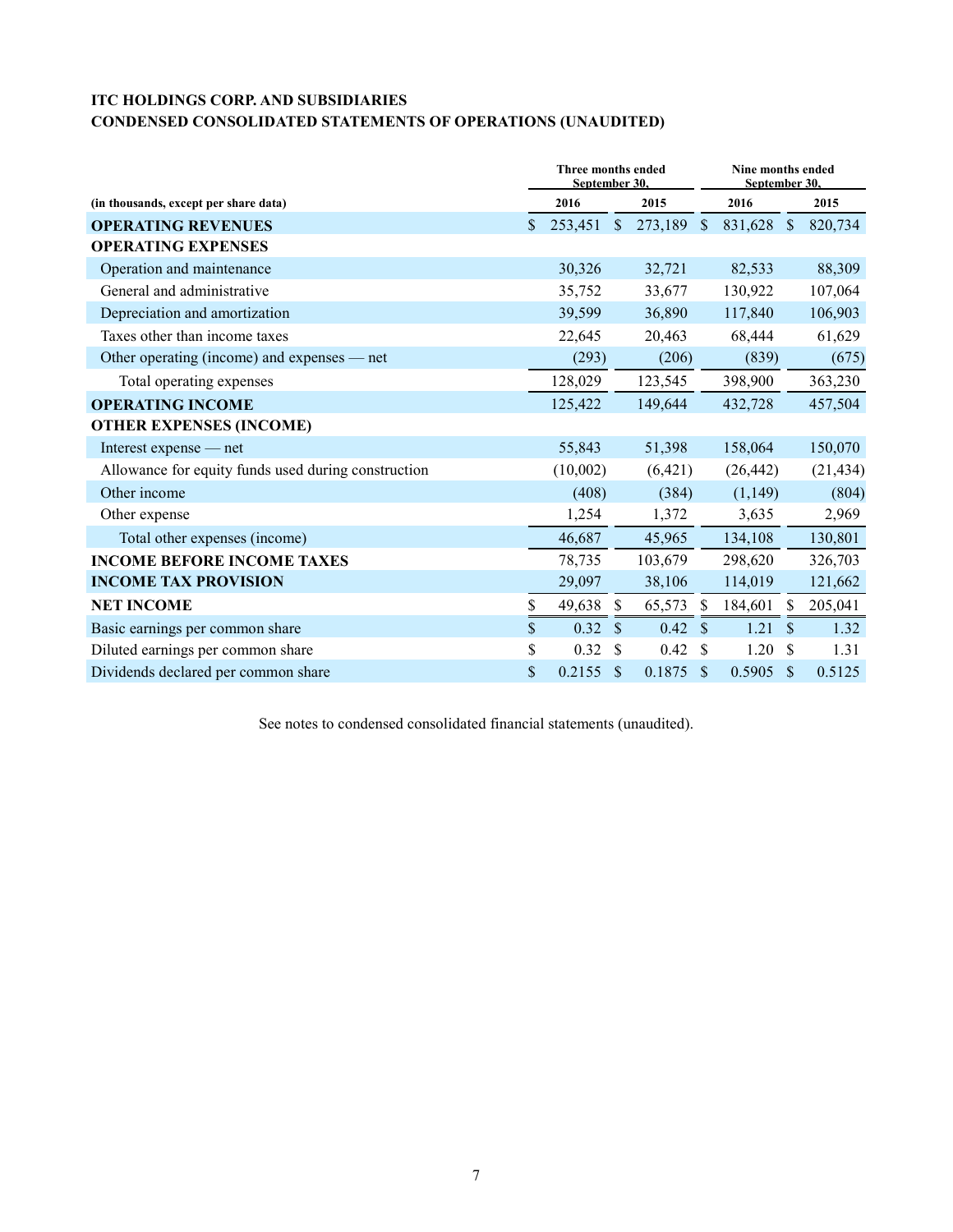### **ITC HOLDINGS CORP. AND SUBSIDIARIES**

### **CONDENSED CONSOLIDATED STATEMENTS OF COMPREHENSIVE INCOME (UNAUDITED)**

|                                                    | Three months ended<br>Sentember 30. |           |  | Nine months ended<br>September 30. |  |         |  |         |
|----------------------------------------------------|-------------------------------------|-----------|--|------------------------------------|--|---------|--|---------|
| (in thousands)                                     |                                     | 2016      |  | 2015                               |  | 2016    |  | 2015    |
| <b>NET INCOME</b>                                  | S                                   | 49,638 \$ |  | 65,573                             |  | 184,601 |  | 205,041 |
| <b>OTHER COMPREHENSIVE INCOME (LOSS)</b>           |                                     |           |  |                                    |  |         |  |         |
| Derivative instruments, net of tax (Note 7)        |                                     | 239       |  | (2,169)                            |  | (7,532) |  | (910)   |
| Available-for-sale securities, net of tax (Note 7) |                                     | (18)      |  | 18                                 |  | 412     |  | 21      |
| TOTAL OTHER COMPREHENSIVE INCOME (LOSS),           |                                     | 221       |  | (2,151)                            |  | (7,120) |  | (889)   |
| <b>TOTAL COMPREHENSIVE INCOME</b>                  |                                     | 49,859    |  | 63,422                             |  | 177,481 |  | 204,152 |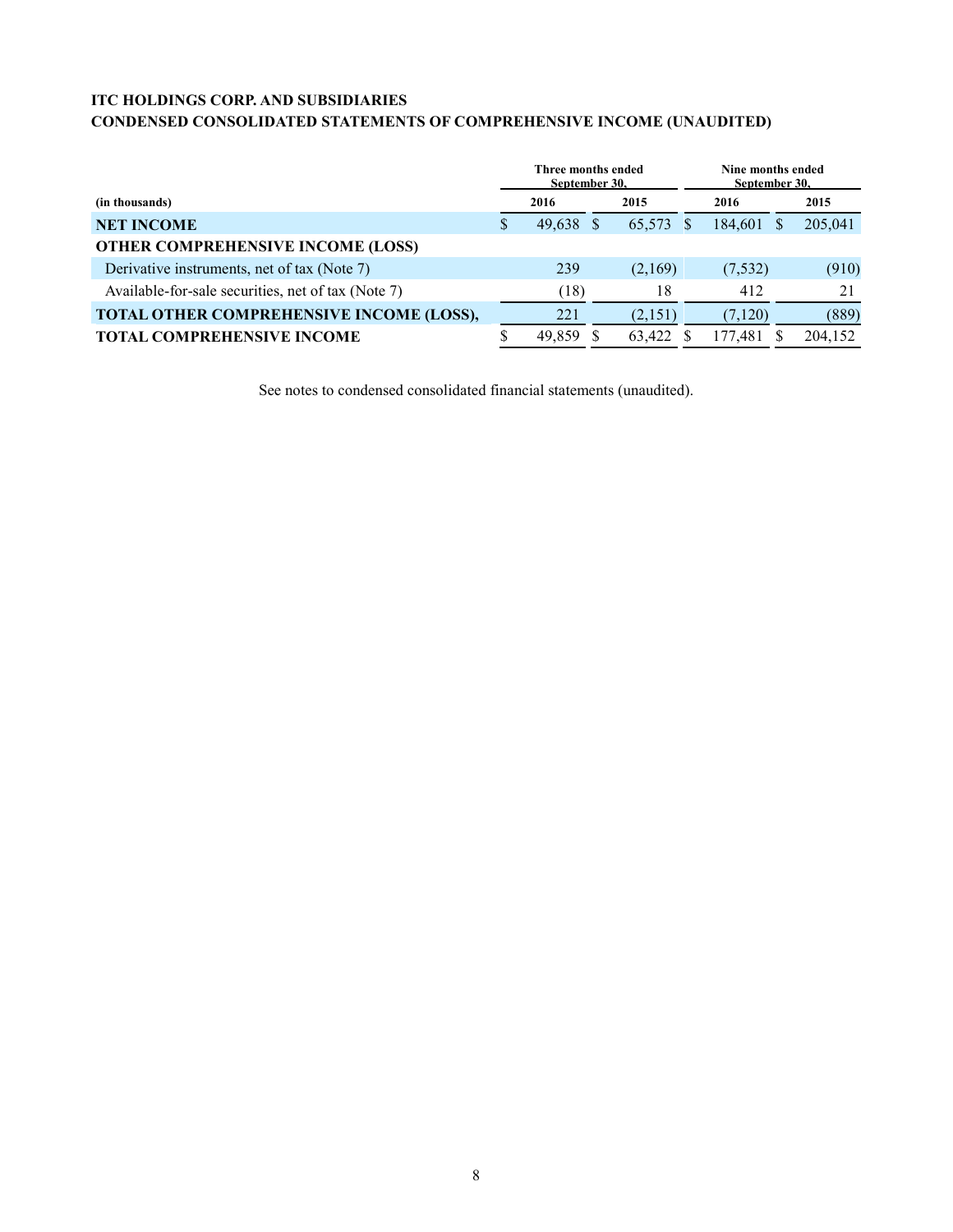### **ITC HOLDINGS CORP. AND SUBSIDIARIES CONDENSED CONSOLIDATED STATEMENTS OF CASH FLOWS (UNAUDITED)**

|                                                                                                      | Nine months ended<br>September 30. |            |               |             |
|------------------------------------------------------------------------------------------------------|------------------------------------|------------|---------------|-------------|
| (in thousands)                                                                                       |                                    | 2016       |               | 2015        |
| <b>CASH FLOWS FROM OPERATING ACTIVITIES</b>                                                          |                                    |            |               |             |
| Net income                                                                                           | \$                                 | 184,601    | $\mathcal{S}$ | 205,041     |
| Adjustments to reconcile net income to net cash provided by operating activities:                    |                                    |            |               |             |
| Depreciation and amortization expense                                                                |                                    | 117,840    |               | 106,903     |
| Recognition, refund and collection of revenue accruals and deferrals — including<br>accrued interest |                                    | 8,450      |               | 1,164       |
| Deferred income tax expense                                                                          |                                    | 220,309    |               | 76,103      |
| Allowance for equity funds used during construction                                                  |                                    | (26, 442)  |               | (21, 434)   |
| Other                                                                                                |                                    | 22,872     |               | 14,950      |
| Changes in assets and liabilities, exclusive of changes shown separately:                            |                                    |            |               |             |
| Accounts receivable                                                                                  |                                    | (34, 449)  |               | (24, 523)   |
| Inventory                                                                                            |                                    | (2,746)    |               | 1,401       |
| Prepaid and other current assets                                                                     |                                    | (2,902)    |               | (4,317)     |
| Accounts payable                                                                                     |                                    | 33,230     |               | (1,120)     |
| Accrued compensation                                                                                 |                                    | 3,202      |               | (1,520)     |
| Accrued interest                                                                                     |                                    | (6,921)    |               | (8,896)     |
| Accrued taxes                                                                                        |                                    | (15,508)   |               | (15, 566)   |
| Other current liabilities                                                                            |                                    | (2,048)    |               | 132         |
| Estimated refund related to return on equity complaints                                              |                                    | 87,734     |               | 40,269      |
| Other non-current assets and liabilities, net                                                        |                                    | (145)      |               | 17,701      |
| Net cash provided by operating activities                                                            |                                    | 587,077    |               | 386,288     |
| <b>CASH FLOWS FROM INVESTING ACTIVITIES</b>                                                          |                                    |            |               |             |
| Expenditures for property, plant and equipment                                                       |                                    | (560, 607) |               | (460, 110)  |
| Other                                                                                                |                                    | 3,898      |               | (14,969)    |
| Net cash used in investing activities                                                                |                                    | (556,709)  |               | (475,079)   |
| <b>CASH FLOWS FROM FINANCING ACTIVITIES</b>                                                          |                                    |            |               |             |
| Issuance of long-term debt                                                                           |                                    | 599,460    |               | 225,000     |
| Borrowings under revolving credit agreements                                                         |                                    | 790,000    |               | 909,400     |
| Net issuance of commercial paper, net of discount                                                    |                                    | 39,487     |               | 218,983     |
| Retirement of long-term debt                                                                         |                                    | (139, 344) |               |             |
| Repayments of revolving credit agreements                                                            |                                    | (872,500)  |               | (1,053,200) |
| Repayment of term loan credit agreements                                                             |                                    | (361,000)  |               |             |
| Issuance of common stock                                                                             |                                    | 12,604     |               | 12,322      |
| Dividends on common and restricted stock                                                             |                                    | (90, 277)  |               | (79, 697)   |
| Refundable deposits from generators for transmission network upgrades                                |                                    | 28,798     |               | 3,458       |
| Repayment of refundable deposits from generators for transmission network upgrades                   |                                    | (10, 140)  |               | (11, 442)   |
| Repurchase and retirement of common stock                                                            |                                    | (9, 449)   |               | (21, 931)   |
| Forward contracts of accelerated share repurchase program                                            |                                    |            |               | (115,000)   |
| Other                                                                                                |                                    | (22, 928)  |               | (2,676)     |
| Net cash (used in) provided by financing activities                                                  |                                    | (35, 289)  |               | 85,217      |
| NET DECREASE IN CASH AND CASH EOUIVALENTS                                                            |                                    | (4,921)    |               | (3,574)     |
| <b>CASH AND CASH EQUIVALENTS — Beginning of period</b>                                               |                                    | 13,859     |               | 27,741      |
| <b>CASH AND CASH EQUIVALENTS - End of period</b>                                                     | $\boldsymbol{\mathsf{S}}$          | 8,938 \$   |               | 24,167      |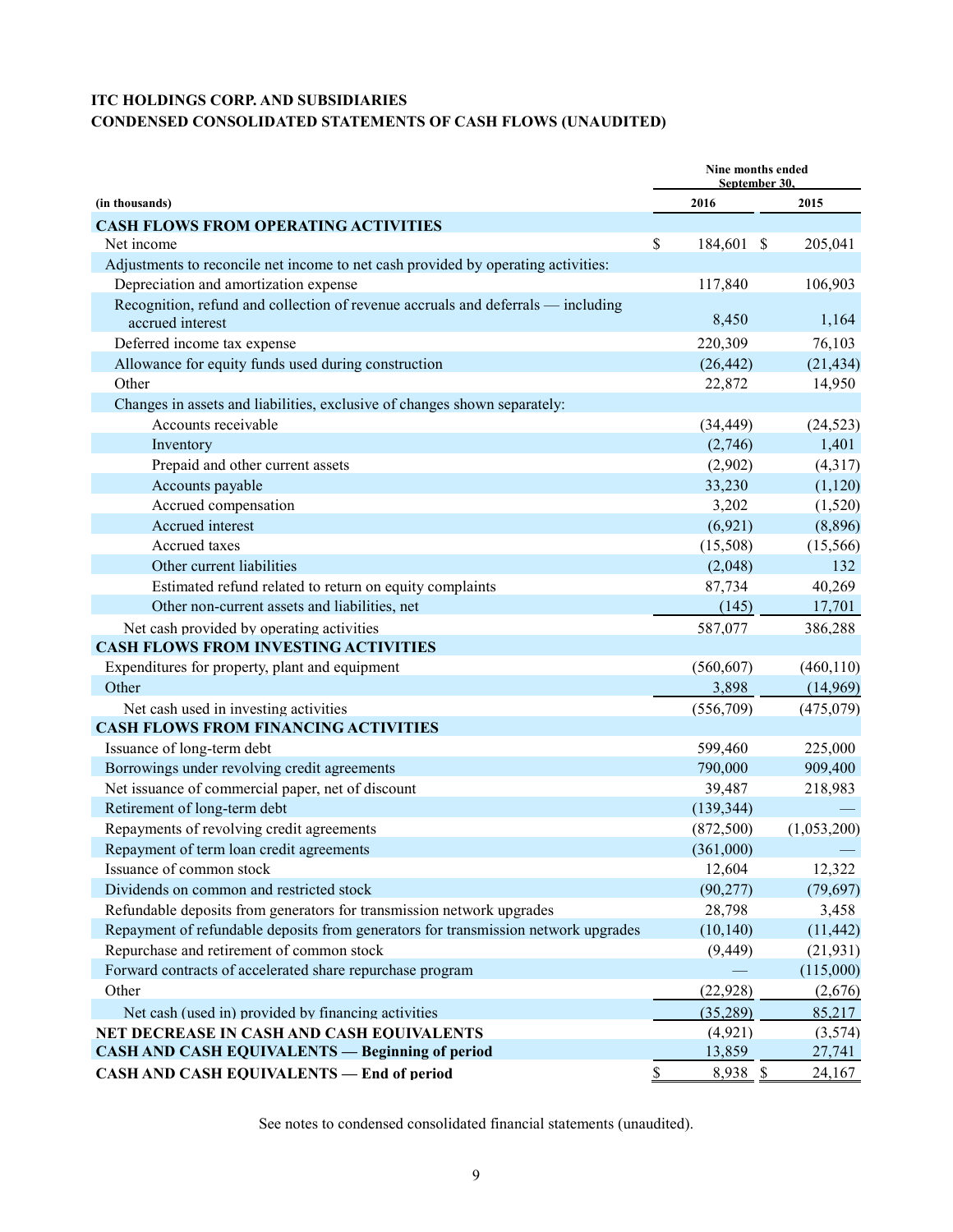#### **NOTES TO CONDENSED CONSOLIDATED FINANCIAL STATEMENTS (UNAUDITED)**

#### **1. GENERAL**

These condensed consolidated financial statements should be read in conjunction with the notes to the consolidated financial statements as of and for the year ended December 31, 2015 included in ITC Holdings' annual report on Form 10- K for such period.

The accompanying condensed consolidated financial statements have been prepared using accounting principles generally accepted in the United States of America ("GAAP") and with the instructions to Form 10-Q and Rule 10-01 of Securities and Exchange Commission ("SEC") Regulation S-X as they apply to interim financial information. Accordingly, they do not include all of the information and notes required by GAAP for complete financial statements. These accounting principles require us to use estimates and assumptions that impact the reported amounts of assets, liabilities, revenues and expenses, and the disclosure of contingent assets and liabilities. Actual results may differ from our estimates.

The condensed consolidated financial statements are unaudited, but in our opinion include all adjustments (consisting of normal recurring adjustments) necessary for a fair statement of the results for the interim period. The interim financial results are not necessarily indicative of results that may be expected for any other interim period or the fiscal year.

#### **Supplementary Cash Flows Information**

|                                                                            |  | Nine months ended<br>September 30. |         |
|----------------------------------------------------------------------------|--|------------------------------------|---------|
| (in thousands)                                                             |  | 2016                               | 2015    |
| Supplementary cash flows information:                                      |  |                                    |         |
| Interest paid (net of interest capitalized)                                |  | 155.848 \$                         | 153,350 |
| Income taxes paid (a)                                                      |  | 22.743                             | 49,599  |
| Supplementary non-cash investing and financing activities:                 |  |                                    |         |
| Additions to property, plant and equipment and other long-lived assets (b) |  | 99.754 \$                          | 85.386  |
| Allowance for equity funds used during construction                        |  | 26.442                             | 21.434  |

(a) Amount for the nine months ended September 30, 2016 does not include the income tax refund of \$128.2 million received from the Internal Revenue Service ("IRS") in August 2016, which resulted from the election of bonus depreciation as described in Note 4.

(b) Amounts consist of accrued liabilities for construction, labor, materials and other costs that have not been included in investing activities. These amounts have not been paid for as of September 30, 2016 or 2015, respectively, but will be or have been included as a cash outflow from investing activities when paid.

#### **2. THE MERGER**

On February 9, 2016, Fortis Inc. ("Fortis"), FortisUS Inc. ("FortisUS"), Element Acquisition Sub Inc. ("Merger Sub") and ITC Holdings entered into an agreement and plan of merger (the "Merger Agreement"), pursuant to which Merger Sub would merge with and into ITC Holdings with ITC Holdings continuing as a surviving corporation and becoming a majority owned indirect subsidiary of FortisUS (the "Merger"). On April 20, 2016, FortisUS assigned its rights, interest, duties and obligations under the Merger Agreement to ITC Investment Holdings Inc. ("Investment Holdings"), a subsidiary of FortisUS formed to complete the Merger. On the same date, Fortis reached a definitive agreement with GIC Private Limited ("GIC") for GIC to acquire an indirect 19.9% equity interest in ITC Holdings and debt securities to be issued by Investment Holdings for aggregate consideration of \$1.228 billion in cash upon completion of the Merger. On October 14, 2016, ITC Holdings and Fortis completed the Merger contemplated by the Merger Agreement consistent with the terms described above. On the same date, the common shares of ITC Holdings were delisted from the New York Stock Exchange ("NYSE") and the common shares of Fortis were listed and began trading on the NYSE. Fortis continues to have its shares listed on the Toronto Stock Exchange.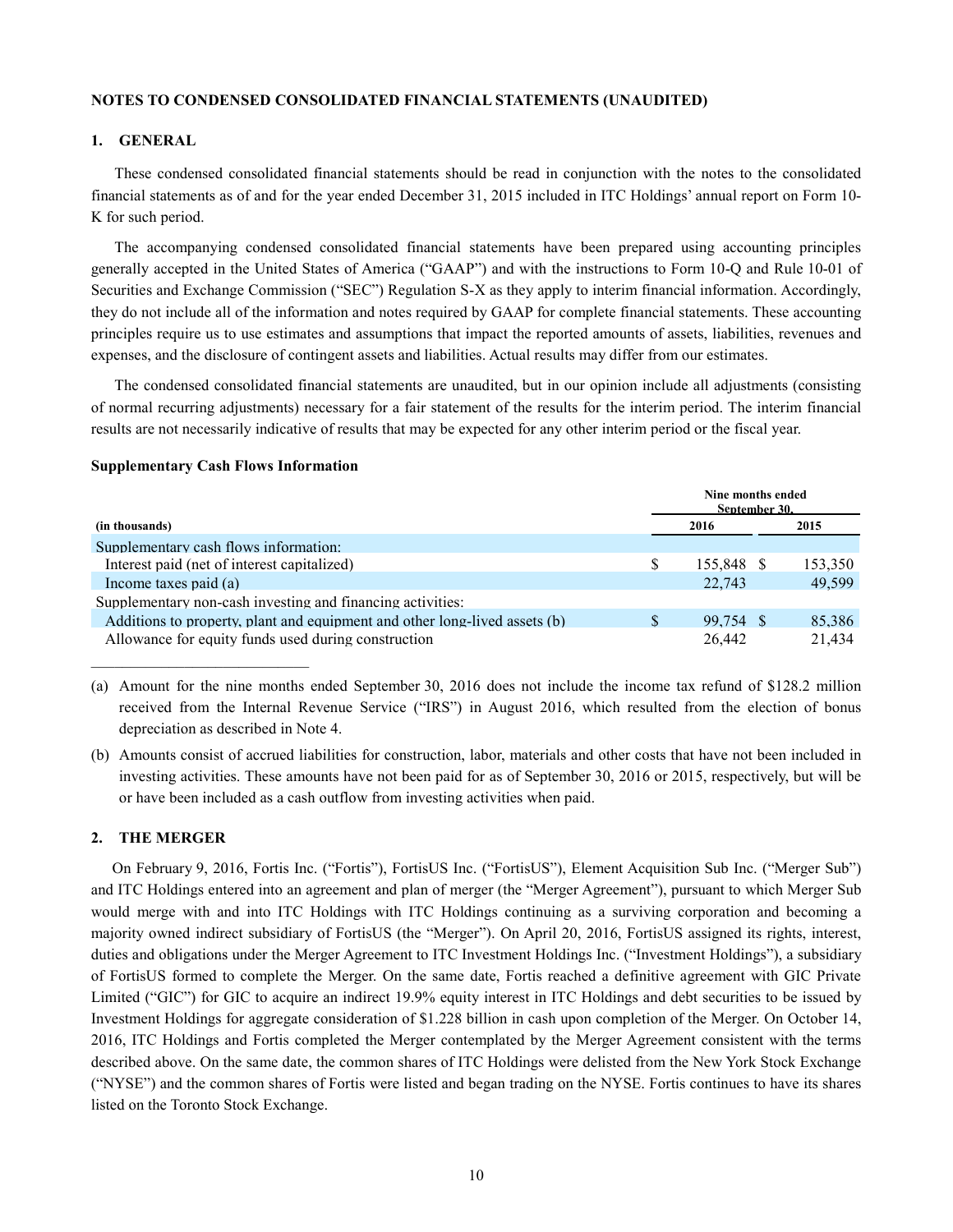In the Merger, ITC Holdings shareholders received \$22.57 in cash and 0.7520 Fortis common shares for each share of common stock of ITC Holdings (the "Merger consideration"). Upon completion of the Merger, ITC Holdings shareholders held approximately 27% of the common shares of Fortis. Under the Merger Agreement, outstanding options to acquire common stock of ITC Holdings vested immediately prior to closing and were converted into the right to receive the difference between the Merger consideration and the exercise price of each option in cash, restricted stock vested immediately prior to closing and was converted into the right to receive the Merger consideration in cash and performance shares vested immediately prior to closing at the higher of target or actual performance through the effective time of the Merger and were converted into the right to receive the Merger consideration in cash. The Merger consideration for purposes of settling the share-based compensation awards was \$45.72.

For the three and nine months ended September 30, 2016, we expensed external legal, advisory and financial services fees related to the Merger of \$2.0 million and \$24.3 million, respectively, and certain internal labor and associated costs related to the Merger of approximately \$3.1 million and \$9.4 million, respectively, recorded within general and administrative expenses on the condensed consolidated statement of operations. In addition, subsequent to September 30, 2016 through the date of this filing, we have incurred external legal, advisory and financial services fees and certain internal labor and associated costs related to the Merger of approximately \$75 million, including approximately \$41 million of expense recognized due to the accelerated vesting of the share-based compensation awards described above. The external and internal costs related to the Merger will not be included as components of revenue requirement at our Regulated Operating Subsidiaries as they were incurred by ITC Holdings.

See Note 11 for legal matters associated with the Merger with Fortis.

#### **3. RECENT ACCOUNTING PRONOUNCEMENTS**

#### **Recently Adopted Pronouncements**

#### *Amendment to the Balance Sheet Presentation of Debt Issuance Costs*

In April 2015, the Financial Accounting Standards Board ("FASB") issued authoritative guidance that amends the balance sheet presentation of debt issuance costs. This new standard requires debt issuance costs to be shown as a direct deduction from the carrying amount of the related debt, consistent with debt discounts. The guidance is effective for annual periods, and interim periods within those annual periods, beginning after December 15, 2015. On January 1, 2016, we adopted this guidance retrospectively and have applied this change to all amounts presented in our condensed consolidated statements of financial position. The following shows the impact of this adoption on our previously reported consolidated statement of financial position as of December 31, 2015:

| (in thousands)                                            |    | Reported  | Adjustment    | Adiusted  |       |
|-----------------------------------------------------------|----|-----------|---------------|-----------|-------|
| Deferred financing fees (net of accumulated amortization) | ¢. | 29.298 \$ | $(26,800)$ \$ |           | 2,498 |
| Debt maturing within one year                             |    | 395.334   | (229)         | 395.105   |       |
| Long-term debt                                            |    | 4,060,923 | (26, 571)     | 4.034.352 |       |

We have accounted for this adoption as a change in accounting principle that is required due to a change in the authoritative accounting guidance. In connection with implementing this guidance, we adopted an accounting policy to present unamortized debt issuance costs associated with revolving credit agreements, commercial paper and other similar arrangements as an asset that is amortized over the life of the particular arrangement. In addition, we present debt issuance costs incurred prior to the associated debt funding as an asset for all other debt arrangements. This standard did not impact our consolidated statements of operations or cash flows.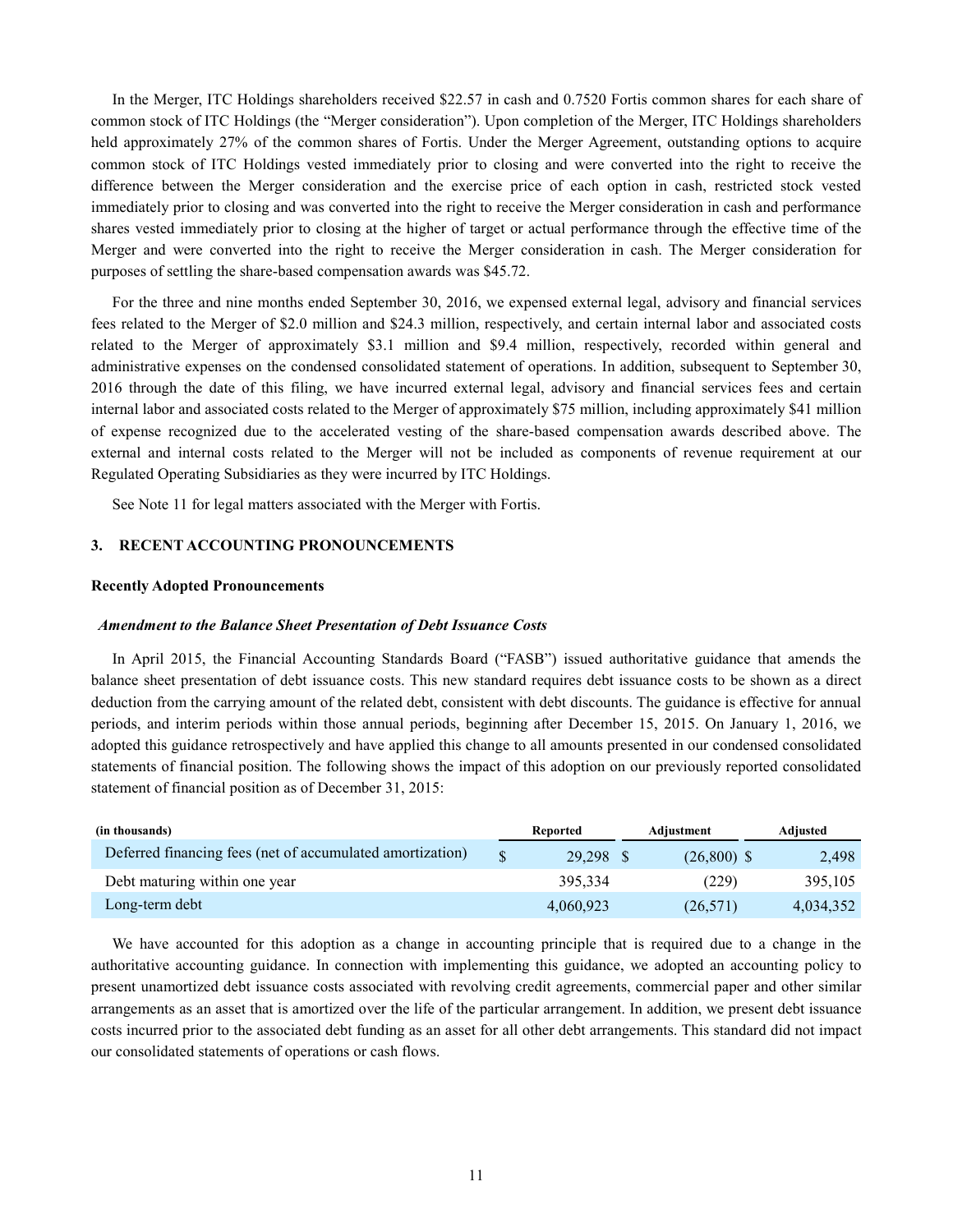#### **Recently Issued Pronouncements**

We have considered all new accounting pronouncements issued by the FASB and concluded the following accounting guidance, which has not yet been adopted by us, may have a material impact on our consolidated financial statements.

#### *Revenue Recognition*

In May 2014, the FASB issued authoritative guidance requiring entities to apply a new model for recognizing revenue from contracts with customers. The guidance will supersede the current revenue recognition guidance and require entities to evaluate their revenue recognition arrangements using a five-step model to determine when a customer obtains control of a transferred good or service. The guidance is effective for annual reporting periods beginning after December 15, 2017 and may be adopted using a full or modified retrospective approach. We do not expect the guidance to have a material impact on our consolidated results of operations, cash flows or financial position. However, we are still evaluating the disclosure requirements, the impacts of the recent clarifying amendments that have been issued by the FASB and the transition method we will elect to adopt the guidance.

#### *Classification and Measurement of Financial Instruments*

In January 2016, the FASB issued authoritative guidance amending the classification and measurement of financial instruments. The guidance requires entities to carry most investments in equity securities at fair value and recognize changes in fair value in net income, unless the investment results in consolidation or equity method accounting. Additionally, the new guidance amends certain disclosure requirements associated with the fair value of financial instruments. The guidance is effective for fiscal years beginning after December 15, 2017, including interim periods within those fiscal years. Early adoption is permitted. The guidance is required to be adopted using a modified retrospective approach, with limited exceptions. We are currently assessing the impacts this guidance will have on our consolidated financial statements, including our disclosures.

#### *Accounting for Leases*

In February 2016, the FASB issued authoritative guidance on accounting for leases, which impacts accounting by lessees as well as lessors. The new guidance creates a dual approach for lessee accounting, with lease classification determined in accordance with principles in existing lease guidance. Income statement presentation differs depending on the lease classification; however, both types of leases result in lessees recognizing a right-of-use asset and a lease liability, with limited exceptions. Under existing accounting guidance, operating leases are not recorded on the balance sheet of lessees. The new guidance is effective for fiscal years beginning after December 15, 2018, including interim periods within those fiscal years and will be applied using a modified retrospective approach, with possible optional practical expedients. Early adoption is permitted. We are currently assessing the impacts this guidance will have on our consolidated financial statements, including our disclosures.

#### *Simplification of Employee Share-Based Payment Accounting*

In March 2016, the FASB issued authoritative guidance that simplifies several aspects of the accounting for employee share-based payment transactions. The new guidance (1) requires that an entity recognize all excess tax benefits and tax deficiencies as income tax benefit or expense in the income statement, (2) allows an entity to elect as an accounting policy either to estimate forfeitures (as currently required) or account for forfeitures when they occur, (3) modifies the current exception to liability classification of an award when an employer uses a net-settlement feature to withhold shares to meet the employer's minimum statutory tax withholding requirement to apply if the withholding amount does not exceed the maximum statutory tax rate and (4) specifies the statement of cash flow presentation for excess tax benefits and cash payments to taxing authorities when shares are withheld to meet tax withholding requirements. Though the new guidance is not effective until January 1, 2017, we expect to early adopt the guidance in the fourth quarter of 2016. The various amendments require different transition methods including modified retrospective approach through a cumulative effect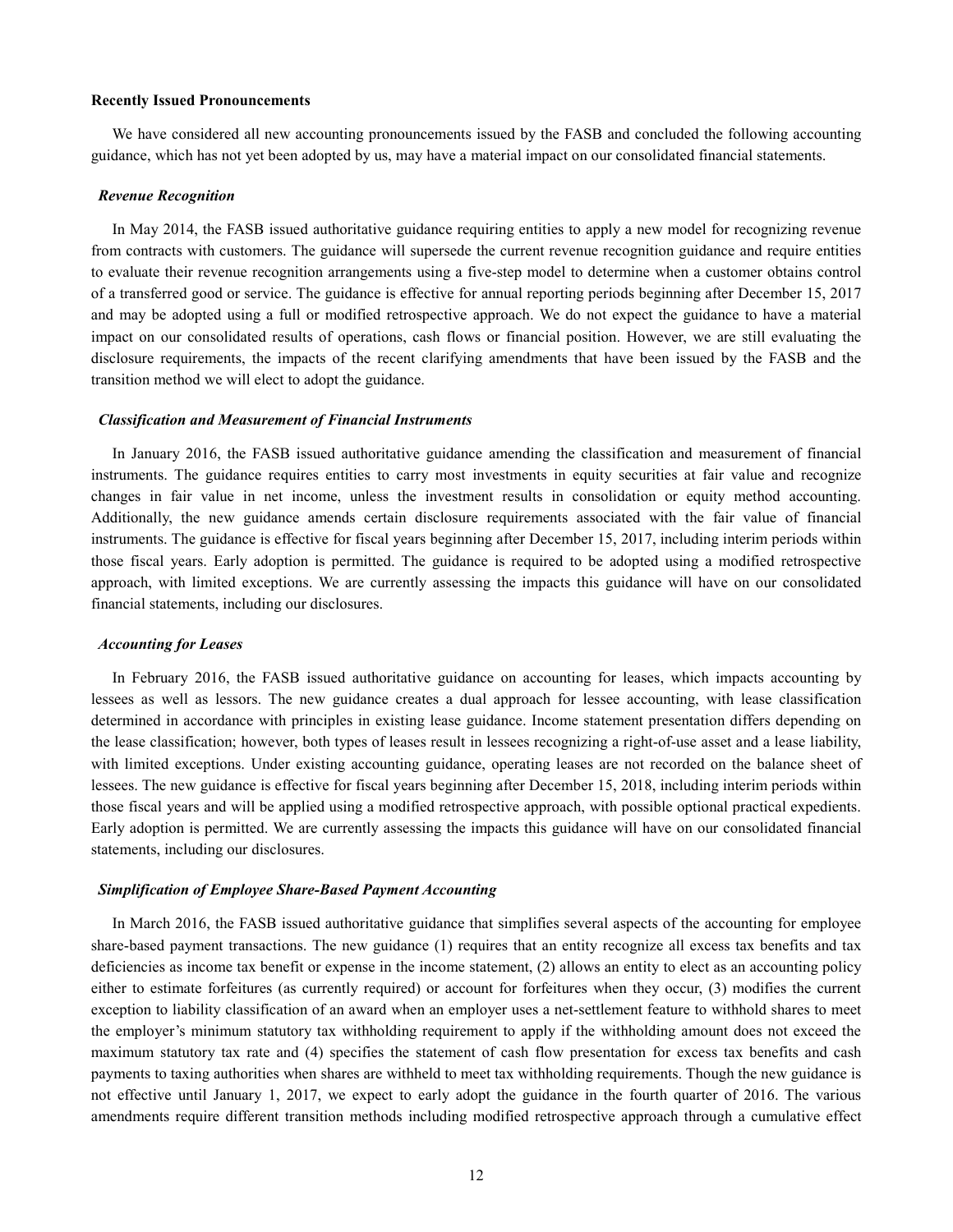adjustment to retained earnings, prospective adoption and retrospective adoption. Assuming we adopt the guidance in the fourth quarter of 2016, we expect to record an adjustment to beginning retained earnings for excess tax benefits generated in years prior to adoption that were previously unrecognized. In addition, we expect to record an income tax benefit related to stock-based compensation that vested during 2016.

#### *Classification of Certain Cash Receipts and Cash Payments on the Statement of Cash Flows*

In August 2016, the FASB issued authoritative guidance on the classification of certain cash receipts and cash payments in the statement of cash flows to address diversity in practice. The guidance is effective for fiscal years beginning after December 15, 2017, including interim periods within those fiscal years. Early adoption is permitted. The guidance should be applied retrospectively but may be applied prospectively if retrospective application would be impracticable. We are currently assessing the impacts this guidance will have on our classification of activity in our statement of cash flows.

#### **4. REGULATORY MATTERS**

#### **Regional Cost Allocation Refund**

In October 2010, MISO and ITCTransmission made a filing with the Federal Energy Regulatory Commission ("FERC") under Section 205 of the FPA to revise the MISO tariff to establish a methodology to allocate and recover costs of ITCTransmission's Phase Angle Regulating Transformers ("PARs") among MISO and other FERC-approved Regional Transmission Organizations ("RTOs"), New York Independent System Operator and PJM Interconnection ("other RTOs"). In December 2010, the FERC accepted the proposed revisions, subject to refund, while setting them for hearing and settlement procedures. On September 22, 2016, the FERC issued an order largely affirming the presiding administrative law judge's initial decision issued in December 2012, which stated, among other things, that MISO and ITCTransmission failed to show that the other RTOs will benefit from the operation of ITCTransmission's PARs. The FERC order requires ITCTransmission to provide refunds within 30 days for excess amounts collected from customers at the other RTOs. As a result of the FERC order, ITCTransmission will collect these revenues from network customers instead, resulting in an increase in network revenues and a decrease in regional cost sharing revenues and no material impact on total operating revenue or net income for the three and nine months ended September 30, 2016. ITCTransmission has recorded \$28.7 million for this refund, including interest, in current liabilities on the condensed consolidated statements of financial position as of September 30, 2016, which resulted in a reduction to regional cost sharing revenues and an offsetting increase to network revenues for the three and nine months ended September 30, 2016. This refund, including interest, was provided to the other RTOs in October 2016. The timing for collection from our network customers of the amount refunded to the other RTOs has not yet been determined, but is expected to occur no later than 2018.

#### **ITC Interconnection**

ITC Interconnection was formed in 2014 by ITC Holdings to pursue transmission investment opportunities. On June 1, 2016, ITC Interconnection acquired certain transmission assets from a merchant generating company and placed a newly constructed 345 kV transmission line in service. As a result, ITC Interconnection became a transmission owner in PJM Interconnection, and is subject to rate-regulation by the FERC. The revenues earned by ITC Interconnection are based on its facilities reimbursement agreement with the merchant generating company. The financial results of ITC Interconnection are currently not material to our consolidated financial statements.

#### **MISO Funding Policy for Generator Interconnections**

On June 18, 2015, the FERC issued an order initiating a proceeding, pursuant to Section 206 of the Federal Power Act ("FPA"), to examine MISO's funding policy for generator interconnections, which allows a transmission owner to unilaterally elect to fund network upgrades and recover such costs from the interconnection customer. In this order, the FERC suggested the MISO funding policy be revised to require mutual agreement between the interconnection customer and transmission owner to utilize the election to fund network upgrades. On January 8, 2016, MISO made a compliance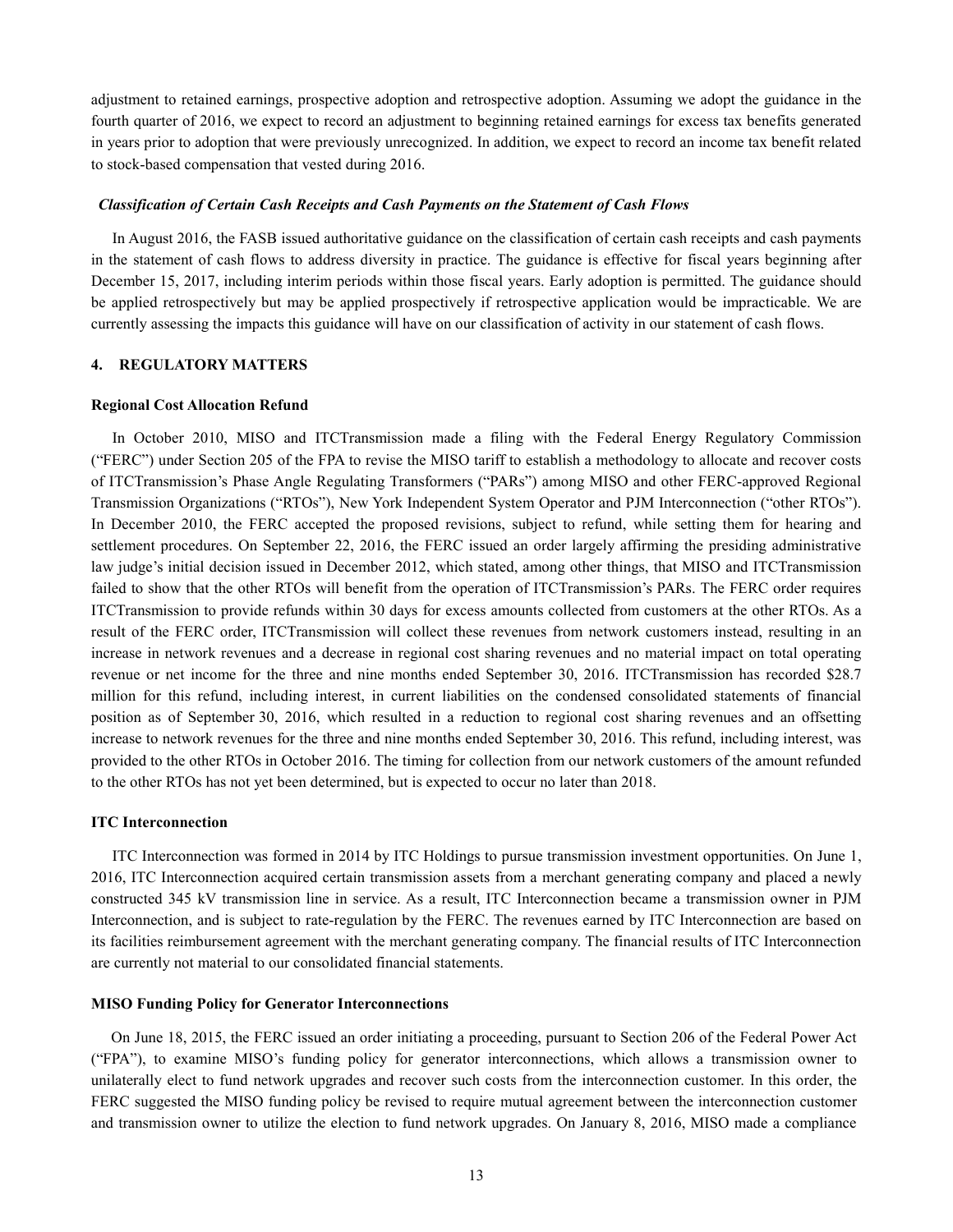filing to revise its funding policy to adopt the FERC suggestion to require mutual agreement between the customer and transmission owner ("TO"), with an effective date of June 24, 2015. ITCTransmission, METC and ITC Midwest ("MISO Regulated Operating Subsidiaries"), along with another MISO TO, are currently appealing the FERC's orders on this issue. We do not expect the resolution of this proceeding to have a material impact on our consolidated results of operations, cash flows or financial condition.

#### **MISO Formula Rate Template Modifications Filing**

On October 30, 2015, our MISO Regulated Operating Subsidiaries requested modifications, pursuant to Section 205 of the FPA, to certain aspects of their respective FERC-approved formula rate templates ("formula rate templates") which included, among other things, changes to ensure that various income tax items are computed correctly for purposes of determining their revenue requirements. Our MISO Regulated Operating Subsidiaries requested an effective date of January 1, 2016 for the proposed template changes. On December 30, 2015, the FERC conditionally accepted the formula rate template modifications and required a further compliance filing, which was made on February 8, 2016. On April 14, 2016, the FERC issued an order accepting the February 8, 2016 compliance filing, effective January 1, 2016. The formula rate templates, prior to any proposed modifications, include certain deferred income taxes on contributions in aid of construction in rate base that resulted in the joint applicants recovering excess amounts from customers. As of September 30, 2016 and December 31, 2015, our MISO Regulated Operating Subsidiaries had recorded an aggregate refund liability of \$4.4 million and \$10.4 million, respectively.

#### **Challenges Regarding Bonus Depreciation**

On December 18, 2015, Interstate Power and Light Company ("IP&L") filed a formal challenge ("IP&L challenge") with the FERC against ITC Midwest on certain inputs to ITC Midwest's formula rates. The IP&L challenge alleged that ITC Midwest has unreasonably and imprudently opted out of using bonus depreciation in the calculation of its federal income tax expense and thereby unduly increased the transmission charges for transmission service to customers. On March 11, 2016, the FERC granted the IP&L challenge in part by requiring ITC Midwest to recalculate its revenue requirements, effective January 1, 2015, to simulate the election of bonus depreciation for 2015. The FERC denied IP&L's request that ITC Midwest be required to elect bonus depreciation in any past or future years; however, stakeholders will be able to challenge any decision by ITC Midwest not to take bonus depreciation in future years. On June 8, 2016, the FERC denied ITC Midwest's request for rehearing of the March 11, 2016 order. On August 3, 2016, ITC Midwest filed a petition for review of the FERC's March 11, 2016 and June 8, 2016 orders in the United States Court of Appeals, District of Columbia Circuit. On September 8, 2016, ITC Midwest filed a motion to defer the petition pending the issuance of a private letter ruling from the IRS. In a separate but related matter, on April 15, 2016, Consumers Energy Company filed a formal challenge, or in the alternative, a complaint under Section 206 of the FPA, with the FERC against METC relating to METC's historical practice of opting out of using bonus depreciation. On July 8, 2016, the FERC denied Consumers Energy Company's formal challenge and dismissed the complaint without prejudice.

These condensed consolidated financial statements reflect the election of bonus depreciation for tax years 2015 and 2016 and the corresponding effects on 2016 revenue requirements for our Regulated Operating Subsidiaries. Additionally, as required by the March 11, 2016 FERC order, we have simulated the election of bonus depreciation for ITC Midwest's 2015 revenue requirement and included the impact of the corresponding refund obligation in these condensed consolidated financial statements. The total impact from reflecting the election of bonus depreciation as described above was lower revenues of \$4.2 million and \$13.2 million and lower net income of approximately \$2.5 million and \$7.9 million for the three and nine months ended September 30, 2016, respectively, as compared to the same period if bonus depreciation was not reflected. These matters also resulted in additional net deferred income tax liabilities of approximately \$145.4 million as of September 30, 2016, and a corresponding income tax refund of \$128.2 million, which was received from the IRS in August 2016. We are unable to predict the final outcome of this matter; however, the election of bonus depreciation will result in higher cash flows in the year of the election and reduce our rate base and therefore decrease our revenues and net income over the tax lives of the eligible assets.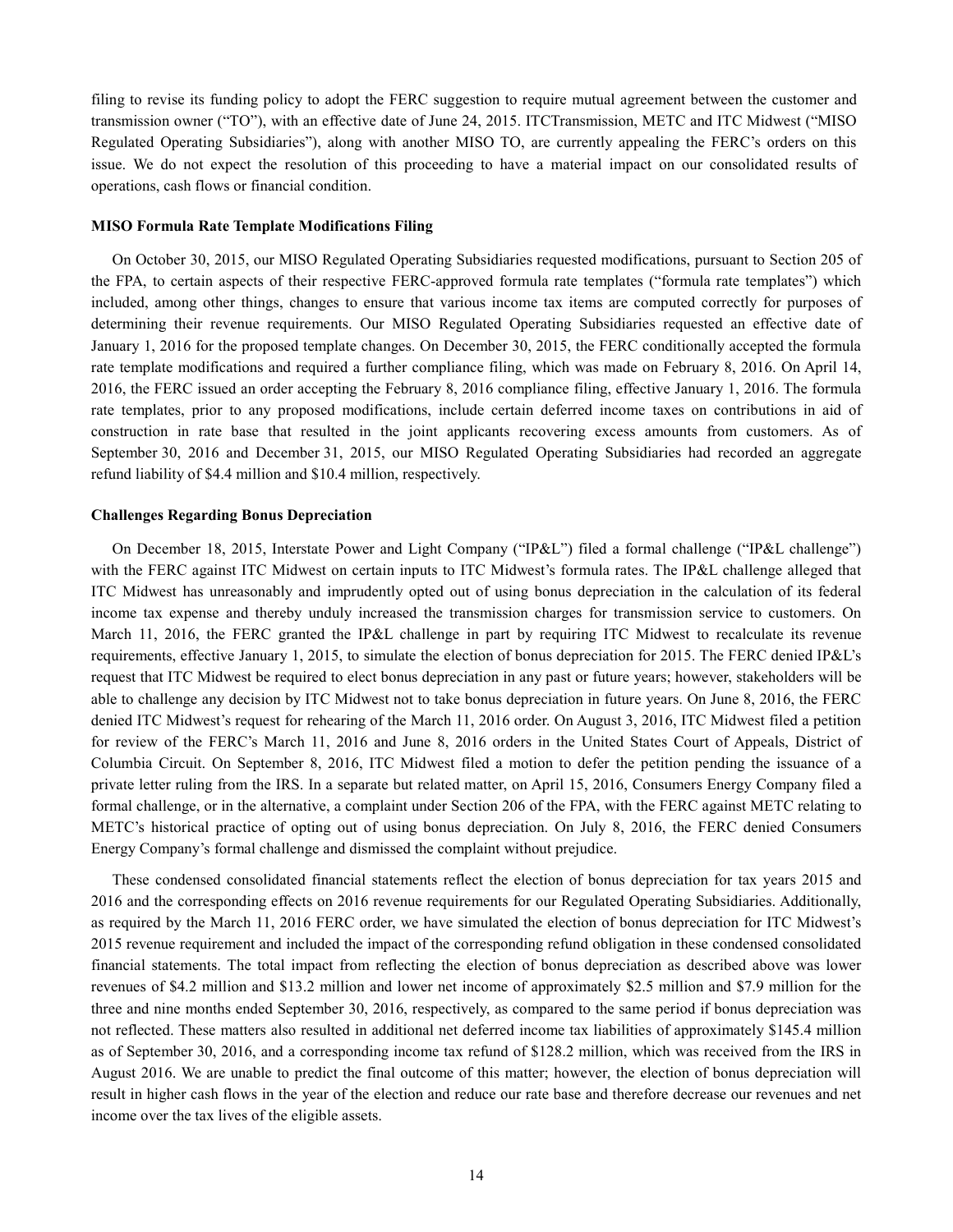#### **Rate of Return on Equity Complaints**

See "Rate of Return on Equity Complaints" in Note 11 for a discussion of the complaints.

#### **Cost-Based Formula Rate Templates with True-Up Mechanism**

The transmission revenue requirements at our Regulated Operating Subsidiaries are set annually, using formula rate templates, and remain in effect for a one-year period. By completing their formula rate templates on an annual basis, our Regulated Operating Subsidiaries are able to make adjustments to reflect changing operational data and financial performance, including the amount of network load on their transmission systems (for our MISO Regulated Operating Subsidiaries), operating expenses and additions to property, plant and equipment when placed in service, among other items. The formula rate templates do not require further action or FERC filings each year, although the template inputs remain subject to legal challenge at the FERC. Our Regulated Operating Subsidiaries will continue to use formula rate templates to calculate their respective annual revenue requirements unless the FERC determines any template to be unjust and unreasonable or another mechanism is determined by the FERC to be just and reasonable. See "Rate of Return on Equity Complaints" in Note 11 for detail on return on equity ("ROE") matters including incentive adders approved by the FERC in 2015.

Our formula rate templates include a true-up mechanism, whereby our Regulated Operating Subsidiaries compare their actual revenue requirements to their billed revenues for each year to determine any over- or under-collection of revenue requirements. Revenue is recognized for services provided during each reporting period based on actual revenue requirements calculated using the formula rate templates. Our Regulated Operating Subsidiaries accrue or defer revenues to the extent that the actual revenue requirement for the reporting period is higher or lower, respectively, than the amounts billed relating to that reporting period. The amount of accrued or deferred revenues is reflected in future revenue requirements and thus flows through to customer bills within two years under the provisions of the formula rate templates.

The net changes in regulatory assets and liabilities associated with our Regulated Operating Subsidiaries' formula rate revenue accruals and deferrals, including accrued interest, were as follows during the nine months ended September 30, 2016:

| (in thousands)                                                                | <b>Total</b> |
|-------------------------------------------------------------------------------|--------------|
| Net regulatory liability as of December 31, 2015                              | (2,564)      |
| Net refund of 2014 revenue deferrals and accruals, including accrued interest | 16.785       |
| Net revenue deferral for the nine months ended September 30, 2016             | (24, 503)    |
| Net accrued interest payable for the nine months ended September 30, 2016     | (732)        |
| Net regulatory liability as of September 30, 2016                             | (11, 014)    |

Regulatory assets and liabilities associated with our Regulated Operating Subsidiaries' formula rate revenue accruals and deferrals, including accrued interest, are recorded in the condensed consolidated statements of financial position at September 30, 2016 as follows:

| (in thousands)                                    | Total     |
|---------------------------------------------------|-----------|
| Current assets                                    | 22,262    |
| Non-current assets                                | 18,678    |
| Current liabilities                               | (15,714)  |
| Non-current liabilities                           | (36,240)  |
| Net regulatory liability as of September 30, 2016 | (11, 014) |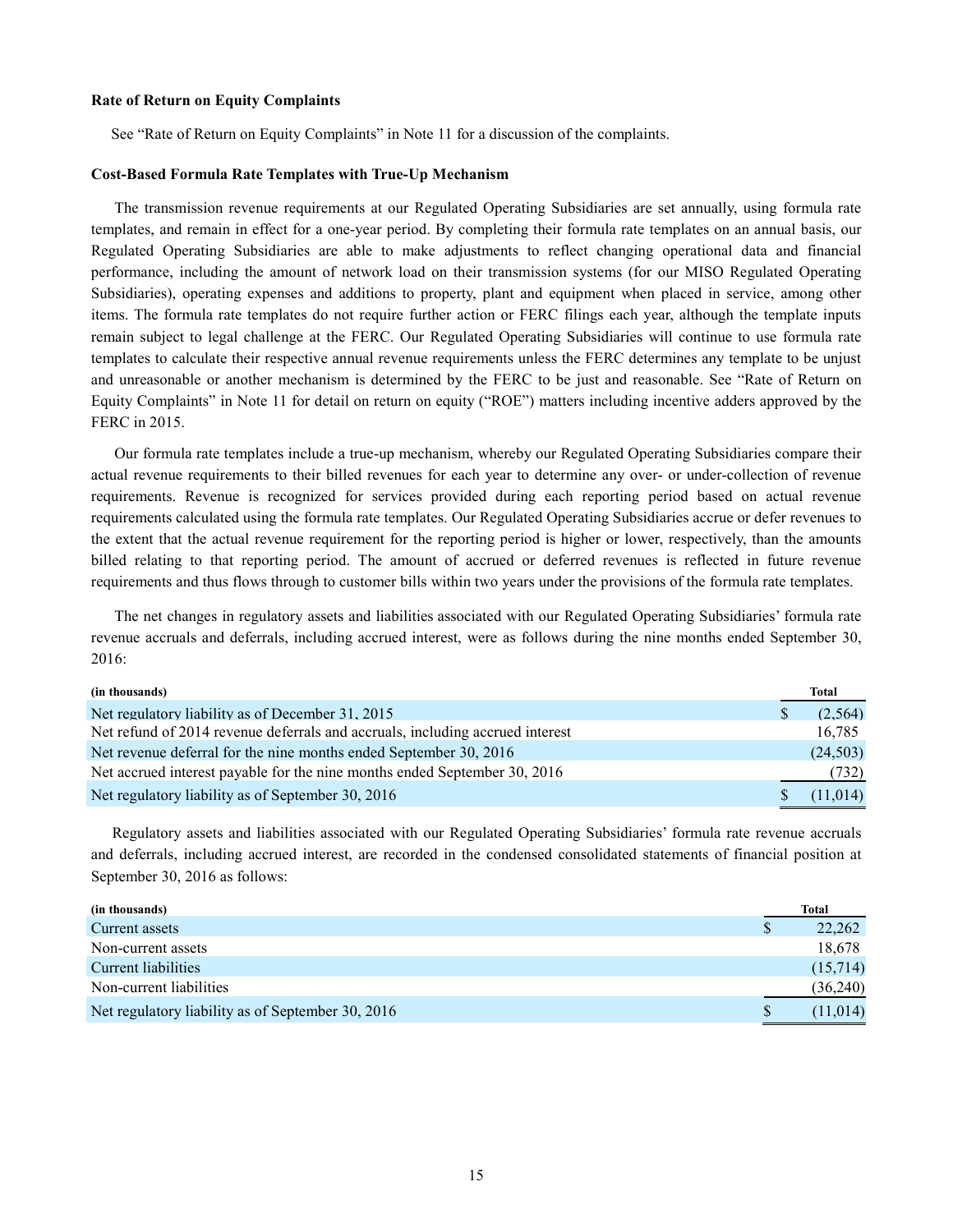#### **5. GOODWILL AND INTANGIBLE ASSETS**

#### **Goodwill**

At September 30, 2016 and December 31, 2015, we had goodwill balances recorded at ITCTransmission, METC and ITC Midwest of \$173.4 million, \$453.8 million and \$323.0 million, respectively, which resulted from the ITCTransmission acquisition, the METC acquisition and ITC Midwest's asset acquisition, respectively.

#### **Intangible Assets**

We have recorded intangible assets as a result of the METC acquisition in 2006. The carrying value of these assets was \$28.9 million and \$31.2 million (net of accumulated amortization of \$29.5 million and \$27.2 million) as of September 30, 2016 and December 31, 2015, respectively.

We have also recorded intangible assets for payments made by and obligations of ITC Great Plains to certain TOs to acquire rights, which are required under the SPP tariff to designate ITC Great Plains to build, own and operate projects within the SPP region, including the KETA Project and the Kansas V-Plan Project. The carrying amount of these intangible assets was \$14.6 million and \$14.4 million (net of accumulated amortization of \$1.2 million and \$1.0 million) as of September 30, 2016 and December 31, 2015, respectively.

During each of the three month periods ended September 30, 2016 and 2015, we recognized \$0.8 million of amortization expense of our intangible assets, and we recognized \$2.5 million during each of the nine month periods ended September 30, 2016 and 2015. For each of the next five years, we expect the annual amortization of our intangible assets that have been recorded as of September 30, 2016 to be \$3.3 million per year.

#### **6. DEBT**

#### **Derivative Instruments and Hedging Activities**

We may use derivative financial instruments, including interest rate swap contracts, to manage our exposure to fluctuations in interest rates. The use of these financial instruments mitigates exposure to these risks and the variability of our operating results. We are not a party to leveraged derivatives and do not enter into derivative financial instruments for trading or speculative purposes. The interest rate swaps listed below manage interest rate risk associated with the forecasted future issuance of fixed-rate debt related to the expected refinancing of the maturing ITC Holdings 6.05% Senior Notes, due January 31, 2018. As of September 30, 2016, ITC Holdings had \$384.3 million outstanding under the 6.05% Senior Notes.

| <b>Interest Rate Swaps</b><br>(in millions, except percentages) | <b>Notional</b><br>Amount |       | <b>Weighted Average</b><br><b>Fixed Rate</b> | <b>Original Term</b> | <b>Effective Date</b> |
|-----------------------------------------------------------------|---------------------------|-------|----------------------------------------------|----------------------|-----------------------|
| July 2016 swaps                                                 | \$                        | 75.0  | .616%                                        | 10 years             | January 2018          |
| August 2016 swap                                                |                           | 25.0  | .599%                                        | 10 years             | January 2018          |
| Total                                                           |                           | 100.0 |                                              |                      |                       |

The 10-year term interest rate swaps call for ITC Holdings to receive interest quarterly at a variable rate equal to LIBOR and pay interest semi-annually at various fixed rates effective for the 10-year period beginning January 31, 2018, after the agreements have been terminated. The agreements include a mandatory early termination provision and will be terminated no later than the effective date of the interest rate swaps of January 31, 2018. The interest rate swaps have been determined to be highly effective at offsetting changes in the fair value of the forecasted interest cash flows associated with the expected debt issuance, resulting from changes in benchmark interest rates from the trade date of the interest rate swaps to the issuance date of the debt obligation.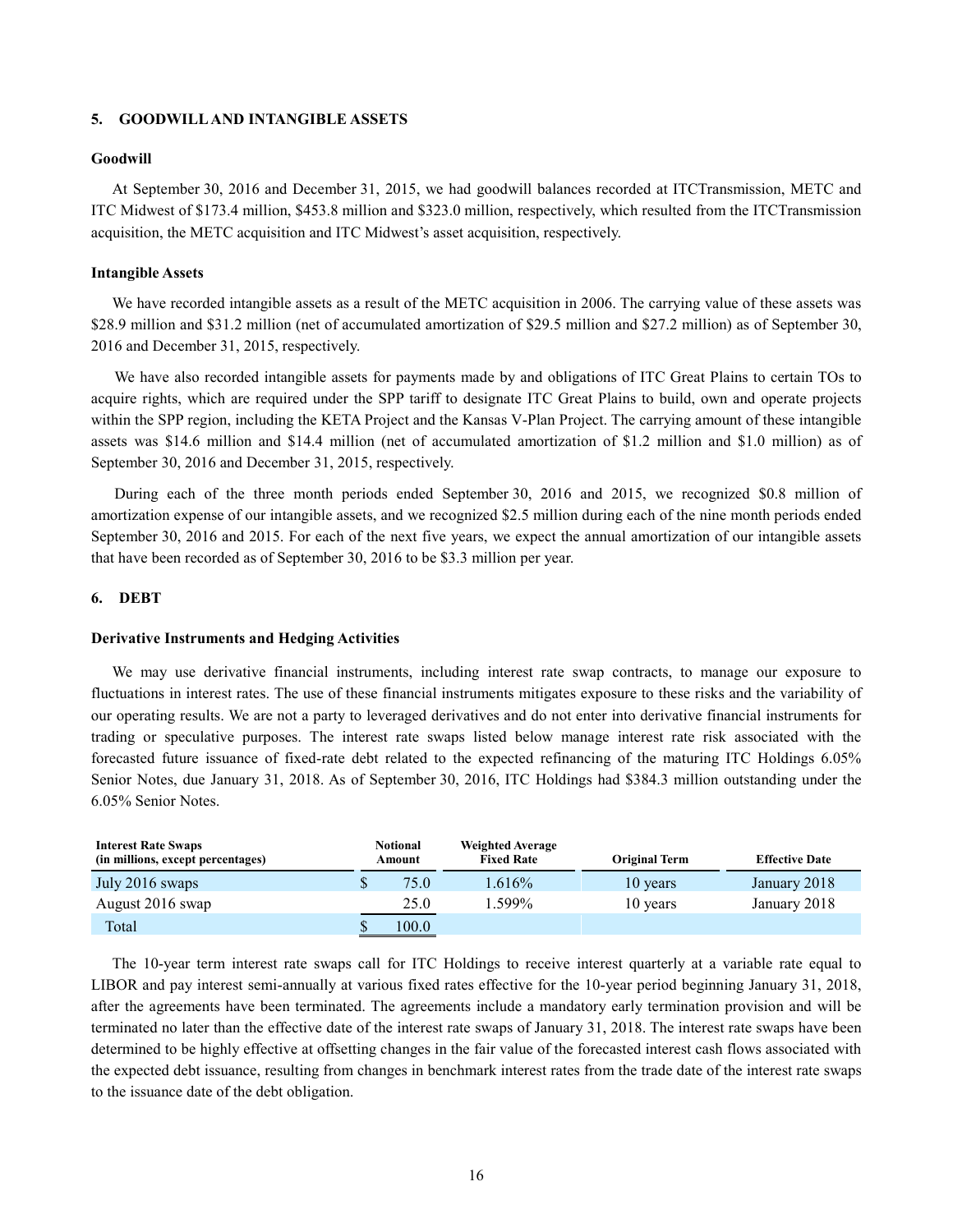The interest rate swaps qualify for cash flow hedge accounting treatment, whereby any gain or loss recognized from the trade date to the effective date for the effective portion of the hedge is recorded net of tax in accumulated other comprehensive income ("AOCI"). This amount will be accumulated and amortized as a component of interest expense over the life of the forecasted debt. As of September 30, 2016, the fair value of the derivative instruments was an asset of less than \$0.1 million and a liability of \$0.2 million. None of the interest rate swaps contain credit-risk-related contingent features. Refer to Note 10 for additional fair value information.

In June 2016, we terminated \$300.0 million of 10-year interest rate swap contracts that managed the interest rate risk associated with the unsecured Notes issued by ITC Holdings described below. A summary of the terminated interest rate swaps is provided below:

| <b>Interest Rate Swaps</b><br>(in millions, except percentages) | Amount | <b>Weighted Average</b><br><b>Fixed Rate of</b><br><b>Interest Rate Swaps</b> | Comparable<br><b>Reference Rate</b><br>of Notes | Loss on<br><b>Derivatives</b> | Settlement<br>Date |
|-----------------------------------------------------------------|--------|-------------------------------------------------------------------------------|-------------------------------------------------|-------------------------------|--------------------|
| 10-year interest rate swaps                                     | 300.0  | $1.99\%$                                                                      | $1.37\%$                                        | 17 <sub>2</sub>               | June $2016$        |

The interest rate swaps qualified for cash flow hedge accounting treatment and the loss of \$17.2 million was recognized in June 2016 for the effective portion of the hedges and recorded net of tax in AOCI. This amount is being amortized as a component of interest expense over the life of the related debt. The ineffective portion of the hedges was recognized in the condensed consolidated statement of operations for the nine months ended September 30, 2016 and was not material.

#### **METC**

On April 26, 2016, METC issued \$200.0 million of 3.90% Senior Secured Notes, due April 26, 2046. The proceeds were used to repay the \$200.0 million borrowed under METC's term loan credit agreement. The METC Senior Secured Notes were issued under its first mortgage indenture and secured by a first mortgage lien on substantially all of its real property and tangible personal property.

#### **ITC Holdings**

#### *Commercial Paper Program*

ITC Holdings has an ongoing commercial paper program for the issuance and sale of unsecured commercial paper in an aggregate amount not to exceed \$400.0 million outstanding at any one time. As of September 30, 2016, ITC Holdings had approximately \$135.9 million of commercial paper issued and outstanding under the program, with a weighted-average interest rate of 0.8% and weighted average remaining days to maturity of 16 days. The proceeds from issuances under the program during the nine months ended September 30, 2016 were used to repay and retire the \$139.3 million of ITC Holdings' 5.875% Senior Notes, due September 30, 2016, and for general corporate purposes, including the repayment of borrowings under ITC Holdings' revolving credit agreement. The amount outstanding as of September 30, 2016 was classified as debt maturing within one year in the condensed consolidated statements of financial position.

#### *Unsecured Notes*

On July 5, 2016, ITC Holdings issued \$400.0 million aggregate principal amount of unsecured 3.25% Notes, due June 30, 2026. The proceeds from the issuance were used to repay the \$161.0 million outstanding under ITC Holdings' term loan credit agreement and for general corporate purposes, primarily the repayment of indebtedness outstanding under ITC Holdings' commercial paper program discussed above. These Notes were issued under ITC Holdings' indenture, dated April 18, 2013.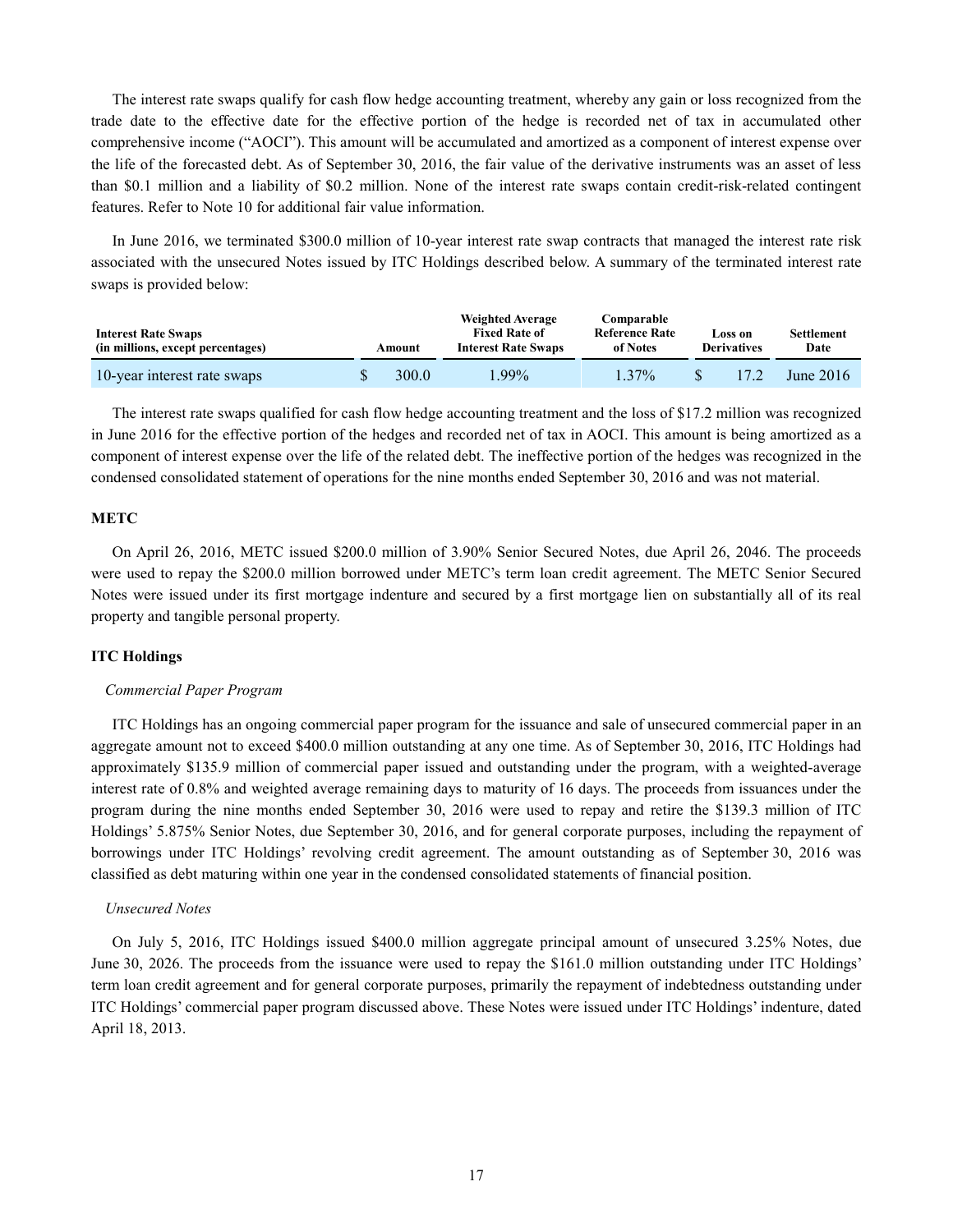#### **Revolving Credit Agreements**

At September 30, 2016, ITC Holdings and its Regulated Operating Subsidiaries had the following unsecured revolving credit facilities available:

| (in millions)           |    | <b>Total</b><br><b>Available</b><br>Capacity | Outstanding<br>Balance (a) |    | <b>Unused</b><br>Capacity |     | <b>Weighted Average</b><br><b>Interest Rate on</b><br>Outstanding<br><b>Balance</b> |     | <b>Commitment</b><br>Fee Rate (b) |
|-------------------------|----|----------------------------------------------|----------------------------|----|---------------------------|-----|-------------------------------------------------------------------------------------|-----|-----------------------------------|
| <b>ITC</b> Holdings     | \$ | 400.0 S                                      | 7.0                        | -S | 393.0                     | (c) | 1.8%                                                                                | (d) | 0.175%                            |
| <b>ITCTransmission</b>  |    | 100.0                                        | 41.6                       |    | 58.4                      |     | $1.4\%$                                                                             | (e) | 0.10%                             |
| <b>METC</b>             |    | 100.0                                        | 25.8                       |    | 74.2                      |     | 1.4%                                                                                | (e) | 0.10%                             |
| <b>ITC</b> Midwest      |    | 250.0                                        | 104.3                      |    | 145.7                     |     | $1.4\%$                                                                             | (e) | 0.10%                             |
| <b>ITC</b> Great Plains |    | 150.0                                        | 58.7                       |    | 91.3                      |     | $1.4\%$                                                                             | (e) | 0.10%                             |
| Total                   | ¢  | $1,000.0$ \$                                 | 237.4                      | S  | 762.6                     |     |                                                                                     |     |                                   |

\_\_\_\_\_\_\_\_\_\_\_\_\_\_\_\_\_\_\_\_\_\_\_\_\_\_\_\_ (a) Included within long-term debt.

- (b) Calculation based on the average daily unused commitments, subject to adjustment based on the borrower's credit rating.
- (c) ITC Holdings' revolving credit agreement may be used for general corporate purposes, including to repay commercial paper issued pursuant to the commercial paper program described above, if necessary. While outstanding commercial paper does not reduce available capacity under ITC Holdings' revolving credit agreement, the unused capacity under this agreement adjusted for the commercial paper outstanding was \$257.1 million as of September 30, 2016.
- (d) Loan bears interest at a rate equal to LIBOR plus an applicable margin of 1.25% or at a base rate, which is defined as the higher of the prime rate, 0.50% above the federal funds rate or 1.00% above the one month LIBOR, plus an applicable margin of 0.25%, subject to adjustments based on ITC Holdings' credit rating.
- (e) Loans bear interest at a rate equal to LIBOR plus an applicable margin of 1.00% or at a base rate, which is defined as the higher of the prime rate, 0.50% above the federal funds rate or 1.00% above the one month LIBOR, subject to adjustments based on the borrower's credit rating.

On April 7, 2016, each of ITC Holdings and its Regulated Operating Subsidiaries amended its respective unsecured revolving credit agreement to allow for the consummation of the Merger.

#### **Covenants**

Our debt instruments contain numerous financial and operating covenants that place significant restrictions on certain transactions, such as incurring additional indebtedness, engaging in sale and lease-back transactions, creating liens or other encumbrances, entering into mergers, consolidations, liquidations or dissolutions, creating or acquiring subsidiaries, selling or otherwise disposing of all or substantially all of our assets and paying dividends. In addition, the covenants require us to meet certain financial ratios, such as maintaining certain debt to capitalization ratios and maintaining certain interest coverage ratios. As of September 30, 2016, we were not in violation of any debt covenant.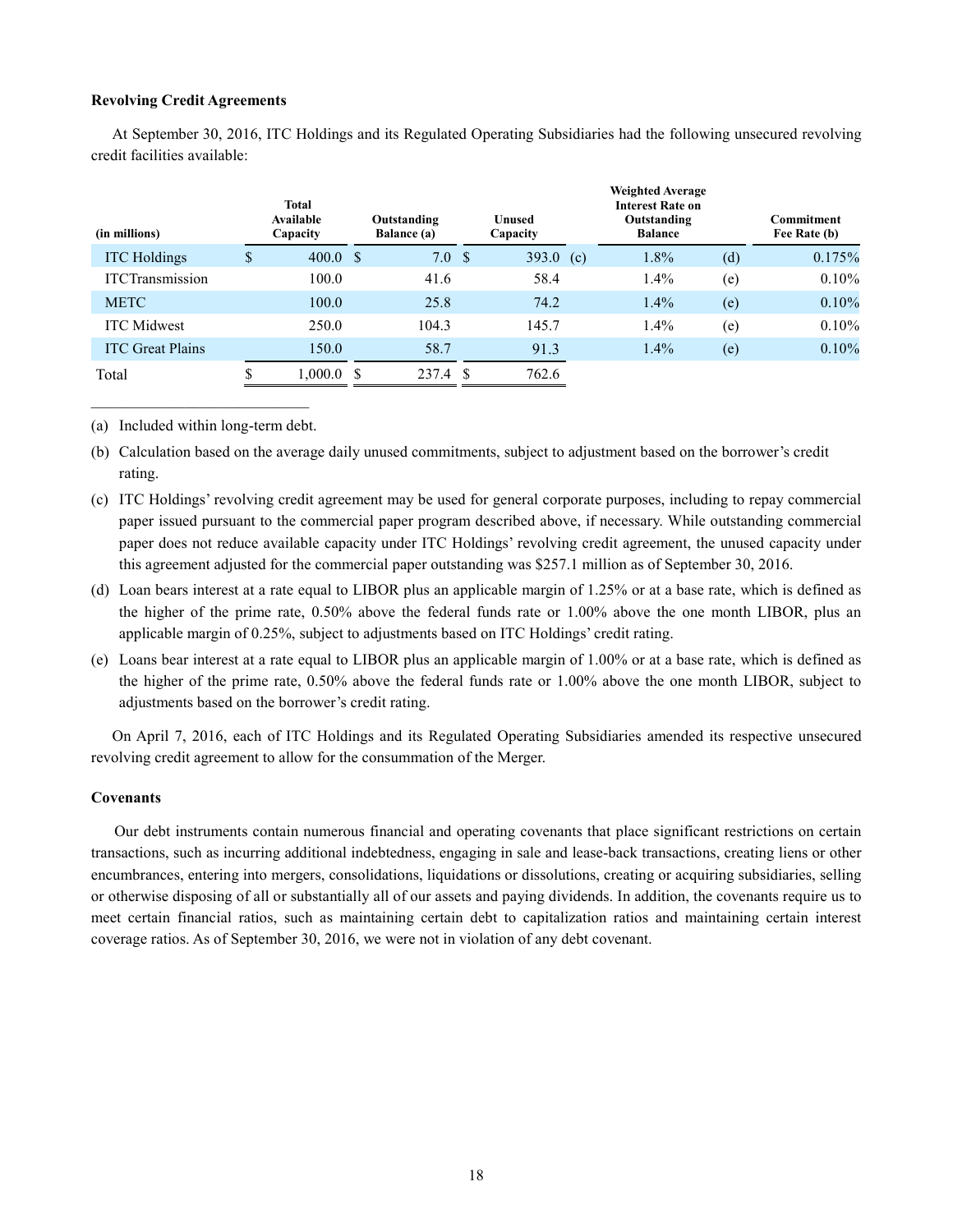### **7. STOCKHOLDERS' EQUITY**

 $\mathcal{L}_\text{max}$ 

 $\mathcal{L}_\text{max}$ 

The changes in stockholders' equity for the nine months ended September 30, 2016 were as follows:

|                                                      | <b>Common Stock</b> |    |          | Retained      | Accumulated<br>Other<br>Comprehensive |              | <b>Total</b><br>Stockholders' |
|------------------------------------------------------|---------------------|----|----------|---------------|---------------------------------------|--------------|-------------------------------|
| (in thousands, except share and per share data)      | <b>Shares</b>       |    | Amount   | Earnings      | Income (Loss)                         |              | Equity                        |
| <b>BALANCE, DECEMBER 31, 2015</b>                    | 152,699,077         | S. | 829,211  | $$875,595$ \$ | 4,265                                 | <sup>S</sup> | 1,709,071                     |
| Net income                                           |                     |    |          | 184,601       |                                       |              | 184,601                       |
| Repurchase and retirement of common stock            | (215,791)           |    | (9, 449) |               |                                       |              | (9, 449)                      |
| Dividends declared (\$0.5905 per share)              |                     |    |          | (90, 435)     |                                       |              | (90, 435)                     |
| Stock option exercises                               | 473,519             |    | 11,376   |               |                                       |              | 11,376                        |
| Shares issued under the Employee Stock Purchase Plan | 40,219              |    | 1,228    |               |                                       |              | 1,228                         |
| Issuance of restricted stock (a)                     | 464,395             |    |          |               |                                       |              |                               |
| Forfeiture of restricted stock                       | (22,750)            |    |          |               |                                       |              |                               |
| Forfeiture of performance shares                     | (5,998)             |    |          |               |                                       |              |                               |
| Share-based compensation, net of forfeitures         |                     |    | 16,685   |               |                                       |              | 16,685                        |
| Other comprehensive loss, net of tax                 |                     |    |          |               | (7,120)                               |              | (7,120)                       |
| Other                                                |                     |    | 159      |               |                                       |              | 159                           |
| <b>BALANCE, SEPTEMBER 30, 2016</b>                   | 153,432,671         | S. | 849,210  | \$969,761     | $(2,855)$ \$                          |              | 1,816,116                     |

(a) On May 19, 2016, pursuant to the 2015 Long-Term Incentive Plan, we granted 453,219 shares of restricted stock, which vested as part of the closing of the Merger on October 14, 2016 as described in Note 2.

The changes in stockholders' equity for the nine months ended September 30, 2015 were as follows:

|                                                      |                     |                          |                  | Accumulated<br>Other | <b>Total</b>               |       |
|------------------------------------------------------|---------------------|--------------------------|------------------|----------------------|----------------------------|-------|
|                                                      | <b>Common Stock</b> |                          | Retained         | Comprehensive        | Stockholders'              |       |
| (in thousands, except share and per share data)      | <b>Shares</b>       | Amount                   | Earnings         | Income (Loss)        | Equity                     |       |
| <b>BALANCE, DECEMBER 31, 2014</b>                    | 155,140,967         | 923,191<br><sup>\$</sup> | $$741,550$ \, \$ | 4,816 \$             | 1,669,557                  |       |
| Net income                                           |                     |                          | 205,041          |                      | 205,041                    |       |
| Repurchase and retirement of common stock            | (667, 487)          | (21, 931)                |                  |                      | (21, 931)                  |       |
| Dividends declared (\$0.5125 per share)              |                     |                          | (79,691)         |                      | (79,691)                   |       |
| Stock option exercises (a)                           | 1,165,435           | 10,599                   |                  |                      | 10,599                     |       |
| Shares issued under the Employee Stock Purchase Plan | 55,905              | 1,723                    |                  |                      |                            | 1,723 |
| Issuance of restricted stock                         | 254,711             |                          |                  |                      |                            |       |
| Forfeiture of restricted stock                       | (53, 197)           |                          |                  |                      |                            |       |
| Issuance of performance shares                       | 287,464             |                          |                  |                      |                            |       |
| Forfeiture of performance shares                     | (6,713)             |                          |                  |                      |                            |       |
| Share-based compensation, net of forfeitures         |                     | 12,461                   |                  |                      | 12,461                     |       |
| Forward contracts of accelerated share repurchase    |                     | (115,000)                |                  |                      | (115,000)                  |       |
| Other comprehensive loss, net of tax                 |                     |                          |                  | (889)                |                            | (889) |
| Other                                                |                     | (6)                      |                  |                      |                            | (6)   |
| <b>BALANCE, SEPTEMBER 30, 2015</b>                   | 156, 177, 085       | 811,037<br>S.            | \$866,900        | 3,927<br>S           | <sup>\$</sup><br>1,681,864 |       |

(a) An additional 37,941 shares of our common stock were issued during the three months ended December 31, 2015 for stock option exercises. Total shares of 1,203,376 were issued during the year ended December 31, 2015 due to the exercise of stock options.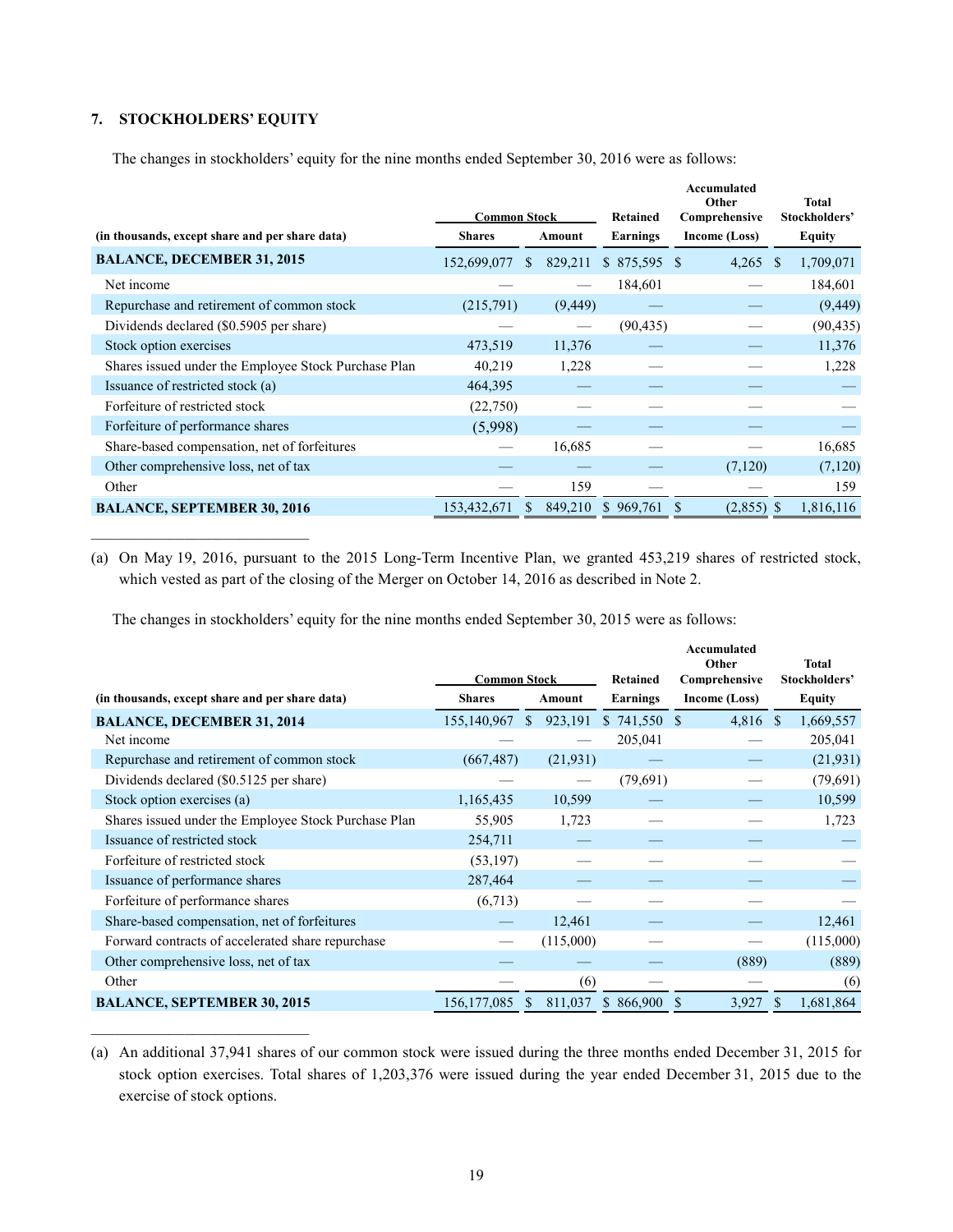#### **Accumulated Other Comprehensive Income**

The following table provides the components of changes in AOCI for the three and nine months ended September 30, 2016 and 2015:

|                                                                  |               | Three months ended<br>September 30. |  |            | Nine months ended<br>September 30. |              |  |         |  |
|------------------------------------------------------------------|---------------|-------------------------------------|--|------------|------------------------------------|--------------|--|---------|--|
| (in thousands)                                                   |               | 2016                                |  | 2015       |                                    | 2016         |  | 2015    |  |
| Balance at the beginning of period                               | $\mathcal{S}$ | $(3,076)$ \$                        |  | $6,078$ \$ |                                    | $4,265$ \$   |  | 4,816   |  |
| Derivative instruments                                           |               |                                     |  |            |                                    |              |  |         |  |
| Reclassification of net loss relating to interest rate cash flow |               |                                     |  |            |                                    |              |  |         |  |
| hedges from AOCI to interest expense — net (net of tax of        |               |                                     |  |            |                                    |              |  |         |  |
| \$266 and \$100 for the three months ended September 30,         |               |                                     |  |            |                                    |              |  |         |  |
| 2016 and 2015, respectively, and net of tax of \$458 and         |               |                                     |  |            |                                    |              |  |         |  |
| \$261 for the nine months ended September 30, 2016 and           |               |                                     |  |            |                                    |              |  |         |  |
| 2015, respectively)                                              |               | 375                                 |  | 111        |                                    | 605          |  | 372     |  |
| Loss on interest rate swaps relating to interest rate cash flow  |               |                                     |  |            |                                    |              |  |         |  |
| hedges (net of tax of \$98 and \$1,639 for the three months      |               |                                     |  |            |                                    |              |  |         |  |
| ended September 30, 2016 and 2015, respectively, and net         |               |                                     |  |            |                                    |              |  |         |  |
| of tax of \$5,865 and \$920 for the nine months ended            |               |                                     |  |            |                                    |              |  |         |  |
| September 30, 2016 and 2015, respectively)                       |               | (136)                               |  | (2,280)    |                                    | (8, 137)     |  | (1,282) |  |
| Derivative instruments, net of tax                               |               | 239                                 |  | (2,169)    |                                    | (7, 532)     |  | (910)   |  |
| Available-for-sale securities                                    |               |                                     |  |            |                                    |              |  |         |  |
| Unrealized net (loss) gain on available-for-sale securities      |               |                                     |  |            |                                    |              |  |         |  |
| (net of tax of \$13 for the three months ended September         |               |                                     |  |            |                                    |              |  |         |  |
| 30, 2016 and 2015, and net of tax of \$296 and \$15 for the      |               |                                     |  |            |                                    |              |  |         |  |
| nine months ended September 30, 2016 and 2015,                   |               |                                     |  |            |                                    |              |  |         |  |
| respectively)                                                    |               | (18)                                |  | 18         |                                    | 412          |  | 21      |  |
| Available-for-sale securities, net of tax                        |               | (18)                                |  | 18         |                                    | 412          |  | 21      |  |
| Total other comprehensive income (loss), net of tax              |               | 221                                 |  | (2,151)    |                                    | (7,120)      |  | (889)   |  |
| Balance at the end of period                                     | \$            | $(2,855)$ \$                        |  | 3,927      | <sup>\$</sup>                      | $(2,855)$ \$ |  | 3,927   |  |

The amount of net loss relating to interest rate cash flow hedges to be reclassified from AOCI to interest expense for the 12-month period ending September 30, 2017 is expected to be approximately \$2.5 million.

#### **The Merger**

On October 14, 2016, ITC Holdings became a wholly-owned subsidiary of Investment Holdings, which is an indirect subsidiary of Fortis and GIC, upon the closing of the Merger. On the same date, the common shares of ITC Holdings were delisted from the NYSE. Refer to Note 2 for further details of the Merger.

#### **8. EARNINGS PER SHARE**

We report both basic and diluted EPS. Our restricted stock contain rights to receive nonforfeitable dividends and thus, are participating securities requiring the two-class method of computing EPS. A reconciliation of both calculations for the three and nine months ended September 30, 2016 and 2015 is presented in the following table: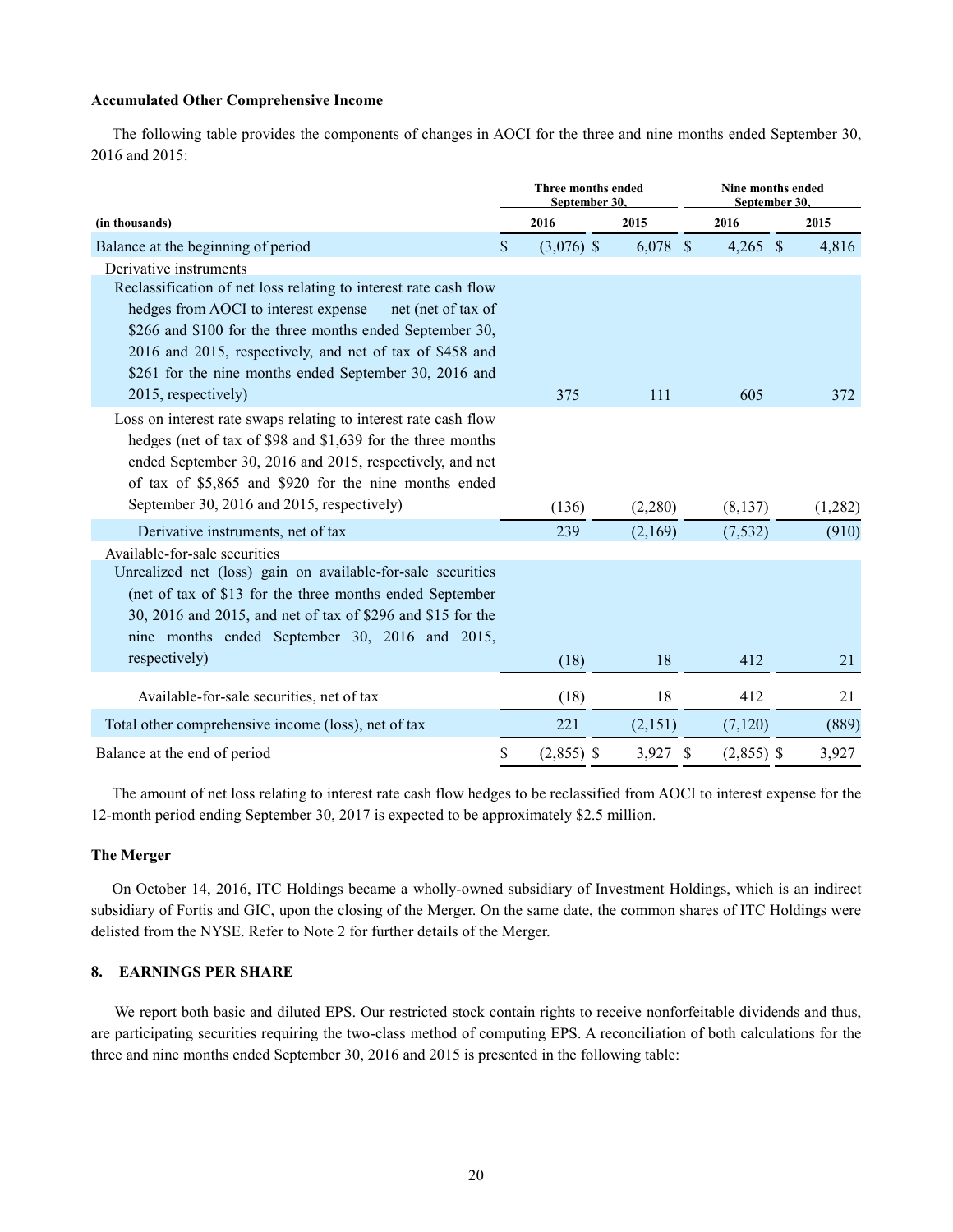|                                                                                                                                              | Three months ended<br>September 30. |                                         |    | Nine months ended<br>September 30.      |               |                                         |               |                                         |
|----------------------------------------------------------------------------------------------------------------------------------------------|-------------------------------------|-----------------------------------------|----|-----------------------------------------|---------------|-----------------------------------------|---------------|-----------------------------------------|
| (in thousands, except share, per share data and percentages)                                                                                 |                                     | 2016                                    |    | 2015                                    |               | 2016                                    |               | 2015                                    |
| Numerator:                                                                                                                                   |                                     |                                         |    |                                         |               |                                         |               |                                         |
| Net income                                                                                                                                   | \$                                  | 49,638                                  | \$ | 65,573                                  | \$.           | 184,601                                 | \$.           | 205,041                                 |
| Less: dividends declared and paid - common and<br>restricted shares                                                                          |                                     | (32,999)                                |    | (29, 230)                               |               | (90, 277)                               |               | (79,697)                                |
| Undistributed earnings                                                                                                                       |                                     | 16,639                                  |    | 36,343                                  |               | 94,324                                  |               | 125,344                                 |
| Percentage allocated to common shares (a)                                                                                                    |                                     | 99.3%                                   |    | 99.3%                                   |               | 99.3%                                   |               | 99.3%                                   |
| Undistributed earnings — common shares                                                                                                       |                                     | 16,523                                  |    | 36,089                                  |               | 93,664                                  |               | 124,467                                 |
| Add: dividends declared and paid — common shares                                                                                             |                                     | 32,766                                  |    | 29,036                                  |               | 89,656                                  |               | 79,136                                  |
| Numerator for basic and diluted earnings per<br>common share                                                                                 | \$                                  | 49,289                                  | S  | 65,125                                  | S             | 183,320                                 | S.            | 203,603                                 |
| Denominator:                                                                                                                                 |                                     |                                         |    |                                         |               |                                         |               |                                         |
| Basic earnings per common share - weighted<br>average common shares outstanding                                                              |                                     | 152,028,595                             |    | 154,836,673                             |               | 151,754,084                             |               | 154, 348, 478                           |
| Incremental shares for stock options, employee stock<br>purchase plan shares and performance shares -<br>weighted average assumed conversion |                                     | 1,189,049                               |    | 687,035                                 |               | 1,126,616                               |               | 1,104,516                               |
| Diluted earnings per common share - adjusted<br>weighted average shares and assumed conversion                                               |                                     | 153,217,644                             |    | 155,523,708                             |               | 152,880,700                             |               | 155,452,994                             |
| Per common share net income:                                                                                                                 |                                     |                                         |    |                                         |               |                                         |               |                                         |
| <b>Basic</b>                                                                                                                                 | \$                                  | 0.32                                    | \$ | 0.42                                    | \$            | 1.21                                    | \$            | 1.32                                    |
| Diluted                                                                                                                                      | \$                                  | 0.32                                    | \$ | 0.42                                    | $\mathcal{S}$ | 1.20                                    | $\mathcal{S}$ | 1.31                                    |
| (a) Weighted average common shares outstanding<br>Weighted average restricted shares (participating<br>securities)<br>Total                  |                                     | 152,028,595<br>1,088,340<br>153,116,935 |    | 154,836,673<br>1,040,212<br>155,876,885 |               | 151,754,084<br>1,025,033<br>152,779,117 |               | 154,348,478<br>1,127,490<br>155,475,968 |
| Percentage allocated to common shares                                                                                                        |                                     | 99.3%                                   |    | 99.3%                                   |               | 99.3%                                   |               | 99.3%                                   |

The incremental shares for stock options and employee stock purchase plan ("ESPP") shares are included in the diluted EPS calculation using the treasury stock method, unless the effect of including them would be anti-dilutive. Additionally, performance shares are included in the diluted EPS calculation using the treasury stock method when the performance metric is substantively measurable as of the end of the reporting period and has been met under the assumption the end of the reporting period was the end of the performance period. The outstanding stock options, ESPP shares and performance shares and the anti-dilutive stock options and ESPP shares excluded from the diluted EPS calculations were as follows:

|                                                                                                   | 2016                     | 2015      |
|---------------------------------------------------------------------------------------------------|--------------------------|-----------|
| Outstanding stock options, ESPP shares and performance shares (as of September 30)                | 3.613.464                | 4.138.180 |
| Anti-dilutive stock options and ESPP shares (for the three and nine months ended<br>September 30) | $\overline{\phantom{a}}$ | 1.059.106 |

#### **The Merger**

On October 14, 2016, ITC Holdings became a wholly-owned subsidiary of Investment Holdings, which is an indirect subsidiary of Fortis and GIC, upon the closing of the Merger. On the same date, the common shares of ITC Holdings were delisted from the NYSE. Refer to Note 2 for further details of the Merger.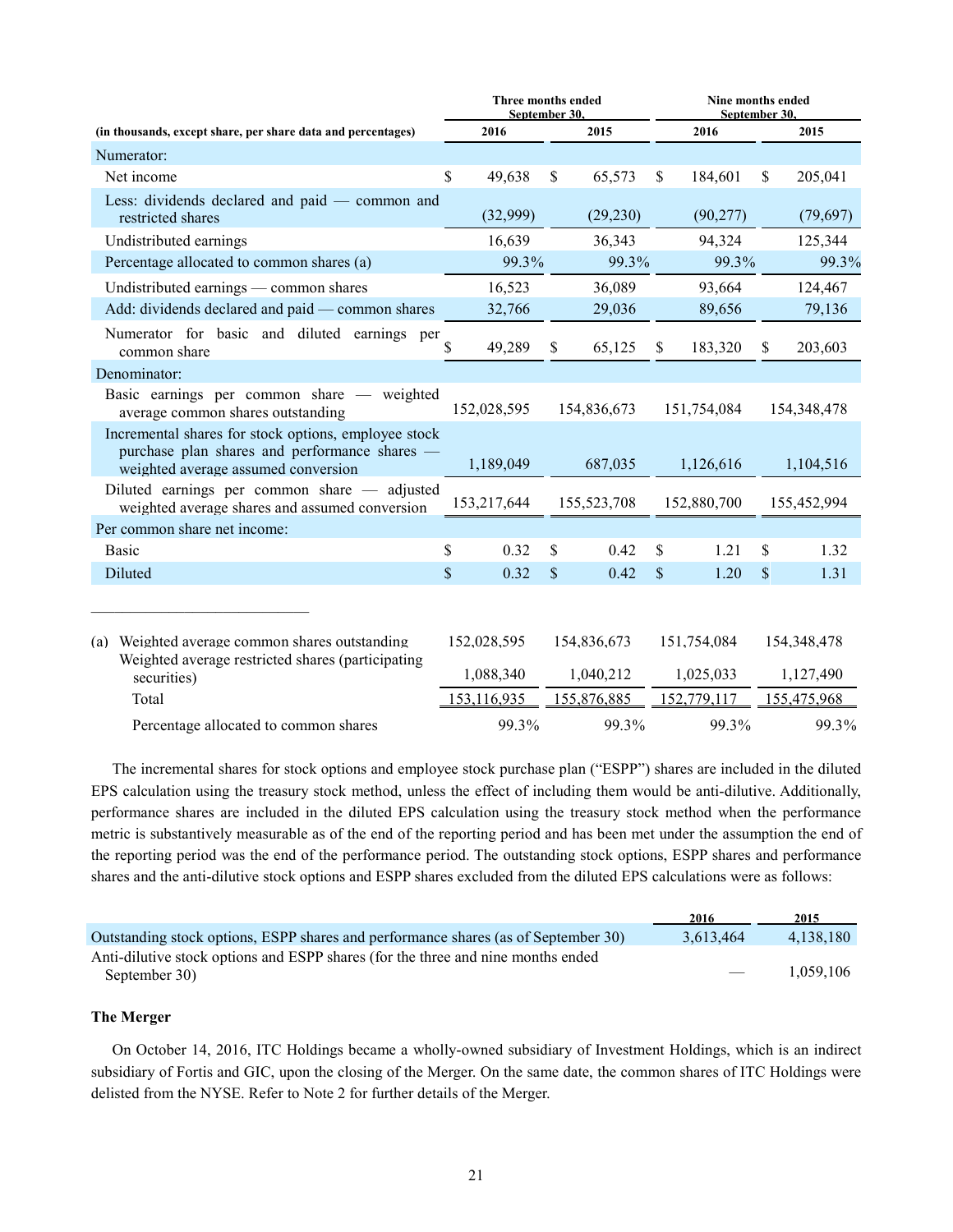#### **9. RETIREMENT BENEFITS AND ASSETS HELD IN TRUST**

#### **Pension Plan Benefits**

We have a qualified defined benefit pension plan ("retirement plan") for eligible employees, comprised of a traditional final average pay plan and a cash balance plan. The traditional final average pay plan is noncontributory, covers select employees, and provides retirement benefits based on years of benefit service, average final compensation and age at retirement. The cash balance plan is also noncontributory, covers substantially all employees and provides retirement benefits based on eligible compensation and interest credits. Our funding practice for the retirement plan is to contribute amounts necessary to meet the minimum funding requirements of the Employee Retirement Income Security Act of 1974, plus additional amounts as we determine appropriate. During the nine months ended September 30, 2016, we contributed \$2.8 million to the retirement plan. We do not expect to make any additional contributions to this plan in 2016.

We also have two supplemental nonqualified, noncontributory, defined benefit pension plans for selected management employees (the "supplemental benefit plans" and collectively with the retirement plan, the "pension plans"). The supplemental benefit plans provide for benefits that supplement those provided by the retirement plan. We contributed \$5.2 million to the supplemental benefit plans during the nine months ended September 30, 2016. We do not expect to make any additional contributions to these plans in 2016.

Net periodic benefit cost for the pension plans, by component, was as follows for the three and nine months ended September 30, 2016 and 2015:

|                                      |   | Three months ended<br>September 30. |      |            | Nine months ended<br>September 30. |  |         |  |  |
|--------------------------------------|---|-------------------------------------|------|------------|------------------------------------|--|---------|--|--|
| (in thousands)                       |   | 2016                                | 2015 |            | 2016                               |  | 2015    |  |  |
| Service cost                         | S | $1,602 \text{ }$ \$                 |      | $1,624$ \$ | 4,810 \$                           |  | 4,872   |  |  |
| Interest cost                        |   | 872                                 |      | 924        | 2,616                              |  | 2,772   |  |  |
| Expected return on plan assets       |   | (931)                               |      | (960)      | (2,795)                            |  | (2,879) |  |  |
| Amortization of prior service credit |   | (5)                                 |      | (10)       | (13)                               |  | (31)    |  |  |
| Amortization of unrecognized loss    |   | 877                                 |      | 1,061      | 2,629                              |  | 3,182   |  |  |
| Net pension cost                     |   | 2,415                               |      | 2,639      | 7.247                              |  | 7,916   |  |  |

#### **Other Postretirement Benefits**

We provide certain postretirement health care, dental and life insurance benefits for eligible employees. During the nine months ended September 30, 2016, we contributed \$5.6 million to the postretirement benefit plan. We expect to make estimated additional contributions of \$1.7 million to the postretirement benefit plan in 2016.

Net postretirement benefit plan cost, by component, was as follows for the three and nine months ended September 30, 2016 and 2015:

|                                   | Three months ended<br>September 30, |            |  |            |  |          | Nine months ended<br>September 30, |         |  |
|-----------------------------------|-------------------------------------|------------|--|------------|--|----------|------------------------------------|---------|--|
| (in thousands)                    |                                     | 2016       |  | 2015       |  | 2016     |                                    | 2015    |  |
| Service cost                      |                                     | $1,855$ \$ |  | $2,121$ \$ |  | 5,565 \$ |                                    | 6,364   |  |
| Interest cost                     |                                     | 631        |  | 620        |  | 1,891    |                                    | 1,858   |  |
| Expected return on plan assets    |                                     | (531)      |  | (463)      |  | (1, 592) |                                    | (1,389) |  |
| Amortization of unrecognized loss |                                     |            |  | 125        |  |          |                                    | 375     |  |
| Net postretirement cost           |                                     | .955       |  | 2,403      |  | 5,864    |                                    | 7,208   |  |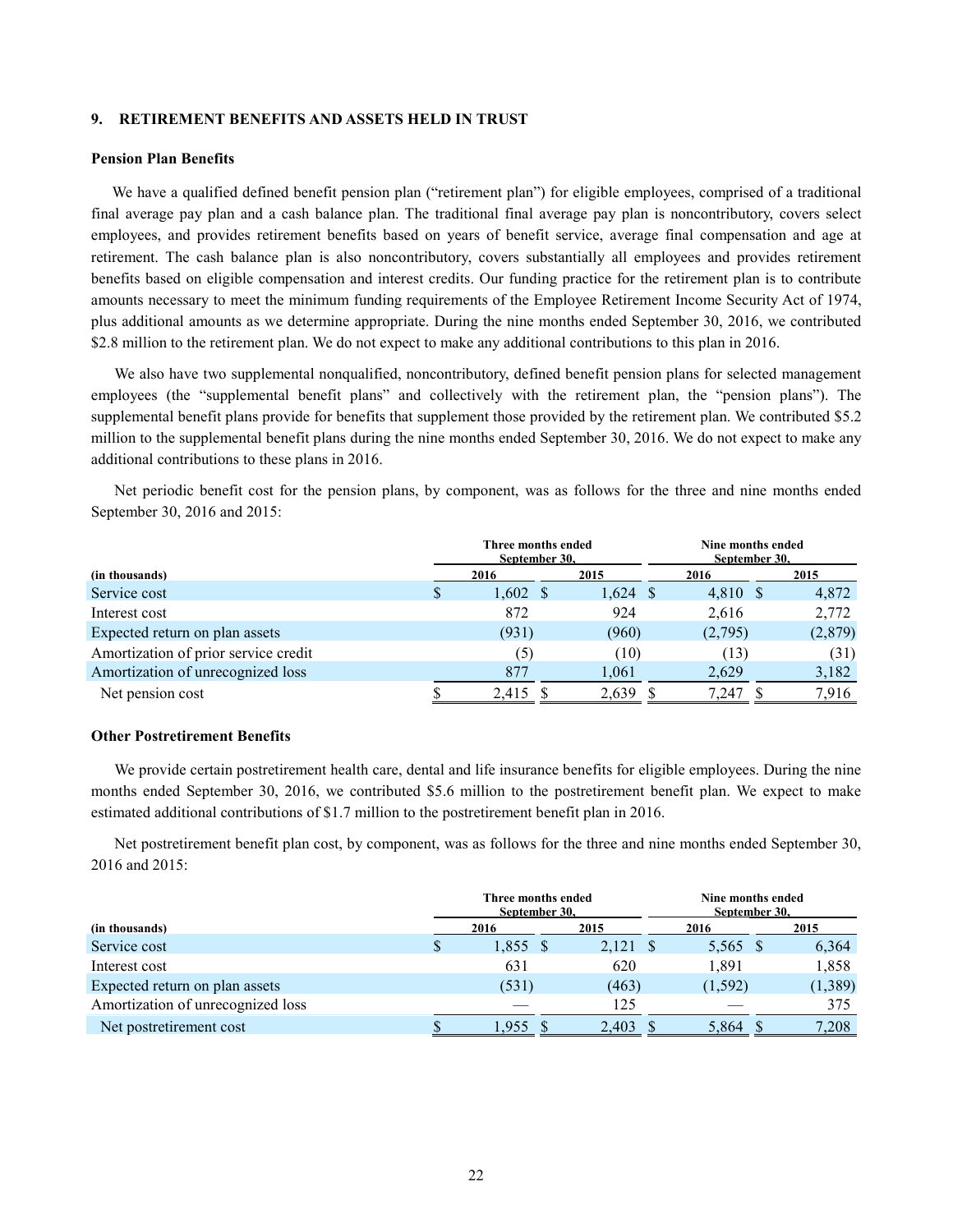#### **Defined Contribution Plan**

We also sponsor a defined contribution retirement savings plan. Participation in this plan is available to substantially all employees. We match employee contributions up to certain predefined limits based upon eligible compensation and the employee's contribution rate. The cost of this plan was \$0.9 million and \$0.8 million for the three months ended September 30, 2016 and 2015, respectively, and \$3.4 million and \$3.2 million for the nine months ended September 30, 2016 and 2015, respectively.

#### **10. FAIR VALUE MEASUREMENTS**

The measurement of fair value is based on a three-tier hierarchy, which prioritizes the inputs used in measuring fair value. These tiers include: Level 1, defined as observable inputs such as quoted prices in active markets; Level 2, defined as inputs other than quoted prices in active markets that are either directly or indirectly observable; and Level 3, defined as unobservable inputs in which little or no market data exists, therefore requiring an entity to develop its own assumptions. Changes in economic conditions or model-based valuation techniques may require the transfer of financial instruments from one fair value level to another. In such instances, the transfer is reported at the beginning of the reporting period. For the nine months ended September 30, 2016 and the year ended December 31, 2015, there were no transfers between levels.

Our assets and liabilities measured at fair value subject to the three-tier hierarchy at September 30, 2016, were as follows:

|                                                      | <b>Fair Value Measurements at Reporting Date Using</b> |                                                                                 |                                                  |                                       |  |  |  |  |  |
|------------------------------------------------------|--------------------------------------------------------|---------------------------------------------------------------------------------|--------------------------------------------------|---------------------------------------|--|--|--|--|--|
|                                                      |                                                        | <b>Ouoted Prices in</b><br><b>Active Markets for</b><br><b>Identical Assets</b> | Significant<br><b>Other Observable</b><br>Inputs | Significant<br>Unobservable<br>Inputs |  |  |  |  |  |
| (in thousands)                                       |                                                        | (Level 1)                                                                       | (Level 2)                                        | (Level 3)                             |  |  |  |  |  |
| Financial assets measured on a recurring basis:      |                                                        |                                                                                 |                                                  |                                       |  |  |  |  |  |
| Mutual funds — fixed income securities               |                                                        | 42,231 \$                                                                       |                                                  | S                                     |  |  |  |  |  |
| Mutual funds — equity securities                     |                                                        | 1,049                                                                           |                                                  |                                       |  |  |  |  |  |
| Interest rate swap derivative                        |                                                        |                                                                                 |                                                  |                                       |  |  |  |  |  |
| Financial liabilities measured on a recurring basis: |                                                        |                                                                                 |                                                  |                                       |  |  |  |  |  |
| Interest rate swap derivatives                       |                                                        |                                                                                 | (240)                                            |                                       |  |  |  |  |  |
| Total                                                |                                                        | 43,280                                                                          | $(233)$ \$                                       |                                       |  |  |  |  |  |

Our assets and liabilities measured at fair value subject to the three-tier hierarchy at December 31, 2015, were as follows:

|                                                      | <b>Fair Value Measurements at Reporting Date Using</b> |                                                                                              |                                                               |                                                    |  |  |  |
|------------------------------------------------------|--------------------------------------------------------|----------------------------------------------------------------------------------------------|---------------------------------------------------------------|----------------------------------------------------|--|--|--|
| (in thousands)                                       |                                                        | <b>Ouoted Prices in</b><br><b>Active Markets for</b><br><b>Identical Assets</b><br>(Level 1) | Significant<br><b>Other Observable</b><br>Inputs<br>(Level 2) | Significant<br>Unobservable<br>Inputs<br>(Level 3) |  |  |  |
| Financial assets measured on a recurring basis:      |                                                        |                                                                                              |                                                               |                                                    |  |  |  |
| Cash and cash equivalents — cash equivalents         |                                                        | 49                                                                                           | - S                                                           | -S                                                 |  |  |  |
| Mutual funds — fixed income securities               |                                                        | 35,813                                                                                       |                                                               |                                                    |  |  |  |
| Mutual funds — equity securities                     |                                                        | 976                                                                                          |                                                               |                                                    |  |  |  |
| Interest rate swap derivative                        |                                                        |                                                                                              | 112                                                           |                                                    |  |  |  |
| Financial liabilities measured on a recurring basis: |                                                        |                                                                                              |                                                               |                                                    |  |  |  |
| Interest rate swap derivatives                       |                                                        |                                                                                              | (3,548)                                                       |                                                    |  |  |  |
| Total                                                |                                                        | 36,838                                                                                       | $(3,436)$ \$                                                  |                                                    |  |  |  |

As of September 30, 2016 and December 31, 2015, we held certain assets and liabilities that are required to be measured at fair value on a recurring basis. The assets included in the table consist of investments recorded within cash and cash equivalents and other long-term assets, including investments held in a trust associated with our supplemental nonqualified, noncontributory, retirement benefit plans for selected management employees. Our cash and cash equivalents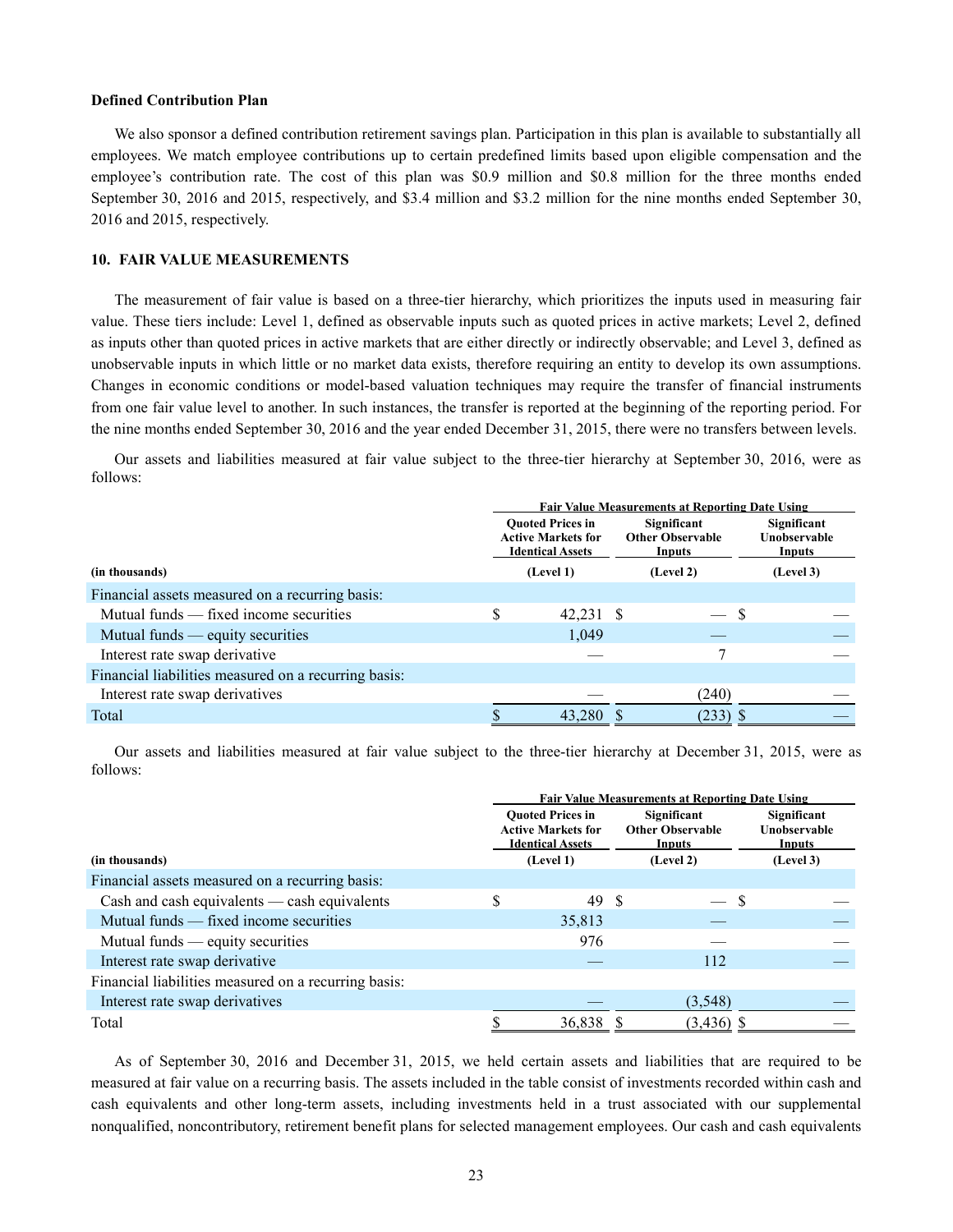consisted of money market funds that are recorded at cost plus accrued interest to approximate fair value. Our mutual funds consist of publicly traded mutual funds and are recorded at fair value based on observable trades for identical securities in an active market. Changes in the observed trading prices and liquidity of money market funds are monitored as additional support for determining fair value. Gain and losses are recorded in earnings for investments classified as trading securities and other comprehensive income for investments classified as available-for-sale.

The asset and liability related to derivatives consist of interest rate swaps discussed in Note 6. The fair value of our interest rate swap derivatives is determined based on a discounted cash flow ("DCF") method using LIBOR swap rates, which are observable at commonly quoted intervals.

We also held non-financial assets that are required to be measured at fair value on a non-recurring basis. These consist of goodwill and intangible assets. We did not record any impairment charges on long-lived assets and no other significant events occurred requiring non-financial assets and liabilities to be measured at fair value (subsequent to initial recognition) during the nine months ended September 30, 2016. For additional information on our goodwill and intangible assets, please refer to the notes to the consolidated financial statements as of and for the year ended December 31, 2015 included in our Form 10-K for such period and to Note 5 of this Form 10-Q.

#### **Fair Value of Financial Assets and Liabilities**

#### *Fixed Rate Debt*

Based on the borrowing rates obtained from third party lending institutions currently available for bank loans with similar terms and average maturities from active markets, the fair value of our consolidated long-term debt and debt maturing within one year, excluding revolving and term loan credit agreements and commercial paper, was \$4,592.1 million and \$3,879.7 million at September 30, 2016 and December 31, 2015, respectively. These fair values represent Level 2 measurements under the three-tier hierarchy described above. The total book value of our consolidated long-term debt and debt maturing within one year, net of discount and deferred financing fees and excluding revolving and term loan credit agreements and commercial paper, was \$4,110.9 million and \$3,653.6 million at September 30, 2016 and December 31, 2015, respectively.

#### *Revolving and Term Loan Credit Agreements*

At September 30, 2016 and December 31, 2015, we had a consolidated total of \$237.4 million and \$680.9 million, respectively, outstanding under our revolving and term loan credit agreements, which are variable rate loans. The fair value of these loans approximates book value based on the borrowing rates currently available for variable rate loans obtained from third party lending institutions. These fair values represent Level 2 under the three-tier hierarchy described above.

#### *Other Financial Instruments*

The carrying value of other financial instruments included in current assets and current liabilities, including cash and cash equivalents, special deposits and commercial paper, approximates their fair value due to the short-term nature of these instruments.

#### **11. COMMITMENTS AND CONTINGENT LIABILITIES**

#### **Environmental Matters**

We are subject to federal, state and local environmental laws and regulations, which impose limitations on the discharge of pollutants into the environment, establish standards for the management, treatment, storage, transportation and disposal of solid and hazardous wastes and hazardous materials, and impose obligations to investigate and remediate contamination in certain circumstances. Liabilities relating to investigation and remediation of contamination, as well as other liabilities concerning hazardous materials or contamination, such as claims for personal injury or property damage, may arise at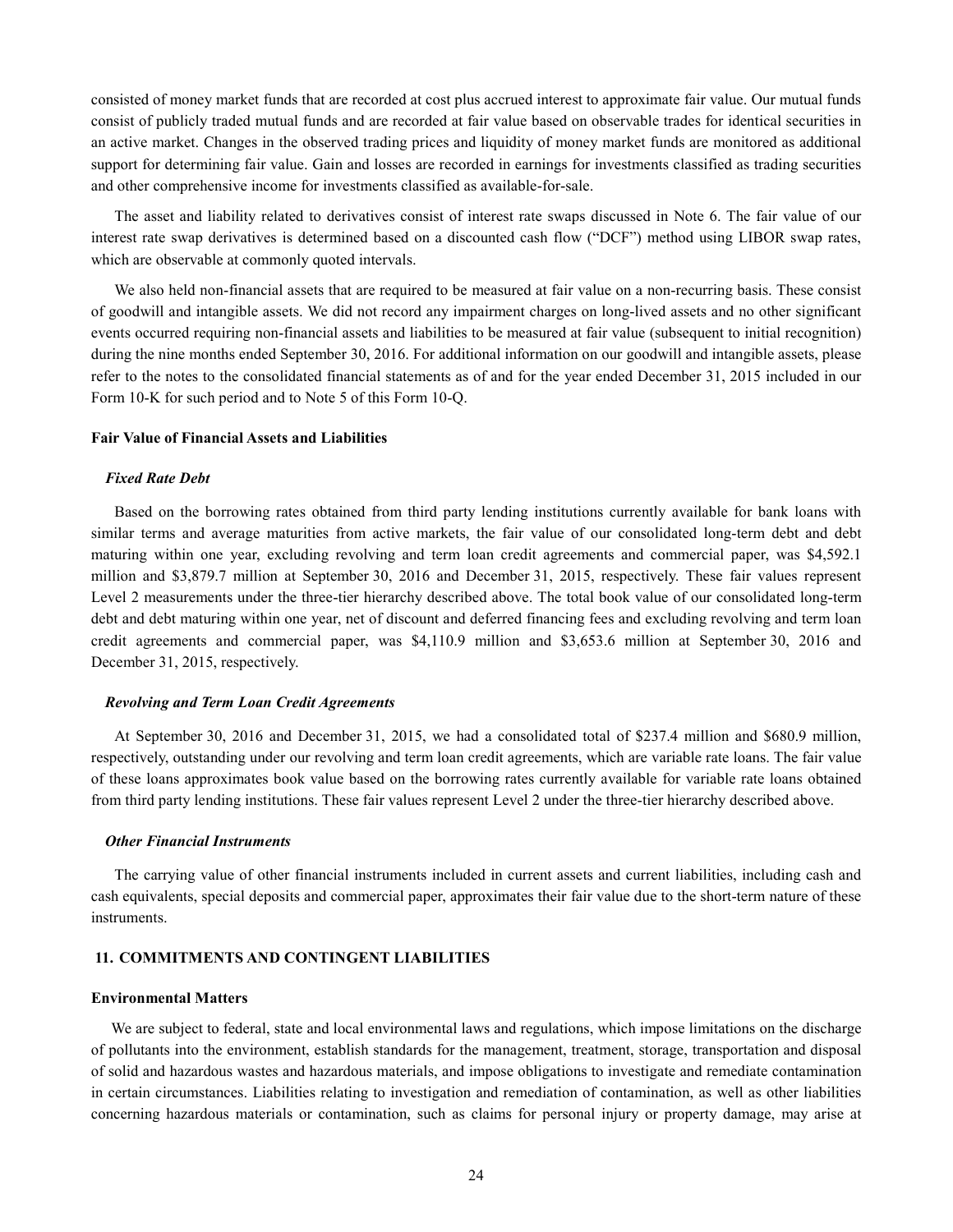many locations, including formerly owned or operated properties and sites where wastes have been treated or disposed of, as well as properties currently owned or operated by us. Such liabilities may arise even where the contamination does not result from noncompliance with applicable environmental laws. Under some environmental laws, such liabilities may also be joint and several, meaning that a party can be held responsible for more than its share of the liability involved, or even the entire share. Although environmental requirements generally have become more stringent and compliance with those requirements more expensive, we are not aware of any specific developments that would increase our costs for such compliance in a manner that would be expected to have a material adverse effect on our results of operations, financial position or liquidity.

Our assets and operations also involve the use of materials classified as hazardous, toxic or otherwise dangerous. Many of the properties that we own or operate have been used for many years, and include older facilities and equipment that may be more likely than newer ones to contain or be made from such materials. Some of these properties include aboveground or underground storage tanks and associated piping. Some of them also include large electrical equipment filled with mineral oil, which may contain or previously have contained polychlorinated biphenyls, or PCBs. Our facilities and equipment are often situated on or near property owned by others so that, if they are the source of contamination, others' property may be affected. For example, aboveground and underground transmission lines sometimes traverse properties that we do not own and transmission assets that we own or operate are sometimes commingled at our transmission stations with distribution assets owned or operated by our transmission customers.

Some properties in which we have an ownership interest or at which we operate are, or are suspected of being, affected by environmental contamination. We are not aware of any pending or threatened claims against us with respect to environmental contamination relating to these properties, or of any investigation or remediation of contamination at these properties, that entail costs likely to materially affect us. Some facilities and properties are located near environmentally sensitive areas such as wetlands.

Claims have been made or threatened against electric utilities for bodily injury, disease or other damages allegedly related to exposure to electromagnetic fields associated with electric transmission and distribution lines. While we do not believe that a causal link between electromagnetic field exposure and injury has been generally established and accepted in the scientific community, the liabilities and costs imposed on our business could be significant if such a relationship is established or accepted. We are not aware of any pending or threatened claims against us for bodily injury, disease or other damages allegedly related to exposure to electromagnetic fields and electric transmission and distribution lines that entail costs likely to have a material adverse effect on our results of operations, financial position or liquidity.

#### **Litigation**

We are involved in certain legal proceedings before various courts, governmental agencies and mediation panels concerning matters arising in the ordinary course of business. These proceedings include certain contract disputes, eminent domain and vegetation management activities, regulatory matters and pending judicial matters. We cannot predict the final disposition of such proceedings. We regularly review legal matters and record provisions for claims that are considered probable of loss.

#### **Michigan Sales and Use Tax Audit**

The Michigan Department of Treasury has conducted sales and use tax audits of ITCTransmission for the audit periods April 1, 2005 through June 30, 2008 and October 1, 2009 through September 30, 2013. The Michigan Department of Treasury has denied ITCTransmission's claims of the industrial processing exemption from use tax that it has taken beginning January 1, 2007. The exemption claim denials resulted in use tax assessments against ITCTransmission. ITCTransmission filed administrative appeals to contest these use tax assessments.

In a separate, but related case involving a Michigan-based public utility that made similar industrial processing exemption claims, the Michigan Supreme Court ruled in July 2015 that the electric system, which involves altering voltage, constitutes an exempt, industrial processing activity. However, the ruling further held the electric system is also used for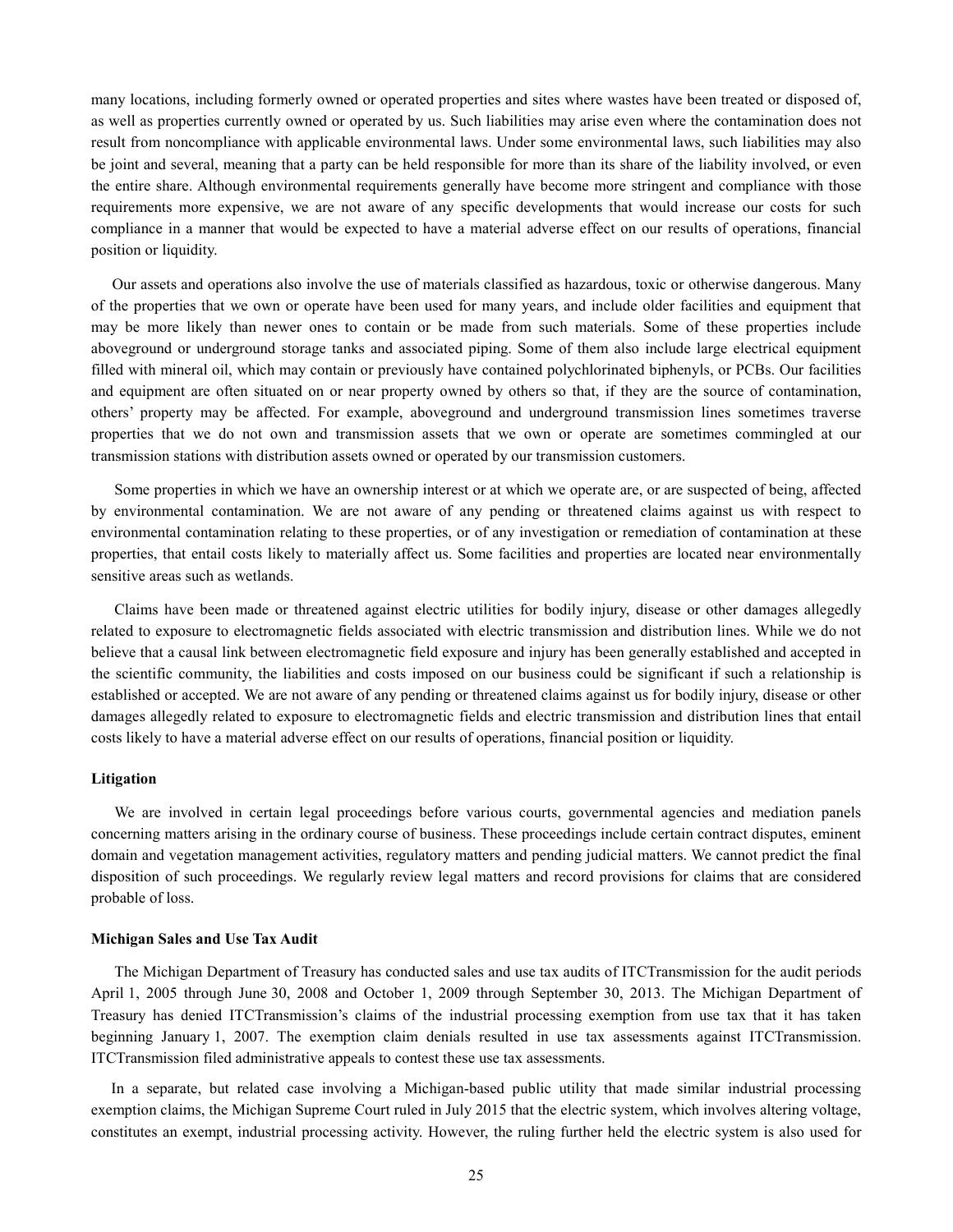other functions that would not be exempt, and remanded the case to the Michigan Court of Claims to determine how the exemption applies to assets that are used in electric distribution activities. On March 30, 2016, ITCTransmission withdrew its administrative appeals, and subsequently filed a civil action in the Michigan Court of Claims seeking to have the use tax assessments at issue canceled. This litigation is currently in the discovery stage. Given the preliminary status of this litigation, ITCTransmission cannot estimate the timing of any potential tax assessments or refunds.

The amount of use tax associated with the exemptions taken by ITCTransmission through September 30, 2016 is estimated to be approximately \$20.2 million, including interest. This amount includes approximately \$10.6 million, including interest, assessed for the audit periods noted above. ITCTransmission believes it is probable that portions of the use tax assessments will be sustained upon resolution of this matter and has recorded \$9.5 million and \$5.9 million for this contingent liability, including interest, as of September 30, 2016 and December 31, 2015, respectively, primarily as an increase to property, plant and equipment, which is a component of revenue requirement in our cost-based formula rate.

METC has also taken the industrial processing exemption, estimated to be approximately \$10.4 million for open periods. METC has not been assessed any use tax liability and has not recorded any contingent liability as of September 30, 2016 associated with this matter. In the event it becomes appropriate to record additional use tax liability relating to this matter, ITCTransmission and METC would record the additional use tax primarily as an increase to the cost of property, plant and equipment, as the majority of purchases for which the exemption was taken relate to equipment purchases associated with capital projects.

#### **Rate of Return on Equity Complaints**

On November 12, 2013, the Association of Businesses Advocating Tariff Equity, Coalition of MISO Transmission Customers, Illinois Industrial Energy Consumers, Indiana Industrial Energy Consumers, Inc., Minnesota Large Industrial Group and Wisconsin Industrial Energy Group (collectively, the "complainants") filed a complaint with the FERC under Section 206 of the FPA (the "Initial Complaint"), requesting that the FERC find the current 12.38% MISO regional base ROE rate (the "base ROE") for all MISO TOs, including ITCTransmission, METC and ITC Midwest, to no longer be just and reasonable. The complainants sought a FERC order reducing the base ROE used in the formula transmission rates for our MISO Regulated Operating Subsidiaries to 9.15%, reducing the equity component of our capital structure from the FERC approved 60% to 50% and terminating the ROE adders currently approved for certain ITC Holdings operating companies, including adders currently utilized by ITCTransmission and METC.

On June 19, 2014, in a separate Section 206 complaint against the regional base ROE rate for ISO New England TOs, the FERC adopted a new methodology for establishing base ROE rates for electric transmission utilities. The new methodology is based on a two-step DCF analysis that uses both short-term and long-term growth projections in calculating ROE rates for a proxy group of electric utilities. The previous methodology used only short-term growth projections. The FERC also reiterated that it can apply discretion in determining how ROE rates are established within a zone of reasonableness and reiterated its policy for limiting the overall ROE rate for any company, including the base and all applicable adders, at the high end of the zone of reasonableness set by the two-step DCF methodology. The new method presented in the ISO New England ROE case will be used in resolving the MISO ROE case.

On October 16, 2014, the FERC granted the complainants' request in part by setting the base ROE for hearing and settlement procedures, while denying all other aspects of the Initial Complaint. The FERC found that the complainants failed to show that the use of actual or FERC-approved capital structures that include more than 50% equity is unjust and unreasonable. The FERC also denied the request to terminate ITCTransmission's and METC's ROE incentives. The order reiterated that any TO's total ROE rate is limited by the top end of a zone of reasonableness and the TO's ability to implement the full amount of previously granted ROE adders may be affected by the outcome of the hearing. The FERC set the refund effective date for the Initial Complaint as November 12, 2013.

On December 22, 2015, the presiding administrative law judge issued an initial decision on the Initial Complaint. On September 28, 2016, the FERC issued an order (the "September 2016 Order") affirming the presiding administrative law judge's initial decision and setting the base ROE at 10.32%, with a maximum ROE of 11.35%, effective for the period from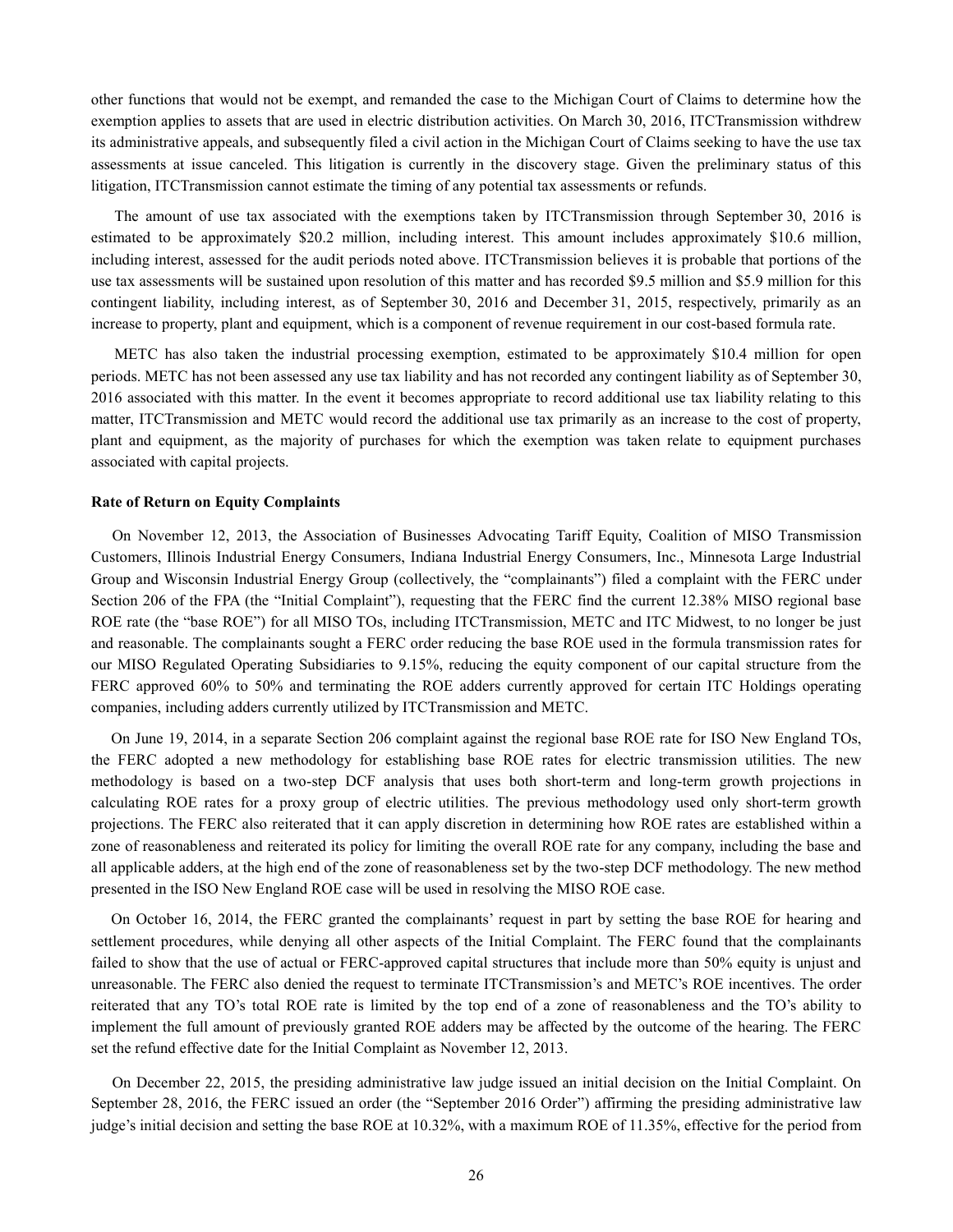November 12, 2013 through February 11, 2015 (the "Initial Refund Period"). Additionally, the rates established by the September 2016 Order will be used prospectively from the date of the order until a new approved rate is established by the Second Complaint described below, which result in an ROE used currently by ITCTransmission, METC and ITC Midwest of 11.35%, 11.35% and 11.32%, respectively. The September 2016 Order requires all MISO TOs, including our MISO Regulated Operating Subsidiaries, to provide refunds within 30 days for the Initial Refund Period. The estimated refund for the Initial Complaint resulting from this FERC order, including interest, is \$117.4 million for our MISO Regulated Operating Subsidiaries, recorded in current liabilities on the condensed consolidated statements of financial position. On October 21, 2016, the MISO TOs, including our MISO Regulated Operating Subsidiaries, filed a request with the FERC for an extension of nine months to provide refunds until July 28, 2017, which was granted by the FERC on October 28, 2016. Additionally, on October 28, 2016, the MISO TOs, including our MISO Regulated Operating Subsidiaries, filed a request with the FERC for rehearing of the September 2016 Order regarding the future exclusion of certain short-term growth projections in the two-step DCF analysis.

On February 12, 2015, an additional complaint was filed with the FERC under Section 206 of the FPA (the "Second Complaint") by Arkansas Electric Cooperative Corporation, Mississippi Delta Energy Agency, Clarksdale Public Utilities Commission, Public Service Commission of Yazoo City and Hoosier Energy Rural Electric Cooperative, Inc., seeking a FERC order to reduce the base ROE used in the formula transmission rates of our MISO Regulated Operating Subsidiaries to 8.67%, with an effective date of February 12, 2015. On March 11, 2015, the MISO TOs filed an answer to the Second Complaint with the FERC supporting the current base ROE as just and reasonable. On June 18, 2015, the FERC accepted the Second Complaint and set it for hearing and settlement procedures. The FERC also set the refund effective date for the Second Complaint as February 12, 2015.

On October 20, 2015, the MISO TOs filed expert witness testimony in the Second Complaint proceeding supporting the existing base ROE as just and reasonable. However, in the event that the FERC elects to change the base ROE, the testimony included a recommendation of a 10.75% base ROE for the period from February 12, 2015 through May 11, 2016 (the "Second Refund Period"). Updated data to be considered in establishing any new base ROE was filed by the parties to the Second Complaint in January 2016, including a recommendation in the updated MISO TO expert witness testimony to use a 10.96% base ROE. On June 30, 2016, the presiding administrative law judge issued an initial decision on the Second Complaint, which recommended a base ROE of 9.70% for the Second Refund Period, with a maximum ROE of 10.68%. The initial decision is a non-binding recommendation to the FERC on the Second Complaint, and all parties, including the MISO TOs and the complainants, have filed briefs contesting various parts of the proposed findings and recommendations. In resolving the Second Complaint, we expect the FERC to establish a new base ROE and zone of reasonable returns that will be used, along with any ROE adders, to calculate the refund liability for the Second Refund Period. We anticipate a FERC order on the Second Complaint in 2017.

In addition to the estimated refund for the Initial Complaint noted above, we believe it is probable that a refund will be required in connection with the Second Complaint. As of September 30, 2016, the estimated range of aggregate refunds for both the Initial Complaint and Second Complaint is expected to be from \$219.0 million to \$255.7 million on a pre-tax basis for the period from November 12, 2013 through September 30, 2016. As of September 30, 2016, our MISO Regulated Operating Subsidiaries had recorded an aggregate estimated regulatory liability of \$255.7 million for the Initial Complaint and Second Complaint, representing the best estimate of the probable aggregate refunds based on the resolution of the Initial Complaint in the September 2016 Order. As of December 31, 2015, our MISO Regulated Operating Subsidiaries had recorded an aggregate estimated regulatory liability of \$168.0 million, which represented the low end of the range of potential refunds as of that date, as there was no best estimate within the range of refunds at that time. The recognition of this estimated liability resulted in the following impacts to our condensed consolidated results of operations: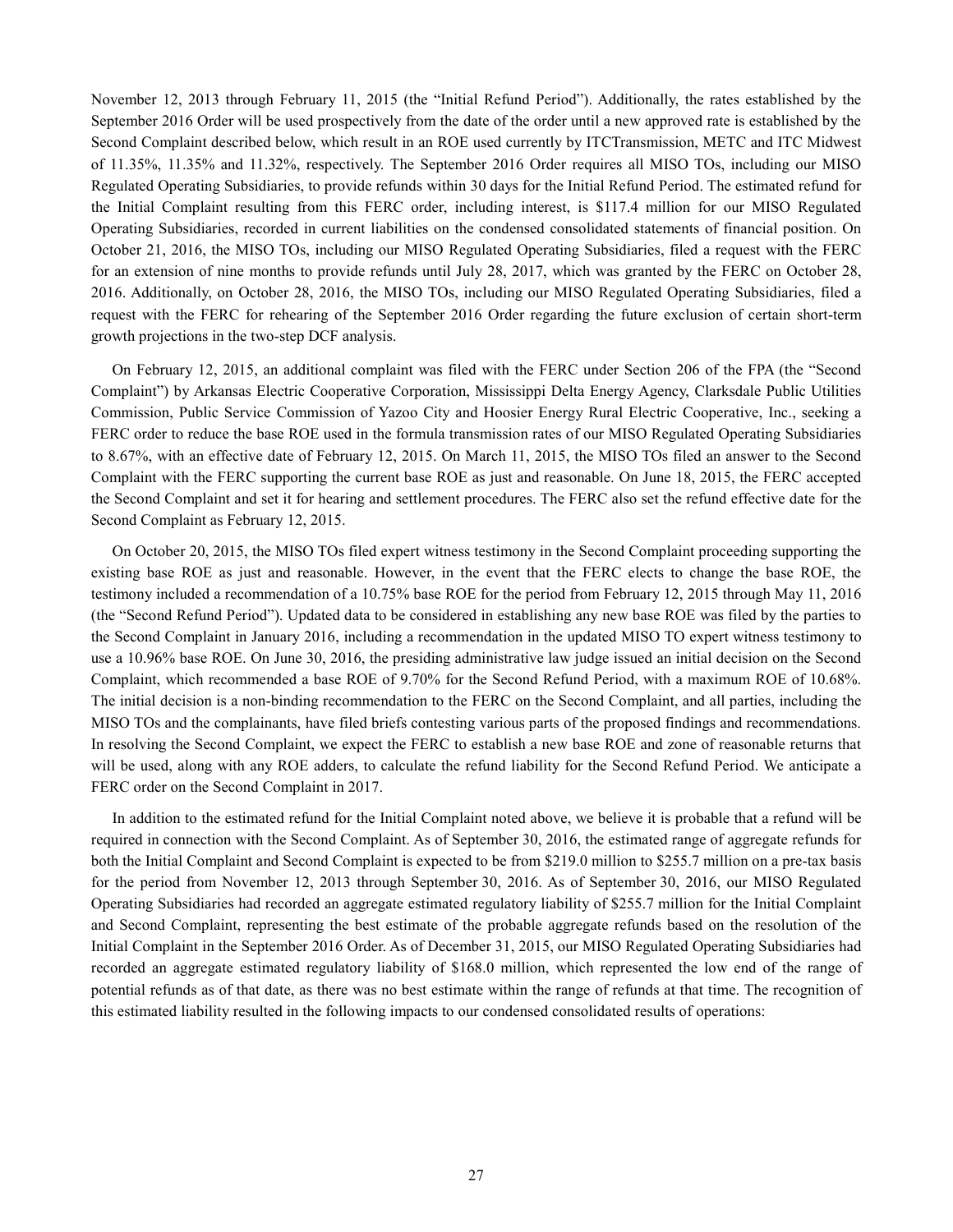|                          |  | Three months ended<br>September 30. |             | Nine months ended<br>September 30. |        |  |
|--------------------------|--|-------------------------------------|-------------|------------------------------------|--------|--|
| (in millions)            |  | 2016                                | 2015        | 2016                               | 2015   |  |
| Increase (decrease) in:  |  |                                     |             |                                    |        |  |
| Operating revenues       |  | $(55.0)$ \$                         | $(18.0)$ \$ | $(80.7)$ \$                        | (38.8) |  |
| Interest expense         |  | 3.9                                 | 0.5         | 7.0                                | 1.4    |  |
| Estimated net income (a) |  | (35.7)                              | (11.2)      | (53.4)                             | (24.5) |  |

(a) Includes an effect on net income of \$27.1 million for the three and nine months ended September 30, 2016 for revenue initially recognized in 2015, 2014 and 2013. There was no effect on net income for the three and nine months ended September 30, 2015 for revenue initially recognized in a prior period.

It is possible the outcome of these matters could differ from the estimated range of losses and materially affect our consolidated results of operations due to the uncertainty of the calculation of an authorized base ROE along with the zone of reasonableness under the newly adopted two-step DCF methodology, which is subject to significant discretion by the FERC. As of September 30, 2016, our MISO Regulated Operating Subsidiaries had a total of approximately \$2.9 billion of equity in their collective capital structures for ratemaking purposes. Based on this level of aggregate equity, we estimate that each 10 basis point reduction in the authorized ROE would reduce annual consolidated net income by approximately \$2.9 million.

In a separate but related matter, in November 2014, METC, ITC Midwest and other MISO TOs filed a request with the FERC, under FPA Section 205, for authority to include a 50 basis point incentive adder for RTO participation in each of the TOs' formula rates. On January 5, 2015, the FERC approved the use of this incentive adder, effective January 6, 2015. Additionally, ITC Midwest filed a request with the FERC, under FPA Section 205, in January 2015 for authority to include a 100 basis point incentive adder for independent transmission ownership, which is currently authorized for ITCTransmission and METC. On March 31, 2015, the FERC approved the use of a 50 basis point incentive adder for independence, effective April 1, 2015. On April 30, 2015, ITC Midwest filed a request with the FERC for rehearing on the approved incentive adder for independence and this request was subsequently denied by the FERC on January 6, 2016. An appeal of the FERC's decision has been filed. Beginning September 28, 2016, these incentive adders have been applied to METC's and ITC Midwest's base ROEs in establishing their total authorized ROE rates, subject to the maximum ROE limitation in the September 2016 Order of 11.35%.

#### **Challenges Regarding Bonus Depreciation**

 $\mathcal{L}_\text{max}$ 

See "Challenges Regarding Bonus Depreciation" in Note 4 for discussion of these challenges.

#### **Legal Matters Associated with the Merger**

Following the announcement of the Merger, four putative state class action lawsuits were filed by purported shareholders of ITC Holdings on behalf of a purported class of ITC Holdings shareholders. Initially, the four actions (*Paolo Guerra v. Albert Ernst, et al.*, *Harvey Siegelman v. Joseph L. Welch, et al.*, *Alan Poland v. Fortis Inc., et al.*, *Sanjiv Mehrotra v. Joseph L. Welch, et al.)* were filed in the Oakland County Circuit Court of the State of Michigan. The complaints name as defendants a combination of ITC Holdings and the individual members of the ITC Holdings board of directors, Fortis, FortisUS and Merger Sub. The complaints generally allege, among other things, that (1) ITC Holdings' directors breached their fiduciary duties in connection with the Merger Agreement, (including, but not limited to, various alleged breaches of duties of good faith, loyalty, care and independence), (2) ITC Holdings' directors failed to take appropriate steps to maximize shareholder value and claims that the Merger Agreement contains several deal protection provisions that are unnecessarily preclusive and (3) a combination of ITC Holdings, Fortis, FortisUS and Merger Sub aided and abetted the purported breaches of fiduciary duties. The complaints seek class action certification and a variety of relief including, among other things, enjoining defendants from completing the Merger, unspecified rescissory and compensatory damages, and costs, including attorneys' fees and expenses. The *Siegelman* case was voluntarily dismissed by the plaintiff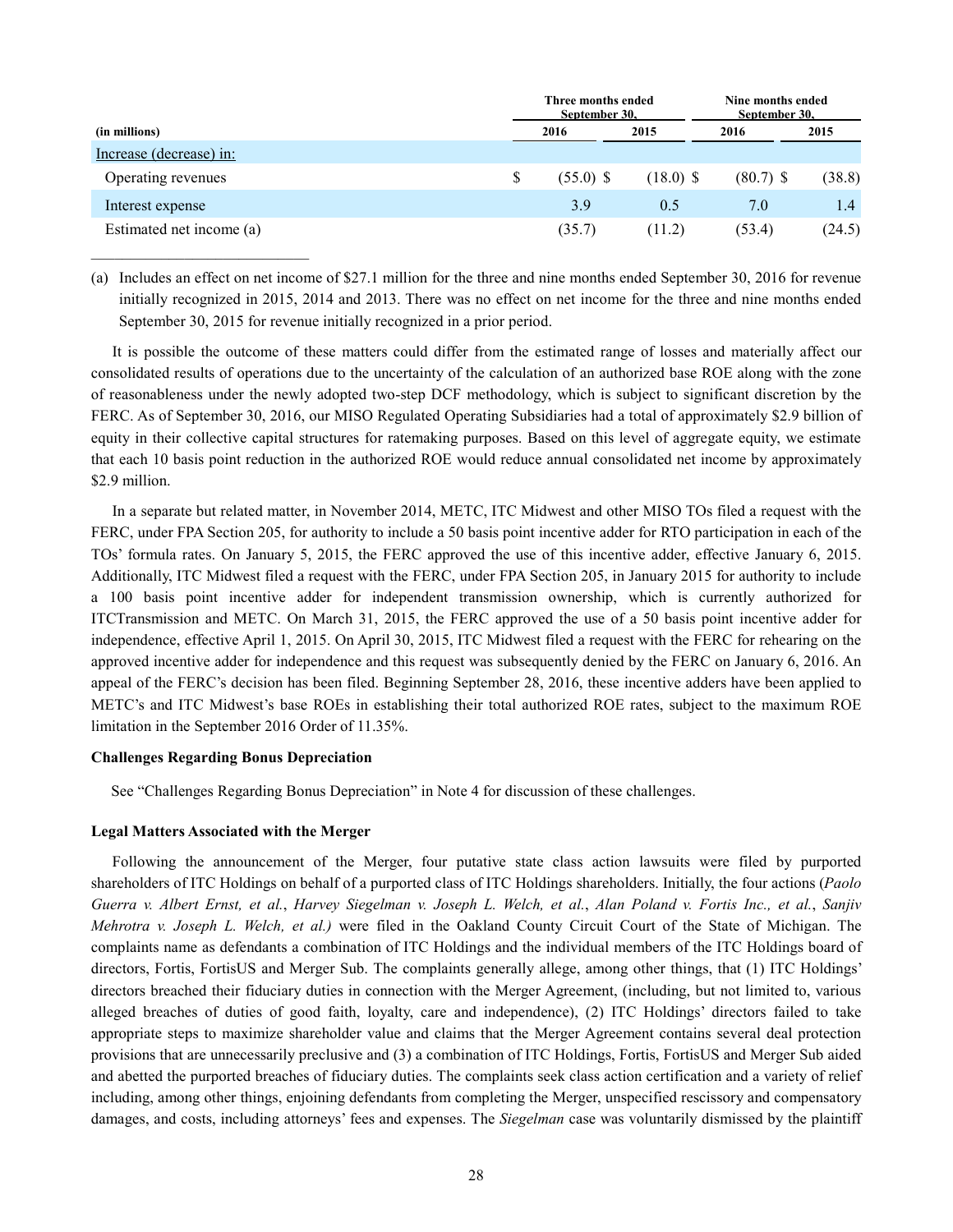on March 22, 2016. On March 23, 2016, the state court entered an order directing that the related cases be consolidated under the caption *In re ITC Holdings Corporation Shareholder Litigation.* On April 8, 2016, *Poland* filed an amended complaint to add derivative claims on behalf of ITC Holdings.

On March 14, 2016, the *Guerra* state court action was dismissed by the plaintiff and refiled in the United States District Court, Eastern District of Michigan, as *Paolo Guerra v. Albert Ernst, et al*. The federal complaint names the same defendants (plus FortisUS), asserts the same general allegations and seeks the same types of relief as in the state court cases. On March 25, 2016, *Guerra* amended his federal complaint. The amended complaint dropped Fortis US, Fortis and Merger Sub as defendants and added claims alleging that the defendants violated Sections 14(a) and 20(a) of the Exchange Act because the preliminary proxy statement/prospectus, filed with the SEC in connection with the special meeting of shareholders to approve the Merger Agreement, was allegedly materially misleading and allegedly omitted material facts that were necessary to render it non-misleading.

Another lawsuit was filed on April 8, 2016 in the United States District Court, Eastern District of Michigan captioned *Harold Severance v. Joseph L. Welch et al.* against the individual members of the ITC Holdings board of directors, Fortis, FortisUS and Merger Sub, asserting the same general allegations and seeking the same type of relief as *Guerra*.

On April 22, 2016, the *Mehrotra* state court action was dismissed by the plaintiff and refiled in the United States District Court, Eastern District of Michigan, as *Sanjiv Mehrotra v. Joseph L. Welch, et al*. With the exception of Fortis, the federal complaint names the same defendants and asserts the same general allegations as the other federal complaints.

On June 8, 2016, the state court denied a motion for summary disposition filed by ITC Holdings and the individual members of the ITC Holdings board of directors. ITC Holdings voluntarily made supplemental disclosures related to the Merger in response to certain allegations, which are set forth in a Form 8-K filed with the SEC on June 13, 2016. Nothing in those supplemental disclosures shall be deemed an admission of the legal necessity or materiality under applicable laws of any of the disclosures set forth therein.

On July 6, 2016, the federal actions were voluntarily dismissed by the federal plaintiffs. The federal plaintiffs reserved the right to make certain other claims, and ITC Holdings and the individual members of the ITC Holdings board of directors reserved the right to oppose any such claim.

On July 8, 2016, the plaintiffs in *Poland* filed a motion for class certification. On July 13, 2016, ITC Holdings and the individual members of the ITC Holdings board of directors filed their respective answers to the amended complaint in *Poland*. On July 19, 2016, the *Poland* state court issued a scheduling order, which, among other things, requires the parties to complete discovery by March 10, 2017, and sets a trial date for June 5, 2017. On July 25, 2016, the *Poland* state court issued an order allowing a new plaintiff, Washtenaw County Employees' Retirement System, to intervene in the *Poland*  case.

We believe the remaining lawsuit is without merit and intend to vigorously defend against it. Additional lawsuits arising out of or relating to the Merger Agreement or the Merger may be filed in the future. See Note 2 for additional discussion on the Merger.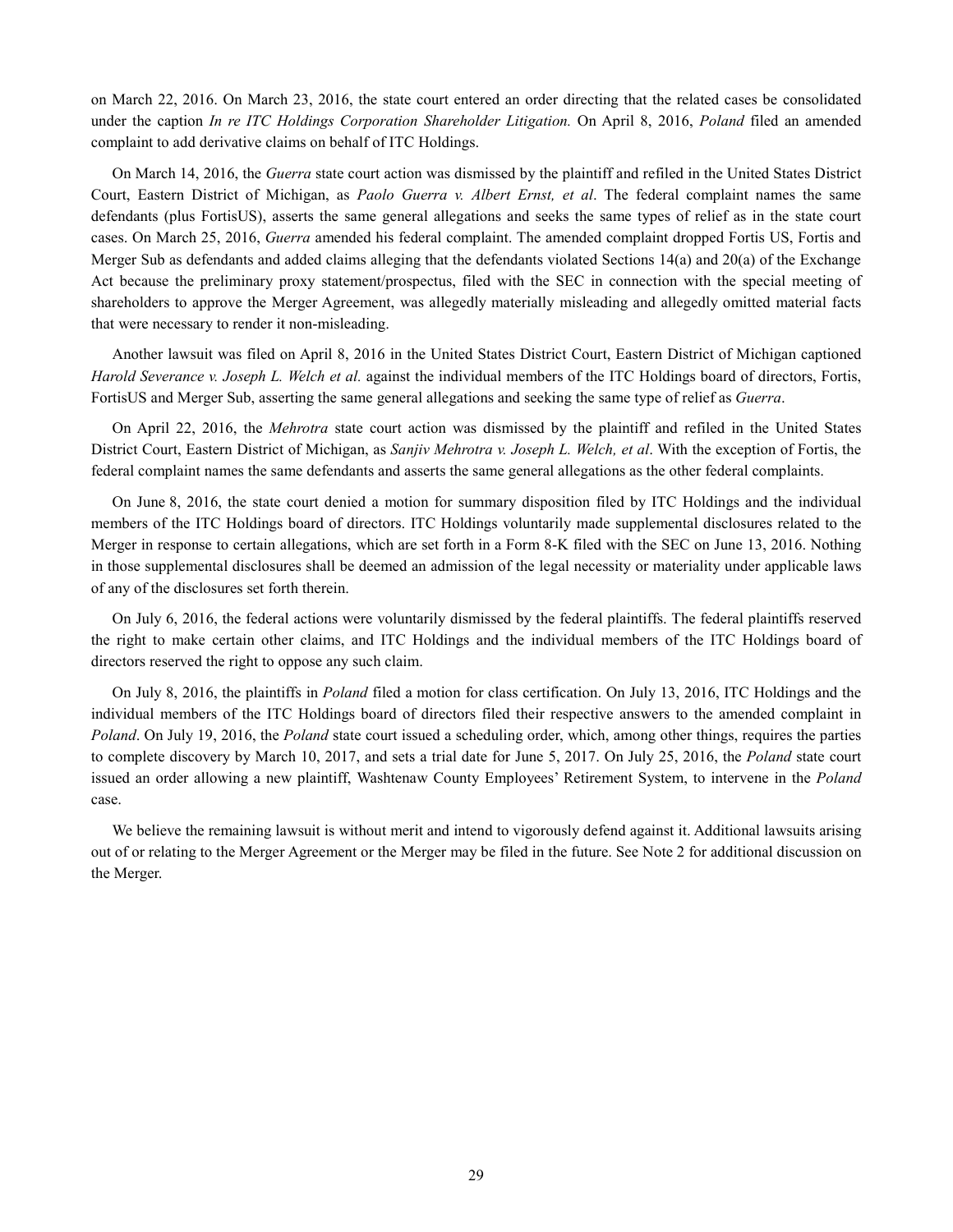# **12. SEGMENT INFORMATION**

\_\_\_\_\_\_\_\_\_\_\_\_\_\_\_\_\_\_\_\_\_\_\_\_\_\_\_\_

We identify reportable segments based on the criteria set forth by the FASB regarding disclosures about segments of an enterprise, including the regulatory environment of our subsidiaries and the business activities performed to earn revenues and incur expenses. As discussed in Note 4, during the second quarter of 2016, ITC Interconnection became a transmission owner in the FERC-approved RTO, PJM Interconnection. As a result, the newly regulated transmission business at ITC Interconnection is included, along with our Regulated Operating Subsidiaries, in the regulated operations segment as of June 1, 2016. The following tables show our financial information by reportable segment:

| <b>OPERATING REVENUES:</b>                      |               | Three months ended<br>September 30, |               | Nine months ended<br>September 30, |                                    |                                    |               |                      |
|-------------------------------------------------|---------------|-------------------------------------|---------------|------------------------------------|------------------------------------|------------------------------------|---------------|----------------------|
| (in thousands)                                  |               | 2016                                |               | 2015                               |                                    | 2016                               |               | 2015                 |
| Regulated operations (a)                        | \$            | 261,156 \$                          |               | 273,012 \$                         |                                    | 839,126 \$                         |               | 820,452              |
| ITC Holdings and other                          |               | 93                                  |               | 334                                |                                    | 688                                |               | 720                  |
| Intercompany eliminations                       |               | (7,798)                             |               | (157)                              |                                    | (8,186)                            |               | (438)                |
| <b>Total Operating Revenues</b>                 | S             | 253,451                             | <sup>\$</sup> | 273,189                            | <sup>S</sup>                       | 831,628                            | $\mathbb{S}$  | 820,734              |
| <b>INCOME BEFORE INCOME TAXES:</b>              |               | Three months ended<br>September 30, |               |                                    |                                    | Nine months ended<br>September 30, |               |                      |
| (in thousands)                                  |               | 2016                                |               | 2015                               |                                    | 2016                               |               | 2015                 |
| Regulated operations (a)                        | \$            | 119,862 \$                          |               | 138,532 \$                         |                                    | 439,288 \$                         |               | 436,990              |
| ITC Holdings and other                          |               | (41, 127)                           |               | (34, 853)                          |                                    | (140, 668)                         |               | (110, 287)           |
| <b>Total Income Before Income Taxes</b>         | \$            | 78,735                              | $\mathcal{S}$ | 103,679                            | $\mathcal{S}$                      | 298,620 \$                         |               | 326,703              |
| <b>NET INCOME:</b>                              |               | Three months ended<br>September 30, |               |                                    | Nine months ended<br>September 30, |                                    |               |                      |
| (in thousands)                                  |               | 2016                                |               | 2015                               |                                    | 2016                               |               | 2015                 |
| Regulated operations (a)                        | $\mathsf{\$}$ | 74,965 \$                           |               | 85,971                             | $\mathcal{S}$                      | 272,085 \$                         |               | 269,491              |
| ITC Holdings and other                          |               | 49,638                              |               | 65,573                             |                                    | 184,601                            |               | 205,041              |
| Intercompany eliminations                       |               | (74, 965)                           |               | (85, 971)                          |                                    | (272,085)                          |               | (269, 491)           |
| <b>Total Net Income</b>                         | \$            | 49,638                              | $\mathbb{S}$  | 65,573                             | $\mathcal{S}$                      | 184,601                            | $\mathcal{S}$ | 205,041              |
|                                                 |               |                                     |               |                                    |                                    |                                    |               |                      |
| <b>TOTAL ASSETS:</b><br>(in thousands)          |               |                                     |               |                                    |                                    | September 30,<br>2016              |               | December 31,<br>2015 |
| Regulated operations                            |               |                                     |               |                                    | $\mathcal{S}$                      | 7,969,771 \$ 7,463,557             |               |                      |
| ITC Holdings and other                          |               |                                     |               |                                    |                                    | 4,253,150                          |               | 4,147,915            |
|                                                 |               |                                     |               |                                    |                                    |                                    |               |                      |
| Reconciliations / Intercompany eliminations (b) |               |                                     |               |                                    |                                    | (4, 171, 234)                      |               | (4,056,150)          |

(a) Amount includes the results of operations from ITC Interconnection for the period June 1, 2016 through September 30, 2016.

(b) Reconciliation of total assets results primarily from differences in the netting of deferred tax assets and liabilities at our subsidiaries in the regulated operations segment as compared to the classification in our condensed consolidated statements of financial position.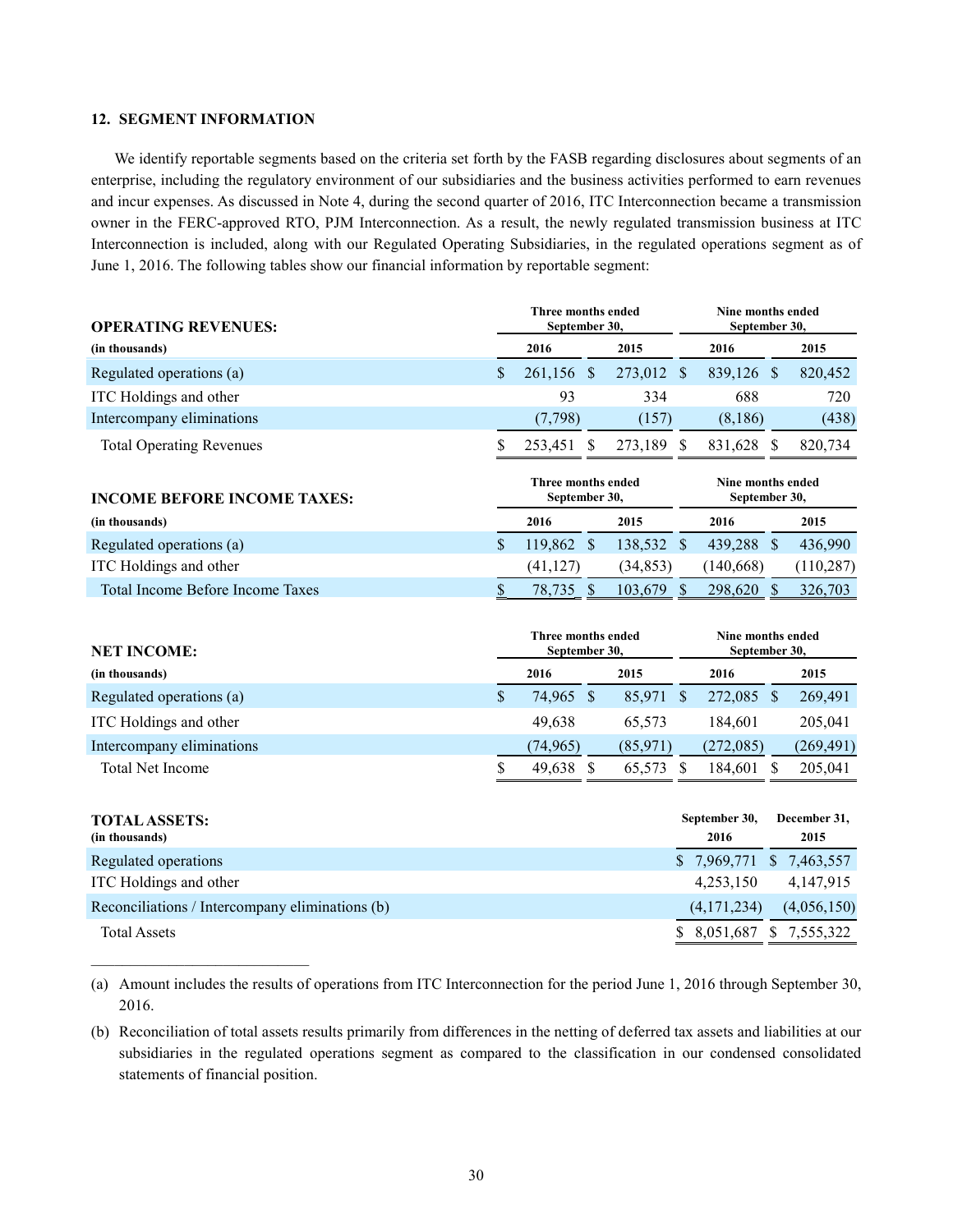# **ITEM 2. MANAGEMENT'S DISCUSSION AND ANALYSIS OF FINANCIAL CONDITION AND RESULTS OF OPERATIONS**

## **SAFE HARBOR STATEMENT UNDER THE PRIVATE SECURITIES LITIGATION REFORM ACT OF 1995**

Our reports, filings and other public announcements contain certain statements that describe our management's beliefs concerning future business conditions, plans and prospects, growth opportunities, the outlook for our business and the electric transmission industry, expectations with respect to various legal and regulatory proceedings and the Merger with Fortis based upon information currently available. Such statements are "forward-looking" statements within the meaning of the Private Securities Litigation Reform Act of 1995. Wherever possible, we have identified these forward-looking statements by words such as "will," "may," "anticipates," "believes," "intends," "estimates," "expects," "projects," "likely" and similar phrases. These forward-looking statements are based upon assumptions our management believes are reasonable. Such forward-looking statements are based on estimates and assumptions and subject to significant risks and uncertainties which could cause our actual results, performance and achievements to differ materially from those expressed in, or implied by, these statements, including, among others, the risks and uncertainties listed in "Item 1A Risk Factors" of our Form 10-K for the year ended December 31, 2015, and the following:

- Certain elements of our Regulated Operating Subsidiaries' formula rates can be and have been challenged, which could result in lowered rates and/or refunds of amounts previously collected and thus have an adverse effect on our business, financial condition, results of operations and cash flows.
- Our actual capital investment may be lower than planned, which would cause a lower than anticipated rate base and would therefore result in lower revenues and earnings compared to our current expectations. In addition, we expect to invest in strategic development opportunities to improve the efficiency and reliability of the transmission grid, but we cannot provide assurance that we will be able to initiate or complete any of these investments. In addition, we expect to incur expenses related to the pursuit of development opportunities, which may be higher than forecasted.
- The regulations to which we are subject may limit our ability to raise capital and/or pursue acquisitions, development opportunities or other transactions or may subject us to liabilities.
- Changes in energy laws, regulations or policies could impact our business, financial condition, results of operations and cash flows.
- If amounts billed for transmission service for our Regulated Operating Subsidiaries' transmission systems are lower than expected, or our actual revenue requirements are higher than expected, the timing of collection of our revenues would be delayed.
- Each of our MISO Regulated Operating Subsidiaries depends on its primary customer for a substantial portion of its revenues, and any material failure by those primary customers to make payments for transmission services could have a material adverse effect on our business, financial condition, results of operations and cash flows.
- A significant amount of the land on which our assets are located is subject to easements, mineral rights and other similar encumbrances. As a result, we must comply with the provisions of various easements, mineral rights and other similar encumbrances, which may adversely impact their ability to complete construction projects in a timely manner.
- We contract with third parties to provide services for certain aspects of our business. If any of these agreements are terminated, we may face a shortage of labor or replacement contractors to provide the services formerly provided by these third parties.
- Hazards associated with high-voltage electricity transmission may result in suspension of our operations or the imposition of civil or criminal penalties.
- We are subject to environmental regulations and to laws that can give rise to substantial liabilities from environmental contamination.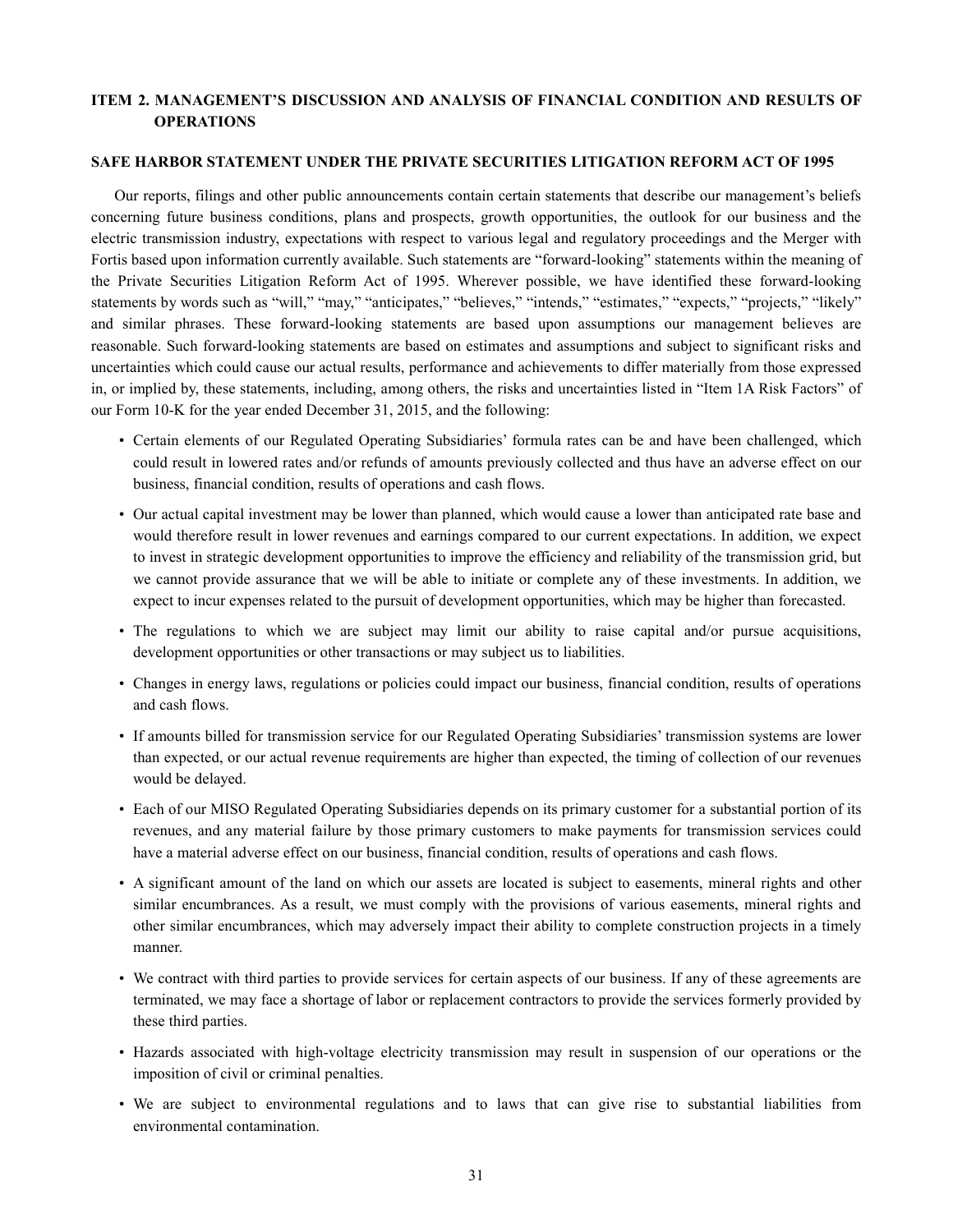- We are subject to various regulatory requirements, including reliability standards; contract filing requirements; reporting, recordkeeping and accounting requirements; and transaction approval requirements. Violations of these requirements, whether intentional or unintentional, may result in penalties that, under some circumstances, could have a material adverse effect on our business, financial condition, results of operations and cash flows.
- Acts of war, terrorist attacks, cyber attacks, natural disasters, severe weather and other catastrophic events may have a material adverse effect on our business, financial condition, results of operations and cash flows.
- ITC Holdings is a holding company with no operations, and unless we receive dividends or other payments from our subsidiaries, we may be unable to fulfill our cash obligations.
- We have a considerable amount of debt and our reliance on debt financing may limit our ability to fulfill our debt obligations and/or to obtain additional financing.
- Certain provisions in our debt instruments limit our financial and operating flexibility.
- Adverse changes in our credit ratings may negatively affect us.
- ITC Holdings and its subsidiaries are subject to business uncertainties during the period of integration with Fortis that could adversely affect ITC Holdings' financial results.
- We will continue to incur substantial transaction-related costs in connection with the Merger.
- We are the target of securities class action and derivative lawsuits, which could result in substantial costs and diversion of management's time and resources.

Forward-looking statements speak only as of the date made and can be affected by assumptions we might make or by known or unknown risks and uncertainties. Many factors mentioned in our discussion in this report will be important in determining future results. Consequently, we cannot assure you that our expectations or forecasts expressed in such forward-looking statements will be achieved. Except as required by law, we undertake no obligation to publicly update any of our forward-looking or other statements, whether as a result of new information, future events or otherwise.

# **OVERVIEW**

Through our Regulated Operating Subsidiaries and ITC Interconnection, we operate high-voltage systems in Michigan's Lower Peninsula and portions of Iowa, Minnesota, Illinois, Missouri, Kansas and Oklahoma that transmit electricity from generating stations to local distribution facilities connected to our systems. Our business strategy is to operate, maintain and invest in transmission infrastructure in order to enhance system integrity and reliability, reduce transmission constraints and upgrade the transmission networks to support new generating resources interconnecting to our transmission systems. We also are pursuing development projects not within our existing systems, which are likewise intended to improve overall grid reliability, reduce transmission constraints and facilitate interconnections of new generating resources, as well as enhance competitive wholesale electricity markets.

As electric transmission utilities with rates regulated by the FERC, our Regulated Operating Subsidiaries earn revenues through tariff rates charged for the use of their electric transmission systems by our customers, which include investorowned utilities, municipalities, cooperatives, power marketers and alternative energy suppliers. As independent transmission companies, our Regulated Operating Subsidiaries are subject to rate regulation only by the FERC. The rates charged by our Regulated Operating Subsidiaries are established using cost-based formula rate templates, as discussed in Note 4 to the condensed consolidated financial statements under "— Cost-Based Formula Rate Templates with True-Up Mechanism."

Our Regulated Operating Subsidiaries' primary operating responsibilities include maintaining, improving and expanding their transmission systems to meet their customers' ongoing needs, scheduling outages on system elements to allow for maintenance and construction, maintaining appropriate system voltages and monitoring flows over transmission lines and other facilities to ensure physical limits are not exceeded.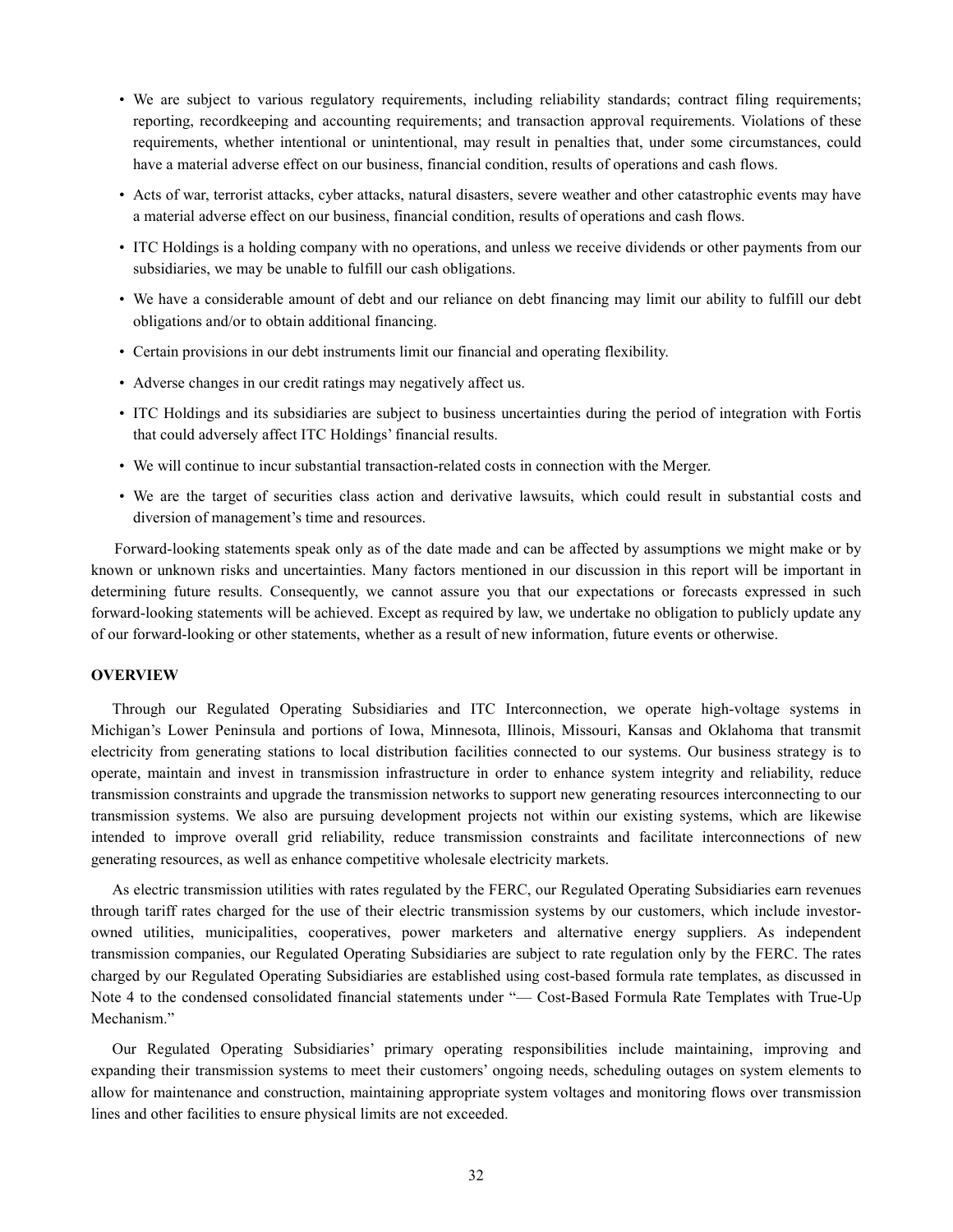We derive nearly all of our revenues from providing electric transmission service over our Regulated Operating Subsidiaries' transmission systems to investor-owned utilities, such as DTE Electric, Consumers Energy and IP&L, and other entities, such as alternative electricity suppliers, power marketers and other wholesale customers that provide electricity to end-use consumers as well as from transaction-based capacity reservations on our transmission systems.

Significant recent matters that influenced our financial position and results of operations and cash flows for the nine months ended September 30, 2016 or that may affect future results include:

- Our capital expenditures of \$560.6 million at our Regulated Operating Subsidiaries and ITC Interconnection during the nine months ended September 30, 2016 as described below under "— Capital Investment and Operating Results Trends," resulting primarily from our focus on improving system reliability, increasing system capacity and upgrading the transmission network to support new generating resources;
- Debt issuances as described in Note 6 to the condensed consolidated financial statements and borrowings under our revolving credit agreements in 2016 and 2015 to fund capital investment at our Regulated Operating Subsidiaries and ITC Interconnection as well as for general corporate purposes;
- Debt maturing within one year of \$185.8 million as of September 30, 2016 and the potentially higher interest rates associated with the additional financing required to repay this debt;
- Recognition of the liability for the refund and potential refund relating to the rate of return on equity ("ROE") complaints, as described in Note 11 to the condensed consolidated financial statements, which resulted in a total estimated pre-tax reduction of revenue and additional interest of \$58.9 million and \$87.7 million and an estimated after-tax reduction to net income of \$35.7 million and \$53.4 million for the three and nine months ended September 30, 2016, respectively;
- Election of bonus depreciation for tax years 2015 and 2016 as well as the simulation of ITC Midwest's 2015 revenue requirement with the election of bonus depreciation. The total impact from these matters was lower revenues of approximately \$4.2 million and \$13.2 million and lower net income of approximately \$2.5 million and \$7.9 million, for the three and nine months ended September 30, 2016, respectively. These matters also resulted in additional net deferred income tax liabilities of approximately \$145.4 million as of September 30, 2016, and a corresponding income tax refund of \$128.2 million, which was received from the Internal Revenue Service ("IRS") in August 2016;
- Recognition of the refund liability, including interest, associated with regional cost allocation as described in Note 4 to the condensed consolidated financial statements, which resulted in a reduction to regional cost sharing revenues and an offsetting increase to network revenues for the three and nine months ended September 30, 2016. This refund, including interest, was provided to New York Independent System Operator and PJM Interconnection ("other RTOs") in October 2016. The timing for collection from our network customers of the amount refunded to the other RTOs has not yet been determined, but is expected to occur no later than 2018; and
- As a result of the Merger with Fortis consummated on October 14, 2016, ITC Holdings became an indirect subsidiary of Fortis as described below under "— Capital Project Updates and Other Recent Developments — The Merger." For the three and nine months ended September 30, 2016, we expensed external legal, advisory and financial services fees of \$2.0 million and \$24.3 million, respectively, and certain internal labor and associated costs of approximately \$3.1 million and \$9.4 million, respectively, related to the Merger, recorded within general and administrative expenses. In addition, subsequent to September 30, 2016 through the date of this filing, we have incurred external legal, advisory and financial services fees and certain internal labor and associated costs related to the Merger of approximately \$75 million, including approximately \$41 million of expense recognized due to the accelerated vesting of the share-based compensation awards described in Note 2 to the condensed consolidated financial statements. Certain amounts of the external costs are not expected to be deductible for income tax purposes. The external and internal costs related to the Merger are not included as components of revenue requirement as they were incurred at ITC Holdings.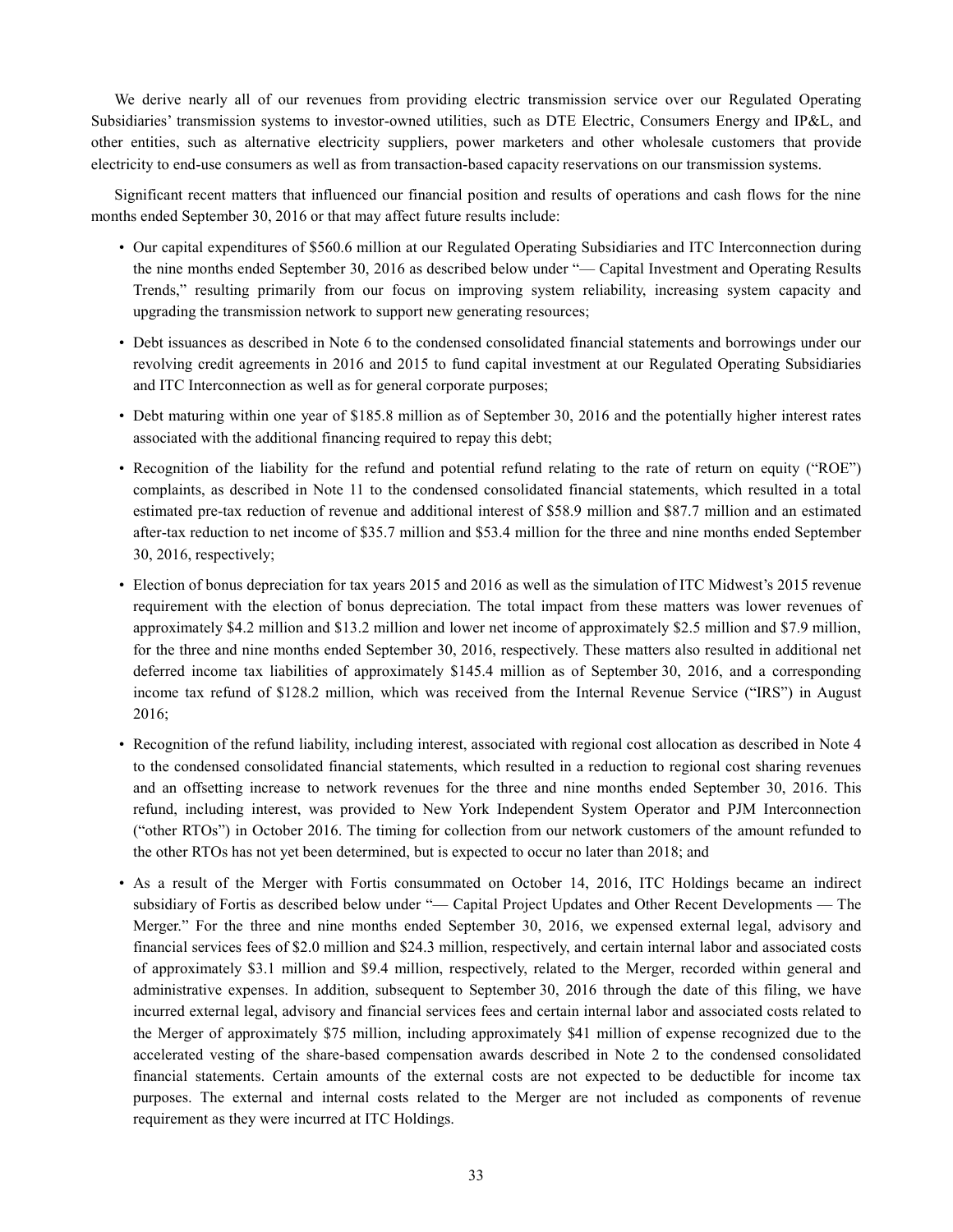These items are discussed in more detail throughout Management's Discussion and Analysis of Financial Condition and Results of Operations.

# **Capital Project Updates and Other Recent Developments**

#### *The Merger*

On February 9, 2016, ITC Holdings entered into the Merger Agreement with Fortis, FortisUS and Merger Sub. On April 20, 2016, Fortis reached a definitive agreement with GIC Private Limited for GIC to acquire an indirect 19.9% equity interest in ITC Holdings upon completion of the Merger. On October 14, 2016, ITC Holdings and Fortis completed the Merger contemplated by the Merger Agreement. On the same date, the common shares of ITC Holdings were delisted from the NYSE and the common shares of Fortis were listed and began trading on the NYSE. Fortis continues to have its shares listed on the Toronto Stock Exchange. As a result of the Merger, Merger Sub merged with and into ITC Holdings with ITC Holdings continuing as the surviving corporation and becoming a majority owned indirect subsidiary of FortisUS. In the Merger, ITC Holdings shareholders received \$22.57 in cash and 0.7520 Fortis common shares for each share of common stock of ITC Holdings. Refer to Note 2 to the condensed consolidated financial statements for further details on the Merger.

#### *Development Bonuses*

We recognized general and administrative expenses of \$0.9 million during the nine months ended September 30, 2016 and \$0.3 million and \$10.1 million during the three and nine months ended September 30, 2015, respectively, for bonuses for certain development projects, including the successful completion of certain milestones relating to projects at ITC Great Plains. We did not recognize any general and administrative expenses for development bonuses during the three months ended September 30, 2016.

#### *Regional Infrastructure Projects*

#### **2011 MISO Multi-Value Projects**

In December 2011, MISO approved a portfolio of Multi-Value Projects ("MVPs") which includes portions of four MVPs that we will construct, own and operate. The four MVPs are located in south central Minnesota, northern and southeast Iowa, southwest Wisconsin, and northeast Missouri and are in various stages of construction at ITC Midwest.

#### **Thumb Loop Project**

The Thumb Loop Project, constructed by ITCTransmission, consists of a 140-mile, double-circuit 345 kV transmission line and related substations that now serves as the backbone of the transmission system needed to accommodate future wind development projects in the Michigan counties of Tuscola, Huron, Sanilac and St. Clair. The final phase of the Thumb Loop Project was placed in-service in May 2015. Through September 30, 2016, ITCTransmission has invested \$503.5 million in the Thumb Loop Project and any further investment to complete this project is not expected to be material.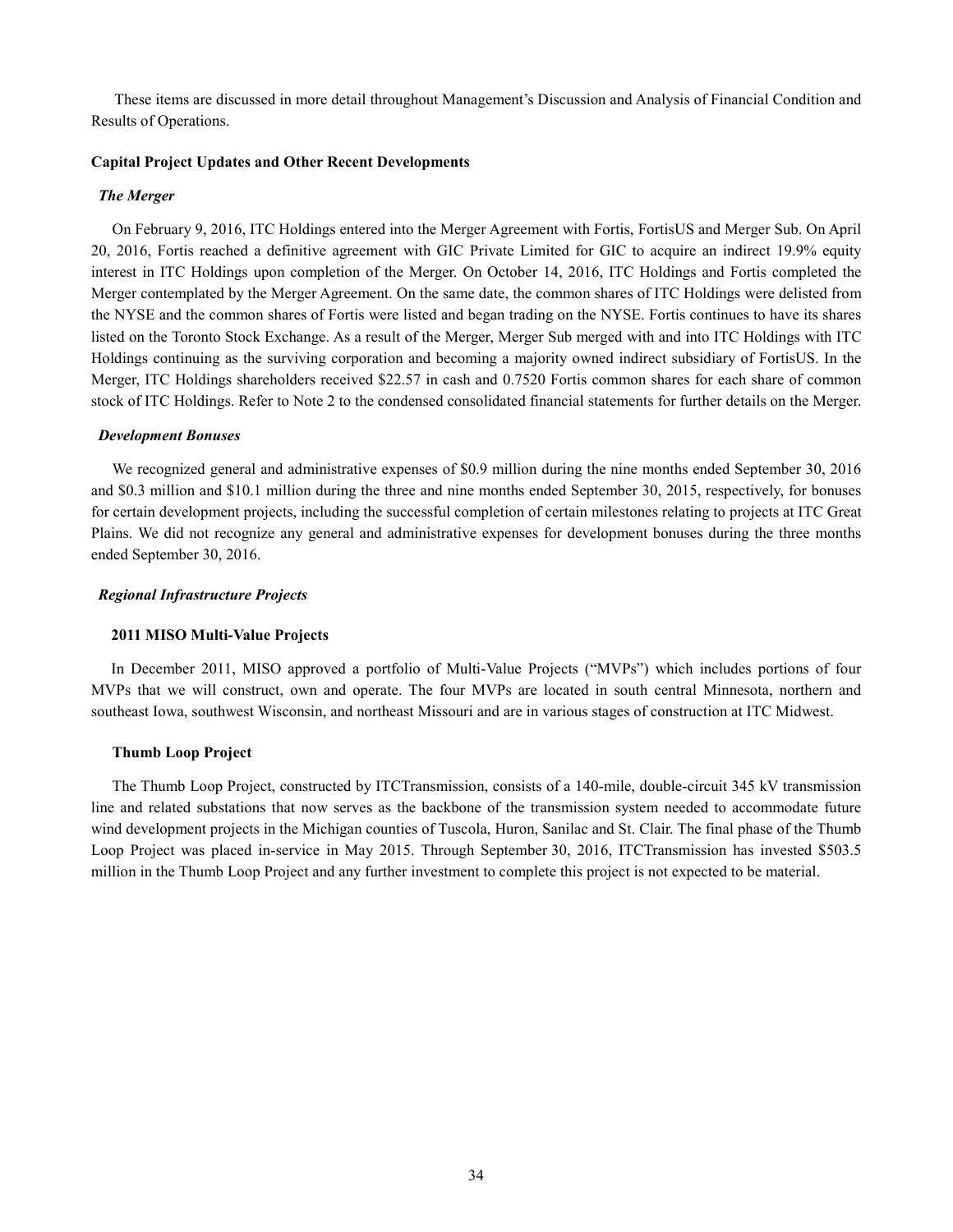#### *ITC Interconnection*

ITC Interconnection was formed in 2014 by ITC Holdings to pursue transmission investment opportunities. On June 1, 2016, ITC Interconnection acquired certain transmission assets from a merchant generating company and placed a newly constructed 345 kV transmission line in service. As a result, ITC Interconnection became a transmission owner in the FERC-approved RTO, PJM Interconnection, and is subject to rate-regulation by the FERC. The revenues earned by ITC Interconnection are based on its facilities reimbursement agreement with the merchant generating company. The financial results of ITC Interconnection are currently not material to our consolidated financial statements.

#### *Rate of Return on Equity Complaints*

On November 12, 2013, certain parties filed a joint complaint with the FERC under Section 206 of the FPA (the "Initial Complaint"), requesting that the FERC find the current 12.38% MISO regional base ROE rate (the "base ROE") for all MISO TOs, including ITCTransmission, METC and ITC Midwest, to no longer be just and reasonable. The complainants sought a FERC order reducing the base ROE used in the formula transmission rates for our MISO Regulated Operating Subsidiaries to 9.15%, reducing the equity component of our capital structure from the FERC approved 60% to 50% and terminating the ROE adders currently approved for certain ITC Holdings operating companies, including adders currently utilized by ITCTransmission and METC.

On October 16, 2014, the FERC granted the complainants' request in part by setting the base ROE for hearing and settlement procedures, while denying all other aspects of the Initial Complaint. The FERC found that the complainants failed to show that the use of actual or FERC-approved capital structures that include more than 50% equity is unjust and unreasonable. The FERC also denied the request to terminate ITCTransmission's and METC's ROE incentives. The order reiterated that any TO's total ROE rate is limited by the top end of a zone of reasonableness and the TO's ability to implement the full amount of previously granted ROE adders may be affected by the outcome of the hearing. The FERC set the refund effective date for the Initial Complaint as November 12, 2013.

On December 22, 2015, the presiding administrative law judge issued an initial decision on the Initial Complaint. On September 28, 2016, the FERC issued an order (the "September 2016 Order") affirming the presiding administrative law judge's initial decision and setting the base ROE at 10.32%, with a maximum ROE of 11.35%, effective for the period from November 12, 2013 through February 11, 2015 (the "Initial Refund Period"). Additionally, the rates established by the September 2016 Order will be used prospectively from the date of the order until a new approved rate is established by the Second Complaint described below, which result in an ROE used currently by ITCTransmission, METC and ITC Midwest of 11.35%, 11.35% and 11.32%, respectively. The September 2016 Order requires all MISO TOs, including ITCTransmission, METC and ITC Midwest, to provide refunds within 30 days for the Initial Refund Period. The estimated refund for the Initial Complaint resulting from this FERC order, including interest, is \$117.4 million for our MISO Regulated Operating Subsidiaries, recorded in current liabilities on the condensed consolidated statements of financial position. On October 21, 2016, the MISO TOs, including our MISO Regulated Operating Subsidiaries, filed a request with the FERC for an extension of nine months to provide refunds until July 28, 2017, which was granted by the FERC on October 28, 2016. Additionally, on October 28, 2016, the MISO TOs, including our MISO Regulated Operating Subsidiaries, filed a request with the FERC for rehearing of the September 2016 Order regarding the future exclusion of certain short-term growth projections in the two-step DCF analysis.

On February 12, 2015, an additional complaint was filed with the FERC under Section 206 of the FPA (the "Second Complaint") by separate complainants, seeking a FERC order to reduce the base ROE used in the formula transmission rates of our MISO Regulated Operating Subsidiaries to 8.67%, with an effective date of February 12, 2015. On March 11, 2015, the MISO TOs filed an answer to the Second Complaint with the FERC supporting the current base ROE as just and reasonable. On June 18, 2015, the FERC accepted the Second Complaint and set it for hearing and settlement procedures. The FERC also set the refund effective date for the Second Complaint as February 12, 2015.

On October 20, 2015, the MISO TOs filed expert witness testimony in the Second Complaint proceeding supporting the existing base ROE as just and reasonable. However, in the event that the FERC elects to change the base ROE, the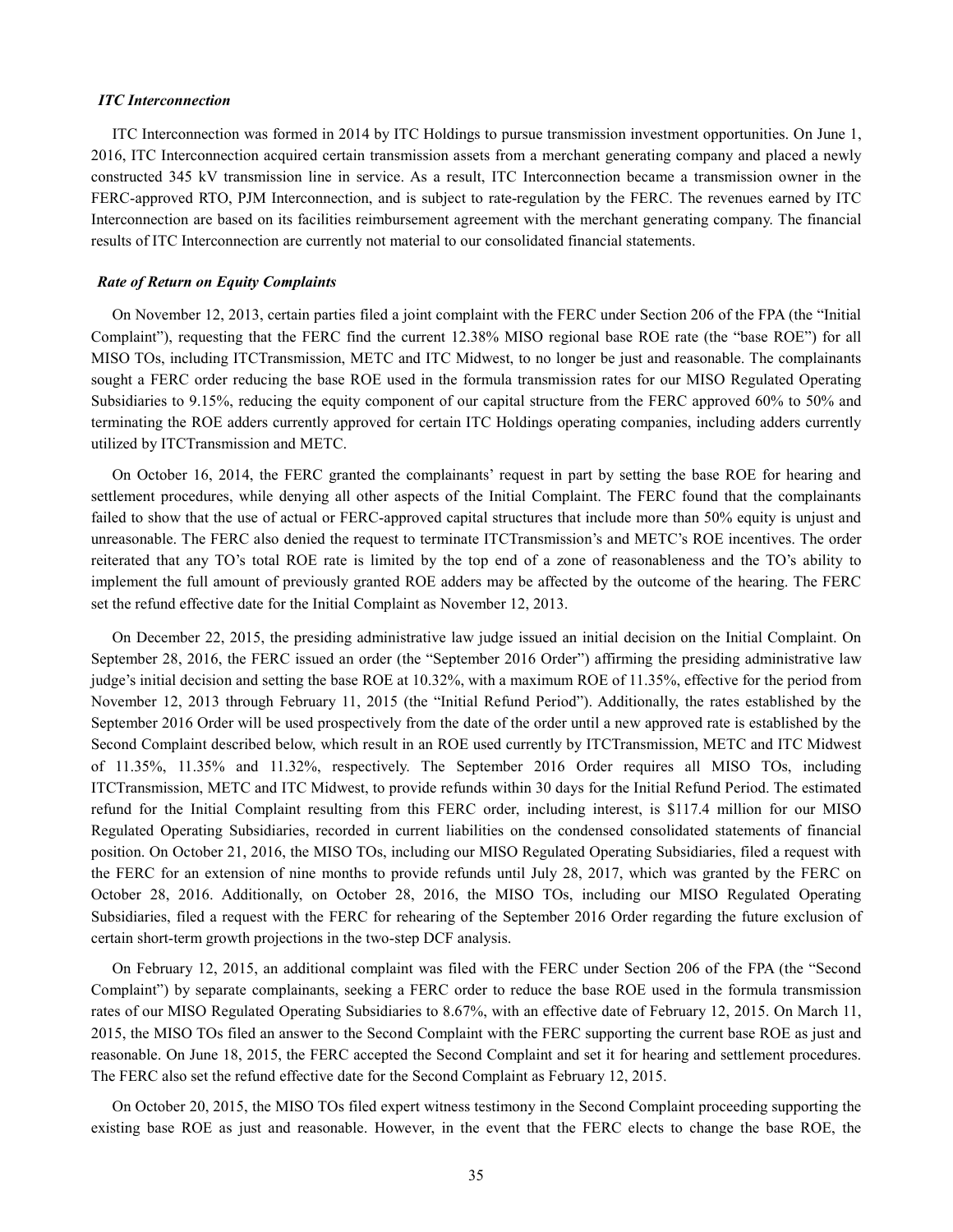testimony included a recommendation of a 10.75% base ROE for the period from February 12, 2015 through May 11, 2016 (the "Second Refund Period"). Updated data to be considered in establishing any new base ROE was filed by the parties to the Second Complaint in January 2016, including a recommendation in the updated MISO TO expert witness testimony to use a 10.96% base ROE. On June 30, 2016, the presiding administrative law judge issued an initial decision on the Second Complaint, which recommended a base ROE of 9.70% for the Second Refund Period, with a maximum ROE of 10.68%. The initial decision is a non-binding recommendation to the FERC on the Second Complaint, and all parties, including the MISO TOs and the complainants, have filed briefs contesting various parts of the proposed findings and recommendations. In resolving the Second Complaint, we expect the FERC to establish a new base ROE and zone of reasonable returns that will be used, along with any ROE adders, to calculate the refund liability for the Second Refund Period. We anticipate a FERC order on the Second Complaint in 2017.

In addition to the estimated refund for the Initial Complaint noted above, we believe it is probable that a refund will be required in connection with the Second Complaint. As of September 30, 2016, the estimated range of aggregate refunds for both the Initial Complaint and Second Complaint is expected to be from \$219.0 million to \$255.7 million on a pre-tax basis for the period from November 12, 2013 through September 30, 2016. As of September 30, 2016, our MISO Regulated Operating Subsidiaries had recorded an aggregate estimated regulatory liability of \$255.7 million for the Initial Complaint and Second Complaint, representing the best estimate of the probable aggregate refunds based on the resolution of the Initial Complaint in the September 2016 Order. As of December 31, 2015, our MISO Regulated Operating Subsidiaries had recorded an aggregate estimated regulatory liability of \$168.0 million, which represented the low end of the range of potential refunds as of that date, as there was no best estimate within the range of refunds at that time. The recognition of this estimated liability resulted in the following impacts to our condensed consolidated results of operations:

|                         | Three months ended<br>September 30. |             | Nine months ended<br>September 30. |        |  |
|-------------------------|-------------------------------------|-------------|------------------------------------|--------|--|
| (in millions)           | 2016                                | 2015        | 2016                               | 2015   |  |
| Increase (decrease) in: |                                     |             |                                    |        |  |
| Operating revenues      | $(55.0)$ \$                         | $(18.0)$ \$ | $(80.7)$ \$                        | (38.8) |  |
| Interest expense        | 39                                  | 0.5         | 7.0                                | 1.4    |  |
| Estimated net income    | (35.7)                              | (11.2)      | (53.4)                             | (24.5) |  |

It is possible the outcome of these matters could differ from the estimated range of losses and materially affect our consolidated results of operations due to the uncertainty of the calculation of an authorized base ROE along with the zone of reasonableness under the newly adopted two-step DCF methodology, which is subject to significant discretion by the FERC. As of September 30, 2016, our MISO Regulated Operating Subsidiaries had a total of approximately \$2.9 billion of equity in their collective capital structures for ratemaking purposes. Based on this level of aggregate equity, we estimate that each 10 basis point reduction in the authorized ROE would reduce annual consolidated net income by approximately \$2.9 million.

In a separate but related matter, in November 2014, METC, ITC Midwest and other MISO TOs filed a request with the FERC, under FPA Section 205, for authority to include a 50 basis point incentive adder for RTO participation in each of the TOs' formula rates. On January 5, 2015, the FERC approved the use of this incentive adder, effective January 6, 2015. Additionally, ITC Midwest filed a request with the FERC, under FPA Section 205, in January 2015 for authority to include a 100 basis point incentive adder for independent transmission ownership, which is currently authorized for ITCTransmission and METC. On March 31, 2015, the FERC approved the use of a 50 basis point incentive adder for independence, effective April 1, 2015. On April 30, 2015, ITC Midwest filed a request with the FERC for rehearing on the approved incentive adder for independence and this request was subsequently denied by the FERC on January 6, 2016. An appeal of the FERC's decision has been filed. Beginning September 28, 2016, these incentive adders have been applied to METC's and ITC Midwest's base ROEs in establishing their total authorized ROE rates, subject to the maximum ROE limitation in the September 2016 Order of 11.35%.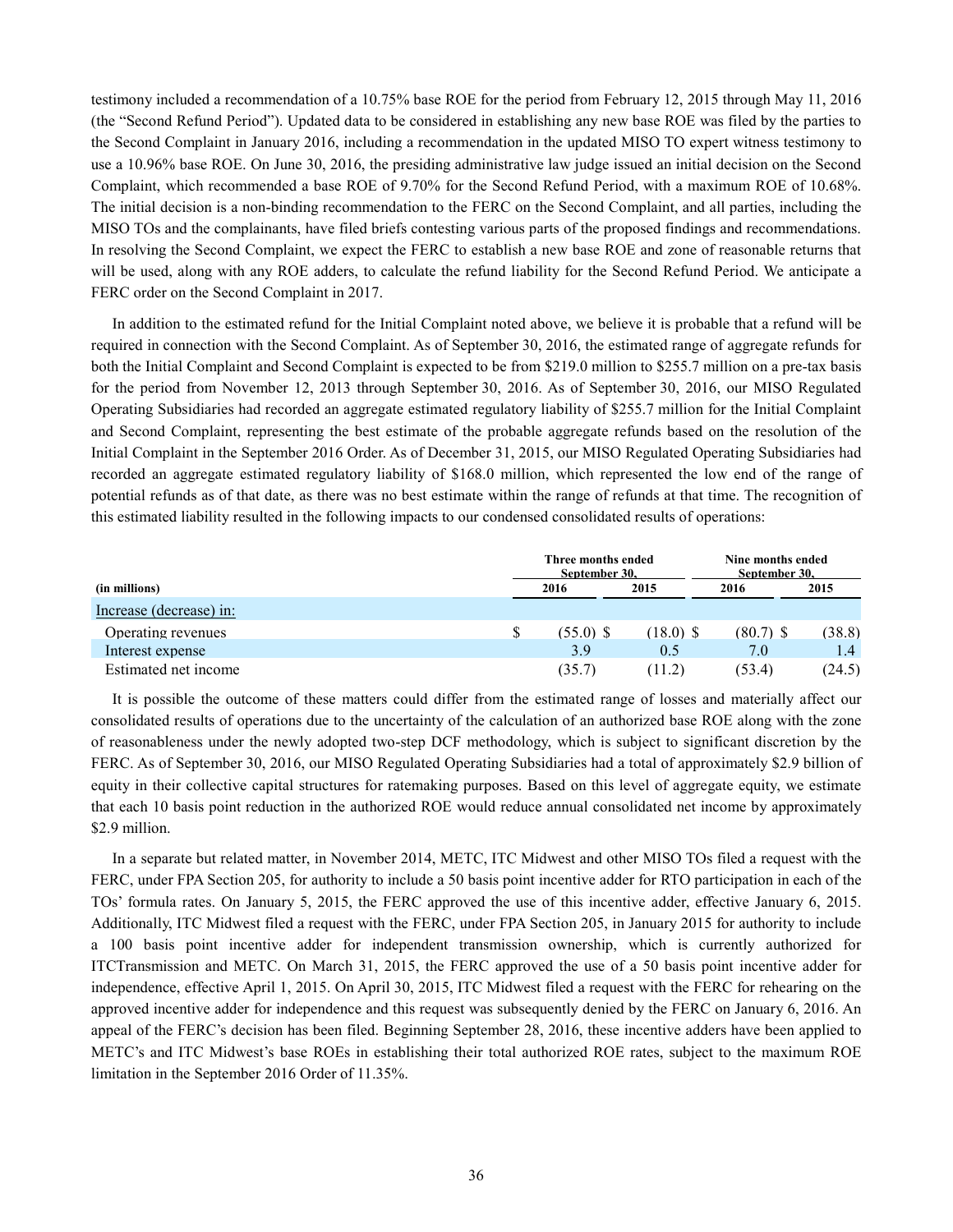#### *MISO Formula Rate Template Modifications Filing*

On October 30, 2015, our MISO Regulated Operating Subsidiaries requested modifications, pursuant to Section 205 of the FPA, to certain aspects of their respective formula rate templates which included, among other things, changes to ensure that various income tax items are computed correctly for purposes of determining their revenue requirements. Our MISO Regulated Operating Subsidiaries requested an effective date of January 1, 2016 for the proposed template changes. On December 30, 2015, the FERC conditionally accepted the formula rate template modifications and required a further compliance filing, which was made on February 8, 2016. On April 14, 2016, the FERC issued an order accepting the February 8, 2016 compliance filing, effective January 1, 2016. The formula rate templates, prior to any proposed modifications, include certain deferred income taxes on contributions in aid of construction in rate base that resulted in the joint applicants recovering excess amounts from customers. As of September 30, 2016 and December 31, 2015, our MISO Regulated Operating Subsidiaries had recorded an aggregate refund liability of \$4.4 million and \$10.4 million, respectively.

#### *Challenges Regarding Bonus Depreciation*

On December 18, 2015, IP&L filed a formal challenge ("IP&L challenge") with the FERC against ITC Midwest on certain inputs to ITC Midwest's formula rates. The IP&L challenge alleged that ITC Midwest has unreasonably and imprudently opted out of using bonus depreciation in the calculation of its federal income tax expense and thereby unduly increased the transmission charges for transmission service to customers. On March 11, 2016, the FERC granted the IP&L challenge in part by requiring ITC Midwest to recalculate its revenue requirements, effective January 1, 2015, to simulate the election of bonus depreciation for 2015. The FERC denied IP&L's request that ITC Midwest be required to elect bonus depreciation in any past or future years; however, stakeholders will be able to challenge any decision by ITC Midwest not to take bonus depreciation in future years. On June 8, 2016, the FERC denied ITC Midwest's request for rehearing of the March 11, 2016 order. On August 3, 2016, ITC Midwest filed a petition for review of the FERC's March 11, 2016 and June 8, 2016 orders in the United States Court of Appeals, District of Columbia Circuit. On September 8, 2016, ITC Midwest filed a motion to defer the petition pending the issuance of a private letter ruling from the IRS. Additionally, on April 15, 2016, Consumers Energy Company filed a formal challenge, or in the alternative, a complaint under Section 206 of the FPA, with the FERC against METC relating to METC's historical practice of opting out of using bonus depreciation. On July 8, 2016, the FERC denied Consumers Energy Company's formal challenge and dismissed the complaint without prejudice.

These condensed consolidated financial statements reflect the election of bonus depreciation for tax years 2015 and 2016 and the corresponding effects on 2016 revenue requirements for our Regulated Operating Subsidiaries. Additionally, as required by the March 11, 2016 FERC order, we have simulated the election of bonus depreciation for ITC Midwest's 2015 revenue requirement and included the impact of the corresponding refund obligation in these condensed consolidated financial statements. The total impact from reflecting the election of bonus depreciation as described above was lower revenues of \$4.2 million and \$13.2 million and lower net income of approximately \$2.5 million and \$7.9 million for the three and nine months ended September 30, 2016, respectively, as compared to the same period if bonus depreciation was not reflected. These matters also resulted in additional net deferred income tax liabilities of approximately \$145.4 million as of September 30, 2016, and a corresponding income tax refund of \$128.2 million, which was received from the IRS in August 2016. We are unable to predict the final outcome of this matter; however, the election of bonus depreciation will result in higher cash flows in the year of the election and reduce our rate base and therefore decrease our revenues and net income over the tax lives of the eligible assets. Bonus depreciation is currently enacted through 2019, with certain provisions that allow for an additional year of eligibility for certain property with long construction periods. If bonus depreciation is elected for a given year, we estimate that, based on an amount of tax additions that may be eligible for bonus depreciation representative of our investment plans in the near term, the higher deferred tax liabilities and the corresponding reduced rate base could reduce revenues recognized by us initially for that year by \$15 million to \$20 million, with a corresponding reduction to annual net income of \$9 million to \$12 million (disregarding any favorable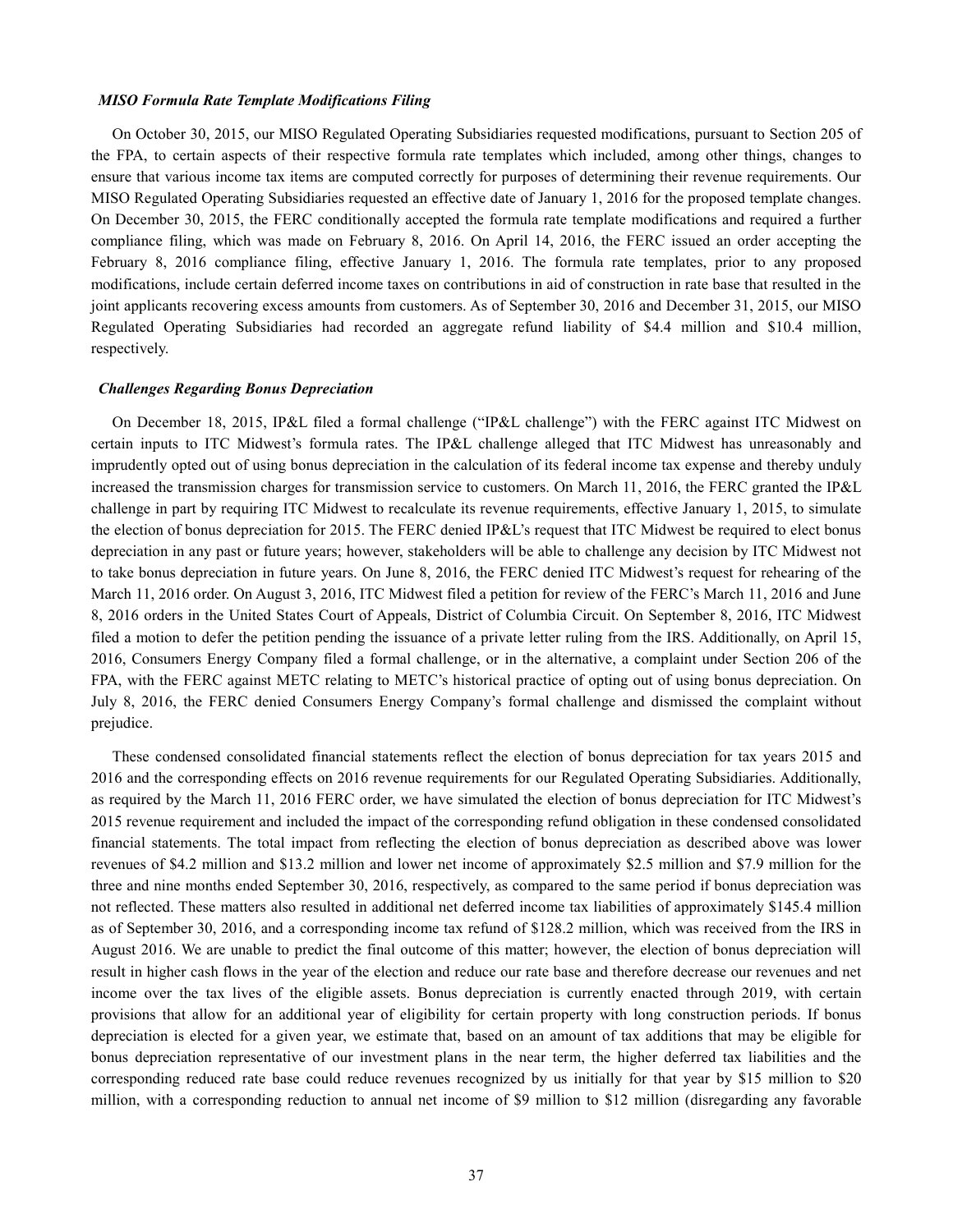effects from the use of the potential cash tax savings), with the negative effect on annual revenues and net income relating to each year's election decreasing each year over the tax lives of the assets.

#### **Cost-Based Formula Rate Templates with True-Up Mechanism**

Our Regulated Operating Subsidiaries calculate their revenue requirements using cost-based formula rate templates and are effective without the need to file rate cases with the FERC, although the rates are subject to legal challenge at the FERC. Under their cost-based formula rate templates, each of our Regulated Operating Subsidiaries separately calculates a revenue requirement based on financial information specific to each company. The calculation of projected revenue requirement for a future period is used to establish the transmission rate used for billing purposes. The calculation of actual revenue requirements for a historic period is used to calculate the amount of revenues recognized in that period and determine the over- or under-collection for that period.

Under these formula rate templates, our Regulated Operating Subsidiaries recover expenses and earn a return on and recover investments in property, plant and equipment on a current basis, rather than lagging. The formula rate templates for a given year initially utilize forecasted expenses, property, plant and equipment, point-to-point revenues, network load at our MISO Regulated Operating Subsidiaries and other items for the upcoming calendar year to establish projected revenue requirements for each of our Regulated Operating Subsidiaries that are used as the basis for billing for service on their systems from January 1 to December 31 of that year. Our cost-based formula rate templates include a true-up mechanism, whereby our Regulated Operating Subsidiaries compare their actual revenue requirements to their billed revenues for each year to determine any over- or under-collection of revenue. The over- or under-collection typically results from differences between the projected revenue requirement used as the basis for billing and actual revenue requirement at each of our Regulated Operating Subsidiaries, or from differences between actual and projected monthly peak loads at our MISO Regulated Operating Subsidiaries. In the event billed revenues in a given year are more or less than actual revenue requirements, which are calculated primarily using information from that year's FERC Form No. 1, our Regulated Operating Subsidiaries will refund or collect additional revenues, with interest, within a two-year period such that customers pay only the amounts that correspond to actual revenue requirements for that given period. This annual true-up ensures that our Regulated Operating Subsidiaries recover their allowed costs and earn their allowed returns.

#### *Revenue Accruals and Deferrals — Effects of Monthly Peak Loads*

For our MISO Regulated Operating Subsidiaries, monthly peak loads are used for billing network revenues, which currently is the largest component of our operating revenues. One of the primary factors that impacts the revenue accruals and deferrals at our MISO Regulated Operating Subsidiaries is actual monthly peak loads experienced as compared to those forecasted in establishing the annual network transmission rate. Under their cost-based formula rates that contain a true-up mechanism, our Regulated Operating Subsidiaries accrue or defer revenues to the extent that their actual revenue requirement for the reporting period is higher or lower, respectively, than the amounts billed relating to that reporting period. Although monthly peak loads do not impact operating revenues recognized, network load affects the timing of our cash flows from transmission service. The monthly peak load of our MISO Regulated Operating Subsidiaries is generally impacted by weather and economic conditions and seasonally shaped with higher load in the summer months when cooling demand is higher.

ITC Great Plains does not receive revenue based on a peak load or a dollar amount per kW each month and, therefore, peak load does not have a seasonal effect on operating cash flows. The SPP tariff applicable to ITC Great Plains is billed ratably each month based on its annual projected revenue requirement posted annually by SPP.

#### **Capital Investment and Operating Results Trends**

We expect a long-term upward trend in revenues and earnings, subject to the impact of any rate changes and required refunds resulting from the resolution of the ROE complaints as described in Note 11 to the condensed consolidated financial statements. The primary factor that is expected to continue to increase our revenues and earnings in future years is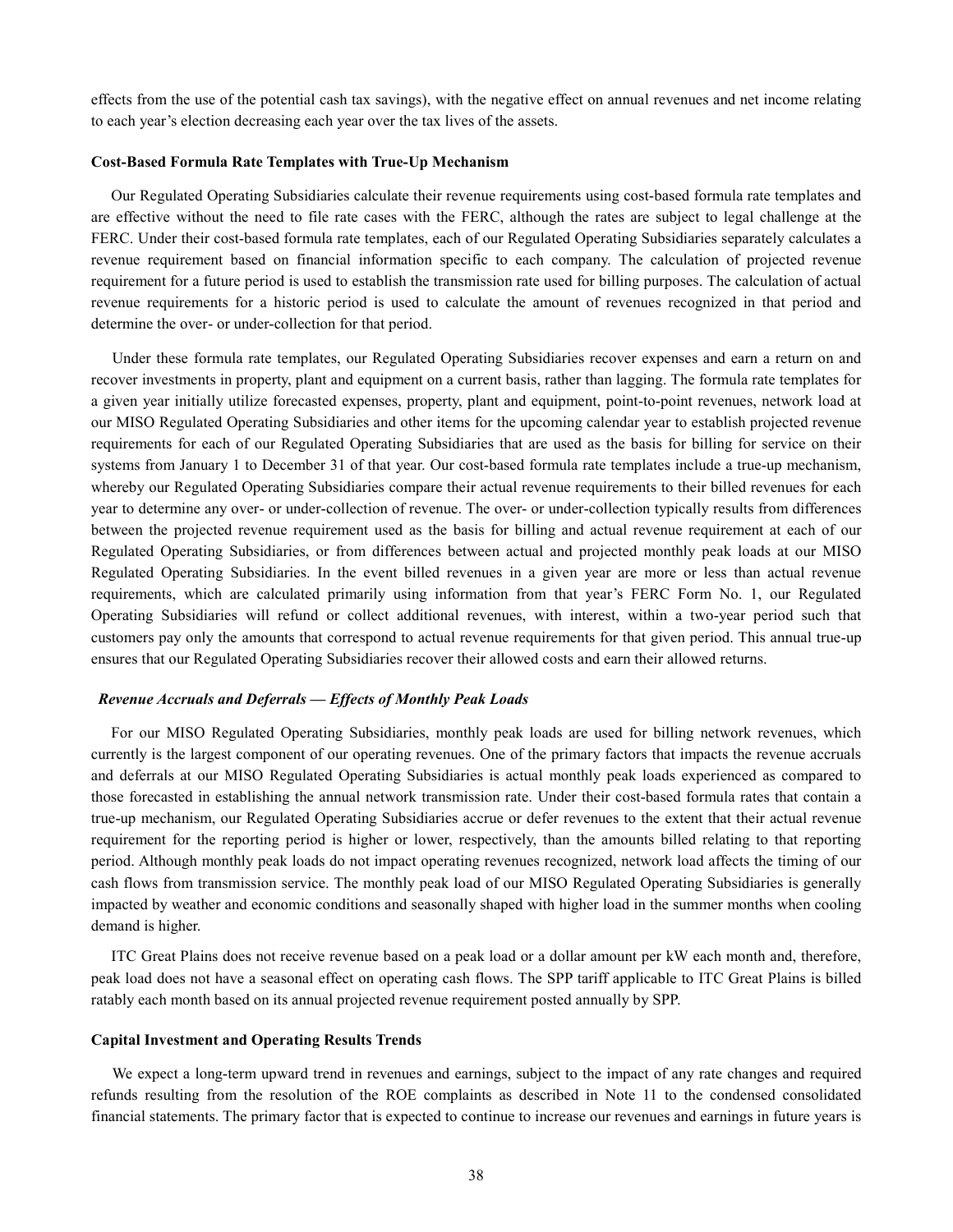increased rate base that would result from our anticipated capital investment, in excess of depreciation, from our Regulated Operating Subsidiaries' long-term capital investment programs to improve reliability, increase system capacity and upgrade the transmission network to support new generating resources. In addition, our capital investment efforts relating to development initiatives are based on establishing an ongoing pipeline of projects that would position us for long-term growth. Investments in property, plant and equipment, when placed in-service upon completion of a capital project, are added to the rate base of our Regulated Operating Subsidiaries.

Our Regulated Operating Subsidiaries and ITC Interconnection strive for high reliability of their systems and improvement in system accessibility for all generation resources. The FERC requires compliance with certain reliability standards and may take enforcement actions against violators, including the imposition of substantial fines. NERC is responsible for developing and enforcing these mandatory reliability standards. We continually assess our transmission systems against standards established by NERC, as well as the standards of applicable regional entities under NERC that have been delegated certain authority for the purpose of proposing and enforcing reliability standards. We believe that we meet the applicable standards in all material respects, although further investment in our transmission systems and an increase in maintenance activities will likely be needed to maintain compliance, improve reliability and address any new standards that may be promulgated.

We also assess our transmission systems against our own planning criteria that are filed annually with the FERC. Based on our planning studies, we see needs to make capital investments to (1) rebuild existing property, plant and equipment; (2) upgrade the system to address demographic changes that have impacted transmission load and the changing role that transmission plays in meeting the needs of the wholesale market, including accommodating the siting of new generation or increasing import capacity to meet changes in peak electrical demand; (3) relieve congestion in the transmission systems; and (4) achieve state and federal policy goals, such as renewable generation portfolio standards. The following table shows our actual and expected capital expenditures at our Regulated Operating Subsidiaries and ITC Interconnection:

|                                                    | <b>Actual Capital</b>       |  | Forecasted          |  |
|----------------------------------------------------|-----------------------------|--|---------------------|--|
|                                                    | <b>Expenditures for the</b> |  | Capital             |  |
|                                                    | nine months ended           |  | <b>Expenditures</b> |  |
| (in millions)                                      | <b>September 30, 2016</b>   |  | $2017 - 2021$       |  |
| Expenditures for property, plant and equipment (a) | 560.6 \$                    |  | 2.811               |  |

 $\mathcal{L}_\text{max}$ 

(a) Amounts represent the cash payments to acquire or construct property, plant and equipment, as presented in the condensed consolidated statements of cash flows. These amounts exclude non-cash additions to property, plant and equipment for the allowance for equity funds used during construction as well as accrued liabilities for construction, labor and materials that have not yet been paid.

Refer to "Item 1 Business — Development of Business — Development Projects" in our Form 10-K for the year ended December 31, 2015 for a discussion of our development projects. We are pursuing projects that could result in a significant amount of capital investment, but are not able to estimate the amounts we ultimately expect to achieve or the timing of such investments.

Investments in property, plant and equipment could vary due to, among other things, the impact of actual loads, forecasted loads, regional economic conditions, weather conditions, union strikes, labor shortages, material and equipment prices and availability, our ability to obtain any necessary financing for such expenditures, limitations on the amount of construction that can be undertaken on our systems at any one time, regulatory approvals for reasons relating to rate construct, environmental, siting, regional planning, cost recovery or other issues or as a result of legal proceedings, variances between estimated and actual costs of construction contracts awarded and the potential for greater competition for new development projects. In addition, investments in transmission network upgrades for generator interconnection projects could change from prior estimates significantly due to changes in the MISO queue for generation projects and other factors beyond our control.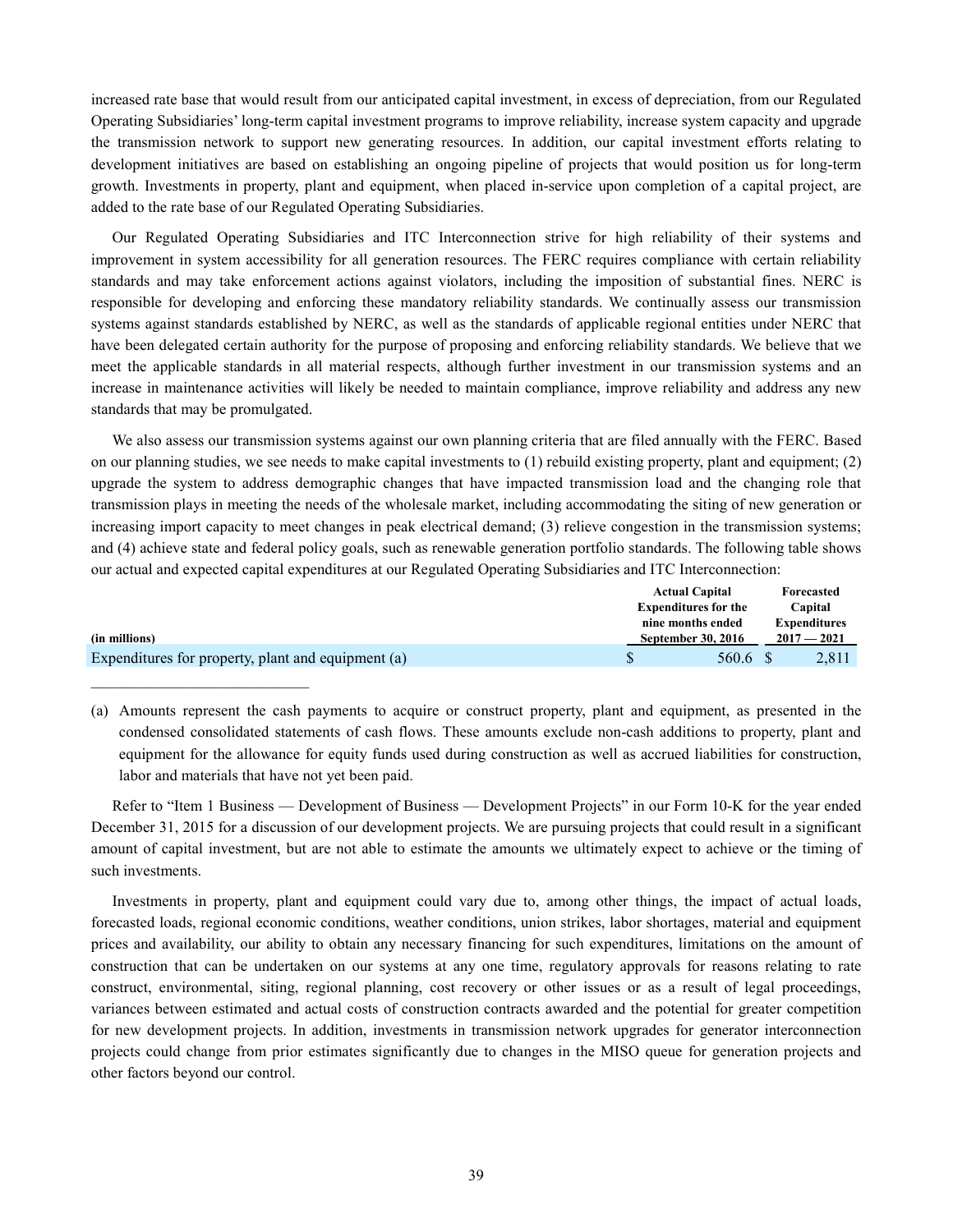# **RESULTS OF OPERATIONS**

#### **Results of Operations and Variances**

|                                                              |           | Three months ended<br>September 30. | <b>Increase</b> | Percentage<br>increase |                       | Nine months ended<br>September 30. | <b>Increase</b> | Percentage<br>increase |  |
|--------------------------------------------------------------|-----------|-------------------------------------|-----------------|------------------------|-----------------------|------------------------------------|-----------------|------------------------|--|
| (in thousands)                                               | 2016      | 2015                                | (decrease)      | (decrease)             | 2016                  | 2015                               | (decrease)      | (decrease)             |  |
| <b>OPERATING REVENUES</b><br><b>OPERATING EXPENSES</b>       | \$253.451 | \$273.189                           | \$(19.738)      |                        | $(7.2)\%$ \$ 831.628  | \$820.734                          | \$10.894        | $1.3\%$                |  |
| Operation and maintenance                                    | 30.326    | 32.721                              | (2.395)         | $(7.3)\%$              | 82.533                | 88.309                             | (5.776)         | $(6.5)\%$              |  |
| General and administrative                                   | 35.752    | 33.677                              | 2.075           | $6.2 \%$               | 130.922               | 107.064                            | 23.858          | $22.3\%$               |  |
| Depreciation and amortization                                | 39,599    | 36.890                              | 2.709           | $7.3\%$                | 117.840               | 106.903                            | 10.937          | $10.2 \%$              |  |
| Taxes other than income taxes                                | 22.645    | 20.463                              | 2.182           | 10.7%                  | 68.444                | 61.629                             | 6.815           | 11.1%                  |  |
| Other operating (income) and<br>$express - net$              | (293)     | (206)                               | (87)            | 42.2 %                 | (839)                 | (675)                              | (164)           | 24.3 %                 |  |
| Total operating expenses                                     | 128,029   | 123,545                             | 4,484           | 3.6%                   | 398,900               | 363,230                            | 35,670          | 9.8 %                  |  |
| <b>OPERATING INCOME</b><br><b>OTHER EXPENSES</b><br>(INCOME) | 125.422   | 149.644                             | (24.222)        | (16.2)%                | 432.728               | 457.504                            | (24.776)        | $(5.4)\%$              |  |
| Interest expense — net                                       | 55.843    | 51.398                              | 4.445           | $8.6\%$                | 158.064               | 150.070                            | 7.994           | 5.3 $%$                |  |
| Allowance for equity funds<br>used during construction       | (10,002)  | (6,421)                             | (3,581)         | 55.8 %                 | (26, 442)             | (21, 434)                          | (5,008)         | 23.4 %                 |  |
| Other income                                                 | (408)     | (384)                               | (24)            | 6.3 %                  | (1, 149)              | (804)                              | (345)           | 42.9 %                 |  |
| Other expense                                                | .254      | 1,372                               | (118)           | $(8.6)\%$              | 3.635                 | 2,969                              | 666             | 22.4%                  |  |
| Total other expenses<br>(income)                             | 46,687    | 45,965                              | 722             | 1.6 $%$                | 134,108               | 130,801                            | 3,307           | $2.5\%$                |  |
| <b>INCOME BEFORE INCOME</b><br><b>TAXES</b>                  | 78,735    | 103,679                             | (24, 944)       | $(24.1)\%$             | 298,620               | 326,703                            | (28,083)        | $(8.6)\%$              |  |
| <b>INCOME TAX PROVISION</b>                                  | 29,097    | 38,106                              | (9,009)         | $(23.6)\%$             | 114,019               | 121,662                            | (7,643)         | $(6.3)\%$              |  |
| <b>NET INCOME</b>                                            | 49,638    | 65,573<br>S                         | \$(15,935)      |                        | $(24.3)\%$ \$ 184,601 | \$205,041                          | (20, 440)       | $(10.0)\%$             |  |

# *Operating Revenues*

*Three months ended September 30, 2016 compared to three months ended September 30, 2015* 

The following table sets forth the components of and changes in operating revenues:

|                                      |           |            |           |            |                 | Percentage |
|--------------------------------------|-----------|------------|-----------|------------|-----------------|------------|
|                                      | 2016      |            | 2015      |            | <b>Increase</b> | increase   |
| (in thousands)                       | Amount    | Percentage | Amount    | Percentage | (decrease)      | (decrease) |
| Network revenues                     | 240.215   | $94.8 \%$  | 205.527   | $75.2 \%$  | 34.688          | 16.9%      |
| Regional cost sharing revenues       | 55,867    | $22.0 \%$  | 85,616    | 31.3%      | (29,749)        | $(34.7)\%$ |
| Point-to-point                       | 5,637     | $2.2 \%$   | 3.922     | 1.4 $\%$   | 1,715           | 43.7 $\%$  |
| Scheduling, control and dispatch     | 3,540     | 1.4 $%$    | 3,328     | $1.2 \%$   | 212             | $6.4 \%$   |
| Other                                | 3,168     | $1.3\%$    | 1,383     | $0.5 \%$   | 1,785           | 129.1%     |
| Recognition of rate refund liability | (54, 976) | $(21.7)\%$ | (26, 587) | $(9.6)\%$  | (28, 389)       | $106.8 \%$ |
| Total                                | 253,451   | $100.0 \%$ | 273.189   | $100.0 \%$ | (19, 738)       | $(7.2)\%$  |

The recognition of the refund liability associated with regional cost allocation, described in Note 4 to the condensed consolidated financial statements, resulted in a reduction to regional cost sharing revenues of \$28.7 million and an offsetting increase to network revenues during the three months ended September 30, 2016.

Network revenues also increased partially due to higher net revenue requirements at our Regulated Operating Subsidiaries during the three months ended September 30, 2016 as compared to the same period in 2015. Higher net revenue requirements were due primarily to higher rate bases associated with higher balances of property, plant and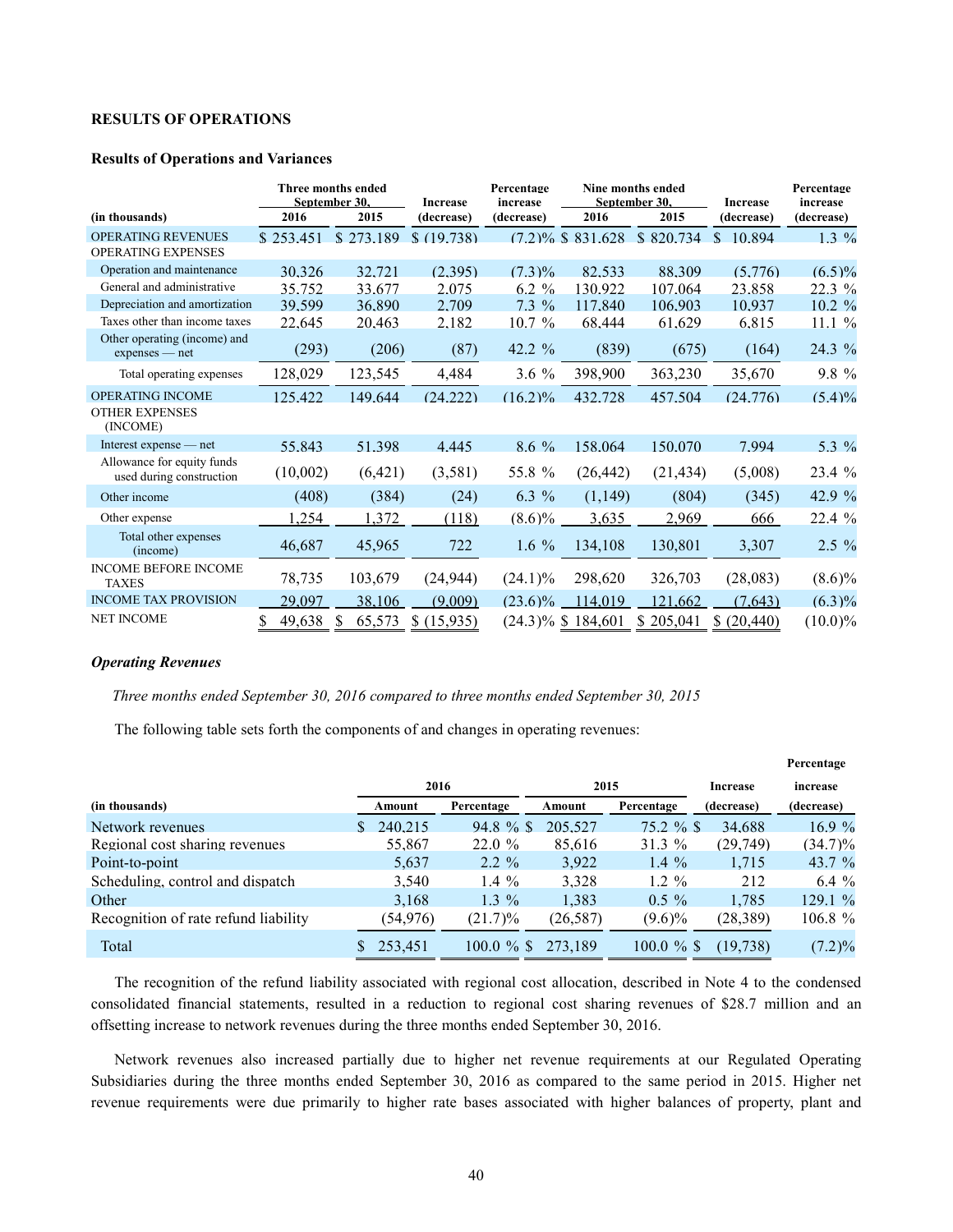equipment in-service. The increases in network revenues were partially offset by the election of bonus depreciation as described in Note 4 to the condensed consolidated financial statements.

The recognition of the liability for the refund and potential refund relating to the ROE complaints, described in Note 11 to the condensed consolidated financial statements, resulted in a reduction to operating revenues of \$55.0 million and \$26.6 million during the three months ended September 30, 2016 and 2015, respectively. We are not able to estimate whether any required refunds would be applied to all components of revenue listed in the table above or only certain components.

Operating revenues for the three months ended September 30, 2016 include revenue accruals and deferrals as described in Note 4 to the condensed consolidated financial statements.

*Nine months ended September 30, 2016 compared to nine months ended September 30, 2015* 

|                                      |           |            |          |            |                 | Percentage |
|--------------------------------------|-----------|------------|----------|------------|-----------------|------------|
|                                      | 2016      |            | 2015     |            | <b>Increase</b> | increase   |
| (in thousands)                       | Amount    | Percentage | Amount   | Percentage | (decrease)      | (decrease) |
| Network revenues                     | 647.660   | 77.9%      | 595.782  | $72.6 \%$  | 51.878          | $8.7\%$    |
| Regional cost sharing revenues       | 225,891   | $27.2 \%$  | 240,949  | 29.4%      | (15,058)        | (6.2)%     |
| Point-to-point                       | 13.609    | 1.6 $%$    | 11.972   | $1.5 \%$   | 1.637           | 13.7 %     |
| Scheduling, control and dispatch     | 10,432    | $1.3\%$    | 9.691    | $1.2 \%$   | 741             | $7.6\%$    |
| Other                                | 14.729    | $1.7 \%$   | 9,763    | $1.2 \%$   | 4.966           | 50.9 %     |
| Recognition of rate refund liability | (80, 693) | $(9.7)\%$  | (47,423) | $(5.9)\%$  | (33,270)        | 70.2 %     |
| Total                                | 831,628   | $100.0 \%$ | 820,734  | $100.0 \%$ | 10.894          | $1.3\%$    |

The following table sets forth the components of and changes in operating revenues:

The recognition of the refund liability associated with regional cost allocation, described in Note 4 to the condensed consolidated financial statements, resulted in a reduction to regional cost sharing revenues of \$28.7 million and an offsetting increase to network revenues during the nine months ended September 30, 2016.

Network revenues also increased partially due to higher net revenue requirements at our Regulated Operating Subsidiaries during the nine months ended September 30, 2016 as compared to the same period in 2015. Higher net revenue requirements were due primarily to higher rate bases associated with higher balances of property, plant and equipment in-service. The increases in network revenues were partially offset by the election of bonus depreciation as described in Note 4 to the condensed consolidated financial statements.

The decrease in regional cost sharing revenues described above was partially offset by additional capital projects identified by MISO and SPP as eligible for regional cost sharing and these projects being placed in-service, in addition to higher accumulated investment for the Thumb Loop Project and Kansas V-Plan Project.

The recognition of the liability for the refund and potential refund relating to the ROE complaints, described in Note 11 to the condensed consolidated financial statements, resulted in a reduction to operating revenues of \$80.7 million and \$47.4 million during the nine months ended September 30, 2016 and 2015, respectively. We are not able to estimate whether any required refunds would be applied to all components of revenue listed in the table above or only certain components.

Operating revenues for the nine months ended September 30, 2016 include revenue accruals and deferrals as described in Note 4 to the condensed consolidated financial statements.

#### *Operating Expenses*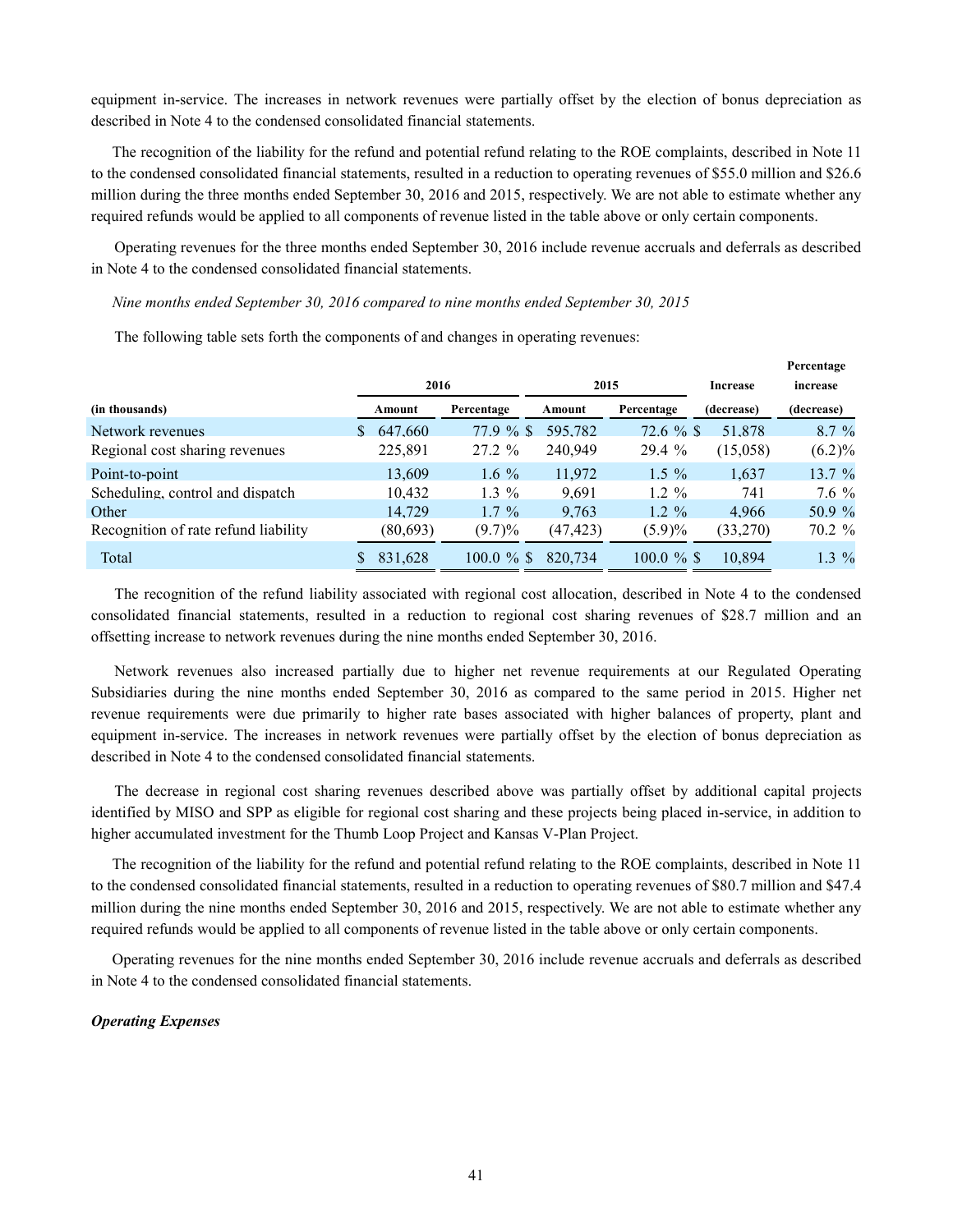#### *Operation and maintenance expenses*

*Three months ended September 30, 2016 compared to three months ended September 30, 2015* 

Operation and maintenance expenses decreased due primarily to lower expenses associated with structure and overhead line maintenance activities and rent, partially offset by higher vegetation management requirements.

#### *Nine months ended September 30, 2016 compared to nine months ended September 30, 2015*

Operation and maintenance expenses decreased due primarily to lower vegetation management requirements and expenses associated with rent and structure maintenance activities.

#### *General and administrative expenses*

*Three months ended September 30, 2016 compared to three months ended September 30, 2015* 

General and administrative expenses increased due primarily to higher compensation and benefit expenses of \$4.9 million due to retention bonuses relating to the Merger, personnel additions and additional stock compensation expense. This increase was partially offset by a \$2.4 million decrease in professional services such as legal and advisory services fees, which were related primarily to various development initiatives.

#### *Nine months ended September 30, 2016 compared to nine months ended September 30, 2015*

General and administrative expenses increased due primarily to a \$24.3 million increase in external legal, advisory and consulting services relating to the Merger and a \$13.4 million increase in compensation and benefit expenses due to retention bonuses relating to the Merger, personnel additions and additional stock compensation expense. These increases were partially offset by a \$9.3 million decrease in development bonus expenses as described under "Capital Project Updates and Other Recent Developments — Development Bonuses."

#### *Depreciation and amortization expenses*

#### *Three and nine months ended September 30, 2016 compared to three and nine months ended September 30, 2015*

Depreciation and amortization expenses increased due primarily to a higher depreciable base resulting from property, plant and equipment in-service additions.

## *Taxes other than income taxes*

*Three and nine months ended September 30, 2016 compared to three and nine months ended September 30, 2015* 

Taxes other than income taxes increased due to higher property tax expenses due primarily to our Regulated Operating Subsidiaries' 2015 capital additions, which are included in the assessments for 2016 personal property taxes.

#### *Other Expenses (Income)*

*Three and nine months ended September 30, 2016 compared to three and nine months ended September 30, 2015* 

#### *Interest Expense*

Interest expense increased due primarily to the additional interest expense associated with the refund liability relating to the ROE complaints described in Note 11 to the condensed consolidated financial statements and long-term debt issuances subsequent to September 30, 2015, which were used for refinancing of current debt maturities and general corporate purposes.

#### *Allowance for Equity Funds Used During Construction*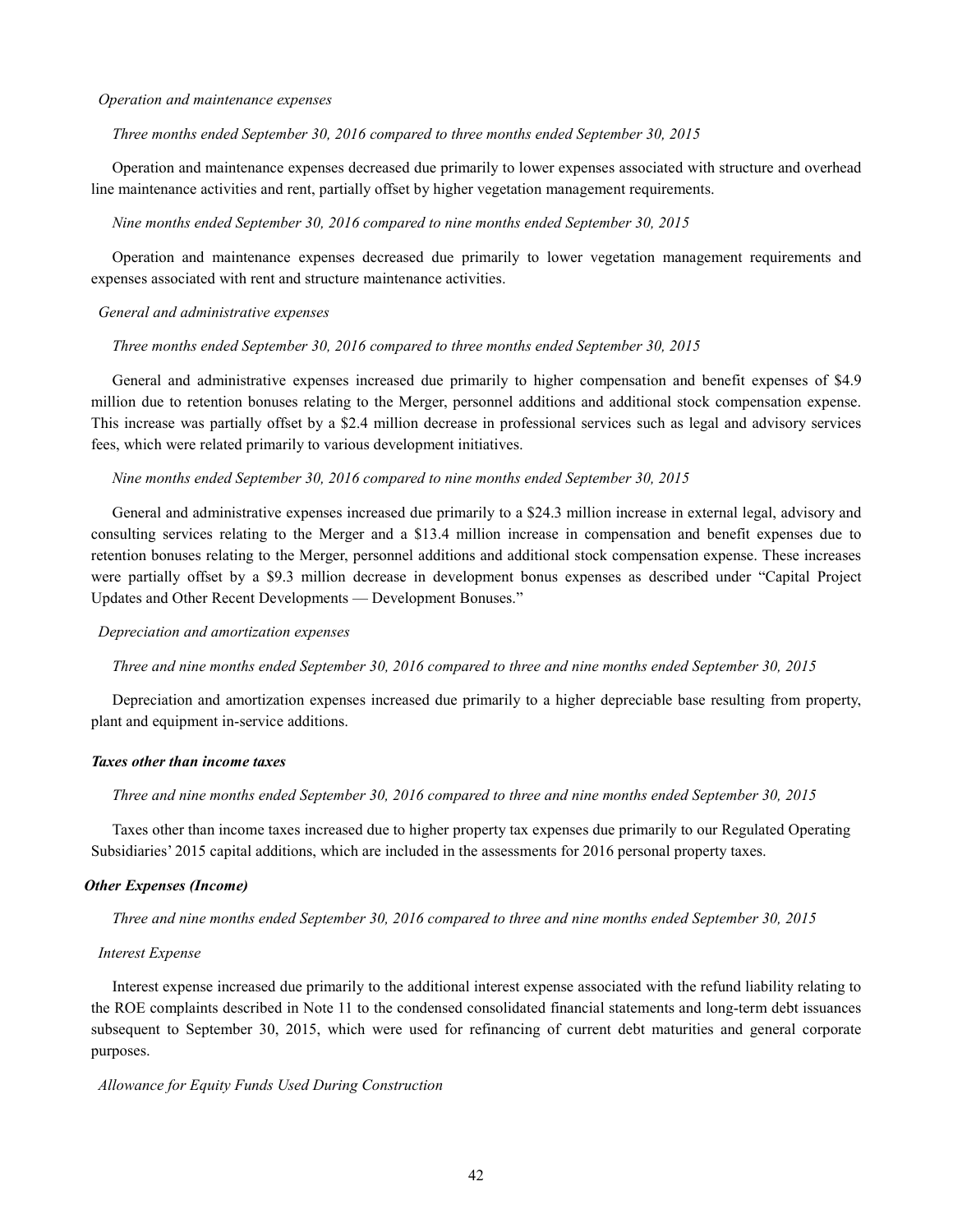Allowance for Equity Funds Used During Construction ("AFUDC equity") decreased due primarily to lower balances of construction work in progress eligible for AFUDC equity during 2016.

# *Income Tax Provision*

#### *Three months ended September 30, 2016 compared to three months ended September 30, 2015*

Our effective tax rates for the three months ended September 30, 2016 and 2015 were 37.0% and 36.8%, respectively. Our effective tax rate in both periods exceeded our 35% statutory federal income tax rate due primarily to state income taxes as well as the non-deductibility of certain costs incurred to facilitate the consummation of the Merger, partially offset by the tax effects of AFUDC equity which reduced the effective tax rate. The amount of income tax expense relating to AFUDC equity was recognized as a regulatory asset and not included in the income tax provision. We recorded a state income tax provision of \$3.0 million (net of federal deductibility) during the three months ended September 30, 2016 compared to a state income tax provision of \$3.8 million (net of federal deductibility) for the three months ended September 30, 2015.

#### *Nine months ended September 30, 2016 compared to nine months ended September 30, 2015*

Our effective tax rates for the nine months ended September 30, 2016 and 2015 were 38.2% and 37.2%, respectively. Our effective tax rate in both periods exceeded our 35% statutory federal income tax rate due primarily to state income taxes as well as the non-deductibility of certain costs incurred to facilitate the consummation of the Merger, partially offset by the tax effects of AFUDC equity which reduced the effective tax rate. The amount of income tax expense relating to AFUDC equity was recognized as a regulatory asset and not included in the income tax provision. We recorded a state income tax provision of \$11.6 million (net of federal deductibility) during the nine months ended September 30, 2016 compared to a state income tax provision of \$11.9 million (net of federal deductibility) for the nine months ended September 30, 2015.

#### **LIQUIDITY AND CAPITAL RESOURCES**

We expect to maintain our approach to fund our future capital requirements with cash from operations at our Regulated Operating Subsidiaries and ITC Interconnection, our existing cash and cash equivalents, issuances under our commercial paper program and amounts available under our revolving credit agreements (the terms of which are described in Note 6 to the condensed consolidated financial statements). In addition, we may from time to time secure debt funding in the capital markets, although we can provide no assurance that we will be able to obtain financing on favorable terms or at all. As market conditions warrant, we may also from time to time repurchase debt securities issued by us, in the open market, in privately negotiated transactions, by tender offer or otherwise. We expect that our capital requirements will arise principally from our need to:

- Fund capital expenditures at our Regulated Operating Subsidiaries. Our plans with regard to property, plant and equipment investments are described in detail above under "— Capital Investment and Operating Results Trends."
- Fund business development expenses and related capital expenditures. We are pursuing development activities for transmission projects that will continue to result in the incurrence of development expenses and could result in significant capital expenditures.
- Fund working capital requirements.
- Fund our debt service requirements, including principal repayments and periodic interest payments. We expect our interest payments to increase each year as a result of additional debt expected to be incurred to fund our capital expenditures and for general corporate purposes.
- Fund contributions to our retirement benefit plans, as described in Note 9 to the condensed consolidated financial statements. We expect to make additional contributions of approximately \$1.7 million to these plans in 2016.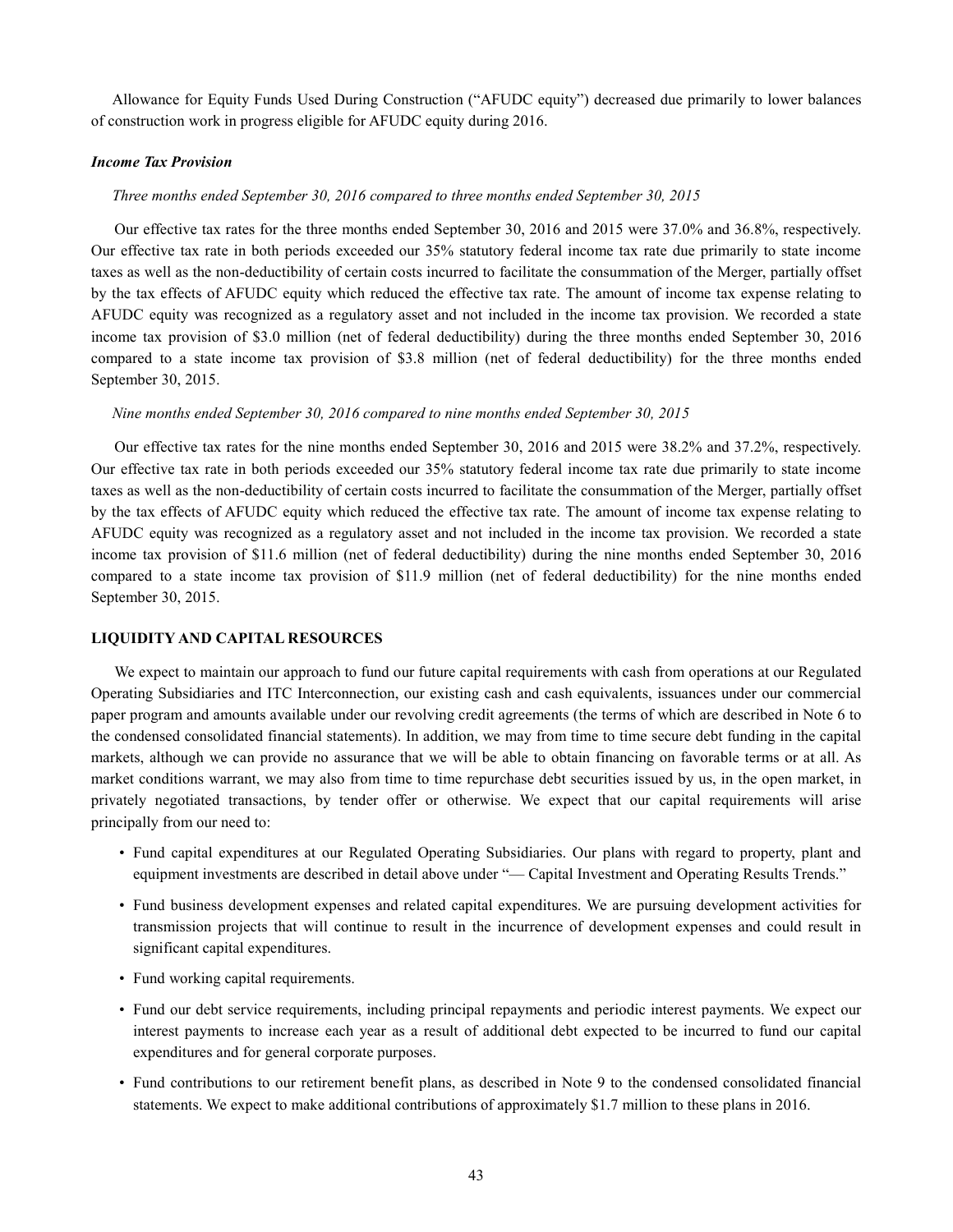In addition to the expected capital requirements above, any adverse determinations relating to the regulatory matters or contingencies described in Notes 4 and 11 to the condensed consolidated financial statements would result in additional capital requirements.

We believe that we have sufficient capital resources to meet our currently anticipated short-term needs. We rely on both internal and external sources of liquidity to provide working capital and fund capital investments. ITC Holdings' sources of cash are dividends and other payments received by us from our Regulated Operating Subsidiaries and any of our other subsidiaries as well as the proceeds raised from the sale of our debt securities. Each of our Regulated Operating Subsidiaries and ITC Interconnection, while wholly owned by ITC Holdings, is legally distinct from ITC Holdings and has no obligation, contingent or otherwise, to make funds available to us.

We expect to continue to utilize our commercial paper program and revolving credit agreements as well as our cash and cash equivalents as needed to meet our short-term cash requirements. As of September 30, 2016, we had consolidated indebtedness under our revolving credit agreements of \$237.4 million, with unused capacity under our revolving credit agreements of \$762.6 million. Additionally, ITC Holdings had \$135.9 million of commercial paper issued and outstanding as of September 30, 2016, with the ability to issue an additional \$264.1 million under the commercial paper program. See Note 6 to the condensed consolidated financial statements for a detailed discussion of the commercial paper program and our revolving credit agreements as well as the debt issuances and use of proceeds in 2016.

As of September 30, 2016, we had approximately \$50.0 million of fixed rate debt maturing within one year, which we expect to refinance with long-term debt. To address our long-term capital requirements as well as repay fixed rate debt maturing within one year, we expect that we will need to obtain additional debt financing. Certain of our capital projects could be delayed if we experience difficulties in accessing capital. We expect to be able to obtain such additional financing as needed, in amounts and upon terms that will be reasonably satisfactory to us due to our strong credit ratings and our historical ability to obtain financing.

#### *Credit Ratings*

Credit ratings by nationally recognized statistical rating agencies are an important component of our liquidity profile. Credit ratings relate to our ability to issue debt securities and the cost to borrow money, and should not be viewed as a recommendation to buy, sell or hold securities. Ratings are subject to revision or withdrawal at any time and each rating should be evaluated independently of any other rating. Our current credit ratings are displayed in the following table. An explanation of these ratings may be obtained from the respective rating agency.

| Issuer                  | Issuance                      | <b>Standard and Poor's</b><br>Ratings Services (a) | <b>Moody's Investor</b><br>Service, Inc. (b) |
|-------------------------|-------------------------------|----------------------------------------------------|----------------------------------------------|
| <b>ITC</b> Holdings     | <b>Senior Unsecured Notes</b> | $BBB+$                                             | Baa2                                         |
| <b>ITC</b> Holdings     | Commercial Paper              | $A-2$                                              | Prime-2                                      |
| <b>ITCTransmission</b>  | <b>First Mortgage Bonds</b>   |                                                    | Al                                           |
| <b>METC</b>             | <b>Senior Secured Notes</b>   |                                                    | A1                                           |
| <b>ITC</b> Midwest      | <b>First Mortgage Bonds</b>   |                                                    | A1                                           |
| <b>ITC</b> Great Plains | <b>First Mortgage Bonds</b>   |                                                    | Αl                                           |

(a) On June 8, 2015, Standard and Poor's Ratings Services ("Standard and Poor's") assigned a short-term issuer credit rating to ITC Holdings, which applies to the commercial paper program discussed in Note 6 to the condensed consolidated financial statements. Additionally, on October 18, 2016, Standard and Poor's reaffirmed the senior unsecured credit rating of ITC Holdings and the secured credit ratings of the Regulated Operating Subsidiaries as well as revised the outlook of the issuer credit ratings of ITC Holdings and the Regulated Operating Subsidiaries to stable from negative, subsequent to the completion of the Merger. Refer to Note 2 to the condensed consolidated financial statements for details on the Merger.

(b) On June 9, 2015, Moody's Investor Service, Inc. ("Moody's") assigned a short-term commercial paper rating to ITC Holdings, which applies to the commercial paper program discussed in Note 6 to the condensed consolidated financial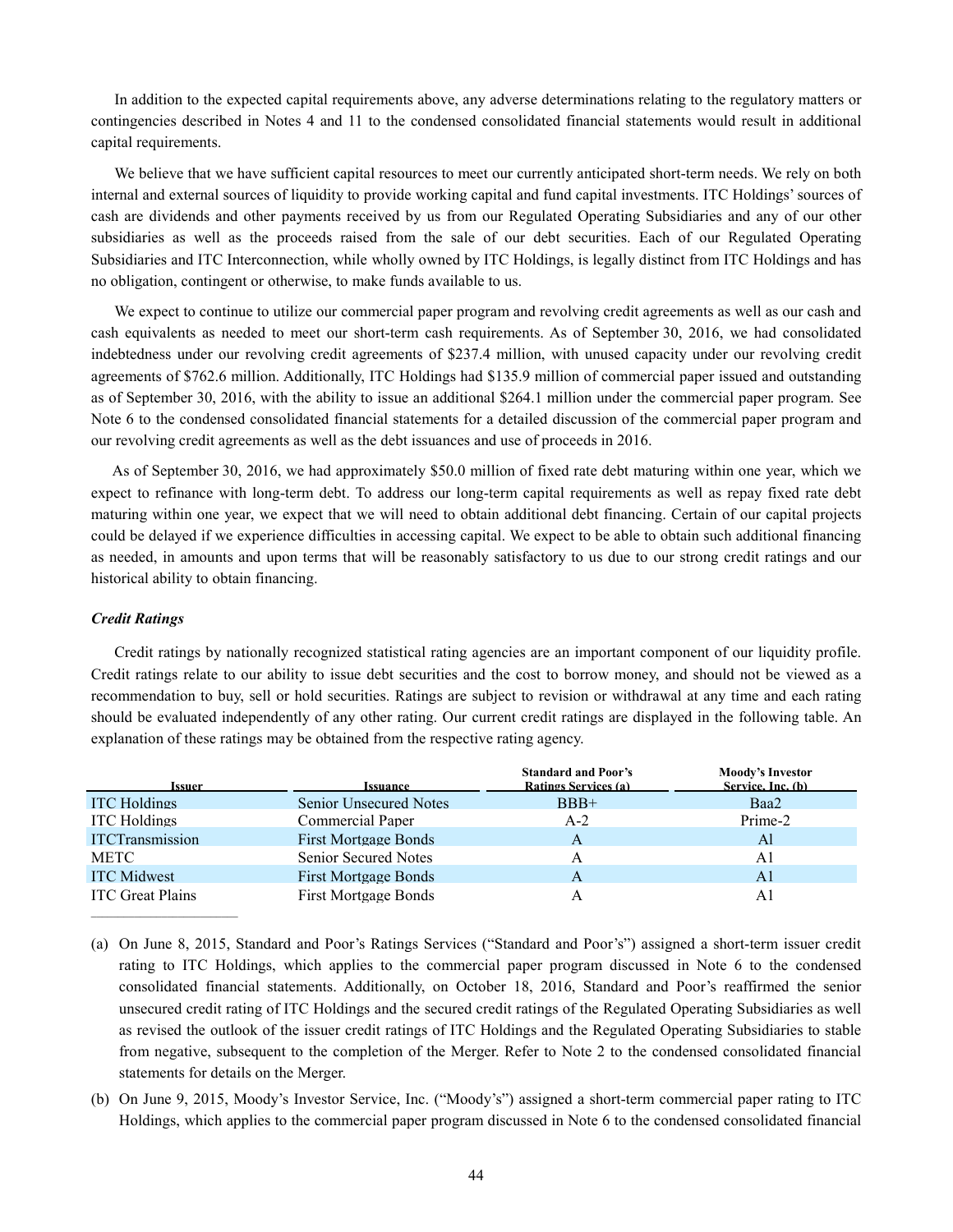statements. Additionally, on April 15, 2016, Moody's reaffirmed the credit ratings for the associated debt for ITC Holdings, ITCTransmission, ITC Midwest and ITC Great Plains. On April 26, 2016, Moody's assigned a senior secured rating to METC's 3.90% Senior Secured Note issuance described in Note 6 to the condensed consolidated financial statements. All of the credit ratings have a stable outlook.

#### *Covenants*

Our debt instruments contain numerous financial and operating covenants that place significant restrictions on certain transactions as well as require us to meet certain financial ratios, which are described in Note 6 to the condensed consolidated financial statements and in our Form 10-K for the fiscal year ended December 31, 2015. As of September 30, 2016, we were not in violation of any debt covenant. In the event of a downgrade in our credit ratings, none of the covenants would be directly impacted, although the borrowing costs under our revolving credit agreements would increase.

#### **Cash Flows From Operating Activities**

Net cash provided by operating activities was \$587.1 million and \$386.3 million for the nine months ended September 30, 2016 and 2015, respectively. The increase in cash provided by operating activities was due primarily to receipt of the income tax refund of \$128.2 million from the IRS in August 2016 and lower income taxes paid of \$26.9 million during the nine months ended September 30, 2016 compared to the same period in 2015, which both resulted from the election of bonus depreciation as described in Note 4 to the condensed consolidated financial statements. Additionally, the cash received from operating revenues increased by \$60.8 million during the nine months ended September 30, 2016 compared to the same period in 2015. These increases were partially offset by an increase in payments of operating expenses of \$19.3 million.

# **Cash Flows From Investing Activities**

Net cash used in investing activities was \$556.7 million and \$475.1 million for the nine months ended September 30, 2016 and 2015, respectively. The increase in cash used in investing activities was due primarily to higher investments in property, plant and equipment and timing of payments of investments in property, plant and equipment during the nine months ended September 30, 2016 compared to the same period in 2015.

#### **Cash Flows From Financing Activities**

Net cash used in financing activities was \$35.3 million for the nine months ended September 30, 2016 as compared to the net cash provided by financing activities of \$85.2 million for the nine months ended September 30, 2015. The decrease in cash provided by financing activities was due primarily to a net decrease of \$299.7 million in amounts outstanding under our revolving and term loan credit agreements, a decrease of \$179.5 million in net issuances of commercial paper under our commercial paper program and an increase in payments of \$139.3 million to retire long-term debt during the nine months ended September 30, 2016 compared to the same period in 2015. These decreases were partially offset by an increase in long-term debt issuances of \$374.5 million and higher net proceeds of \$26.6 million associated with refundable deposits for transmission network upgrades. Additionally, during the nine months ended September 30, 2015, we paid \$115.0 million in connection with our accelerated share repurchase program. See Note 6 to the condensed consolidated financial statements on the issuances and retirement of long-term debt.

# **CONTRACTUAL OBLIGATIONS**

Our contractual obligations are described in our Form 10-K for the year ended December 31, 2015. There have been no material changes to that information since December 31, 2015, other than the items listed below and described in Note 6 to the condensed consolidated financial statements:

• Changes in amounts borrowed under our unsecured, unguaranteed revolving credit agreements;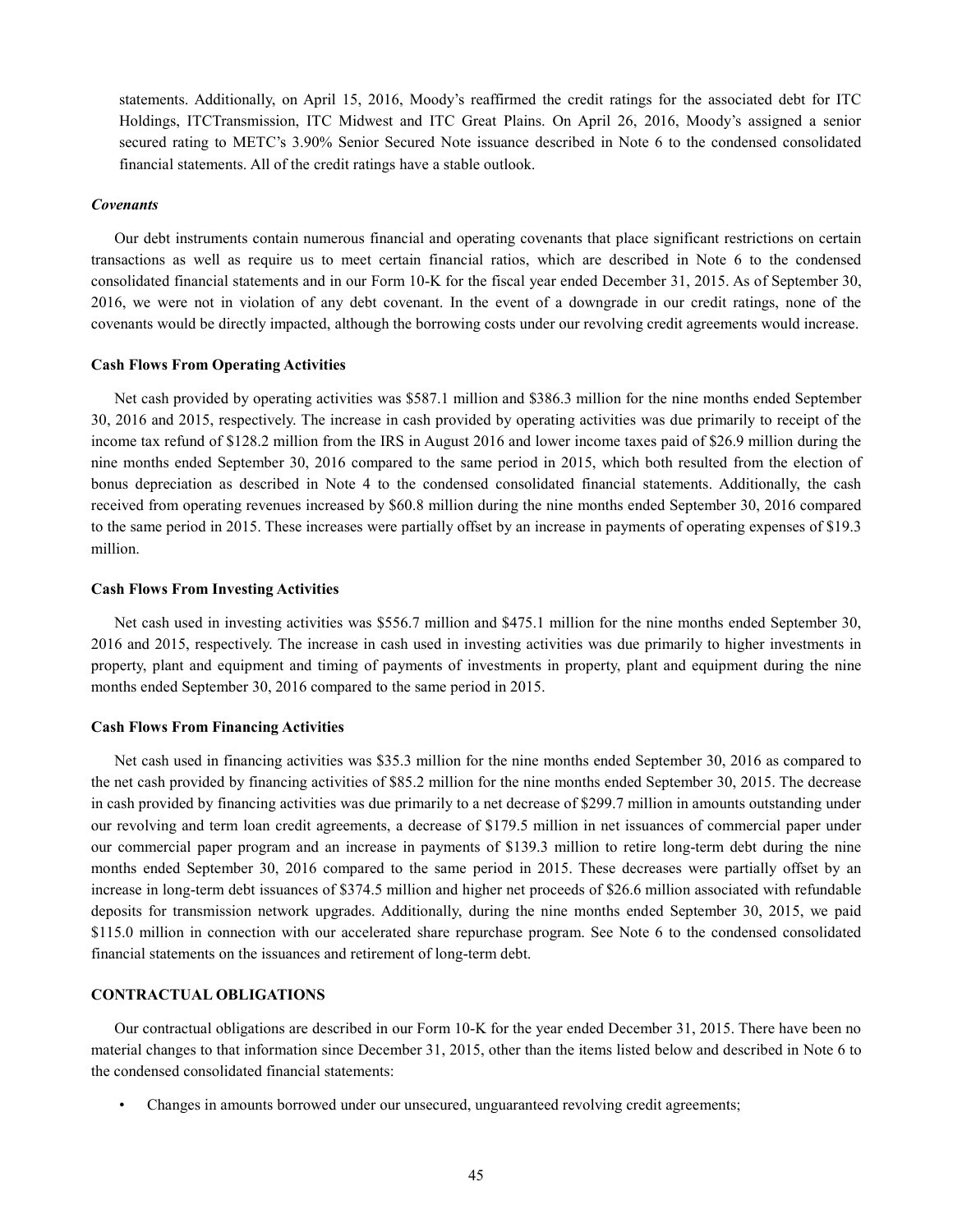- Changes in commercial paper issued under the commercial paper program for ITC Holdings;
- The issuance of \$200.0 million of secured 3.90% Senior Notes, due April 26, 2046, by METC, which repaid the \$200.0 million borrowed under METC's term loan credit agreement;
- The issuance of \$400.0 million of unsecured 3.25% Notes, due June 30, 2026, by ITC Holdings, which repaid the \$161.0 million outstanding under ITC Holdings' term loan credit agreement and indebtedness under ITC Holdings' commercial paper program;
- The repayment and retirement in September 2016 of \$139.3 million of 5.875% ITC Holdings Senior Notes, due September 30, 2016, with the proceeds from the issuance of commercial paper under ITC Holdings' commercial paper program;
- The refund of \$28.7 million required by the FERC order issued on September 22, 2016 associated with regional cost allocation, which was provided to the other RTOs in October 2016. See "Regional Cost Allocation" in Note 4 to the condensed consolidated financial statements for discussion on this matter; and
- The refund of \$117.4 million required by the FERC order issued on September 28, 2016 for the Initial Complaint. See "Rate of Return on Equity Complaints" in Note 11 to the condensed consolidated financial statements for a discussion of the complaint.

# **CRITICAL ACCOUNTING POLICIES AND ESTIMATES**

Our condensed consolidated financial statements are prepared in accordance with accounting principles generally accepted in the United States of America ("GAAP"). The preparation of these condensed consolidated financial statements requires the application of appropriate technical accounting rules and guidance, as well as the use of estimates. The application of these policies necessarily involves judgments regarding future events. These estimates and judgments, in and of themselves, could materially impact the condensed consolidated financial statements and disclosures based on varying assumptions, as future events rarely develop exactly as forecasted, and even the best estimates routinely require adjustment. The accounting policies discussed in "Item 7 — Management's Discussion and Analysis of Financial Condition and Results of Operations — Critical Accounting Policies and Estimates" in our Form 10-K for the fiscal year ended December 31, 2015 are considered by management to be the most important to an understanding of the consolidated financial statements because of their significance to the portrayal of our financial condition and results of operations or because their application places the most significant demands on management's judgment and estimates about the effect of matters that are inherently uncertain. There have been no material changes to that information during the nine months ended September 30, 2016.

# **RECENT ACCOUNTING PRONOUNCEMENTS**

See Note 3 to the condensed consolidated financial statements.

# **ITEM 3. QUANTITATIVE AND QUALITATIVE DISCLOSURES ABOUT MARKET RISK**

# **Fixed Rate Debt**

Based on the borrowing rates currently available for bank loans with similar terms and average maturities, the fair value of our consolidated long-term debt and debt maturing within one year, excluding revolving credit agreements and commercial paper, was \$4,592.1 million at September 30, 2016. The total book value of our consolidated long-term debt and debt maturing within one year, excluding revolving credit agreements and commercial paper, was \$4,110.9 million at September 30, 2016. We performed an analysis calculating the impact of changes in interest rates on the fair value of longterm debt and debt maturing within one year, excluding revolving and term loan credit agreements and commercial paper, at September 30, 2016. An increase in interest rates of 10% (from 5.0% to 5.5%, for example) at September 30, 2016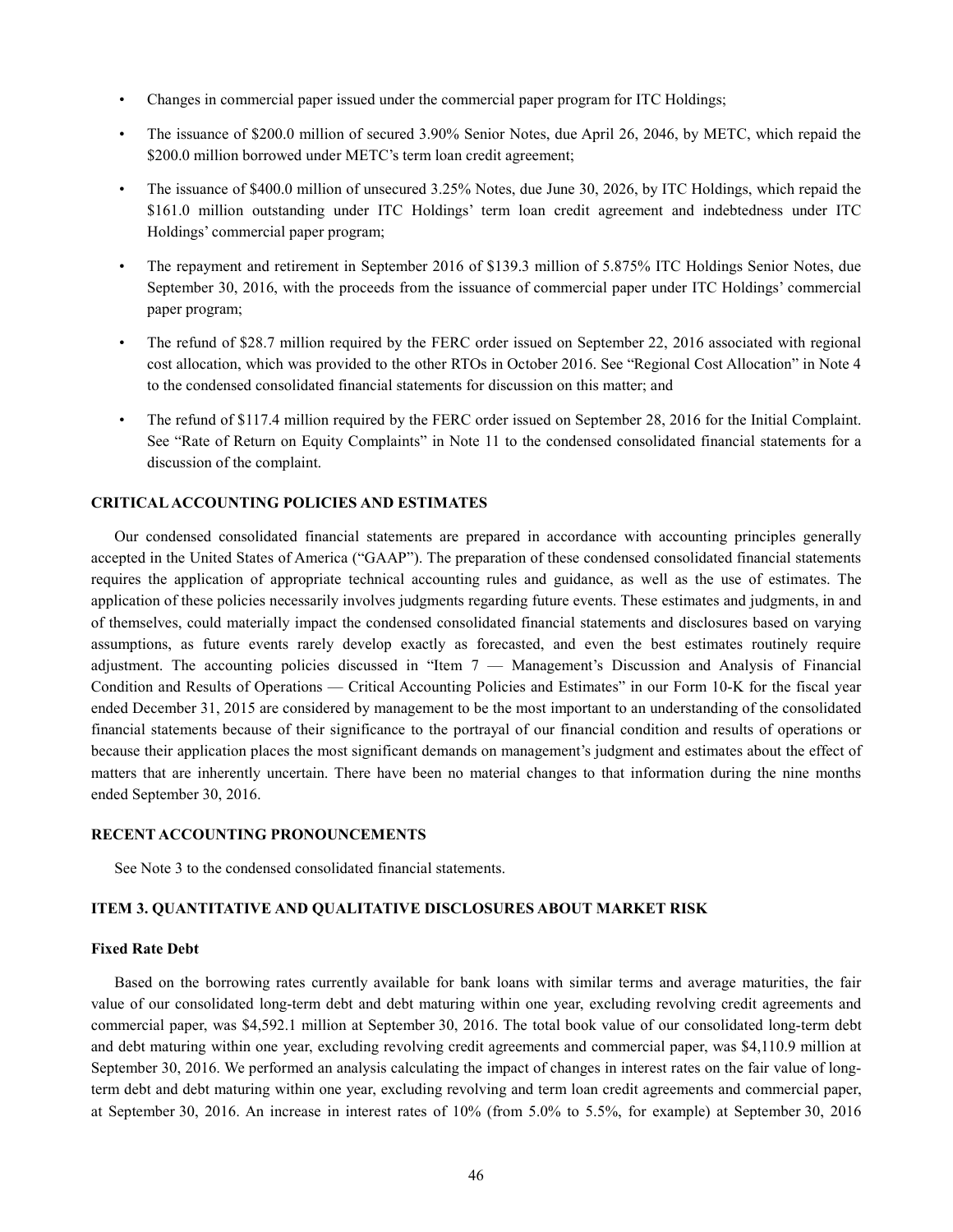would decrease the fair value of debt by \$172.6 million, and a decrease in interest rates of 10% at September 30, 2016 would increase the fair value of debt by \$185.9 million at that date.

#### **Revolving Credit Agreements**

At September 30, 2016, we had a consolidated total of \$237.4 million outstanding under our revolving credit agreements, which are variable rate loans and fair value approximates book value. A 10% increase or decrease in borrowing rates under the revolving credit agreements compared to the weighted average rates in effect at September 30, 2016 would increase or decrease interest expense by \$0.3 million, respectively, for an annual period with a constant borrowing level of \$237.4 million.

#### **Commercial Paper**

At September 30, 2016, ITC Holdings had \$135.9 million of commercial paper issued and outstanding, net of discount, under the commercial paper program. Due to the short-term nature of these financial instruments, the carrying value approximates fair value. A 10% increase or decrease in interest rates for commercial paper would increase or decrease interest expense by \$0.1 million for an annual period with a continuous level of commercial paper outstanding of \$135.9 million.

#### **Derivative Instruments and Hedging Activities**

We use derivative financial instruments, including interest rate swap contracts, to manage our exposure to fluctuations in interest rates. The use of these financial instruments mitigates exposure to these risks and the variability of our operating results. We are not a party to leveraged derivatives and do not enter into derivative financial instruments for trading or speculative purposes. In June 2016, we terminated \$300.0 million of 10-year interest rate swap contracts that managed the interest rate risk associated with the unsecured Notes issued by ITC Holdings described in Note 6 to the condensed consolidated financial statements.

As of September 30, 2016, we held 10-year interest rate swap contracts with a notional amount of \$100.0 million, which manage interest rate risk associated with the forecasted future issuance of fixed-rate debt related to the expected refinancing of the maturing ITC Holdings 6.05% Senior Notes, due January 31, 2018. As of September 30, 2016, ITC Holdings had \$384.3 million outstanding under the 6.05% Senior Notes. See Note 6 to the condensed consolidated financial statements for further discussion on these interest rate swaps.

#### **Other**

As described in our Form 10-K for the fiscal year ended December 31, 2015, we are subject to commodity price risk from market price fluctuations, and to credit risk primarily with DTE Electric, Consumers Energy and IP&L, our primary customers. There have been no material changes in these risks during the nine months ended September 30, 2016.

# **ITEM 4. CONTROLS AND PROCEDURES**

#### **Disclosure Controls and Procedures**

We maintain disclosure controls and procedures that are designed to provide reasonable assurance that material information required to be disclosed in our reports that we file or submit under the Securities Exchange Act of 1934, as amended (the "Exchange Act"), is recorded, processed, summarized and reported within the time periods specified in the SEC's rules and forms, and that such information is accumulated and communicated to our management, including our Chief Executive Officer and Chief Financial Officer, as appropriate, to allow timely decisions regarding required financial disclosure. In designing and evaluating the disclosure controls and procedures, management recognized that a control system, no matter how well designed and operated, can provide only reasonable, not absolute, assurance that the objectives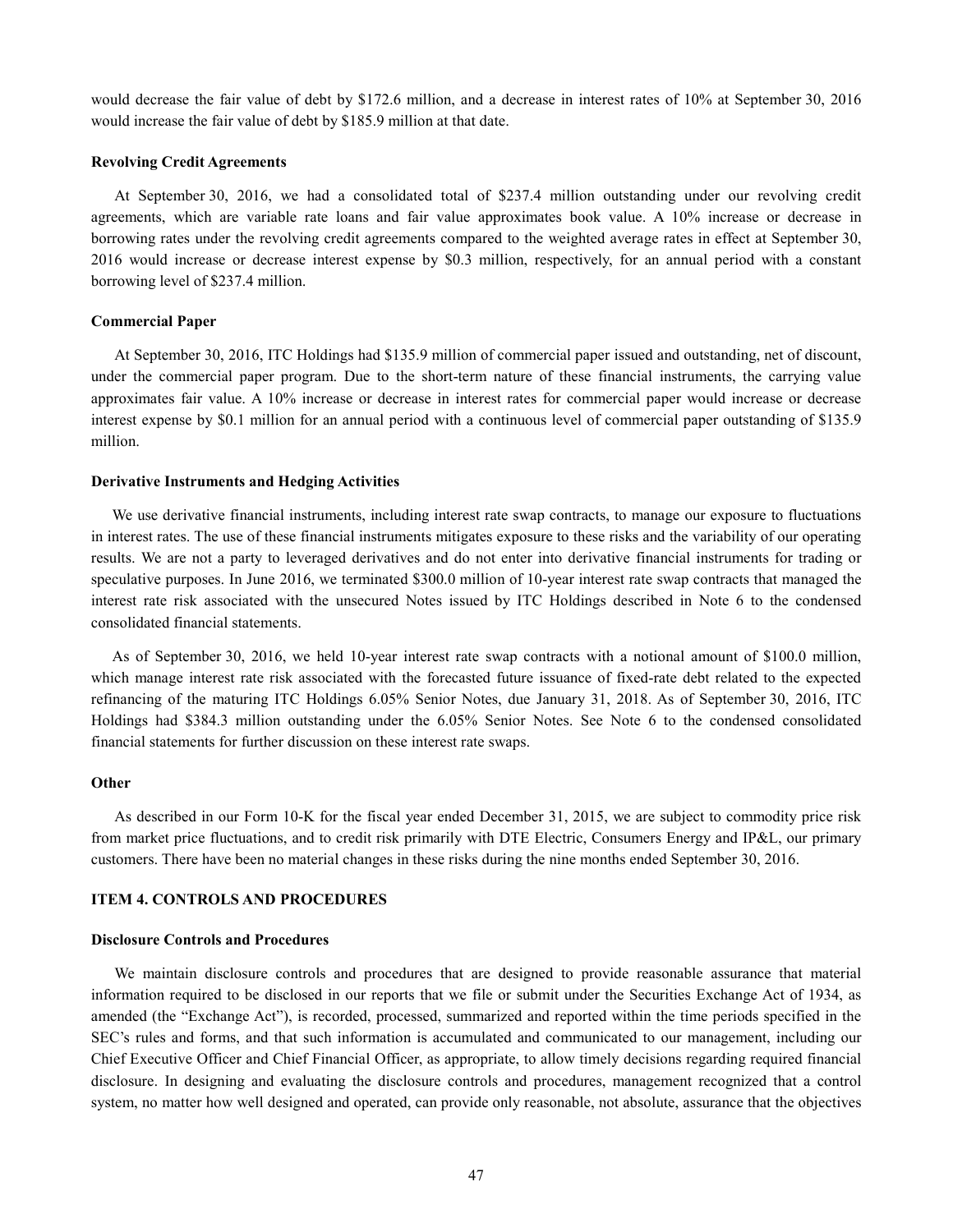of the control system are met. Because of the inherent limitations in all control systems, no evaluation of controls can provide absolute assurance that all control issues and instances of fraud, if any, with a company have been detected.

As of the end of the period covered by this report, we carried out an evaluation, under the supervision and with the participation of our management, including our Chief Executive Officer and Chief Financial Officer, of the effectiveness of the design and operation of our disclosure controls and procedures pursuant to Rule 13a-15 of the Exchange Act. Based upon that evaluation, our Chief Executive Officer and Chief Financial Officer concluded that our disclosure controls and procedures are effective at a reasonable assurance level.

#### **Changes in Internal Control Over Financial Reporting**

There have been no changes in our internal control over financial reporting during the three months ended September 30, 2016 that have materially affected, or are reasonably likely to materially affect, our internal control over financial reporting.

# **PART II. OTHER INFORMATION**

#### **ITEM 1. LEGAL PROCEEDINGS**

See Note 4 to the condensed consolidated financial statements for discussion of the challenges against ITC Midwest and METC relating to the use of bonus depreciation as well as Note 11 to the condensed consolidated financial statements for a description of recent developments in the ROE complaints filed against all MISO TOs, including our MISO Regulated Operating Subsidiaries, and pending litigation associated with the Merger with Fortis.

# **ITEM 1A. RISK FACTORS**

In view of the recent completion of our Merger with a subsidiary of Fortis and the recent developments with respect to the ROE complaints involving our MISO Regulated Operating Subsidiaries, we are amending and restating, in the manner set forth below, (a) the risk factor entitled "Certain elements of our Regulated Operating Subsidiaries' formula rates can be and have been challenged, which could result in lowered rates and/or refunds of amounts previously collected and thus have an adverse effect on our business, financial condition, results of operations and cash flows." and (b) all of the risk factors set forth under "Risks Relating to Our Corporate and Financial Structure" and "Risks Relating to the Merger," in each case as previously disclosed in "Item 1A Risk Factors" of our Form 10-K for the year ended December 31, 2015. Other than the foregoing, there have been no material changes to the risk factors set forth in "Item 1A Risk Factors" of our Form 10-K for the year ended December 31, 2015.

# *Certain elements of our Regulated Operating Subsidiaries' formula rates can be and have been challenged, which could result in lowered rates and/or refunds of amounts previously collected and thus have an adverse effect on our business, financial condition, results of operations and cash flows.*

Our Regulated Operating Subsidiaries provide transmission service under rates regulated by the FERC. The FERC has approved the cost-based formula rate templates used by our Regulated Operating Subsidiaries to calculate their respective annual revenue requirements, but it has not expressly approved the amount of actual capital and operating expenditures to be used in the formula rates. All aspects of our Regulated Operating Subsidiaries' rates approved by the FERC, including the formula rate templates, the rates of return on the actual equity portion of their respective capital structures and the approved targeted capital structures, are subject to challenge by interested parties at the FERC, or by the FERC on its own initiative in a proceeding under Section 206 of the FPA. In addition, interested parties may challenge the annual implementation and calculation by our Regulated Operating Subsidiaries of their projected rates and formula rate true up pursuant to their approved formula rate templates under the Regulated Operating Subsidiaries' formula rate implementation protocols. End-use consumers and entities supplying electricity to end-use consumers may also attempt to influence government and/or regulators to change the rate setting methodologies that apply to our Regulated Operating Subsidiaries, particularly if rates for delivered electricity increase substantially. If a challenger can establish that any of these aspects are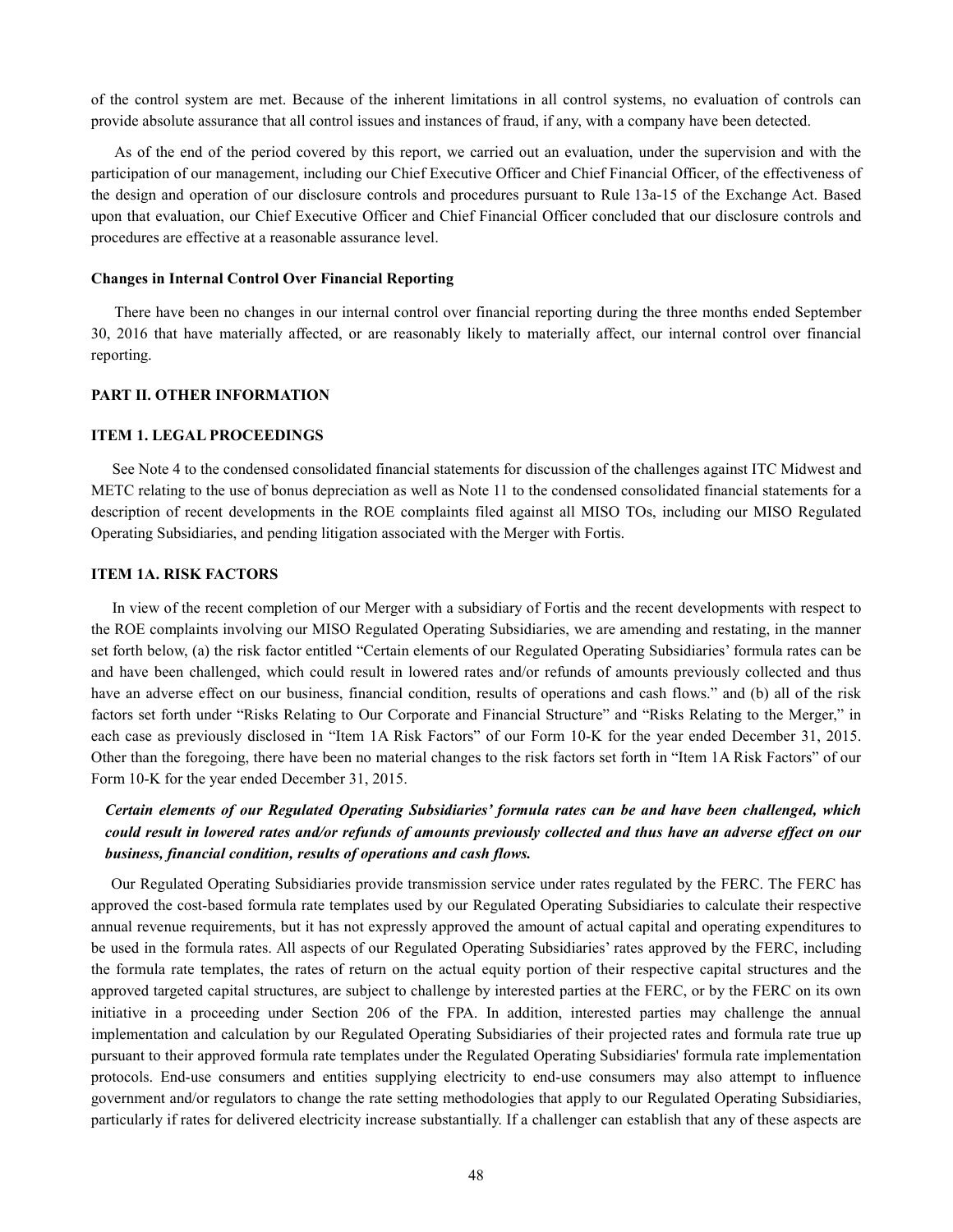unjust, unreasonable, unduly discriminatory or preferential, then the FERC will make appropriate prospective adjustments to them and/or disallow any of our Regulated Operating Subsidiaries' inclusion of those aspects in the rate setting formula. This could result in lowered rates and/or refunds of amounts collected, any of which could have a material adverse effect on our business, financial condition, results of operations and cash flows.

In November 2013, certain parties filed a joint complaint with the FERC under Section 206 of the FPA, requesting that the FERC find the base rate of return on equity for all MISO transmission owners, including ITCTransmission, METC and ITC Midwest, to be unjust and unreasonable. The joint complainants sought a FERC order reducing the base rate of return on equity used in the MISO transmission owners' formula transmission rate, reducing the targeted equity component of MISO transmission owners' capital structures and terminating the return on equity adders approved for ITCTransmission and METC. Although the FERC issued an order rejecting the November 2013 complaint as to the capital structures and ITCTransmission's and METC's equity adders, a hearing was ordered on the November 2013 complaint's allegations as to the base rate of return on equity for all MISO transmission owners. On December 22, 2015, the presiding administrative law judge issued an initial decision recommending to the FERC a reduction in the base rate of return on equity of the MISO Transmission owners from 12.38% to 10.32%, with a maximum rate of 11.35%. On September 28, 2016, the FERC issued an order affirming the presiding administrative law judge's initial decision, with the new rates to become effective immediately and for the period from November 12, 2013 through February 11, 2015. In February 2015, an additional complaint was filed under Section 206 of the FPA seeking a FERC order reducing the base rate of return on equity for all MISO transmission owners, including for our MISO Regulated Operating Subsidiaries, to 8.67%. On June 30, 2016, the presiding administrative law judge issued an initial decision on the February 2015 complaint, which recommended a base rate of return on equity of 9.70% for the period from February 12, 2015 through May 11, 2016, with a maximum rate of 10.68%. In resolving the February 2015 complaint, we expect the FERC to establish a new base rate and zone of reasonable returns that will be used, along with any incentive adders, to calculate the refund liability for the period from February 12, 2015 through May 11, 2016. A decision from the FERC on the February 2015 complaint is anticipated in 2017. In 2016, 2015 and 2014, we adjusted revenues downward to accrue for the refund liability based on our estimate of the outcome of these complaints. An unfavorable resolution of the second complaint in excess of the amount accrued for the refund liability could significantly reduce our future revenues and net income and therefore could have a material adverse effect on our future results of operations, cash flows and financial condition.

#### **Risks Relating to Our Corporate and Financial Structure**

# *ITC Holdings is a holding company with no operations, and unless we receive dividends or other payments from our subsidiaries, we may be unable to fulfill our cash obligations.*

As a holding company with no business operations, ITC Holdings' material assets consist primarily of the stock and membership interests in our subsidiaries. Our only sources of cash are dividends and other payments received by us from time to time from our subsidiaries, proceeds raised from the sale of our securities and borrowings under our various credit agreements. Each of our subsidiaries, however, is legally distinct from us and has no obligation, contingent or otherwise, to make funds available to us. The ability of each of our Regulated Operating Subsidiaries and our other subsidiaries to pay dividends and make other payments to us is subject to, among other things, the availability of funds, after taking into account capital expenditure requirements, the terms of its indebtedness, applicable state laws and regulations of the FERC and the FPA. Our Regulated Operating Subsidiaries target a FERC-approved capital structure of 60% equity and 40% debt that may limit the ability of our Regulated Operating Subsidiaries to use net assets for the payment of dividends to ITC Holdings. In addition, ITC Holdings' right to receive any assets of any subsidiary, and therefore the right of its creditors to participate in those assets, will be effectively subordinated to the claims of that subsidiary's creditors. If ITC Holdings does not receive cash or other assets from our subsidiaries, it may be unable to pay principal and interest on its indebtedness.

# *We have a considerable amount of debt and our reliance on debt financing may limit our ability to fulfill our debt obligations and/or to obtain additional financing.*

We have a considerable amount of debt and our consolidated indebtedness includes various debt securities and borrowings, which utilize indentures, revolving and term loan credit agreements and commercial paper, that we rely on as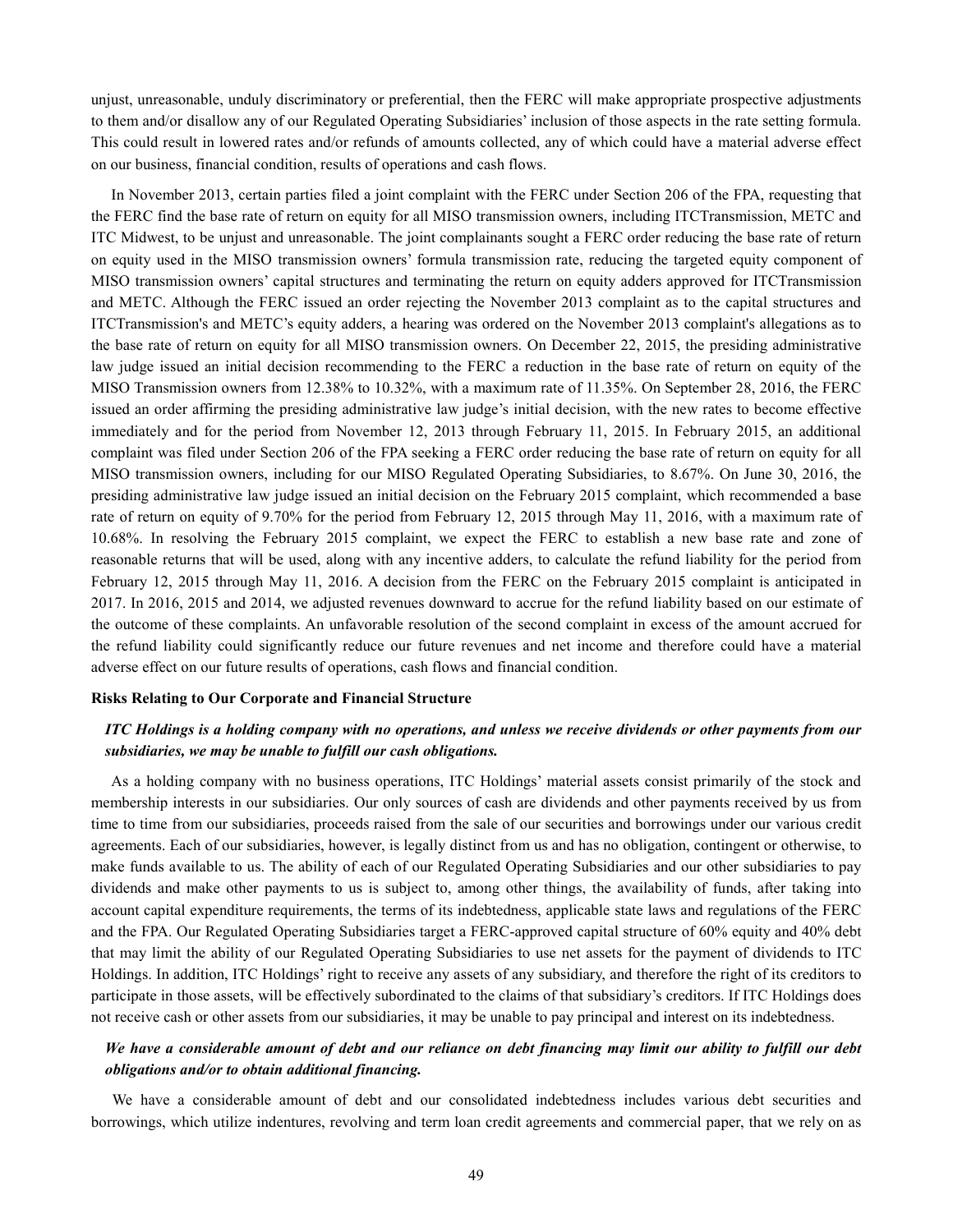sources of capital and liquidity. This financing strategy can have several important consequences, including, but not limited to, the following:

- If future cash flows are insufficient, we may not be able to make principal or interest payments on our debt obligations, which could result in the occurrence of an event of default under one or more of those debt instruments.
- We may need to increase our indebtedness in order to make the capital expenditures and other expenses or investments planned by us.
- Our indebtedness has the general effect of reducing our flexibility to react to changing business and economic conditions insofar as they affect our financial condition. A substantial portion of the dividends and payments in lieu of taxes we receive from our subsidiaries will be dedicated to the payment of interest on our indebtedness, thereby, reducing the funds available for working capital and capital expenditures.
- We currently have debt instruments outstanding with short-term maturities or relatively short remaining maturities. Our ability to secure additional financing prior to or after these facilities mature, if needed, may be substantially restricted by the existing level of our indebtedness and the restrictions contained in our debt instruments. Additionally, the interest rates at which we might secure additional financings may be higher than our currently outstanding debt instruments or higher than forecasted at any point in time, which could adversely affect our business, financial condition, results of operations and cash flows.
- Market conditions could affect our access to capital markets, restrict our ability to secure financing to make the capital expenditures and investments and pay other expenses planned by us which could adversely affect our business, financial condition, cash flows and results of operations.

We may incur substantial additional indebtedness in the future. The incurrence of additional indebtedness would increase the risks described above.

# *Certain provisions in our debt instruments limit our financial and operating flexibility.*

Our debt instruments on a consolidated basis, including senior notes, secured notes, first mortgage bonds, revolving and term loan credit agreements and commercial paper, contain numerous financial and operating covenants that place significant restrictions on, among other things, our ability to:

- incur additional indebtedness;
- engage in sale and lease-back transactions;
- create liens or other encumbrances;
- enter into mergers, consolidations, liquidations or dissolutions, or sell or otherwise dispose of all or substantially all of our assets;
- create and acquire subsidiaries; and
- pay dividends or make distributions on our stock or on the stock or member capital of our subsidiaries.

Our debt instruments also require us to meet certain financial ratios, such as maintaining certain debt to capitalization ratios. Our ability to comply with these and other requirements and restrictions may be affected by changes in economic or business conditions, results of operations or other events beyond our control. A failure to comply with the obligations contained in any of our debt instruments could result in acceleration of related debt and the acceleration of debt under other instruments evidencing indebtedness that may contain cross-acceleration or cross-default provisions.

# *Adverse changes in our credit ratings may negatively affect us.*

Our ability to access capital markets is important to our ability to operate our business. Increased scrutiny of the energy industry and the impact of regulation, as well as changes in our financial performance and unfavorable conditions in the capital markets could result in credit agencies reexamining our credit ratings. A downgrade in our credit ratings could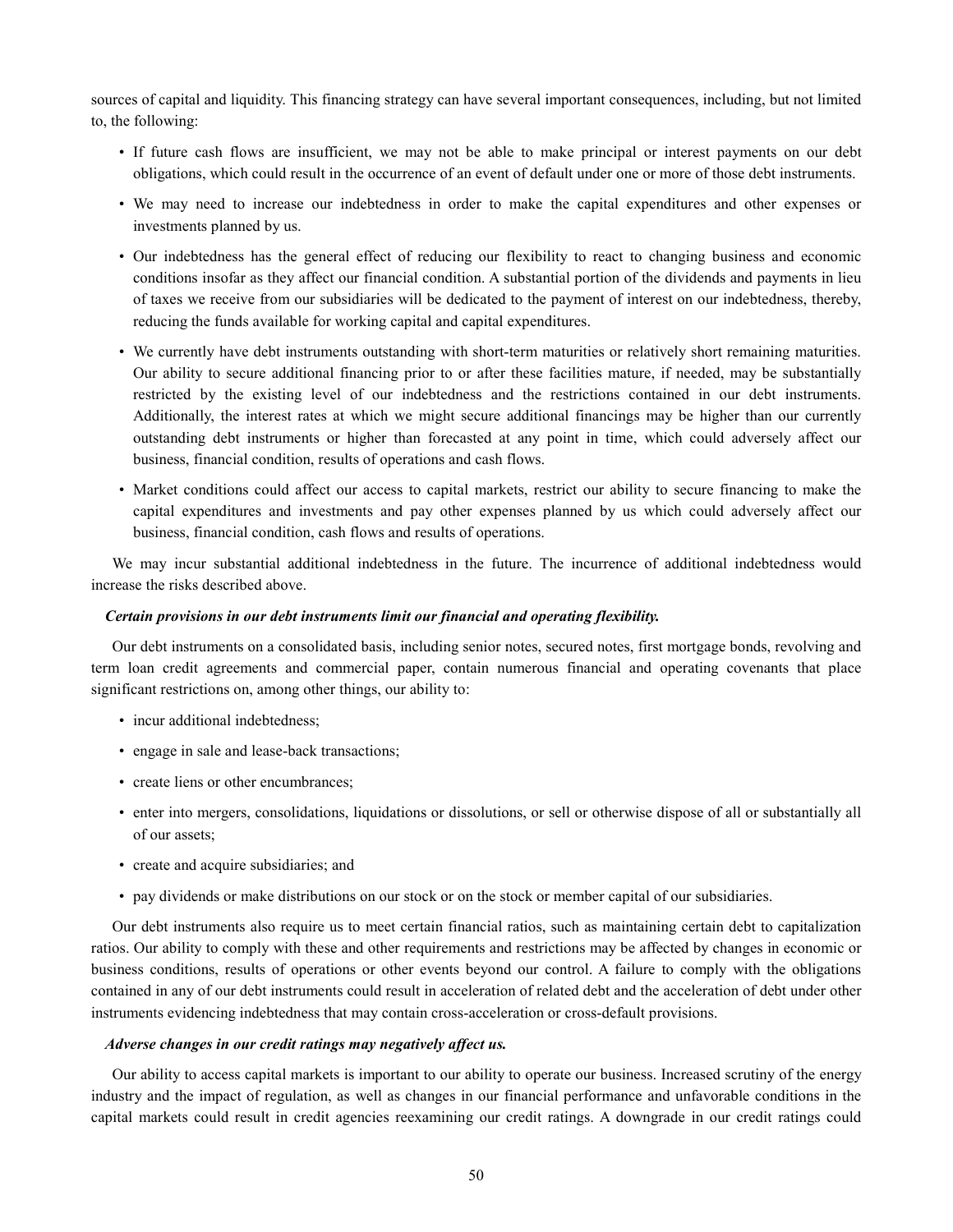restrict or discontinue our ability to access capital markets at attractive rates and increase our borrowing costs. A rating downgrade could also increase the interest we pay on commercial paper and under our revolving and term loan credit agreements.

#### **Risks Related to the Merger**

# *ITC Holdings and its subsidiaries are subject to business uncertainties during the period of integration with Fortis that could adversely affect ITC Holdings' financial results.*

Uncertainty about the effect of the Merger on employees or vendors and others, including contractors, may have an adverse effect on us. These uncertainties may impair our ability to attract, retain and motivate key personnel, and could cause vendors, contractors and others that deal with us to seek to change existing business relationships. Employee retention and recruitment may continue to be challenging after the completion of the Merger, as current employees and prospective employees may experience uncertainty about their future roles with the combined company. If, despite our retention and recruiting efforts, key employees retire, depart or fail to accept employment with ITC Holdings or its subsidiaries due to the uncertainty of employment and difficulty of integration or a desire not to remain with the combined company, we may incur significant costs in identifying, hiring, and retaining replacements for departing employees, which could have a material adverse effect on our business operations and financial results. In addition, integration-related issues may place a significant burden on management, employees and internal resources which could otherwise have been devoted to other business opportunities. The diversion of management's attention and any delays or difficulties encountered in connection with the Merger and the integration of ITC Holdings' operations with Fortis could have an adverse effect on our business, financial results or financial condition. The integration process may also result in additional and unforeseen expenses.

#### *We will continue to incur substantial transaction-related costs in connection with the Merger.*

We expect to continue to incur additional costs in connection with the Merger and integrating our operations with Fortis and do not expect savings from elimination of duplicative costs to offset these costs. Such costs may be material and could continue to have a material adverse effect on our future results of operations, cash flows and financial condition.

# *We are the target of securities class action and derivative lawsuits, which could result in substantial costs and diversion of management's time and resources.*

Securities class action lawsuits and derivative lawsuits are often brought against companies that have entered into merger agreements. There is currently a class action lawsuit pending against us and our directors in connection with the Merger. We are not able to predict the outcome of this action or others that may be brought, nor can we predict the amount of time and expense that will be required to resolve the actions. Even if the lawsuits are without merit, defending against these claims can result in substantial costs to us and divert management's time and resources.

# **ITEM 2. UNREGISTERED SALE OF EQUITY SECURITIES AND USE OF PROCEEDS**

The following table sets forth the repurchases of common stock for the quarter ended September 30, 2016:

| Period        | <b>Total Number of</b><br><b>Shares Purchased</b> | <b>Average Price Paid</b><br>per Share | <b>Total Number of</b><br><b>Shares Purchased as</b><br><b>Part of Publicly</b><br><b>Announced Plans or</b><br><b>Programs</b> | <b>Maximum Number (or</b><br><b>Approximate Dollar</b><br>Value) of Shares that May<br><b>Yet Be Purchased Under</b><br>the Plans or Programs (in<br>millions) |  |  |
|---------------|---------------------------------------------------|----------------------------------------|---------------------------------------------------------------------------------------------------------------------------------|----------------------------------------------------------------------------------------------------------------------------------------------------------------|--|--|
| July $(a)$    | $1,365$ \$                                        | 46.51                                  |                                                                                                                                 |                                                                                                                                                                |  |  |
| August (a)    | 2,710                                             | 46.29                                  |                                                                                                                                 |                                                                                                                                                                |  |  |
| September (a) | 1,818                                             | 45.69                                  |                                                                                                                                 |                                                                                                                                                                |  |  |
| Total $(b)$   | 5,893 \$                                          | 46.16                                  |                                                                                                                                 |                                                                                                                                                                |  |  |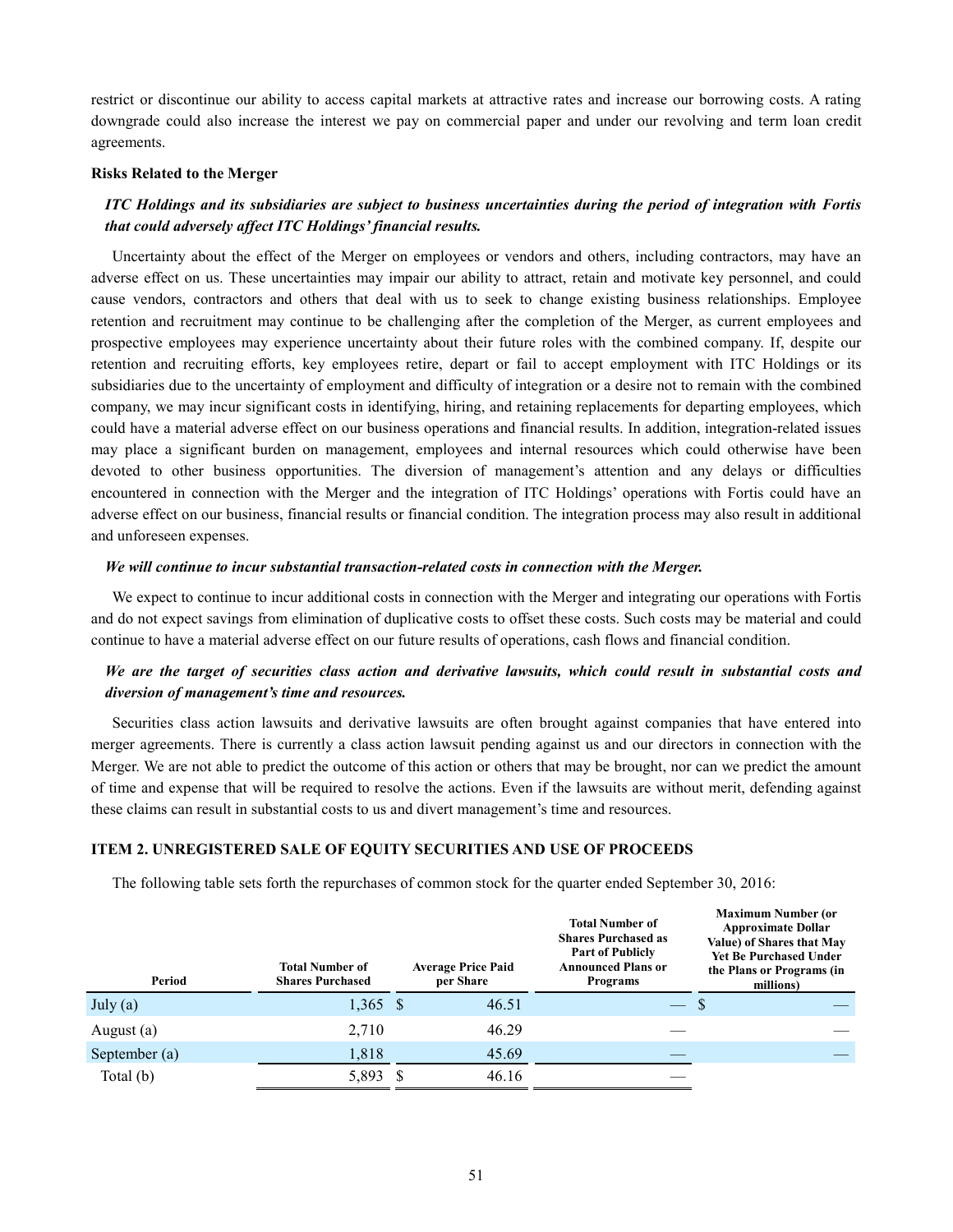- (a) Shares acquired were delivered to us by employees as payment of tax withholding obligations due to us upon the vesting of restricted stock.
- (b) Amount does not include 18,683 shares deemed issued and repurchased for accounting purposes in connection with the payment of the exercise price and tax withholding obligations relating to net option exercises.

On October 14, 2016, the common shares of ITC Holdings were delisted from the NYSE upon the closing of the Merger with Fortis such that going forward, we will have no publicly announced share repurchase authorization. Refer to Note 2 to the condensed consolidated financial statements for further details of the Merger.

# **ITEM 5A. OTHER INFORMATION**

\_\_\_\_\_\_\_\_\_\_\_\_\_\_\_\_\_\_\_\_\_\_\_\_\_\_\_\_

At the effective time of the Merger, ITC Holdings' articles of incorporation were amended and restated in accordance with the terms of the Merger Agreement (the "Restated Articles of Incorporation"), and were filed as an exhibit to its Form 8-K on October 14, 2016. On October 31, 2016, a certificate of correction was filed with the State of Michigan correcting the number of outstanding shares noted in Article III of the Restated Articles of Incorporation. A copy of the Restated Articles of Incorporation, as corrected, is filed as Exhibit 3.1 to this Form 10-Q.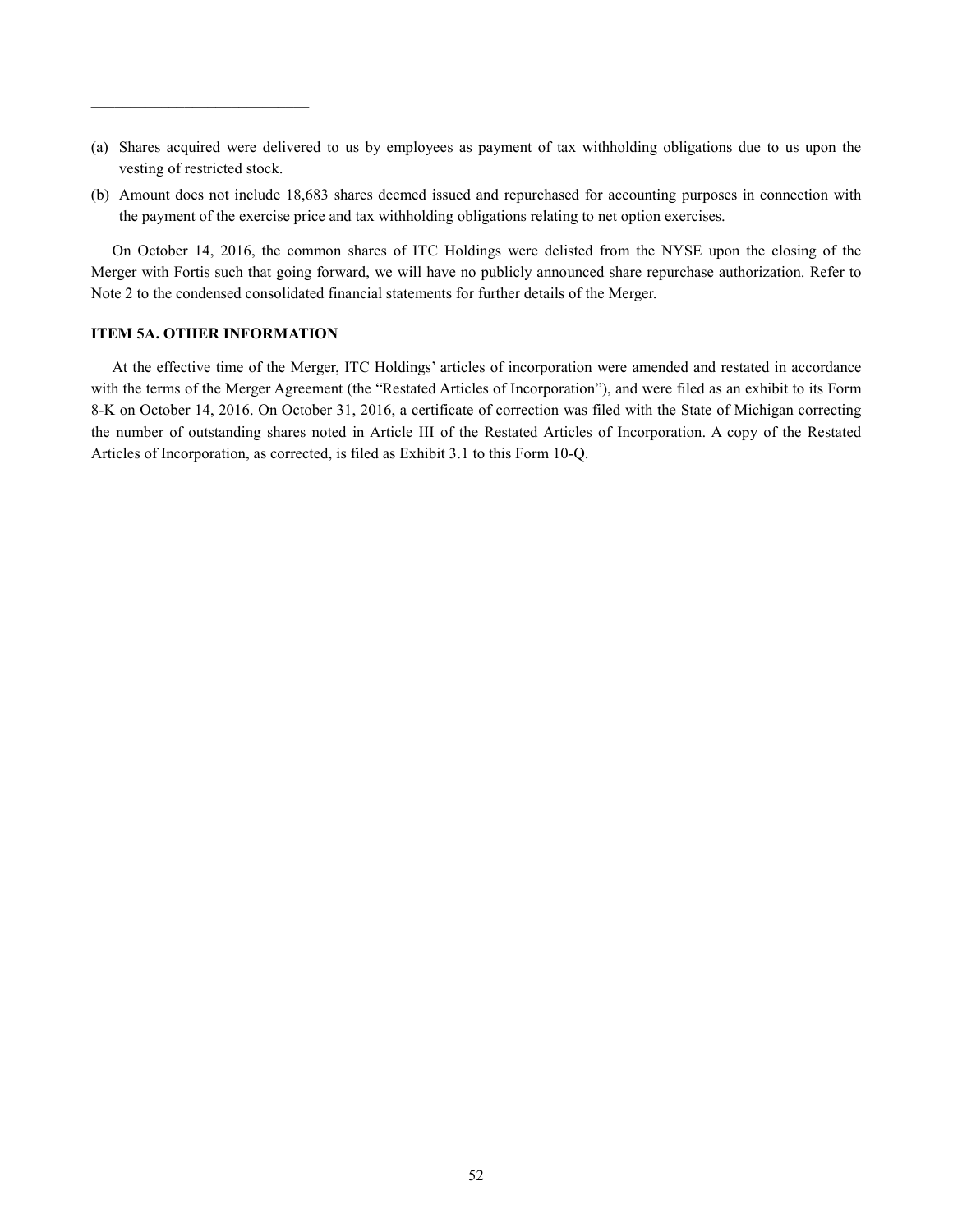# **ITEM 6. EXHIBITS**

The following exhibits are filed as part of this report (unless otherwise noted to be previously filed, and therefore incorporated herein by reference). Our SEC file number is 001-32576.

| Exhibit No. | <b>Description of Document</b>                                                                                                                                                                                                               |
|-------------|----------------------------------------------------------------------------------------------------------------------------------------------------------------------------------------------------------------------------------------------|
| 3.1         | Restated Articles of Incorporation of ITC Holdings Corp., as corrected                                                                                                                                                                       |
| 3.2         | Sixth Amended and Restated Bylaws of ITC Holdings Corp (filed with Registrant's Form 8-K filed on October 12,<br>2016)                                                                                                                       |
| 4.45        | Third Supplemental Indenture, dated as of July 5, 2016, between the Company and Wells Fargo Bank, National<br>Association, as trustee, together with form of 3.25% Note due 2026 (filed with Registrant's Form 8-K filed on July 5,<br>2016) |
| 10.167      | Letter Agreement, dated as of October 14, 2016, between ITC Holdings Corp. and Joseph L. Welch (filed with<br>Registrant's Form 8-K filed on October 12, 2016)                                                                               |
| 10.168      | Letter Agreement, dated as of October 14, 2016, between ITC Holdings Corp. and Linda H. Blair (filed with Registrant's<br>Form 8-K filed on October 12, 2016)                                                                                |
| 10.169      | Amended Employment Agreement, dated as of October 12, 2016, between ITC Holdings Corp. and Rejji P. Hayes (filed<br>with Registrant's Form 8-K filed on October 12, 2016)                                                                    |
| 10.170      | Amended and Restated Generator Interconnection Agreement by and among Michigan Electric Transmission Company,<br>LLC, Consumers Energy Company and the Midcontinent Independent System Operator, Inc., dated as of October 24,<br>2016       |
| 31.1        | Certification of Chief Executive Officer pursuant to Rule 13a-14 of the Securities Exchange Act of 1934, as adopted<br>pursuant to Section 302 of the Sarbanes-Oxley Act of 2002                                                             |
| 31.2        | Certification of Chief Financial Officer pursuant to Rule 13a-14 of the Securities Exchange Act of 1934, as adopted<br>pursuant to Section 302 of the Sarbanes-Oxley Act of 2002                                                             |
| 32          | Certification pursuant to 18 U.S.C. Section 1350, as adopted pursuant to Section 906 of the Sarbanes-Oxley Act of 2002                                                                                                                       |
| 101.INS     | <b>XBRL Instance Document</b>                                                                                                                                                                                                                |
| 101.SCH     | <b>XBRL Taxonomy Extension Schema</b>                                                                                                                                                                                                        |
| 101.CAL     | XBRL Taxonomy Extension Calculation Linkbase                                                                                                                                                                                                 |
| 101.DEF     | XBRL Taxonomy Extension Definition Database                                                                                                                                                                                                  |
| 101.LAB     | <b>XBRL Taxonomy Extension Label Linkbase</b>                                                                                                                                                                                                |
| 101.PRE     | XBRL Taxonomy Extension Presentation Linkbase                                                                                                                                                                                                |
|             |                                                                                                                                                                                                                                              |
|             |                                                                                                                                                                                                                                              |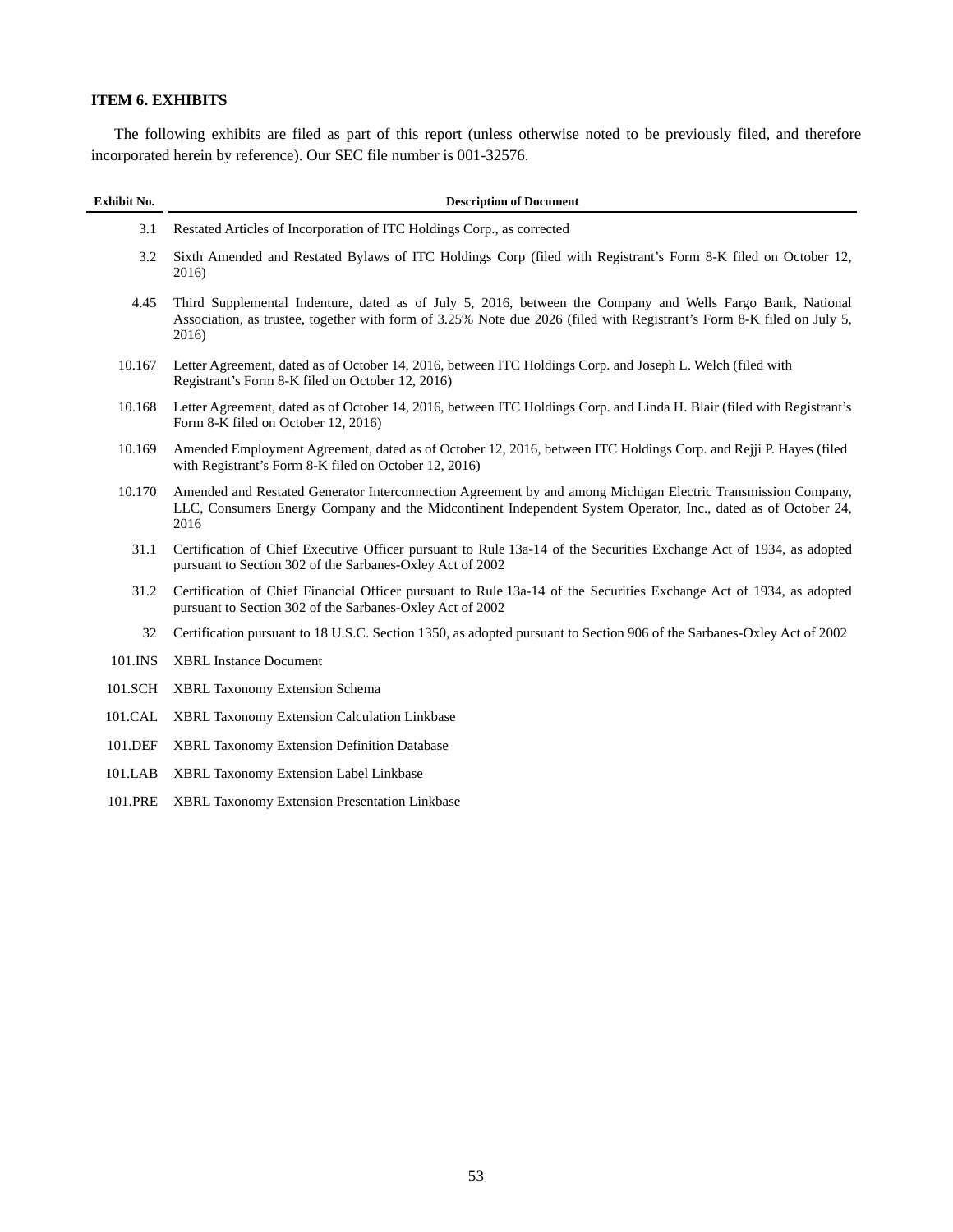# **SIGNATURES**

Pursuant to the requirements of the Securities Exchange Act of 1934, the registrant has duly caused this report to be signed on its behalf by the undersigned, thereunto duly authorized.

Dated: November 4, 2016

# **ITC HOLDINGS CORP.**

By: /s/ Linda H. Blair

 Linda H. Blair President and Chief Executive Officer (duly authorized officer)

By: /s/ Gretchen L. Holloway

 Gretchen L. Holloway Vice President, Chief Financial Officer and Treasurer (principal financial and accounting officer)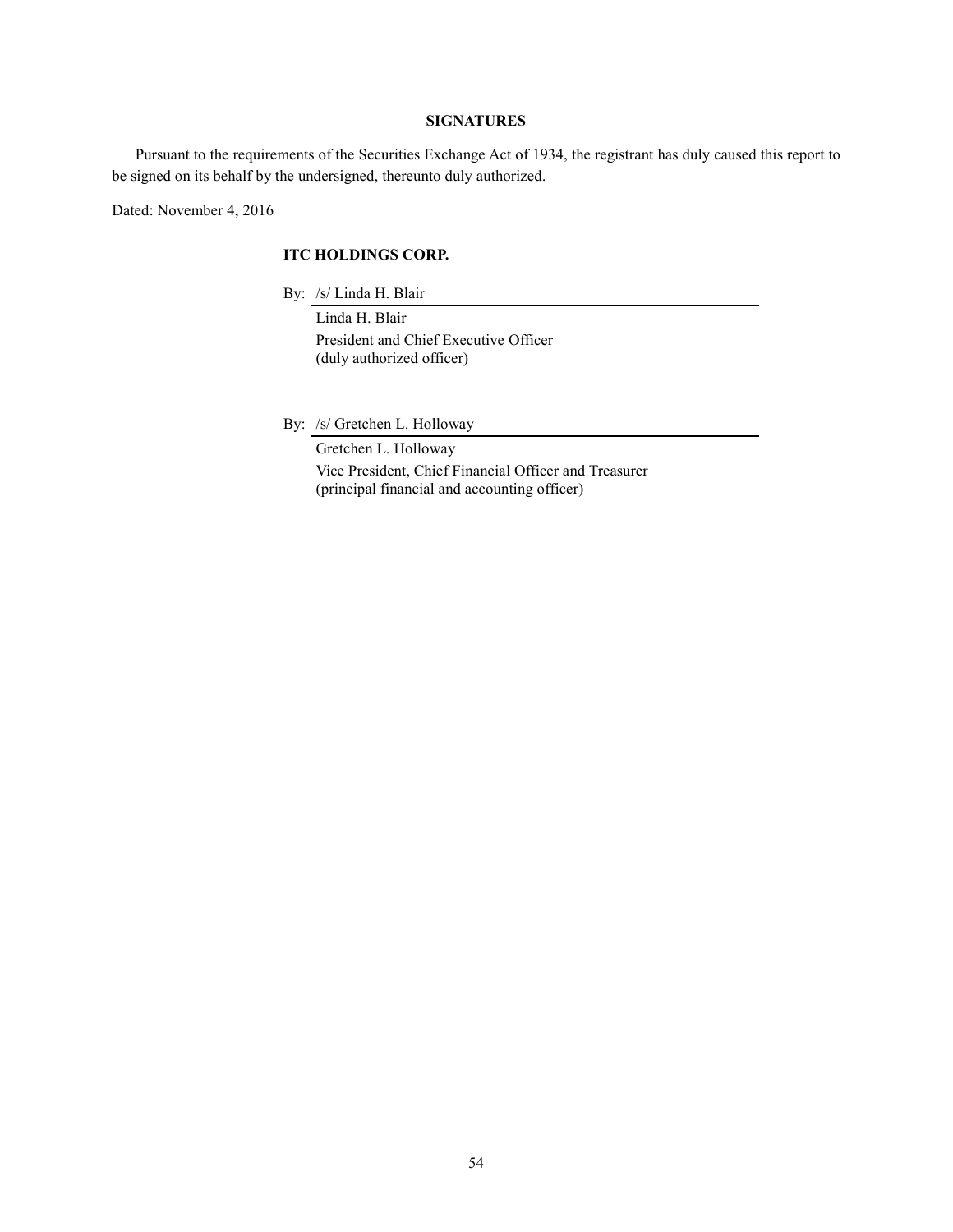# **SCHEDULE C**

# **UNAUDITED PRO FORMA CONDENSED CONSOLIDATED FINANCIAL INFORMATION**

**FORTIS INC. As of September 30, 2016 and for the nine months ended September 30, 2016 and the year ended December 31, 2015** 

See attached.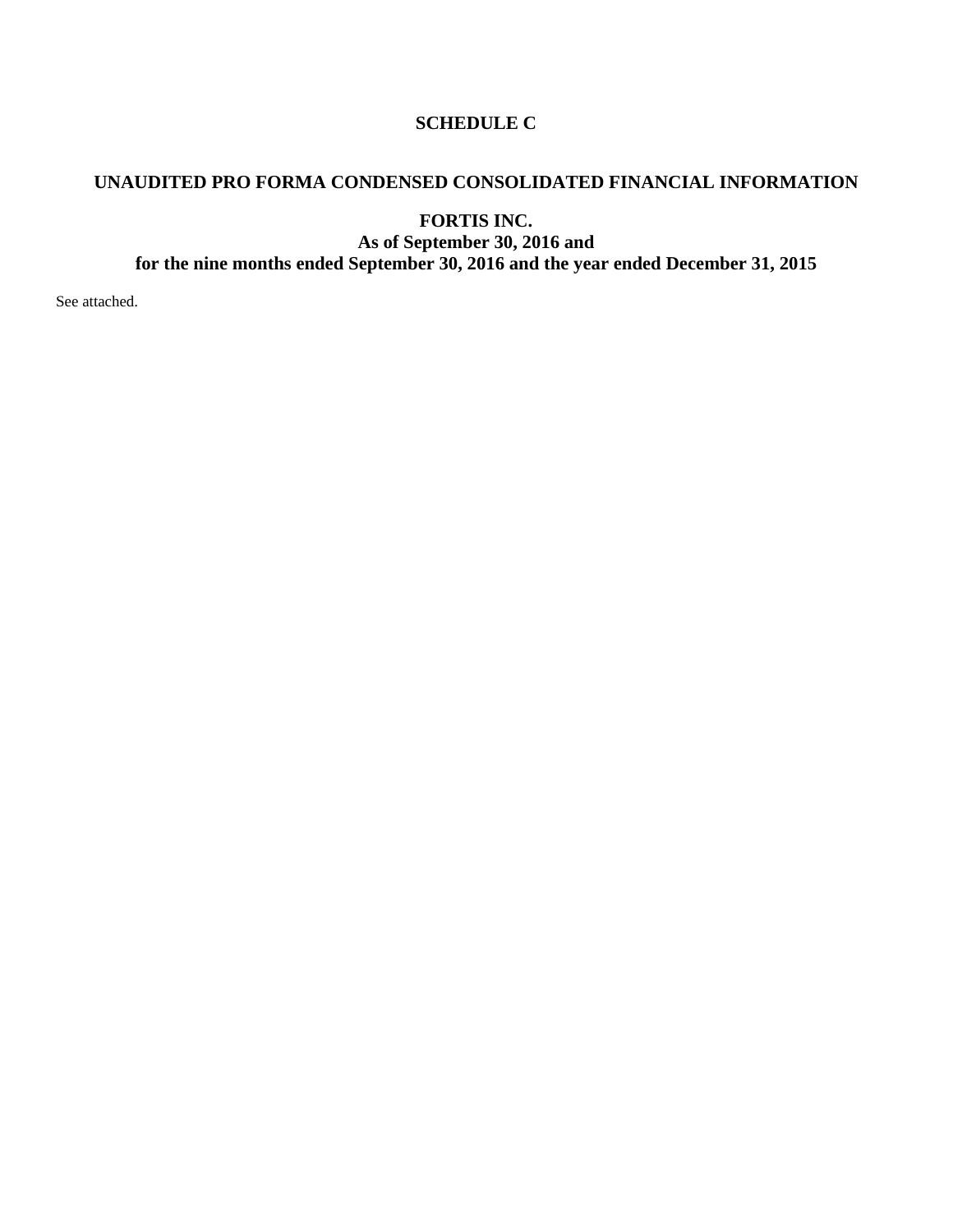*Unaudited Pro Forma Condensed Consolidated Financial Information* 

# **Fortis Inc.**

*As of September 30, 2016 and for the nine months ended September 30, 2016 and the year ended December 31, 2015*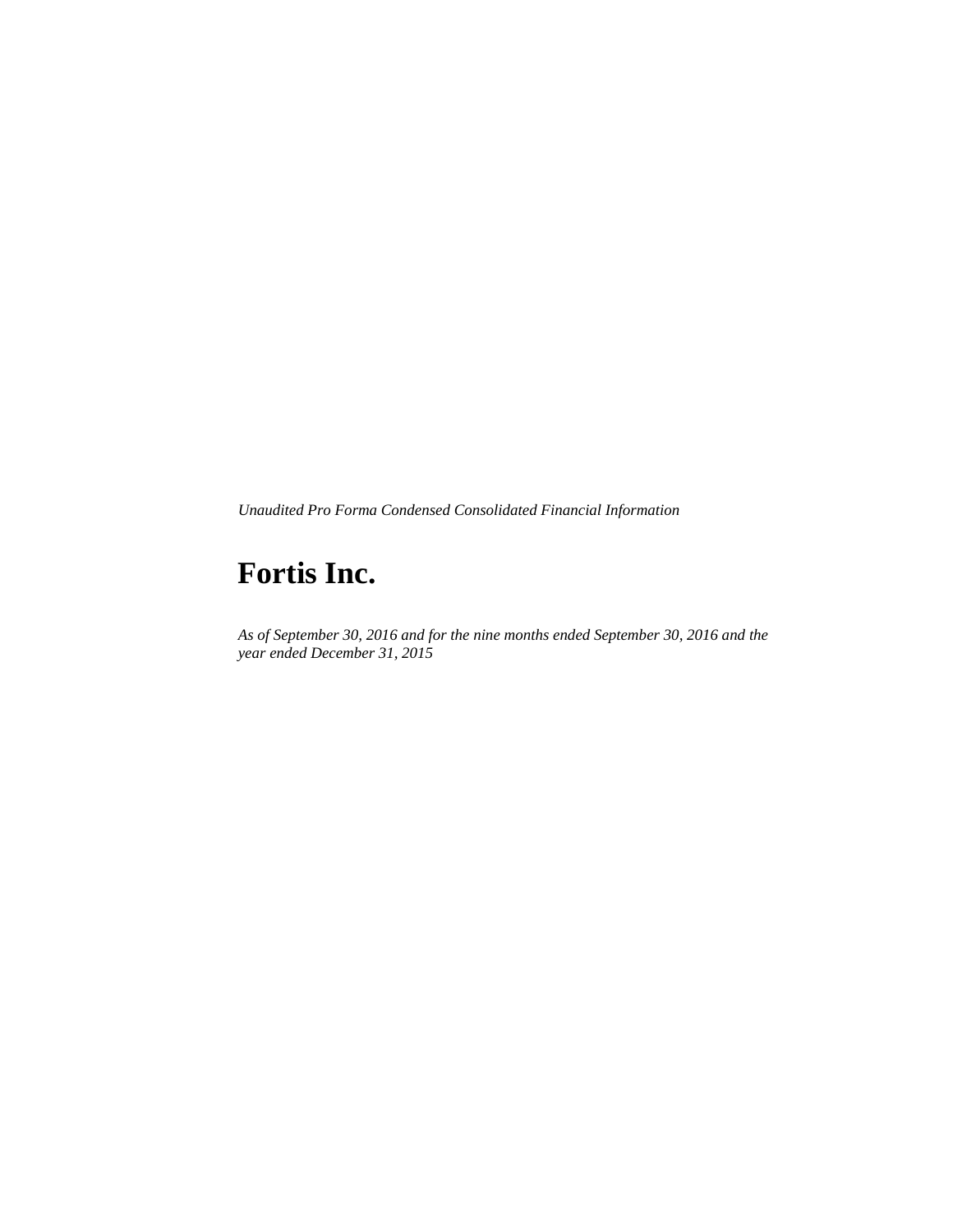# **Foreword**

# **UNAUDITED PRO FORMA CONDENSED CONSOLIDATED FINANCIAL INFORMATION**

The following unaudited pro forma condensed consolidated financial statements give effect to the October 14, 2016 acquisition (the "Acquisition") of ITC Holdings Corp. ("ITC") by us under the acquisition method of accounting for business combinations and based on our and ITC's respective historical unaudited condensed consolidated financial statements as of September 30, 2016 and for the nine months ended September 30, 2016 and audited consolidated financial statements for the year ended December 31, 2015. The unaudited pro forma condensed consolidated balance sheet gives effect to the Acquisition as if it had closed on September 30, 2016. The unaudited pro forma condensed consolidated statements of earnings for the nine months ended September 30, 2016 and for the year ended December 31, 2015 give effect to the Acquisition as if it had closed on January 1, 2015.

The historical audited consolidated and unaudited condensed consolidated financial information has been adjusted in the unaudited pro forma condensed consolidated financial statements to give effect to pro forma events that are: (a) directly attributable to the Acquisition; (b) factually supportable; and (c) with respect to the unaudited pro forma condensed consolidated statements of earnings, expected to have a continuing impact on our and ITC's combined results. As such, the impact of Acquisition-related costs is not included in the unaudited pro forma condensed consolidated statements of earnings. However, the estimated impact of these costs is reflected in the unaudited pro forma condensed consolidated balance sheet as an increase to debt and a decrease to retained earnings and non-controlling interest.

The unaudited pro forma condensed consolidated financial statements do not reflect any cost savings (or associated costs to achieve such savings) from operating efficiencies or synergies that could result from the Acquisition.

The unaudited pro forma condensed consolidated financial statements are presented for illustrative purposes only and do not necessarily reflect what the combined company's financial condition and results of operations would have been had the Acquisition occurred on the dates indicated. They also may not be useful in predicting the future financial condition and results of the operations of the combined company. The actual financial position and results of operations may differ significantly from the pro forma amounts reflected herein due to a variety of factors. The unaudited pro forma financial information should be read together with our, and ITC's, audited consolidated and unaudited condensed consolidated historical financial statements and the notes thereto and the related management's discussion and analysis of financial condition and results of operations for the year ended December 31, 2015 and for the nine months ended September 30, 2016 respectively.

The unaudited pro forma information and adjustments, including the preliminary allocation of purchase price, are based upon preliminary estimates of fair values of assets acquired and liabilities assumed, current available information and certain assumptions that we believe are reasonable in the circumstances, as described in the notes to the unaudited pro forma condensed consolidated financial statements. The actual adjustments to our consolidated financial statements as of the closing date of the Acquisition will depend on a number of factors, including, among others, additional information available and the net assets of ITC on the closing date of the Acquisition, and as a result the actual adjustments will differ from the pro forma adjustments, and the differences may be material.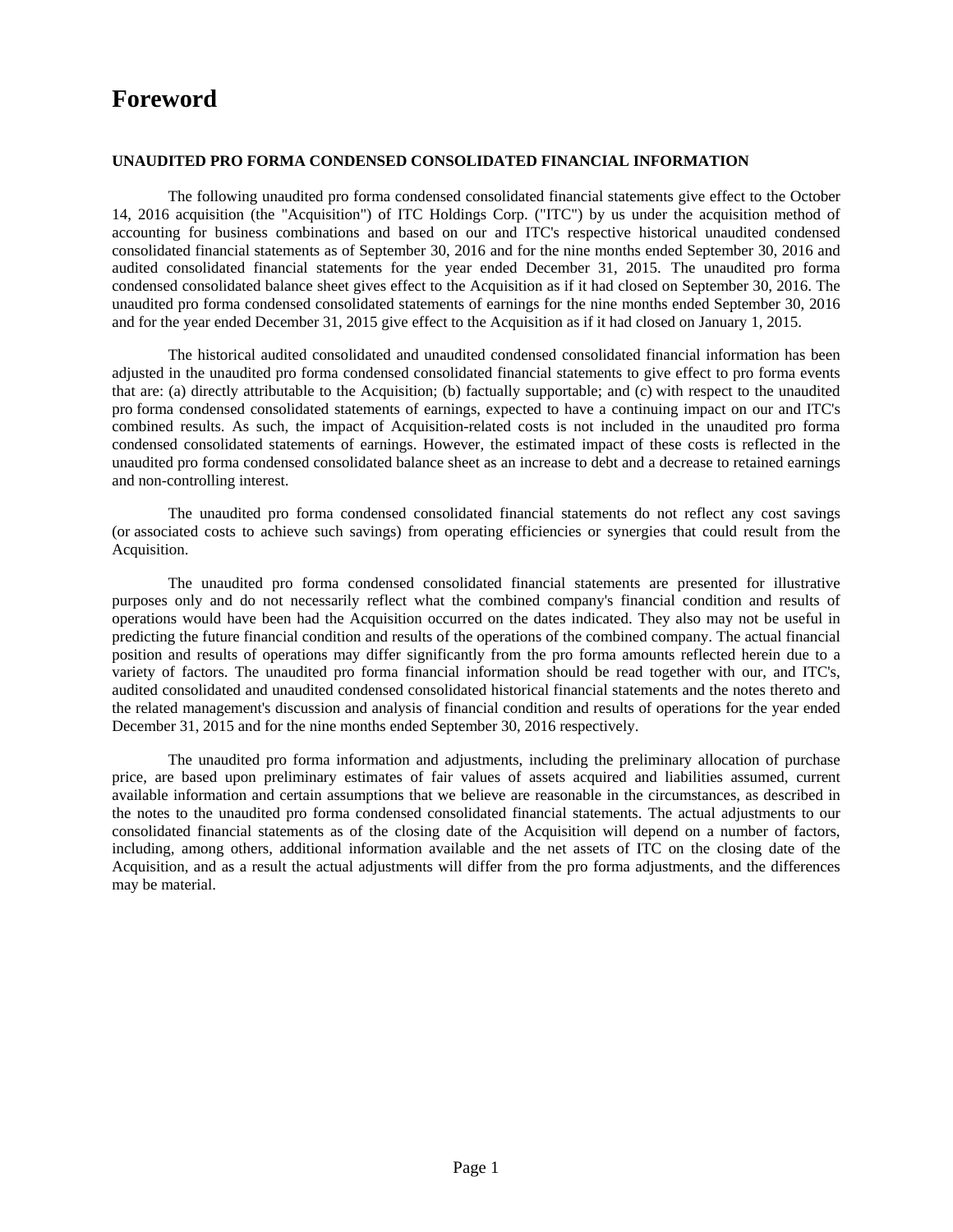#### **Fortis Inc. Unaudited Pro Forma Condensed Consolidated Balance Sheet As of September 30, 2016 (In millions of Canadian dollars)**

| <b>ASSETS</b>                                                                                                       |              | Fortis        |              | <b>ITC</b><br>(Note 3[i]) | <b>Note</b>                                         | Pro forma<br>adjustments                     | Pro forma<br>condensed<br>consolidated<br>balance sheet |
|---------------------------------------------------------------------------------------------------------------------|--------------|---------------|--------------|---------------------------|-----------------------------------------------------|----------------------------------------------|---------------------------------------------------------|
|                                                                                                                     |              |               |              |                           |                                                     |                                              |                                                         |
| <b>Current assets</b><br>Cash and cash equivalents                                                                  | \$           | 301S          |              | 12                        | 3[a]<br>$3[a]$ , $3[c]$<br>3[a], 3[c]<br>3[a], 3[d] | \$<br>$(3,017)$ \$<br>3,184<br>(18)<br>(149) | 313                                                     |
| Accounts receivable and other current assets                                                                        |              | 837           |              | 181                       |                                                     |                                              | 1,018                                                   |
| Prepaid expenses                                                                                                    |              | 101           |              | 18                        |                                                     |                                              | 119                                                     |
| Inventories                                                                                                         |              | 337           |              | 37                        |                                                     |                                              | 374                                                     |
| <b>Regulatory</b> assets                                                                                            |              | 209           |              | 29                        |                                                     |                                              | 238                                                     |
|                                                                                                                     |              | 1,785         |              | 277                       |                                                     |                                              | 2,062                                                   |
| Other assets<br><b>Deferred financing fees</b>                                                                      |              | 308           |              | 67<br>3                   | 3[j]<br>3[i]                                        | 3<br>(3)                                     | 378                                                     |
| <b>Regulatory assets</b>                                                                                            |              | 2,286         |              | 312                       |                                                     |                                              | 2,598                                                   |
| <b>Utility capital assets</b>                                                                                       |              | 20,205        |              | 8,599                     |                                                     |                                              | 28,804                                                  |
| <b>Intangible assets</b>                                                                                            |              | 549           |              | 57                        |                                                     |                                              | 606                                                     |
| Goodwill                                                                                                            |              | 4,058         |              | 1,246                     | 3[b]<br>3[b]                                        | (1,246)<br>8,328                             | 12,386                                                  |
|                                                                                                                     | \$           | 29,191        | \$           | 10,561                    |                                                     | \$<br>7,082                                  | \$<br>46,834                                            |
|                                                                                                                     |              |               |              |                           |                                                     |                                              |                                                         |
| <b>LIABILITIES AND SHAREHOLDERS' EQUITY</b>                                                                         |              |               |              |                           |                                                     |                                              |                                                         |
| <b>Current liabilities</b>                                                                                          |              |               |              |                           |                                                     |                                              |                                                         |
| Short-term borrowings                                                                                               | \$           | 423 \$        |              |                           | 3[c]                                                | \$<br>560 \$                                 | 1,119                                                   |
|                                                                                                                     |              |               |              |                           | 3[i]                                                | 136                                          |                                                         |
| Accounts payable and other current liabilities                                                                      |              | 1,438         |              | 214                       | 3[i]                                                | $\,$ 8 $\,$                                  | 1,793                                                   |
|                                                                                                                     |              |               |              | 133                       | 3[i]                                                | 133                                          |                                                         |
| Accrued payroll, interest and taxes other than income taxes<br>Refundable deposits from generators for transmission |              |               |              |                           | 3[i]                                                | (133)                                        |                                                         |
| network upgrades                                                                                                    |              |               |              | 8                         | 3[i]                                                | (8)                                          |                                                         |
| Regulatory liabilities                                                                                              |              | 312           |              | 180                       |                                                     |                                              | 492                                                     |
| Debt maturing within one year                                                                                       |              |               |              | 244                       | 3[j]                                                | (244)                                        |                                                         |
| Current installments of long-term debt                                                                              |              | 118           |              |                           | 3[i]                                                | 108                                          | 226                                                     |
| Current installments of capital lease and finance obligations                                                       |              | 27<br>2,318   |              | 779                       |                                                     | 560                                          | 27<br>3,657                                             |
|                                                                                                                     |              |               |              |                           |                                                     |                                              |                                                         |
| <b>Other liabilities</b>                                                                                            |              | 1,126         |              | 39                        | 3[i]                                                | 86                                           | 1,294                                                   |
|                                                                                                                     |              |               |              | 86                        | 3[i]                                                | 43                                           |                                                         |
| Accrued pension and post retirement liabilities<br>Refundable deposits from generators for                          |              |               |              |                           | 3[i]                                                | (86)                                         |                                                         |
| transmission network upgrades                                                                                       |              |               |              | 43                        | 3[i]                                                | (43)                                         |                                                         |
| <b>Regulatory liabilities</b>                                                                                       |              | 1,319         |              | 329                       |                                                     |                                              | 1,648                                                   |
| <b>Deferred income taxes</b>                                                                                        |              | 2,203         |              | 1,265                     | 3[b], 3[e]                                          | (101)                                        | 3,321                                                   |
| Long-term debt                                                                                                      |              | 11,624        |              | 5,638                     | 3[d], 3[e]<br>3[b]                                  | (46)<br>252                                  | 20,381                                                  |
|                                                                                                                     |              |               |              |                           | 3[a], 3[c]                                          | 2,624                                        |                                                         |
|                                                                                                                     |              |               |              |                           | $3[a], 3[c]$                                        | (18)                                         |                                                         |
|                                                                                                                     |              |               |              |                           | 3[f]                                                | 261                                          |                                                         |
| Capital lease and finance obligations                                                                               |              | 465<br>19,055 |              | 8,179                     |                                                     | 3,532                                        | 465<br>30,766                                           |
| Shareholders' equity                                                                                                |              |               |              |                           |                                                     |                                              |                                                         |
| Common shares                                                                                                       |              | 6,012         |              | 1,114                     | 3[g]                                                | (1, 114)                                     | 10,697                                                  |
|                                                                                                                     |              |               |              |                           | 3[a]                                                | 4,685                                        |                                                         |
| Preference shares                                                                                                   |              | 1,623         |              |                           |                                                     |                                              | 1,623                                                   |
| Additional paid-in capital<br>Accumulated other comprehensive income (loss)                                         |              | 12<br>565     |              | (4)                       | 3[g]                                                | 4                                            | 12<br>565                                               |
| Retained earnings                                                                                                   |              | 1,456         |              | 1,272                     | 3[g]                                                | (1,272)                                      | 1,367                                                   |
|                                                                                                                     |              |               |              |                           | 3[d]                                                | (128)                                        |                                                         |
|                                                                                                                     |              |               |              |                           | 3[d], 3[e]                                          | 39                                           |                                                         |
|                                                                                                                     |              | 9,668         |              | 2,382                     |                                                     | 2,214                                        | 14,264                                                  |
| Non-controlling interests                                                                                           |              | 468           |              |                           | 3[d]<br>3[d], 3[e]                                  | (21)<br>$\tau$                               | 1,804                                                   |
|                                                                                                                     |              |               |              |                           | 3[f]                                                | 1,350                                        |                                                         |
|                                                                                                                     |              | 10,136        |              | 2,382                     |                                                     | 3,550                                        | 16,068                                                  |
|                                                                                                                     | $\mathbb{S}$ | 29,191        | $\mathbb{S}$ | 10,561                    |                                                     | \$<br>7,082                                  | \$<br>46,834                                            |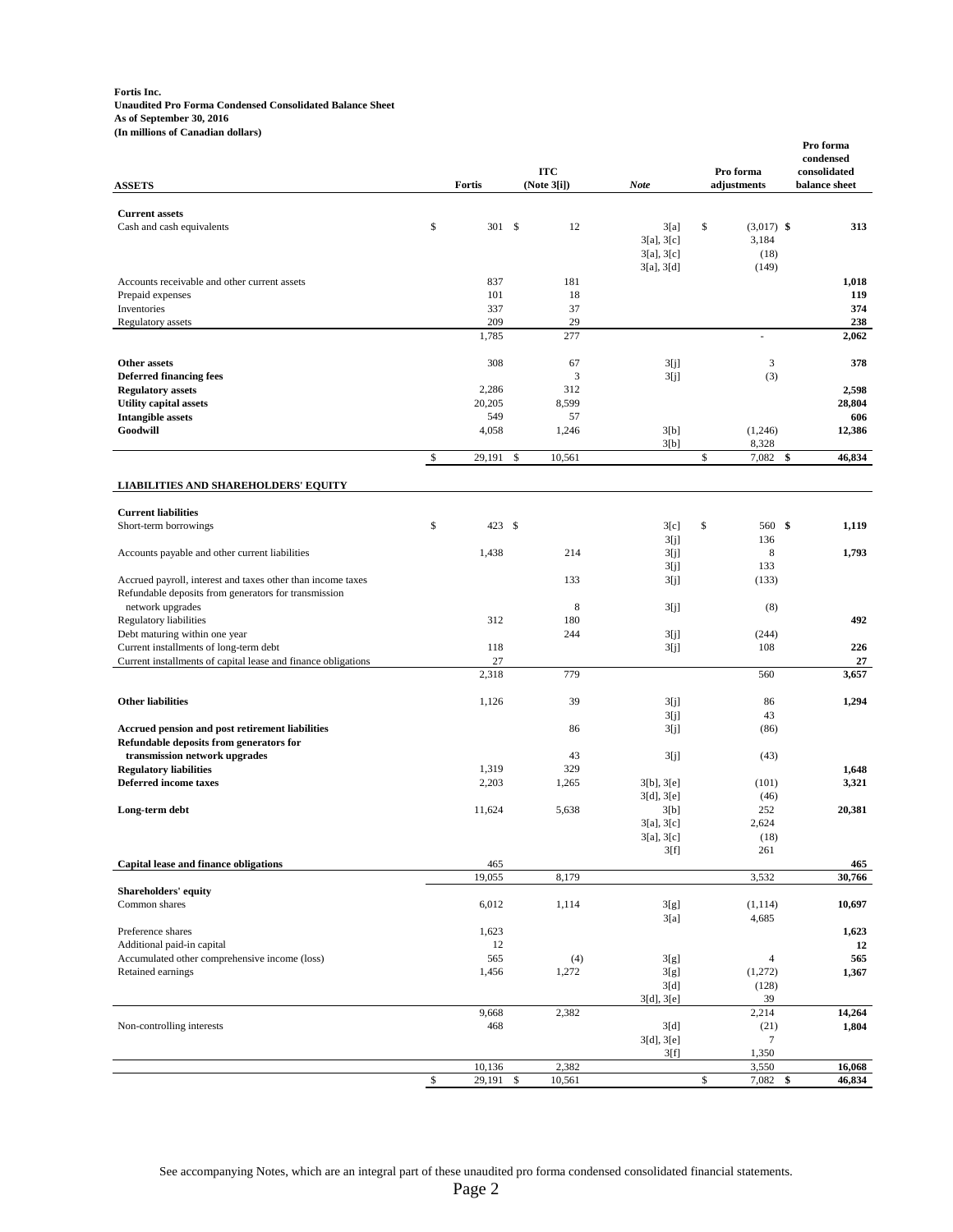# **Fortis Inc.**

**Unaudited Pro Forma Condensed Consolidated Statement of Earnings For the nine months ended September 30, 2016 (In millions of Canadian dollars, except share and per share amounts)**

|                                                               | Fortis      |                           | <b>ITC</b><br>(Note 3[i]) | <b>Note</b>     | Pro forma<br>adjustments |                   | Pro forma<br>condensed<br>consolidated<br>statement of<br>earnings |  |
|---------------------------------------------------------------|-------------|---------------------------|---------------------------|-----------------|--------------------------|-------------------|--------------------------------------------------------------------|--|
| Revenue                                                       | \$<br>4,744 | $\boldsymbol{\mathsf{S}}$ | 1,100                     |                 |                          | \$                | 5,844                                                              |  |
| <b>Expenses</b>                                               |             |                           |                           |                 |                          |                   |                                                                    |  |
| Energy supply costs                                           | 1,657       |                           |                           |                 |                          |                   | 1,657                                                              |  |
| Operating                                                     | 1,367       |                           | 372                       | 3[d]            | (84)                     |                   | 1,655                                                              |  |
| Depreciation and amortization                                 | 700         |                           | 156                       |                 |                          |                   | 856                                                                |  |
|                                                               | 3,724       |                           | 528                       |                 | (84)                     |                   | 4,168                                                              |  |
| <b>Operating income</b>                                       | 1,020       |                           | 572                       |                 | 84                       |                   | 1,676                                                              |  |
| Other income (expense), net                                   | 35          |                           | (3)                       | 3[j]            | 35                       |                   | 67                                                                 |  |
| Allowance for funds used                                      |             |                           |                           |                 |                          |                   |                                                                    |  |
| during construction                                           |             |                           | 35                        | 3[j]            | (35)                     |                   |                                                                    |  |
| Finance charges                                               | 457         |                           | 209                       | 3[b]            | (25)                     |                   | 684                                                                |  |
|                                                               |             |                           |                           | 3[c]            | $\overline{c}$           |                   |                                                                    |  |
|                                                               |             |                           |                           | 3[c]            | 64                       |                   |                                                                    |  |
|                                                               |             |                           |                           | 3[d]            | (35)                     |                   |                                                                    |  |
|                                                               |             |                           |                           | 3[f]            | 12                       |                   |                                                                    |  |
| Earnings before income taxes                                  | 598         |                           | 395                       |                 | 66                       |                   | 1,059                                                              |  |
| Income tax expense (recovery)                                 | 110         |                           | 151                       | 3[b], 3[e]      | 10                       |                   | 275                                                                |  |
|                                                               |             |                           |                           | 3[c], 3[e]      | (18)                     |                   |                                                                    |  |
|                                                               |             |                           |                           | 3[e], 3[f]      | (4)                      |                   |                                                                    |  |
|                                                               |             |                           |                           | 3[d], 3[e]      | 27                       |                   |                                                                    |  |
|                                                               |             |                           |                           | $3[c]$ , $3[e]$ | (1)                      |                   |                                                                    |  |
| Net earnings                                                  | \$<br>488   | $\boldsymbol{\mathsf{S}}$ | 244                       |                 | \$<br>52                 | \$                | 784                                                                |  |
|                                                               |             |                           |                           |                 |                          |                   |                                                                    |  |
| Net earnings attributable to:                                 |             |                           |                           |                 |                          |                   |                                                                    |  |
| Non-controlling interests                                     | \$<br>33    |                           |                           | 3[f]            | \$<br>47                 | $\boldsymbol{\$}$ | 80                                                                 |  |
| Preference equity shareholders                                | 59          |                           |                           |                 |                          |                   | 59                                                                 |  |
| Common equity shareholders                                    | 396         |                           | 244                       |                 | 5                        |                   | 645                                                                |  |
|                                                               | \$<br>488   | \$                        | 244                       |                 | \$<br>52                 | \$                | 784                                                                |  |
| Weighted average common<br>shares outstanding (# in millions) |             |                           |                           |                 |                          |                   |                                                                    |  |
| Basic                                                         | 283.7       |                           |                           | 3[h]            | 114.4                    |                   | 398.1                                                              |  |
| Diluted                                                       | 289.4       |                           |                           | 3[h]            | 114.4                    |                   | 403.8                                                              |  |
| Earnings per common share<br>(Canadian dollars)               |             |                           |                           |                 |                          |                   |                                                                    |  |
| Basic                                                         | \$<br>1.40  |                           |                           |                 |                          | \$                | 1.62                                                               |  |
| Diluted                                                       | \$<br>1.39  |                           |                           |                 |                          | \$                | 1.61                                                               |  |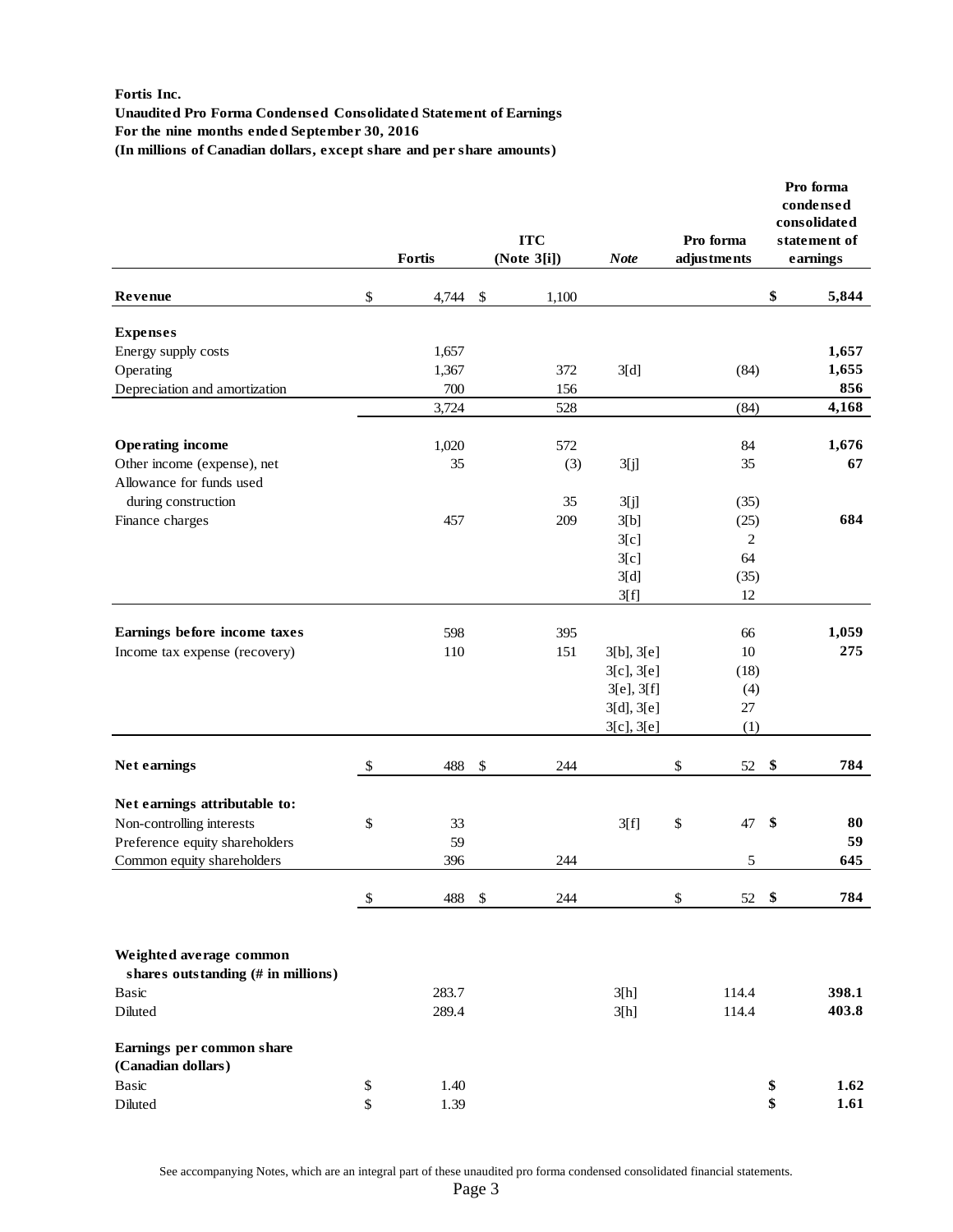# **Fortis Inc. Unaudited Pro Forma Condensed Consolidated Statement of Earnings For the year ended December 31, 2015**

**(In millions of Canadian dollars, except share and per share amounts)**

|                                                 |                   |        |                           | <b>ITC</b>  |                 | Pro forma       | Pro forma<br>condensed<br>consolidated<br>statement of |
|-------------------------------------------------|-------------------|--------|---------------------------|-------------|-----------------|-----------------|--------------------------------------------------------|
|                                                 |                   | Fortis |                           | (Note 3[i]) | <b>Note</b>     | adjustments     | earnings                                               |
| Revenue                                         | \$                | 6,727  | \$                        | 1,336       |                 |                 | \$<br>8,063                                            |
| <b>Expenses</b>                                 |                   |        |                           |             |                 |                 |                                                        |
| Energy supply costs                             |                   | 2,561  |                           |             |                 |                 | 2,561                                                  |
| Operating                                       |                   | 1,874  |                           | 434         | 3[d]            | (12)            | 2,296                                                  |
| Depreciation and amortization                   |                   | 873    |                           | 185         |                 |                 | 1,058                                                  |
|                                                 |                   | 5,308  |                           | 619         |                 | (12)            | 5,915                                                  |
| <b>Operating income</b>                         |                   | 1,419  |                           | 717         |                 | 12              | 2,148                                                  |
| Other income (expense), net                     |                   | 197    |                           | (1)         | 3[j]            | 36              | 232                                                    |
| Allowance for funds used                        |                   |        |                           |             |                 |                 |                                                        |
| during construction                             |                   |        |                           | 36          | 3[j]            | (36)            |                                                        |
| Finance charges                                 |                   | 553    |                           | 261         | 3[b]            | (33)            | 881                                                    |
|                                                 |                   |        |                           |             | 3[c]            | $\mathfrak{2}$  |                                                        |
|                                                 |                   |        |                           |             | 3[c]            | 83              |                                                        |
|                                                 |                   |        |                           |             | 3[f]            | 15              |                                                        |
| Earnings before income taxes                    |                   | 1,063  |                           | 491         |                 | (55)            | 1,499                                                  |
| Income tax expense (recovery)                   |                   | 223    |                           | 181         | 3[b], 3[e]      | 13              | 392                                                    |
|                                                 |                   |        |                           |             | $3[c]$ , $3[e]$ | (1)             |                                                        |
|                                                 |                   |        |                           |             | $3[c]$ , $3[e]$ | (23)            |                                                        |
|                                                 |                   |        |                           |             | 3[d], 3[e]      | $\overline{4}$  |                                                        |
|                                                 |                   |        |                           |             | 3[e], 3[f]      | (5)             |                                                        |
| Net earnings                                    | \$                | 840    | $\boldsymbol{\mathsf{S}}$ | 310         |                 | \$<br>$(43)$ \$ | 1,107                                                  |
| Net earnings attributable to:                   |                   |        |                           |             |                 |                 |                                                        |
| Non-controlling interests                       | \$                | 35     |                           |             | 3[f]            | \$<br>52        | \$<br>87                                               |
| Preference equity shareholders                  |                   | 77     |                           |             |                 |                 | 77                                                     |
| Common equity shareholders                      |                   | 728    |                           | 310         |                 | (95)            | 943                                                    |
|                                                 | $\boldsymbol{\$}$ | 840    | - \$                      | 310         |                 | $(43)$ \$<br>\$ | 1,107                                                  |
| Weighted average common                         |                   |        |                           |             |                 |                 |                                                        |
| shares outstanding (# in millions)              |                   |        |                           |             |                 |                 |                                                        |
| Basic                                           |                   | 278.6  |                           |             | 3[h]            | 114.4           | 393.0                                                  |
| Diluted                                         |                   | 284.7  |                           |             | 3[h]            | 114.4           | 399.1                                                  |
| Earnings per common share<br>(Canadian dollars) |                   |        |                           |             |                 |                 |                                                        |
| Basic                                           | \$                | 2.61   |                           |             |                 |                 | \$<br>2.40                                             |
| Diluted                                         | \$                | 2.59   |                           |             |                 |                 | \$<br>2.39                                             |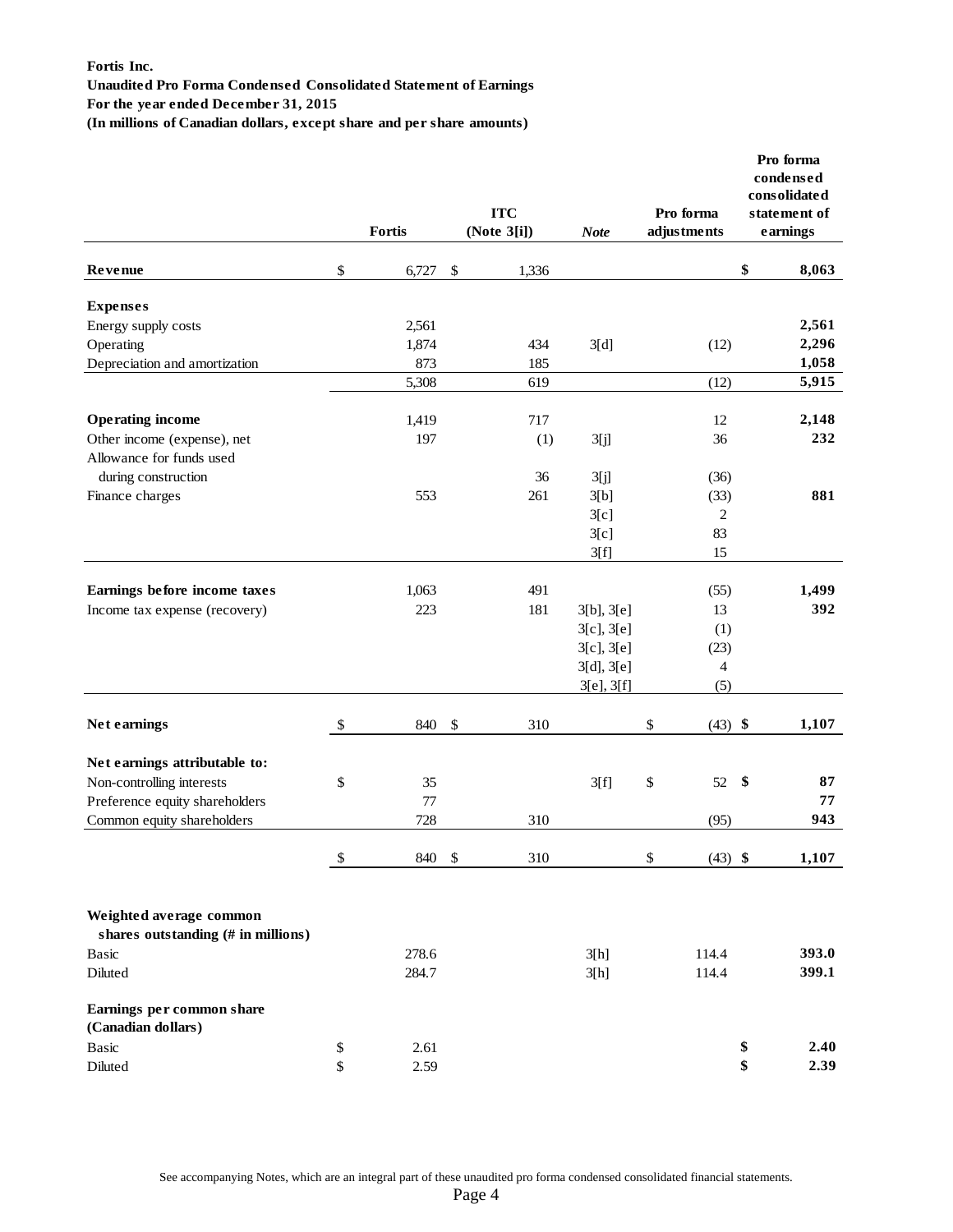# **FORTIS INC. Notes to Unaudited Pro Forma Condensed Consolidated Financial Statements As of September 30, 2016 and for the nine months ended September 30, 2016 and the year ended December 31, 2015**  (in millions of Canadian dollars, unless otherwise stated)

# **1. BASIS OF PRESENTATION**

The accompanying unaudited pro forma condensed consolidated financial statements give effect to the Acquisition, as more particularly described elsewhere in this Business Acquisition Report. The accompanying unaudited pro forma condensed consolidated financial statements have been prepared by us and are derived from our and ITC's unaudited condensed consolidated financial statements as of September 30, 2016 and for the nine months ended September 30, 2016 and audited consolidated financial statements for the year ended December 31, 2015. The accompanying unaudited pro forma condensed consolidated balance sheet reflects the Acquisition as if it had closed on September 30, 2016 and the accompanying unaudited pro forma condensed consolidated statements of earnings for the nine months ended September 30, 2016 and for the year ended December 31, 2015 reflect the Acquisition as if it had closed on January 1, 2015. Amounts are presented in millions of Canadian dollars unless otherwise noted.

The accompanying unaudited pro forma condensed consolidated financial statements utilize accounting policies that are consistent with those disclosed in our unaudited condensed consolidated financial statements as of September 30, 2016 and for the nine months ended September 30, 2016 and audited consolidated financial statements for the year ended December 31, 2015.

The Acquisition has been accounted for in the unaudited pro forma condensed consolidated financial statements as an acquisition of approximately 80.1% of ITC common shares by us using the acquisition method of accounting for business combinations. The purchase price for approximately 80.1% of the equity of ITC was approximately \$7.7 billion (Notes 2 and 3[a]). The assets acquired and liabilities assumed have been measured at estimated fair value, which is defined as the price that would be received to sell an asset or paid to transfer a liability in an orderly transaction between market participants as of the measurement date.

The accompanying unaudited pro forma condensed consolidated financial statements are not necessarily indicative of the results that would have been achieved if the transactions reflected herein had been completed on the dates indicated or the results which may be obtained in the future. While the underlying pro forma adjustments are intended to provide a reasonable basis for presenting the significant financial effects directly attributable to the Acquisition, they are preliminary and are based on currently available financial information and certain estimates and assumptions which we believe to be reasonable. The actual adjustments to our consolidated financial statements will be determined as of the closing date. Therefore, it is expected that the actual adjustments will differ from the pro forma adjustments, and the differences may be material. For instance, the actual purchase price allocation will reflect the fair value, at the closing date, of the assets acquired and liabilities assumed based upon our valuation of such assets and liabilities following the closing of the Acquisition and, accordingly, the final purchase price allocation, as it relates principally to goodwill, may differ materially from the preliminary allocation reflected herein.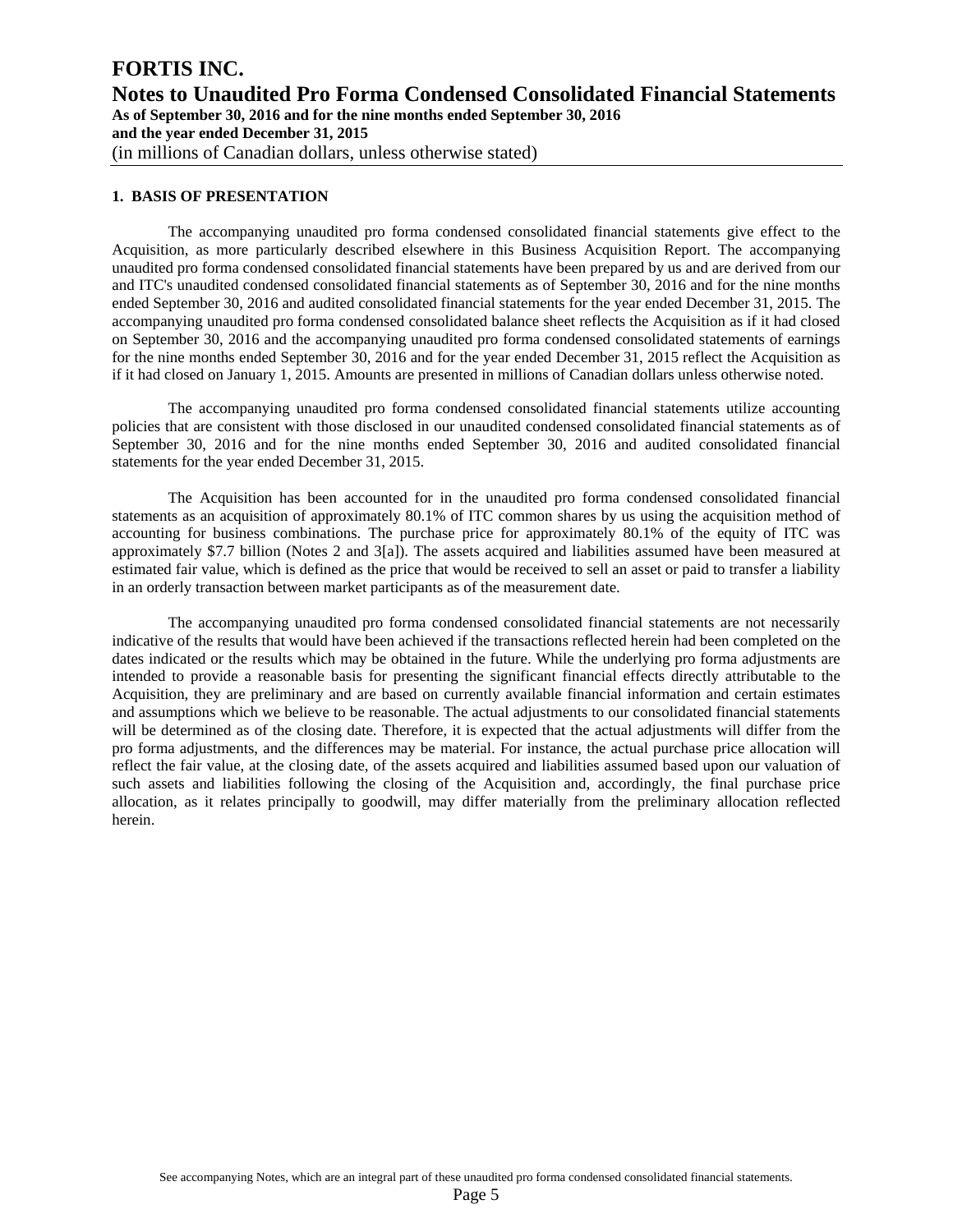# **2. DESCRIPTION OF TRANSACTION**

We indirectly purchased the outstanding common shares of ITC for US\$22.57 in cash and stock consideration of 0.752 of a Fortis common share per ITC common share. We also indirectly assumed ITC debt, which was approximately \$5.9 billion as of September 30, 2016.

Eiffel Investment Pte Ltd., an affiliate of GIC Pte Ltd ("GIC") indirectly purchased 19.9% of the ITC common shares from us for approximately US\$1,228 million (\$1,611 million) inclusive of a shareholder note of approximately US\$199 million (\$261 million) to an affiliate of ITC (Note 3[f]).

The total purchase price for the remaining 80.1% of ITC's common shares purchased by us was approximately \$7.7 billion, which was financed through the issuance of approximately 114.4 million Fortis common shares with the balance paid in cash financed through (i) the net proceeds of our US\$2.0 billion unsecured, unsubordinated notes offering which closed October 4, 2016 (the "Notes") and (ii) a drawdown on our nonrevolving term senior unsecured equity bridge facility with the Bank of Nova Scotia (the "Equity Bridge Facility") (Notes 3[a] and 3[c]).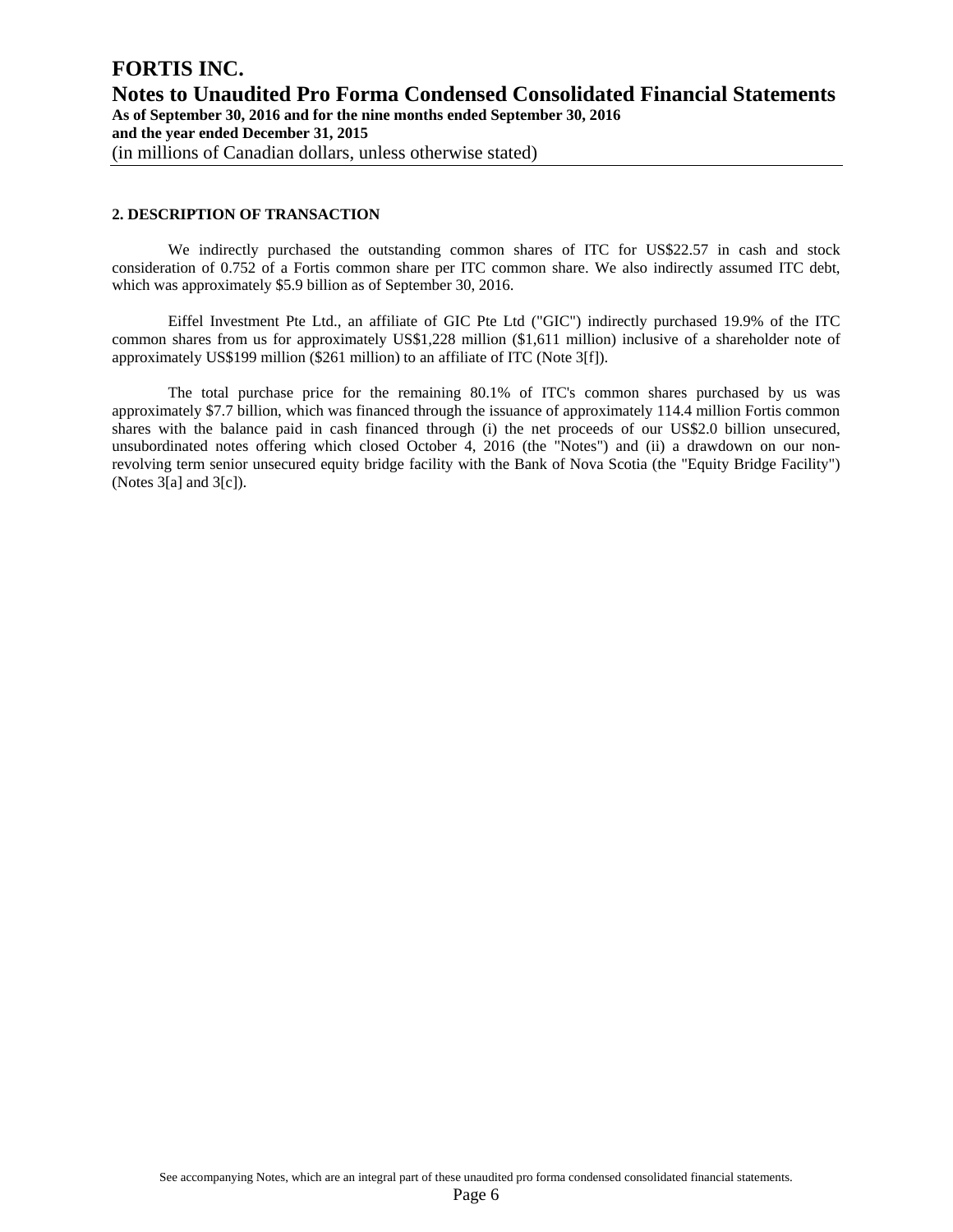# **3. PRO FORMA ASSUMPTIONS AND ADJUSTMENTS**

# **[a] Purchase price, estimated funding requirements and financing structure**

The following is the purchase price, the estimated funding requirements and financing structure for the Acquisition. These amounts have been reflected in the accompanying unaudited pro forma condensed consolidated financial statements.

# **Purchase Price**

| ITC common shares (in millions)                                                                  | 152.1        |
|--------------------------------------------------------------------------------------------------|--------------|
| Fraction of a Fortis common share issued for each ITC common share                               | 0.752        |
| Fortis common shares issued (in millions)                                                        | 114.4        |
| Market price of Fortis common shares (\$40.96 / 1.3117) (U.S. dollars)                           | 31.23        |
| Stock consideration (in millions of U.S. dollars)                                                | 3,572        |
| Cash consideration for ITC common shares (152.1 x US\$22.57) (in millions of U.S. dollars)       | 3,433        |
| Net cash consideration attributable to settlement of equity awards (in millions of U.S. dollars) | 95           |
| Purchase price (in millions of U.S. dollars)                                                     | 7,100        |
| Exchange rate (Note 3[i])                                                                        | 1.3117       |
| Purchase price                                                                                   | 9,313        |
| 19.9% minority shareholder investment and shareholder note (Note 3[f])                           | (1,611)      |
| Purchase price for 80.1% of ITC common shares                                                    | \$<br>7,702  |
|                                                                                                  |              |
| Stock consideration (US\$3,572 x 1.3117)                                                         | \$<br>4,685  |
| Cash consideration ([US\$3,433 + US\$95] x 1.3117 - \$1,611)                                     | 3,017        |
|                                                                                                  | \$<br>7,702  |
|                                                                                                  |              |
| <b>Estimated Funding Requirements</b>                                                            |              |
|                                                                                                  |              |
| Purchase price for 80.1% of ITC common shares                                                    | \$<br>7,702  |
| Assumed debt of ITC                                                                              | 5,882        |
| Senior unsecured long-term debt issuance costs (Note 3[c])                                       | 18           |
| Estimated Merger-related costs (Note 3[d])                                                       | 149          |
|                                                                                                  | \$<br>13,751 |
|                                                                                                  |              |
| <b>Financing Structure</b>                                                                       |              |
| Assumed debt of ITC                                                                              | \$<br>5,882  |
| Stock consideration                                                                              | 4,685        |
| Debt issuances (Note 3[c])                                                                       | 3,184        |
|                                                                                                  | \$<br>13,751 |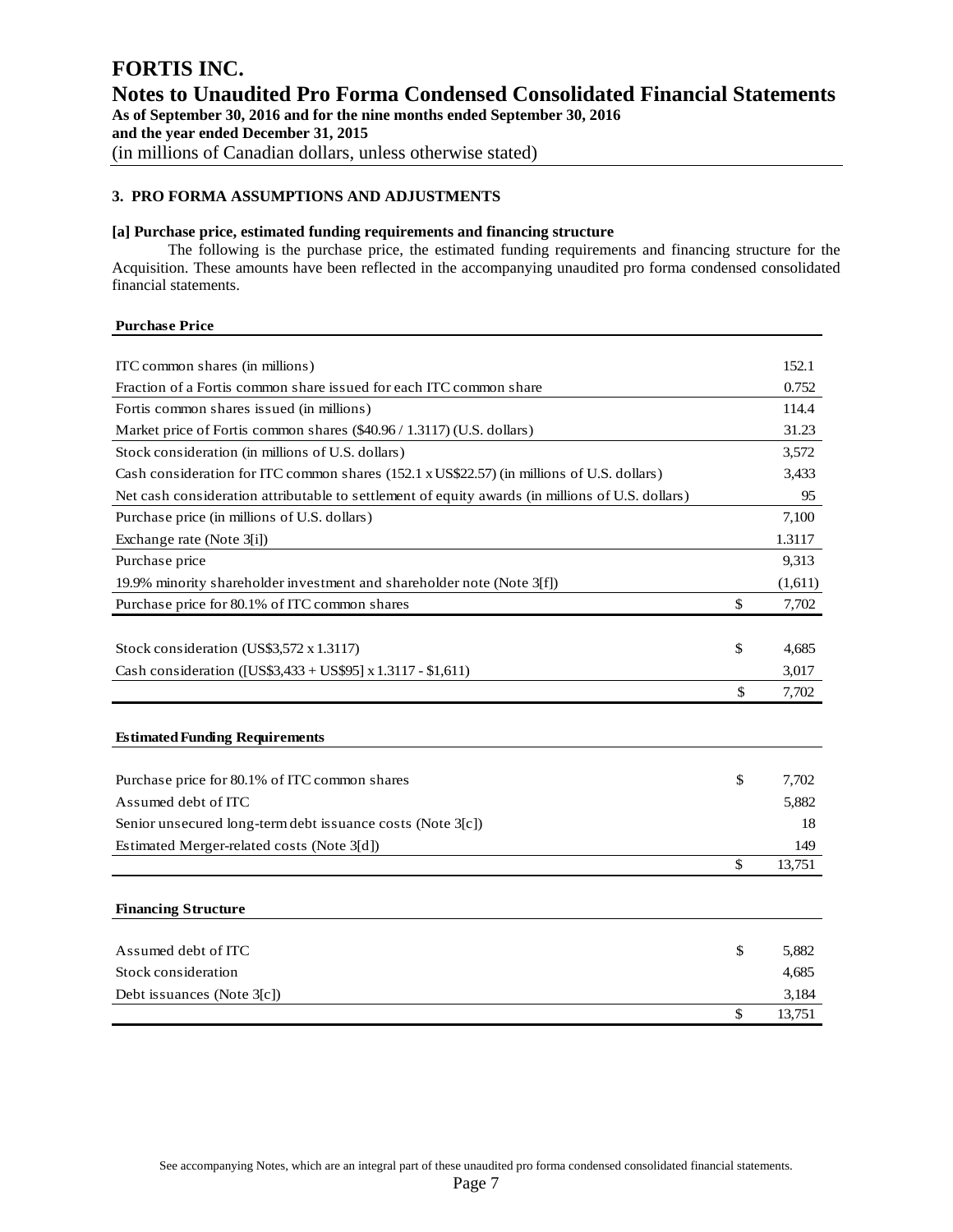### **[b] Preliminary allocation of purchase price**

The purchase price has been preliminarily allocated to the estimated fair values of ITC assets and liabilities as of September 30, 2016 in accordance with the acquisition method of accounting for business combinations, as follows: Fair value

|                                                                        |    | Fair value |              |             |               |           |
|------------------------------------------------------------------------|----|------------|--------------|-------------|---------------|-----------|
|                                                                        |    |            |              | and other   |               |           |
|                                                                        |    | <b>ITC</b> |              | adjustments |               | Net total |
| Assets acquired:                                                       |    |            |              |             |               |           |
| Cash and cash equivalents                                              | \$ | 12         |              |             | \$            | 12        |
| Accounts receivable and other current assets                           |    | 181        |              |             |               | 181       |
| Prepaid expenses                                                       |    | 18         |              |             |               | 18        |
| <b>Inventories</b>                                                     |    | 37         |              |             |               | 37        |
| Regulatory assets                                                      |    | 29         |              |             |               | 29        |
| <b>Total current assets</b>                                            |    | 277        |              |             |               | 277       |
| Other assets                                                           |    | 67         |              |             |               | 67        |
| Deferred financing fees                                                |    | 3          |              |             |               | 3         |
| <b>Regulatory</b> assets                                               |    | 312        |              |             |               | 312       |
| <b>Utility capital assets</b>                                          |    | 8,599      |              |             |               | 8,599     |
| <b>Intangible</b> assets                                               |    | 57         |              |             |               | 57        |
| Goodwill                                                               |    | 1,246      |              | (1,246)     |               |           |
|                                                                        |    | \$10,561   | \$           | (1,246)     |               | \$9,315   |
|                                                                        |    |            |              |             |               |           |
| Liabilities assumed:                                                   |    |            |              |             |               |           |
| Accounts payable and other current liabilities                         | \$ | 214        |              |             | $\mathcal{S}$ | 214       |
| Accrued payroll, interest and taxes other than income taxes            |    | 133        |              |             |               | 133       |
| Refundable deposits from generators for transmission                   |    |            |              |             |               |           |
| network upgrades                                                       |    | 8          |              |             |               | 8         |
| Regulatory liabilities                                                 |    | 180        |              |             |               | 180       |
| Debt maturing within one year                                          |    | 244        |              |             |               | 244       |
| <b>Total current liabilities</b>                                       |    | 779        |              |             |               | 779       |
| <b>Other liabilities</b>                                               |    | 39         |              |             |               | 39        |
| Accrued pension and post retirement liabilities                        |    | 86         |              |             |               | 86        |
| Refundable deposits from generators for transmission                   |    |            |              |             |               |           |
| network upgrades                                                       |    | 43         |              |             |               | 43        |
| <b>Regulatory liabilities</b>                                          |    | 329        |              |             |               | 329       |
| Deferred income taxes                                                  |    | 1,265      |              | (101)       |               | 1,164     |
| Long-term debt                                                         |    | 5,638      |              | 252         |               | 5,890     |
|                                                                        |    | \$8,179    | $\mathbb{S}$ | 151         |               | \$8,330   |
| Net assets at fair value, as of September 30, 2016                     |    |            |              |             | \$            | 985       |
| Purchase price for 80.1% of ITC common shares (Note 3[a])              |    |            |              |             |               | 7,702     |
| 19.9% minority shareholder investment and shareholder note (Note 3[f]) |    |            |              |             |               | 1,611     |
| Total pro forma goodwill                                               |    |            |              |             |               | 8,328     |

See accompanying Notes, which are an integral part of these unaudited pro forma condensed consolidated financial statements.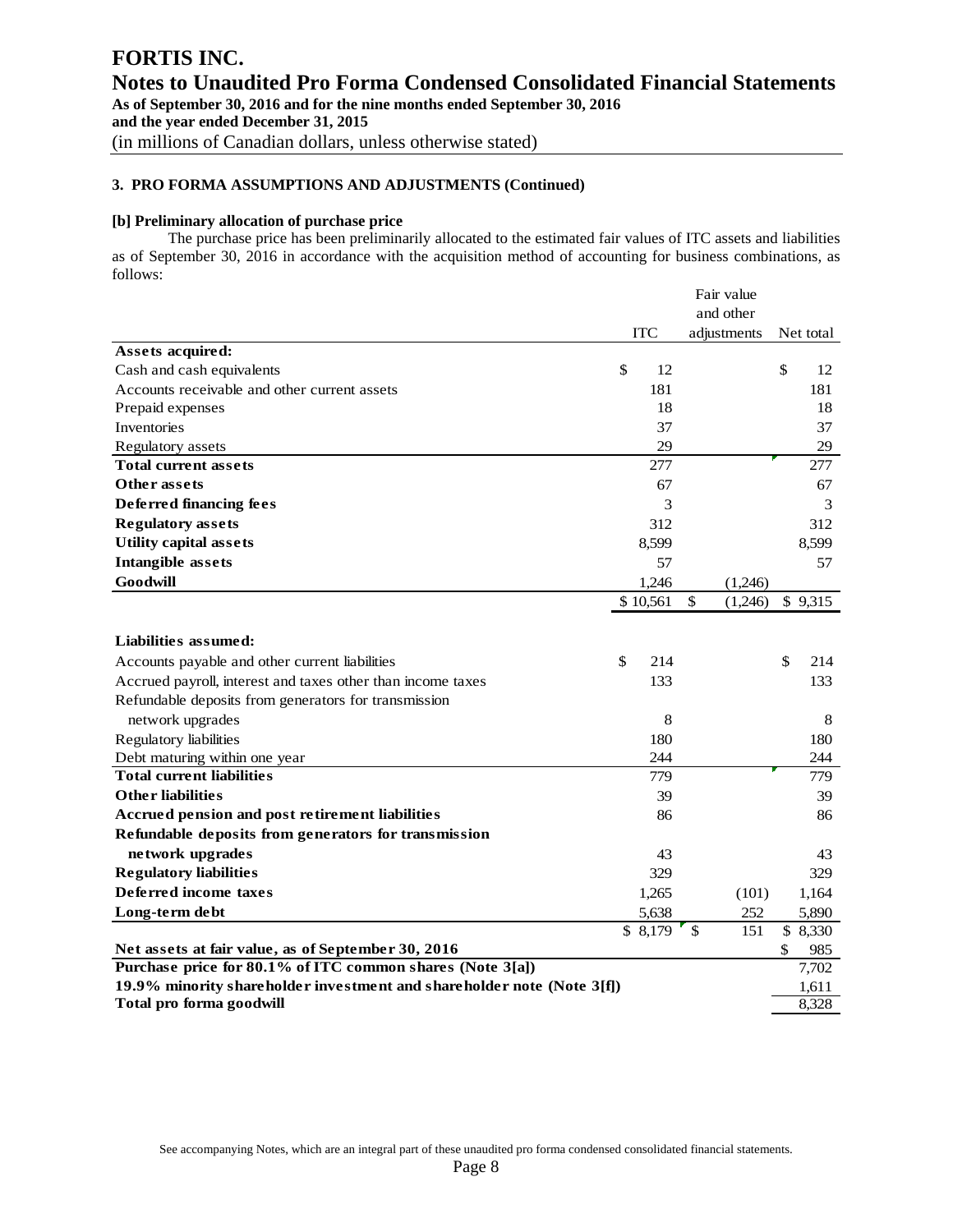#### **[b] Preliminary allocation of purchase price (continued)**

ITC's operating subsidiaries are rate-regulated entities. The determination of revenues and earnings is based on regulated rates of return that are applied to historic values. Therefore, with the exception of a fair market value adjustment for long-term debt held at the parent company level outside of regulated operations, which debt does not form part of the ratemaking process, along with the related impact on deferred income taxes, no other fair market value adjustments to ITC's assets and liabilities have been recognized because all of the economic benefits and obligations associated with regulated assets and liabilities beyond regulated thresholds accrue to ITC's customers. Consequently, it is our best estimate that the fair value of the remainder of ITC's assets and liabilities is their carrying amount.

Long-term debt has an estimated fair market value of \$5,890 million, or an increase of \$252 million over historic values, which would result in a corresponding deferred income tax asset of approximately \$101 million. The amortization of this fair market value adjustment would result in a reduction of finance charges of \$33 million for the year ended December 31, 2015, and \$25 million for the nine months ended September 30, 2016 because of periodic amortization of the debt to the eventual principal balance. The reduction of finance charges would result in corresponding deferred income tax expense of \$13 million for the year ended December 31, 2015, and \$10 million for the nine months ended September 30, 2016.

The excess of the purchase price of the Acquisition, before assumed debt and Acquisition-related costs, over the assumed fair value of net assets acquired from ITC is classified as goodwill on the accompanying unaudited pro forma condensed consolidated balance sheet. Goodwill primarily represents going concern aspects that represent existing assembled assets and a work force that cannot be duplicated at the same cost by a new entrant; significant barriers to entry; future growth prospects related to substantial capital expenditure programs; and franchise rights and other intangibles not separately identifiable because they are inextricably linked to the provision of regulated utility service. The final purchase price allocation is dependent upon, among other things, the finalization of asset and liability valuations which will reflect a third-party valuation. This final valuation will be based on, among other things, the actual net tangible and intangible assets and liabilities of ITC that exist as of the closing date of the Acquisition. Any final adjustment may change the allocation of the purchase price, which could affect the fair value assigned to the assets acquired and liabilities assumed and could result in changes to the unaudited pro forma condensed consolidated financial statements, including a change to goodwill.

# **[c] Debt financing**

Financing for the Acquisition in the accompanying unaudited pro forma condensed consolidated financial statements reflects the issuance of approximately \$3,184 million of debt, composed of (i) \$2,624 million (US\$2,000 million) from the Notes (US dollar-denominated debt, composed of US\$500 million of 5-year Notes and US\$1,500 million of 10-year Notes); (ii) \$535 million from the Equity Bridge Facility (Canadian dollardenominated debt); and (iii) \$25 million (US\$19 million) of drawdowns under our revolving term credit facility (the "Revolver") (US dollar-denominated debt). Drawdowns under the Equity Bridge Facility and the Revolver have been classified as short-term borrowings. Revolver drawdowns were utilized to fund certain Acquisition-related costs and reflect the estimated amount of certain Acquisition-related costs expected to be paid subsequent to closing.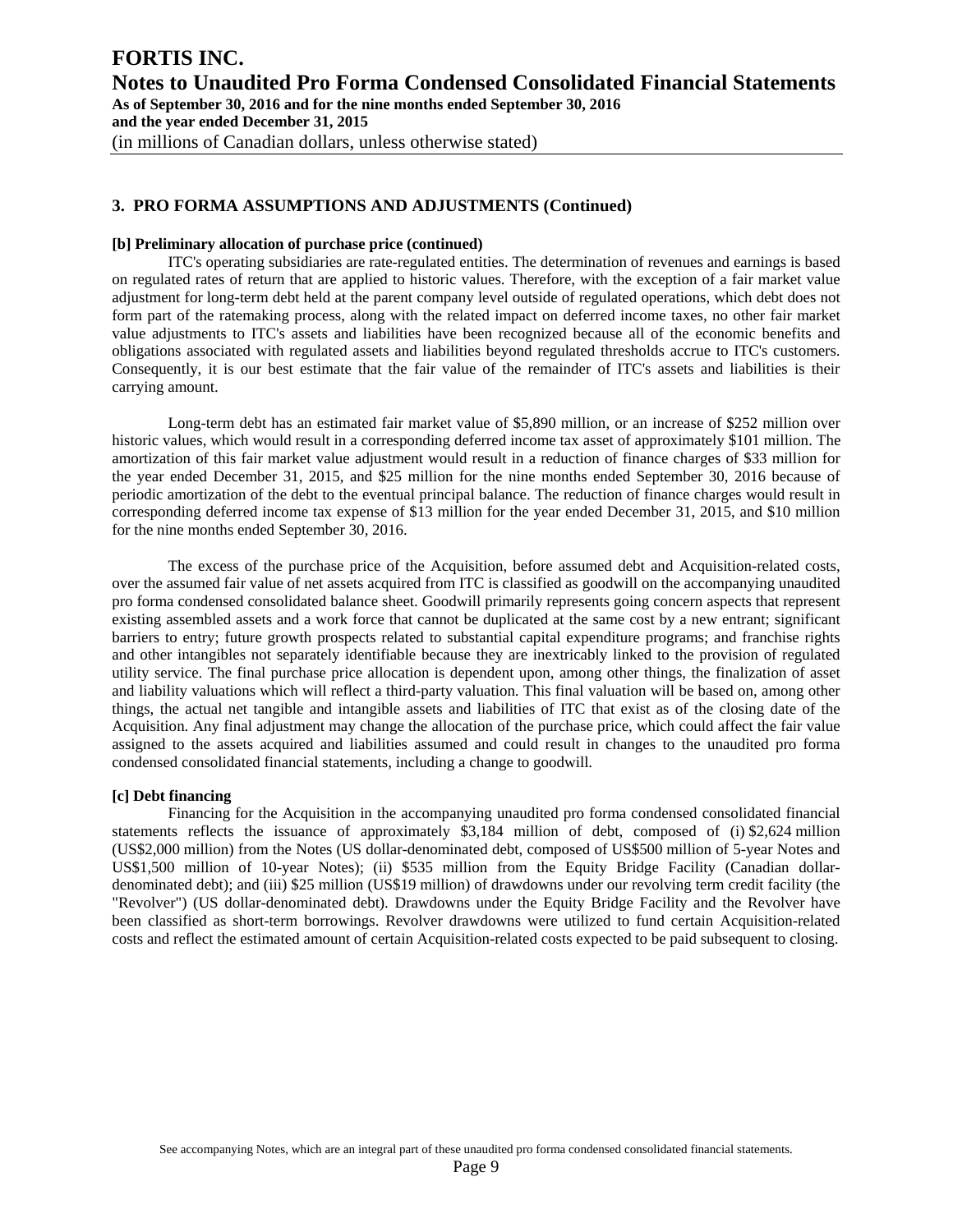### **[c] Debt financing (continued)**

Debt issuance costs of approximately \$18 million have been recognized as a reduction in long- term debt with a corresponding amortization expense of approximately \$2 million recognized for the year ended December 31, 2015 and \$2 million for the nine months ended September 30, 2016, based on the terms of the respective debt instruments. Incremental finance charges would result in a corresponding reduction to income tax of \$1 million for the year ended December 31, 2015, and \$1 million for the nine months ended September 30, 2016.

Debt financing in the accompanying unaudited pro forma condensed consolidated financial statements reflects the following interest rates: (i) 5-year Notes, 2.100%; (ii) 10-year Notes, 3.055%; (iii) Equity Bridge Facility, 1.878%; and (iv) Revolver, 1.881%. This would result in incremental finance charges of \$83 million for the year ended December 31, 2015 and \$64 million for the nine months ended September 30, 2016. Incremental finance charges would result in a reduction to income tax of \$23 million and \$18 million, respectively.

#### **[d] Acquisition-related costs**

Acquisition-related costs are composed of investment banking, accounting, tax, legal, compensation-related and other costs associated with the Acquisition.

 The following Acquisition-related costs recognized by us and ITC during the year ended December 31, 2015 and the nine months ended September 30, 2016 have been eliminated from our unaudited pro forma condensed consolidated statement of earnings for these periods:

|                                       | <b>Year Ended</b><br>December 31, 2015 |  | <b>Nine Months Ended</b><br>September 30, 2016 |  |  |
|---------------------------------------|----------------------------------------|--|------------------------------------------------|--|--|
| Operating expenses<br>Finance charges | 12                                     |  | 84<br>35                                       |  |  |
| Income tax expense (recovery)         | (4)                                    |  | (27)                                           |  |  |

Additional Acquisition-related costs expected to be incurred by us and ITC are estimated at approximately \$149 million and would reduce deferred income tax liabilities by approximately \$46 million. Acquisition-related costs have been included in the unaudited pro forma condensed consolidated balance sheet as pro forma adjustments to retained earnings of \$128 million and non-controlling interests of \$21 million, less income tax effects of \$39 million and \$7 million, respectively.

Acquisition-related costs have been adjusted in this manner on the basis that they are directly incremental to the Acquisition and are therefore non-recurring in nature.

#### **[e] Income taxes**

Income taxes applicable to the pro forma adjustments are calculated at our average income tax rates of 27.5% and 28% (Canadian rates), 40.0% (ITC U.S. Rate) and 35.0% (Fortis U.S. Rate) for the year ended December 31, 2015 and for the nine months ended September 30, 2016, respectively.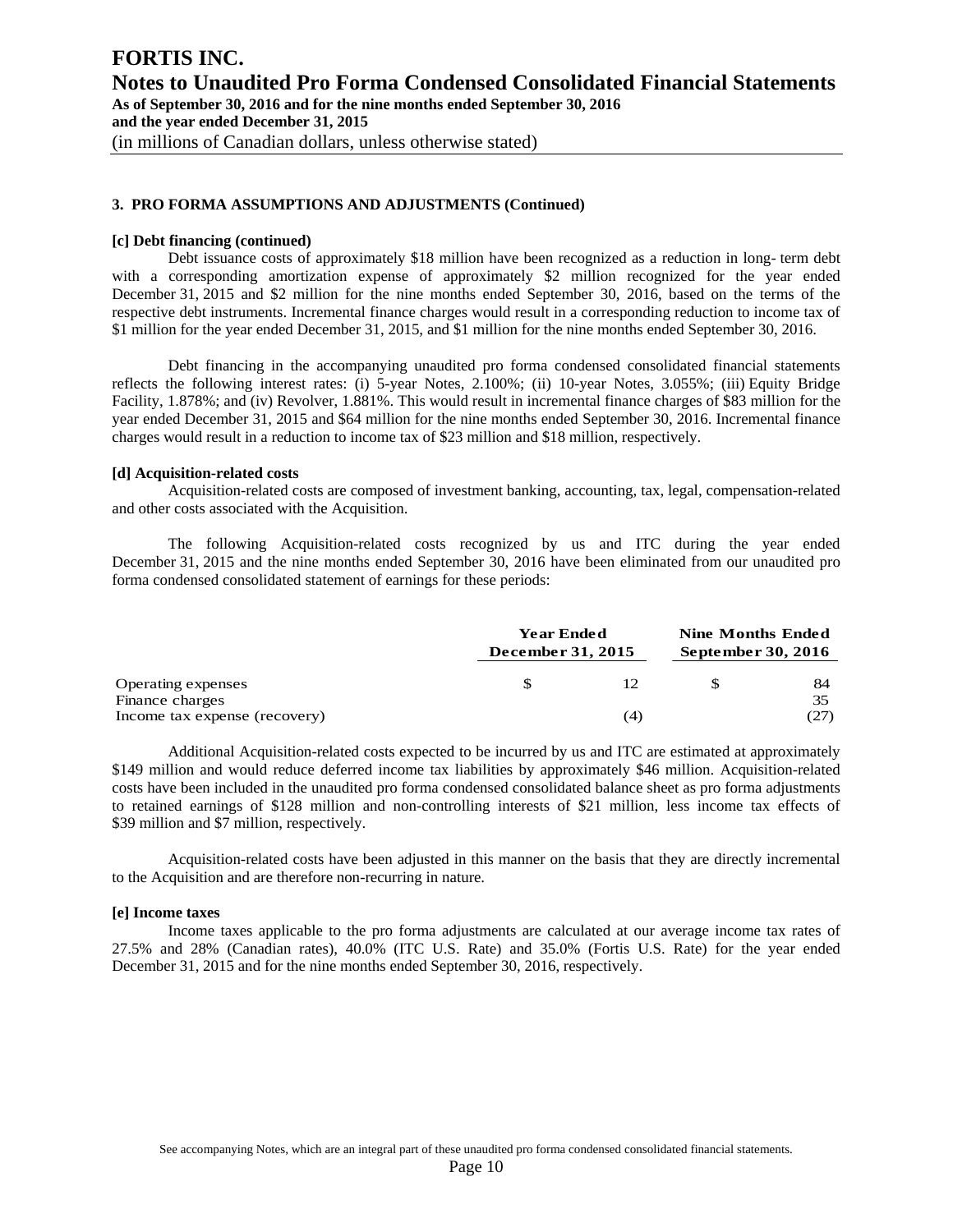# **[f] Minority shareholder**

The minority shareholder indirectly purchased 19.9% of the ITC common shares for approximately \$1,611 million (US\$1,228 million) inclusive of a shareholder note of approximately \$261 million (US\$199 million) to an affiliate of ITC at an interest rate of 6.0% in connection with the transaction. This would result in incremental finance charges of approximately \$15 million and \$12 million, a corresponding deferred income tax recovery of approximately \$5 million and \$4 million, along with an allocation of earnings attributable to non-controlling interest of approximately \$52 million and \$47 million, for the year ended December 31, 2015 and for the nine months ended September 30, 2016, respectively.

# **[g] ITC historical shareholders' equity**

The historical shareholders' equity of ITC, which includes retained earnings, accumulated other comprehensive income and common shares, has been eliminated.

### **[h] Pro forma earnings per Common Share**

The calculation of basic and diluted pro forma earnings per common share for the year ended December 31, 2015, and for the nine months ended September 30, 2016 reflects the assumed issuance of approximately 114.4 million Fortis common shares as stock consideration (Note 3[a]) as if the issuance had taken place as of January 1, 2015.

# **[i] Foreign exchange translation**

The assets and liabilities of ITC, which has a U.S. dollar functional currency, and additional financing denominated in U.S. dollars arising from the Acquisition are translated at the exchange rate in effect as of September 30, 2016. Revenue and expenses of ITC's operations, additional assumed U.S. dollar-denominated finance charges and their related income tax effects are translated at the average exchange rate for 2015 and for the nine months ended September 30, 2016.

The following exchange rates were utilized in preparing the unaudited pro forma condensed consolidated financial statements:

# **Balance Sheet (US\$ to C\$)** Spot rate - September 30, 2016 1.3117 **Income Statement (US\$ to C\$)** Average rate - January 1, 2015 to December 31, 2015 1.2788 Average rate - January 1, 2016 to September 30, 2016 1.3228